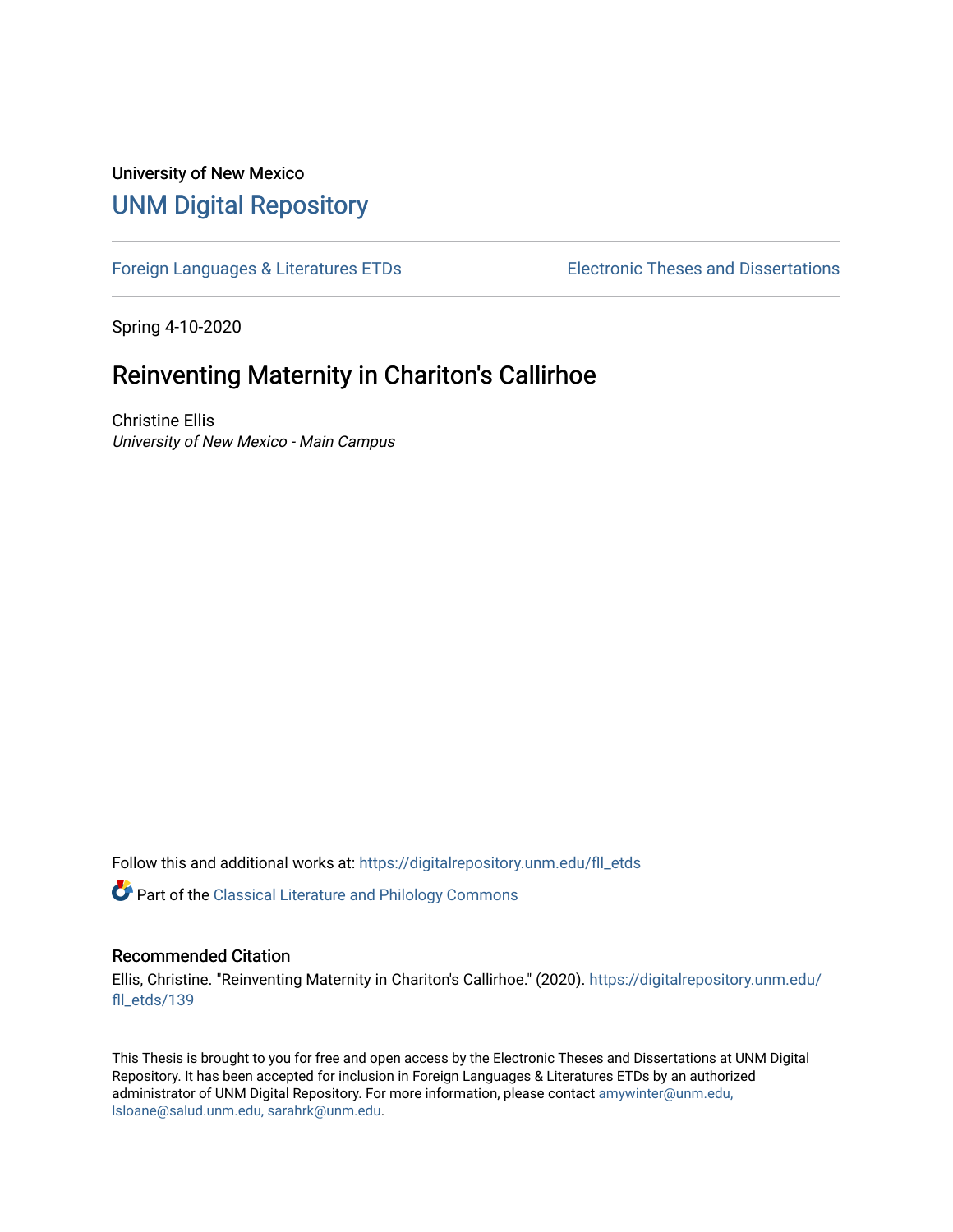Christine Ellis

Foreign Languages and Literatures

*Department*

*Candidate*

This thesis is approved, and it is acceptable in quality and form for publication:

*Approved by the Thesis Committee:*

Professor Osman Umurhan , Chairperson

Professor Lorenzo F. Garcia, Jr.

Professor Monica Cyrino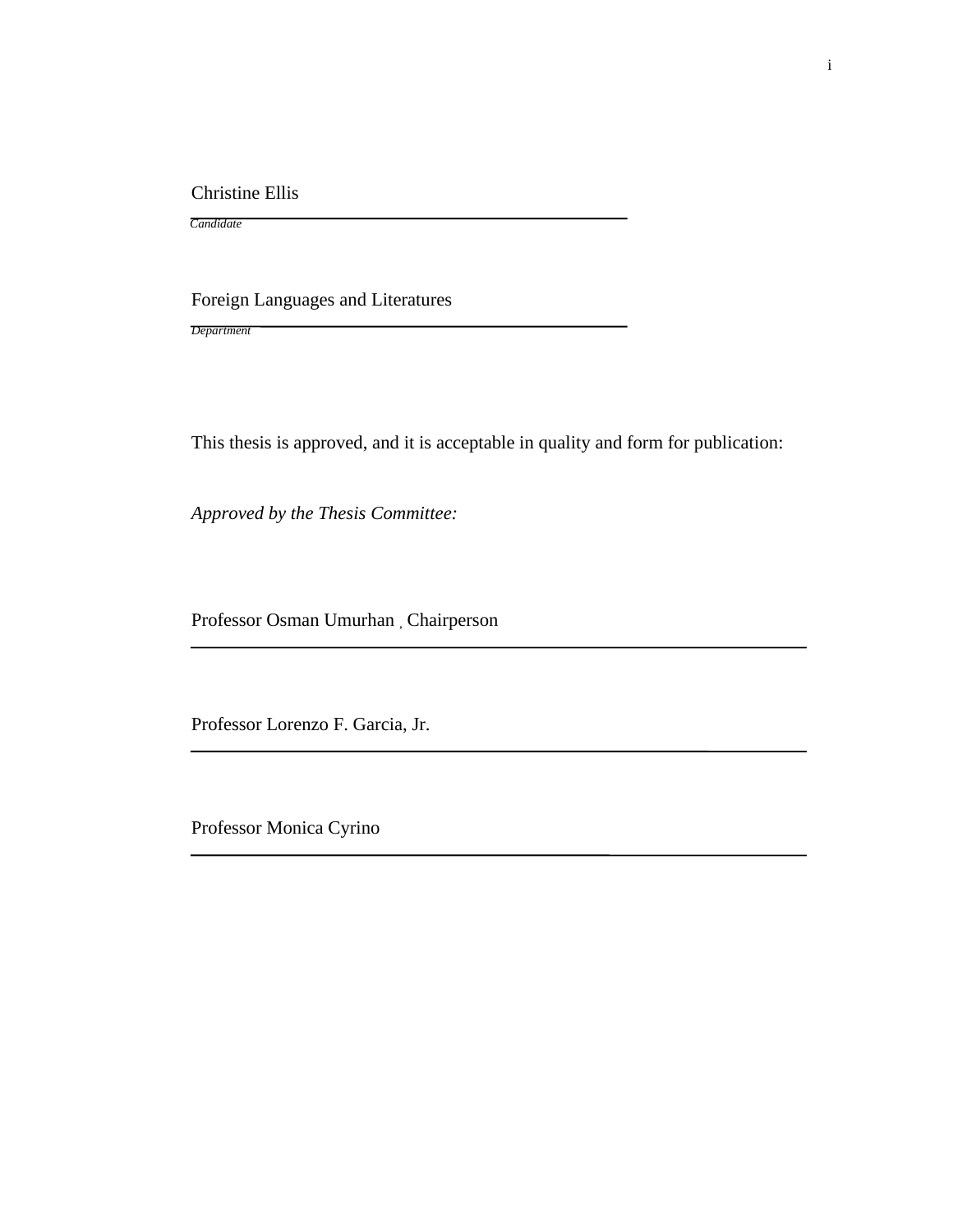## **REINVENTING MATERNITY IN CHARITON'S CALLIRHOE**

by

## **CHRISTINE ELLIS**

## **B.A., CLASSICS, UNIVERSITY OF ARIZONA, 2017**

THESIS

Submitted in Partial Fulfillment of the Requirements for the Degree of

### **Master of Arts**

## **Comparative Literatures and Cultural Studies**

The University of New Mexico Albuquerque, New Mexico

**May 2020**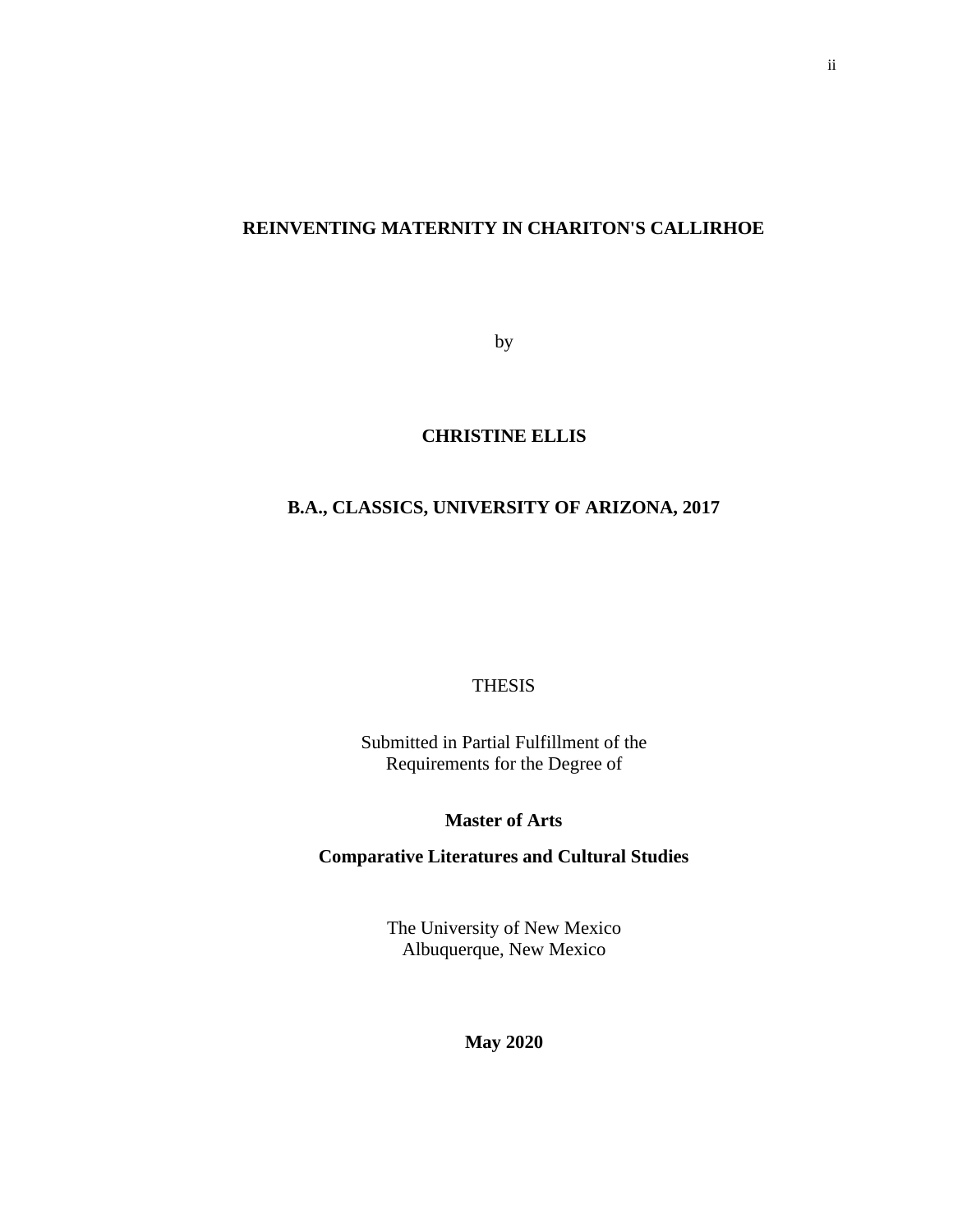## **Dedications**

This thesis is dedicated to the parents in my life:

Patrick and Karen MacLean

Christa and Michael Delk

Jenny Blumer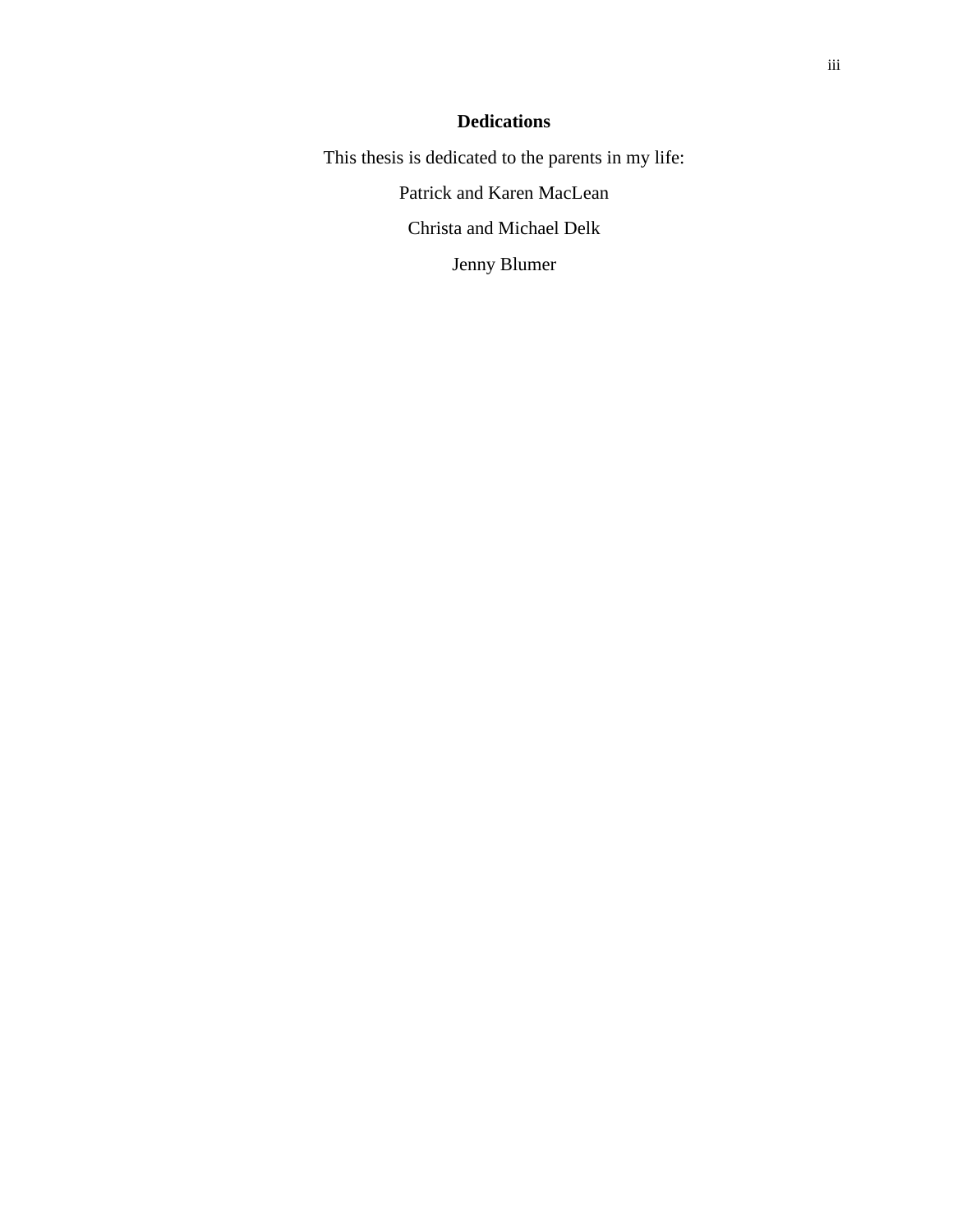### **Acknowledgements**

My thesis would not have been completed without the direction, support, and editorial advice of my thesis committee. I would like to express my deep gratitude to each of you individually, but I also appreciate your collective voice and demonstration of academic collaboration and mentorship.

To Professor Luke Gorton, thank you for your eagle-eyed catches on my Greek and punctuation. Your encouraging words and edits helped make this process much more bearable.

To Professor Lorenzo F. Garcia, Jr., thank you for your enthusiasm for my project and inspiration to keep digging, learning, and reading. Your knowledge about ancient Greek particles and Homeric scholarship have helped to expand my thesis beyond what I believed possible.

To Professor Monica S. Cyrino, for your keen eye for style and grammar and your tireless patience with my overwrought prose. You have made me a better writer and your contribution to this thesis is immense and appreciated. Thank you for always having the perfect word.

Finally, thank you to my advisor and mentor Professor Osman Umurhan, for always pushing me to make my transitions smoother, my sentences less awkward, and my thesis more apparent. Thank you for questioning my assumptions about texts and for pushing me to extend my areas of interest. Above all, thank you for being there to lend an ear when I was frustrated with the project.

I must also thank my peers and classmates at the University of New Mexico for your support. I am profoundly grateful to Noah Holt and Lauren Alberti for always being across the hall and willing to laugh off our frustrations, to Ryan Gomez for giving me a confidence boost every time we spoke and for being my musical buddy, and finally to my roommate Cole Carvour for staying with me through the ups and downs, for the late night laughs and early morning grumbles, for being the most supportive roommate a person could ask for.

Thank you all for believing in me and in this thesis.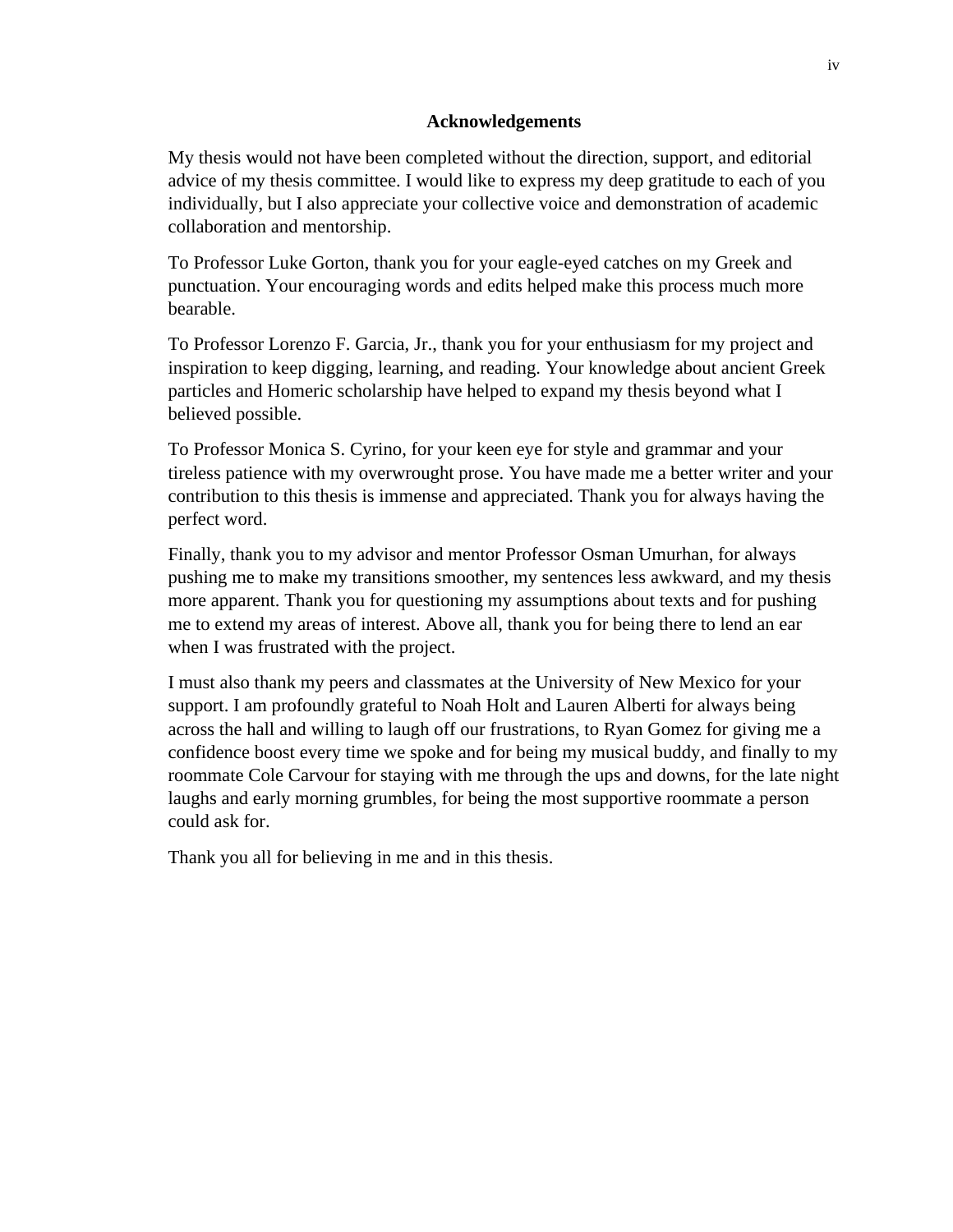## **Reinventing Maternity in Chariton's** *Callirhoe* By Christine Ellis

B.A., Classics, University of Arizona, 2017

M.A., Comparative Literatures and Cultural Studies, University of New Mexico, 2020

### **Abstract**

This project analyzes Chariton's construction of maternity in his Greek novel *Callirhoe*. I argue that Chariton heavily employs intertexts and allusions throughout his novel, especially with regard to his female protagonists. Through these allusions, Chariton is not only able to insert himself and his work within the literary canon, but he is also able to develop his genre by juxtaposing his heroine with those of the genres of tragedy and epic. Topics of analysis range from debates about killing one's child to the importance of marital memory. By the end of his novel, Chariton is able both to establish the ideal traits of a female character within the novel and also develop the important *topos* of the blended family.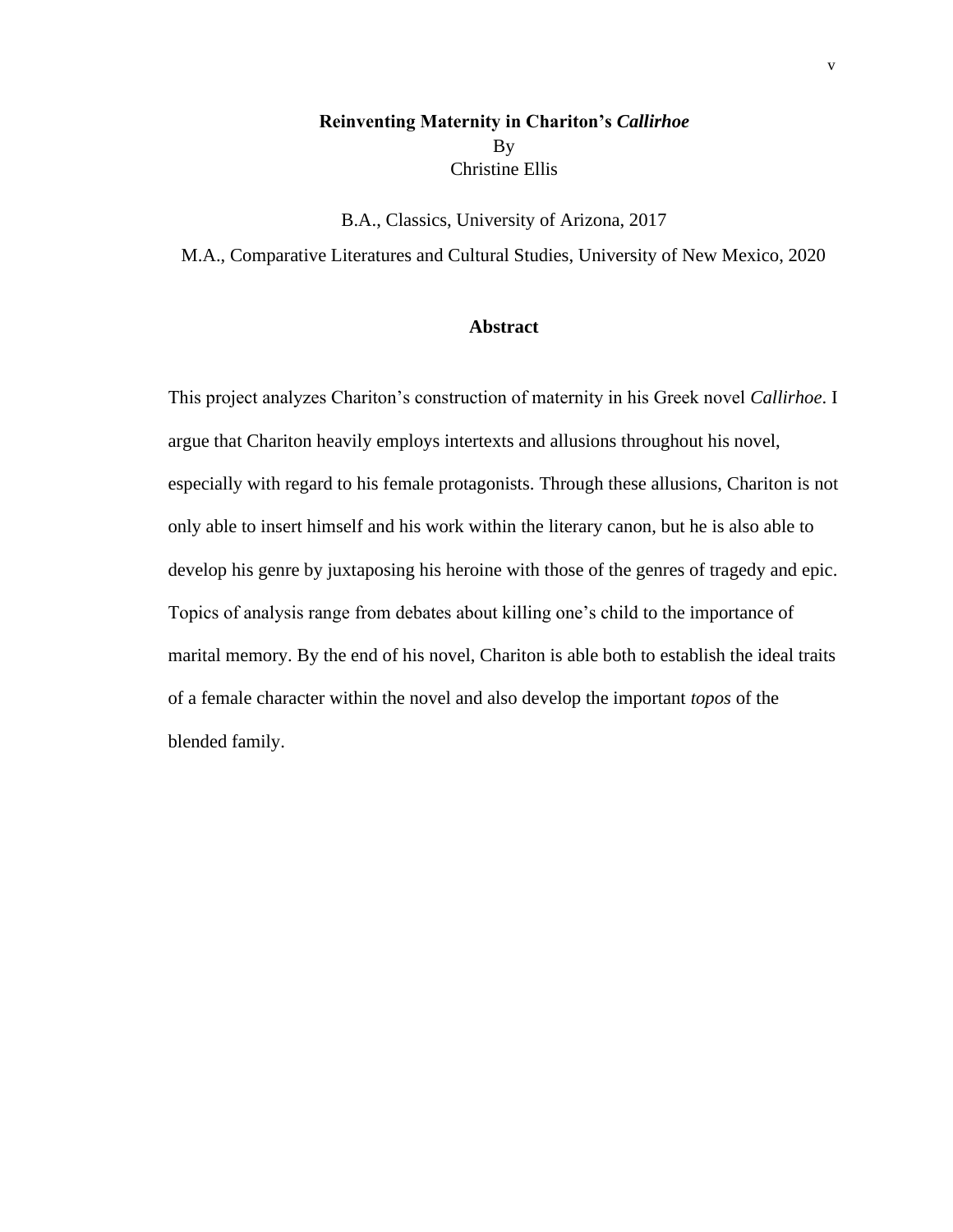# **Table of Contents**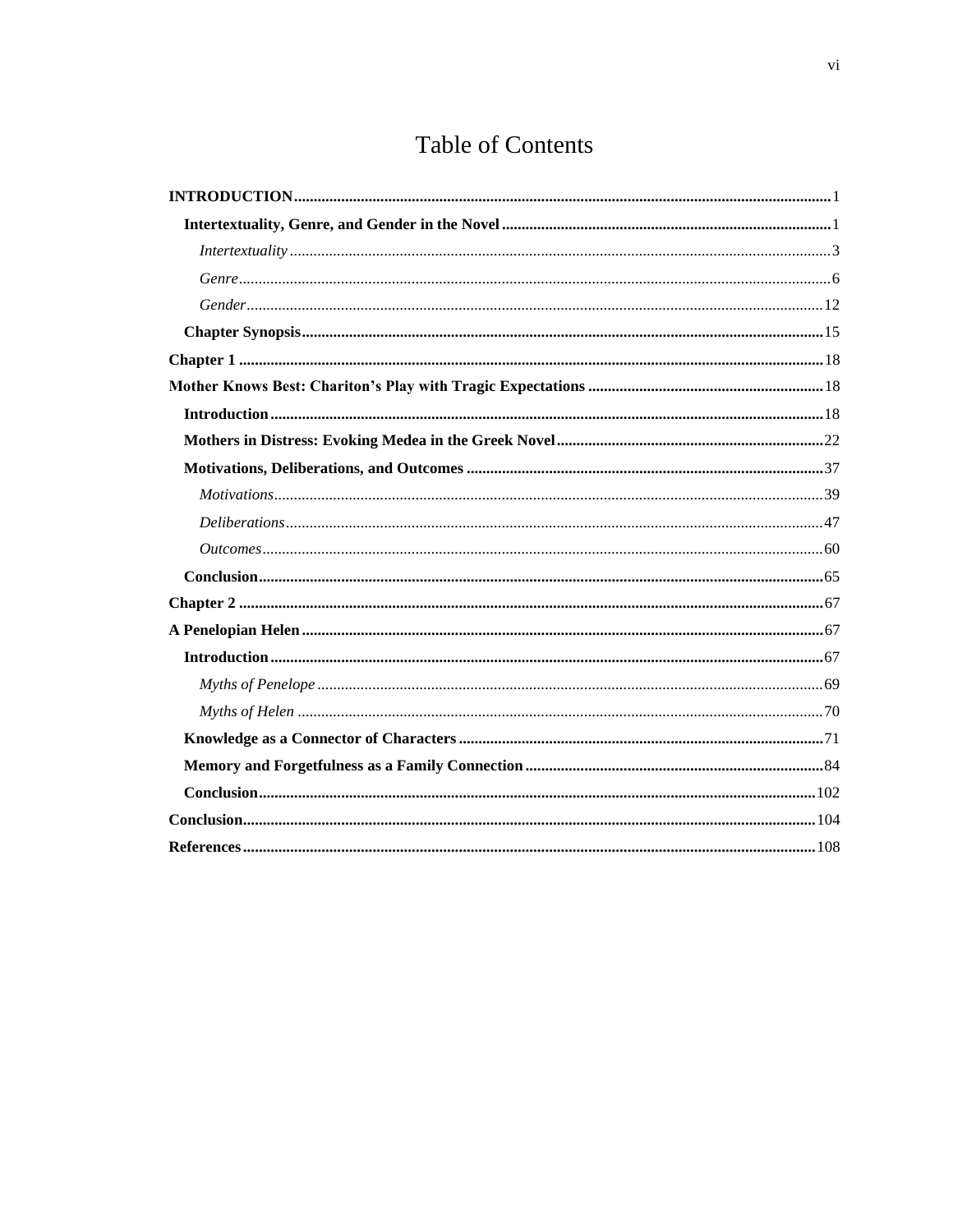## **INTRODUCTION**

### <span id="page-7-1"></span><span id="page-7-0"></span>**Intertextuality, Genre, and Gender in the Novel**

The ancient Greek novels have seen a steady increase of attention in scholarship recently. These texts provide a fun and exciting story for scholars of Greek, and recent work on the use of intertextuality by prose authors has sparked fresh avenues of inquiry otherwise overlooked, especially in regard to the complex uses of intertextuality and allusion produced by ancient novelists. From the conception of the first Greek novel, Chariton's *Callirhoe*, around the mid-first century BCE, Greek novels have struggled to find a legitimate place in the ancient canon. They are often ridiculed by ancient authors, such as Persius and the Roman emperor Julian, for being simplistic and almost vulgar:

*…multum gaudere paratus, si cynico barbam petulans nonaria vellat. his mane edictum, post prandia Calliroen do.*

…[the one] ready to laugh a lot, if an insolent whore pulls on a cynic's beard. To these ones I present a playbill in the morning and *Callirhoe* after lunch. (Persius *Satire* 1.132–134)

Despite this unenthusiastic reception, however, the novels continued into the fourth century CE, having their heyday in the second century.<sup>1</sup>The overlying *topoi* of the Greek novels, which may have accounted for their popularity despite their lack of acceptance in the canon, are the same: an attractive couple meet and fall in love, face several lifethreatening scenarios that often force them to leave their homelands, and in the end, are reunited. However, in addition to these shared *topoi*, each author makes his mark on the genre through allusions, intertexts, and manipulations of these well-known *topoi*, which

<sup>1</sup> Reardon (1989) 1.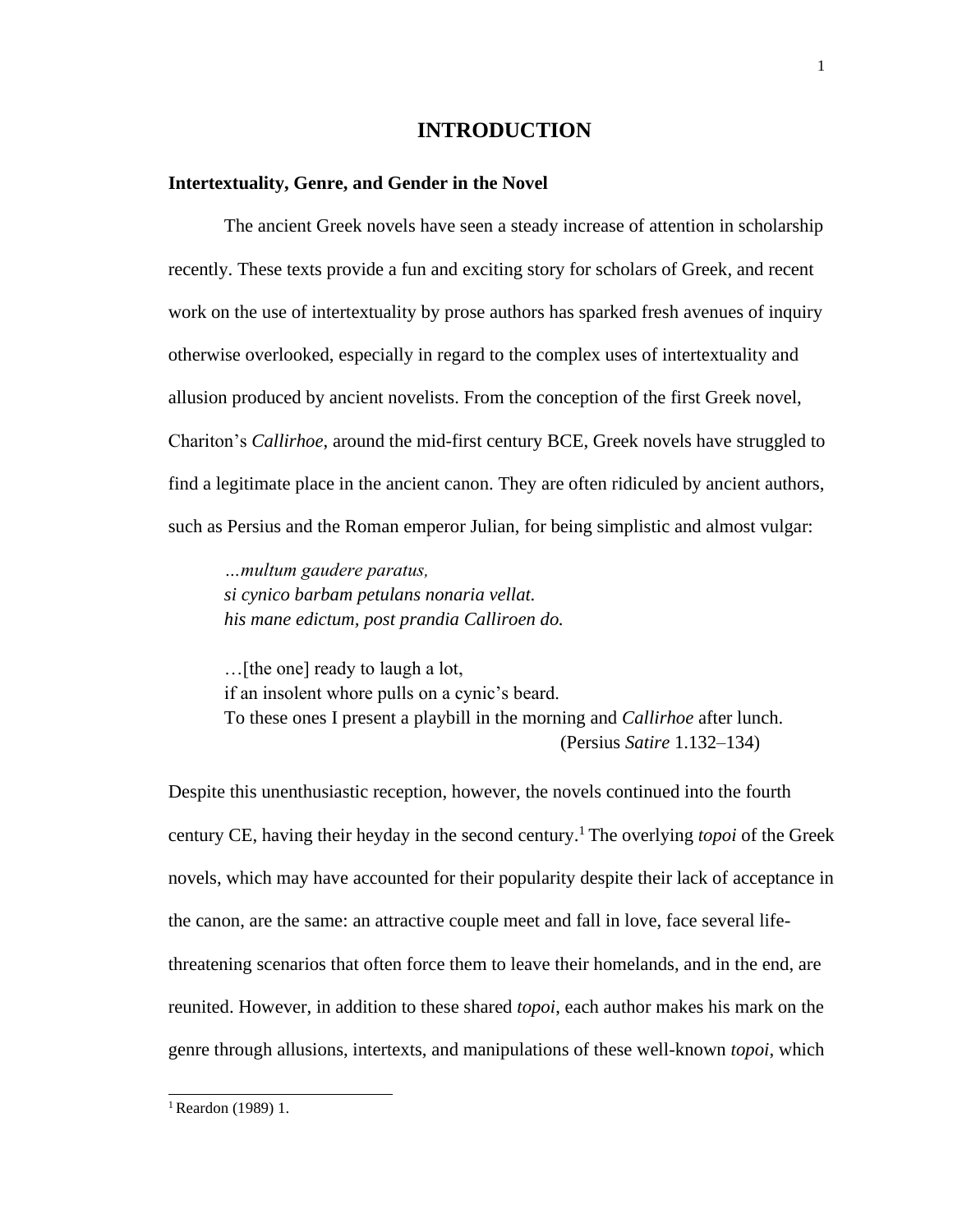modern scholars, like Bowie, Whitmarsh, and De Temmerman, have begun to analyze in order to demonstrate the validity the novels hold as works of literature.<sup>2</sup>

My thesis analyzes the earliest Greek novel, Chariton's *Callirhoe*, in terms of its intertextualities with other genres, namely Greek tragedy and Greek epic. I narrow my investigation of intertextuality in Chariton's novel through an in-depth analysis of the female protagonist, Callirhoe, and how she aligns with Medea, Helen, and Penelope as protagonists in the genres of tragedy and epic. Through this examination, I compare Chariton's explicit references to paradigmatic mythological women as well as his echoes of the plot lines, levels and uses of female autonomy, and familial endings of these heroines to prove that Chariton intentionally alludes to these female protagonists in order to align his own text and main character within an existing tradition of women in literature. Because he alludes so often and consistently to female heroines of epic and tragedy, I argue that Chariton is simultaneously able to create a space for his novel within the canon and manipulate these allusions in order to establish precedents for characters within the genre.

The intent of this thesis is not to claim that the Greek novels are the first novels ever written; there is far too much evidence to support otherwise.<sup>3</sup> Instead, my project looks to evaluate the ways in which the author Chariton purposefully uses intertextuality, genre, and gender to legitimize his genre through the treatment of the female character of Callirhoe. I have chosen to examine Chariton alone since he is the first of the five main Greek novelists (writing as he does around the mid-first century  $BCE$ ).<sup>4</sup> By focusing on one author and a single work, I hope to more thoroughly examine the ways in which

 $2$ Bowie (2002), Whitmarsh (2005), and De Temmerman (2014).

 $3$  See Whitmarsh (2018) for a more in-depth analysis of traditions of novels before the Greek novels.

<sup>4</sup>The others novelists are Achilles Tatius (early-second century CE), Longus (second century CE), Xenophon of Ephesus (late-second century CE), and Heliodorus (third century CE).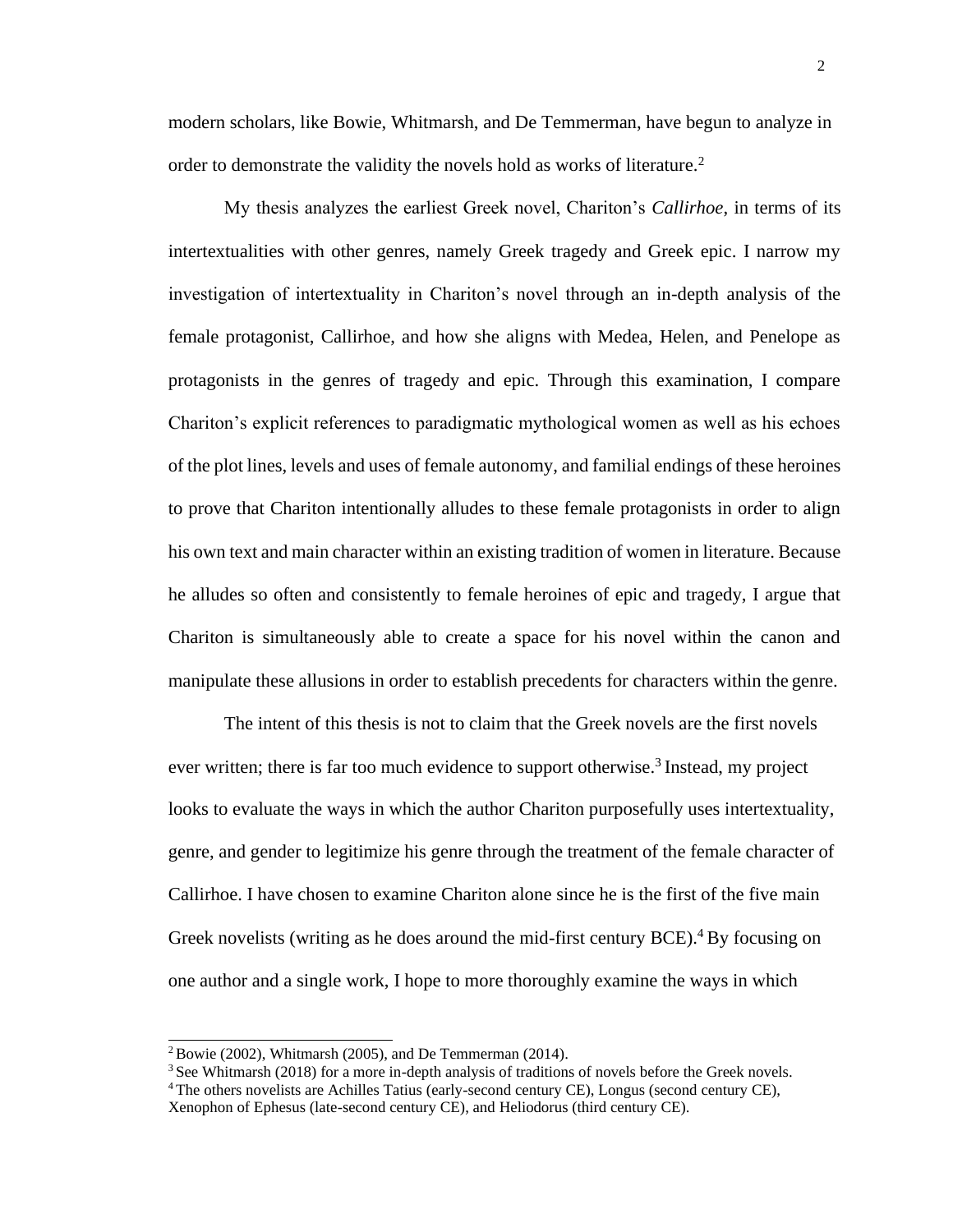Chariton incorporates other genres and allusions into his text and offers a potential model for subsequent novelists in the tradition. Through this evaluation I hope to offer a new and exciting platform for the appreciation of these novels.

### *Intertextuality*

Texts are not read or written in a cultural vacuum. Texts cannot be straightforward, self-contained vehicles of their author's intended meanings, but must be read through and within a complex cultural matrix.<sup>5</sup> The ancient Greek novels seem to emerge only after Greece has been colonized by Rome. During the first three centuries CE, over three hundred years after Greece was overtaken by the Romans, groups of men over all of the Greek-speaking parts of the Roman Empire would gather to hear their peers present oratorical declamations performed in the same style of the Greek sophists.<sup>6</sup> This period, between 50 and 250 CE, is known as the Second Sophistic. Authors, (especially Greek authors) during this time harken back to the traditions and styles seen in Classical Greek literature specifically in regard to oratory. This remembrance of past Greek literature reveals itself in direct quotations of Classical and Hellenistic works as well as allusions to themes and characters.<sup>7</sup> However, the Second Sophistic was not merely a time for nostalgic imitation of the past. During this period, as Whitmarsh notes,

<sup>&</sup>lt;sup>5</sup> Morgan and Harrison (2008) 218. Morgan focuses on the Greek novels and their gradual development from Chariton's novel in the mid-first century to Heliodorus in the third century. Harrison, on the other hand, focuses on the two examples of the Roman novels: Apuleius' *Golden Ass* and Petronius' *Satyricon*, which have fewer direct allusions to each other, but many to other Roman literary works, such as Virgil's *Aeneid* and Ovid's *Metamorphosis*. This chapter examines not only the intertextualities between the novels and previous works of literature, dating as far back as Homer, but also the intertextualities, allusions, and changes between the novels themselves.

 $6$  See Whitmarsh (2005a) for a detailed account of the Second Sophistic and the impact this made on Greek and Roman literature.

<sup>7</sup> Whitmarsh (2005a) 9.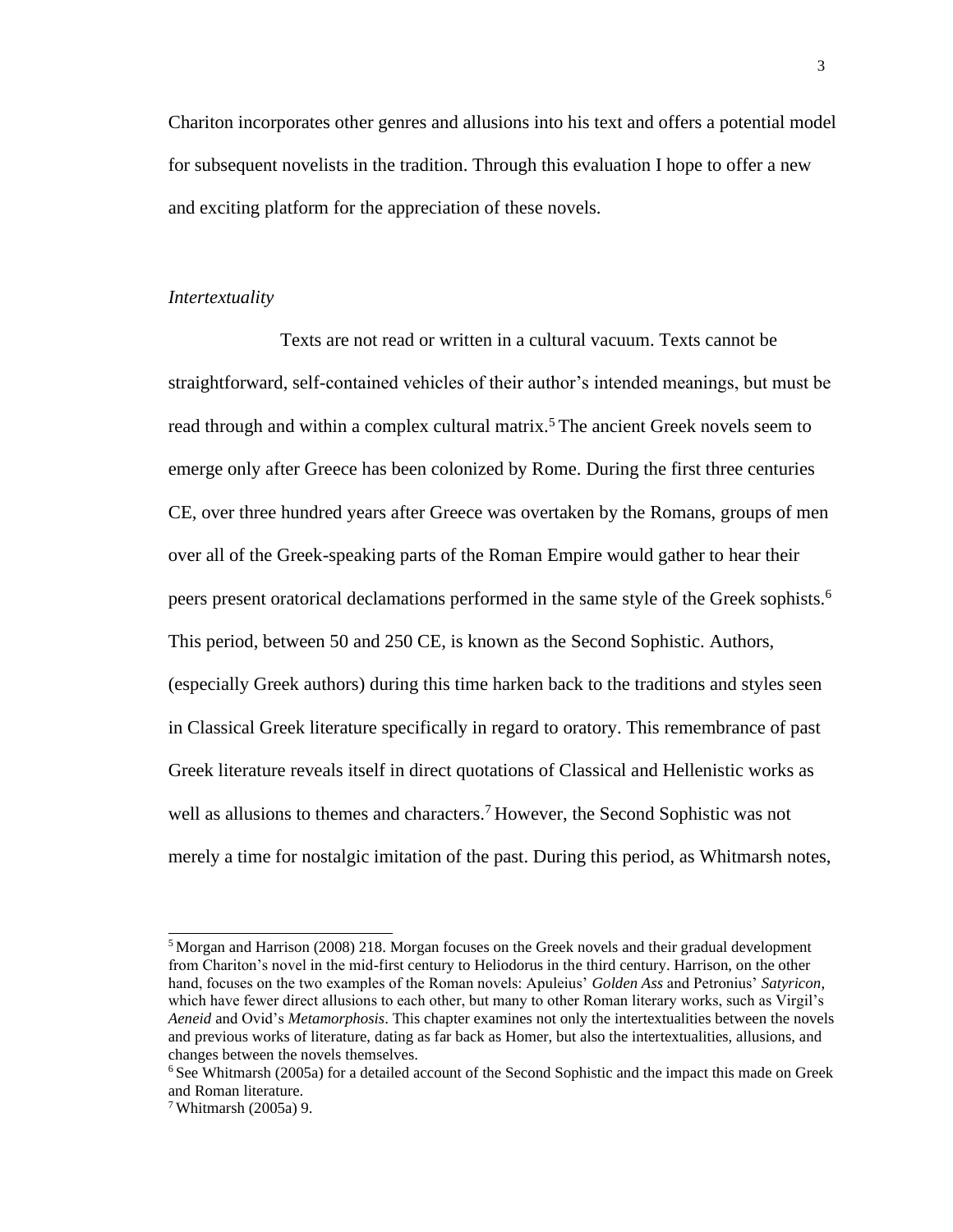there was "substantially more evidence for women's activities, and evidence for greater female mobility in later Greek culture than in the archaic and Classical period."<sup>8</sup>This is seen clearly in the Greek novels, in which both women and men leave the domestic home and travel over the ancient Mediterranean. According to Morgan and Harrison, two scholars of intertextuality and allusion in the Greek and Roman novels, respectively, the truths universally acknowledged and the cluster of ideas that they represent is conveniently termed intertextuality.<sup>9</sup>

I want to begin, however, by defining the terms allusion and intertextuality, since both are often used interchangeably, but actually have distinct differences. An allusion is something the author makes deliberately, perhaps decoratively, perhaps with profound meaning.<sup>10</sup> Intertextuality, a term coined by Julia Kristeva, famed psychoanalyst and feminist theorist, is "a property of texts when actuated by their readers, and not necessarily consciously deployed by their authors; it may relate to a specific intertext, but equally to a more general literary praxis."<sup>11</sup> Kristeva emphasizes that the difference between intertextuality and intersubjectivity is the transference of meaning through mediated or filtered codes provided in texts as opposed to directly from writer to reader.<sup>12</sup> Broadly speaking, intertextuality is a literary device that creates an interrelationship between texts and generates a related understanding in separate works.<sup>13</sup> Allusion, then, is a form of intertextuality which an author purposefully utilizes to make a connection to another text. For example, the Greek novels often use stock characters from Roman

<sup>8</sup>Whitmarsh (2005a) 9.

<sup>&</sup>lt;sup>9</sup> Morgan and Harrison (2008) 218.

 $10$  Hinds (1998) 5.

<sup>&</sup>lt;sup>11</sup> Kristeva (1980) 65.

<sup>&</sup>lt;sup>12</sup> Kristeva (1980) 66.

<sup>13</sup> Friss (2017) 134.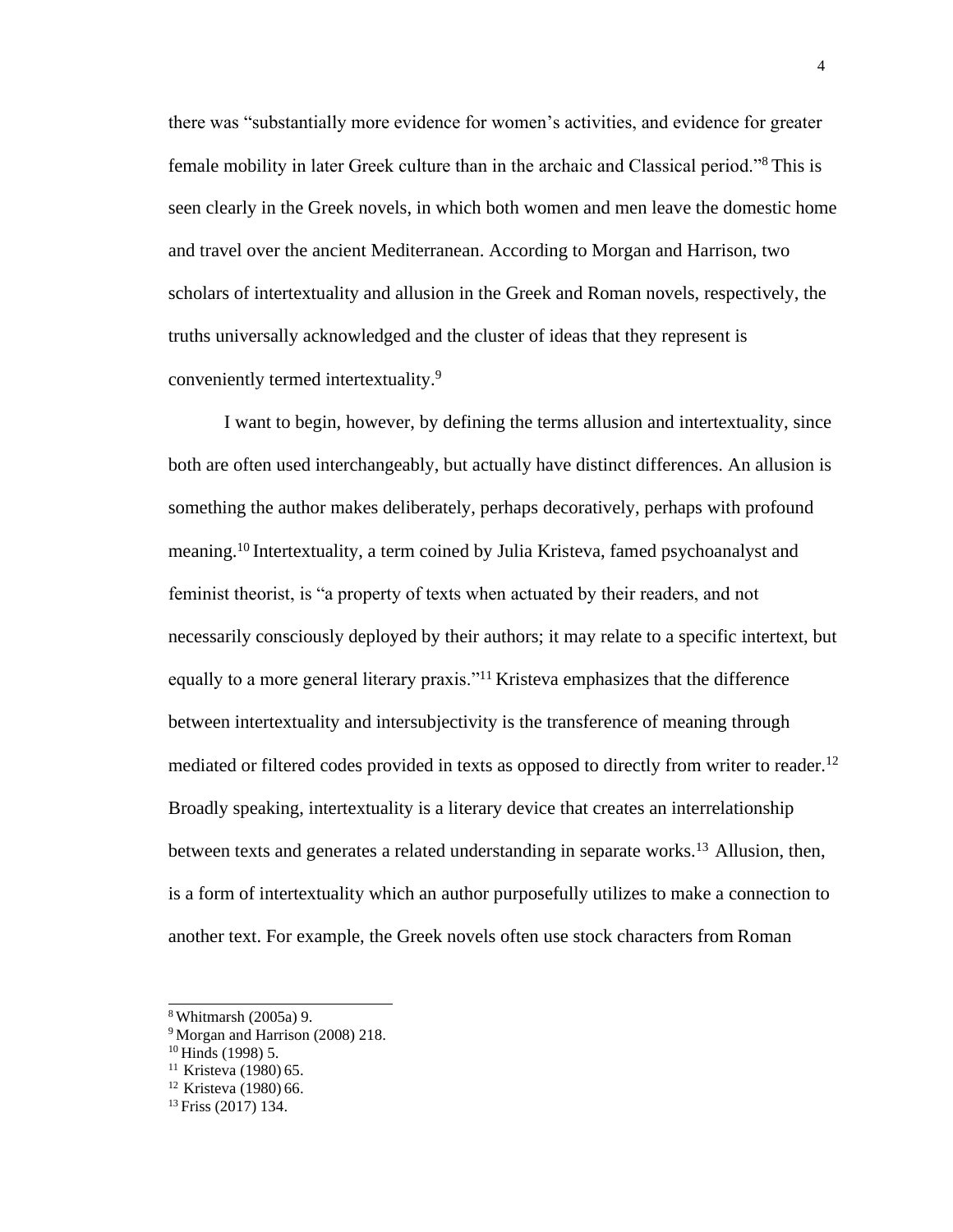comedy. In Longus' *Daphnis and Chloe*, the lecherous and gluttonous Gnathon is the perfect parallel to a comic parasite, a character who pretends to admire and esteem his wealthy friend in order to receive benefits from him. Furthermore, Classical literature is compulsively allusive. Stephen Hinds' work *Allusion and Intertext* (1998) highlights the allusive nature of Roman poetry and poets, especially Ovid, Virgil, and Catullus, and the diachrony involved in this process. Within the work, Hinds cautions on the limits of these methods, namely that one should not go too far in utilizing only an allusive or only an intertextual approach— the former because it runs the risk of assuming authorial intent without any way of proving it, and the latter because it washes out the interventions in literary discourse of the one intention-bearing subject, the alluding poet.<sup>14</sup>

However, the genre of the Greek novel cannot be considered universal or as "old as organized societies," as Cairns would put it, because its roots do not date back to Classical or Hellenistic Greece.<sup>15</sup> For Cueva, looking at the novel as a genre involves "broaching the question of why it appears when it does, how it relates to the literary culture of the period, and how its formal characteristics speak to the culture in which it is read."<sup>16</sup> Despite the lack of a direct tie to a Classical or Hellenistic genre, the novel does draw a lot of its inspiration from epic, specifically Homer's *Odyssey*, which it uses to root itself in the Classical canon.<sup>17</sup> Recently more attention has been paid to the allusions and intertextualities made in the Greek novels. More so than perhaps any other genre, the novel makes use of allusions and intertexts not only with other novels, but also to other

<sup>14</sup>Hinds (1998) 47–48.

<sup>15</sup>Whitmarsh (2018) 23.

<sup>16</sup>Cueva (2004) 12.

<sup>&</sup>lt;sup>17</sup> I discuss the novel's tie to Homer in my second chapter.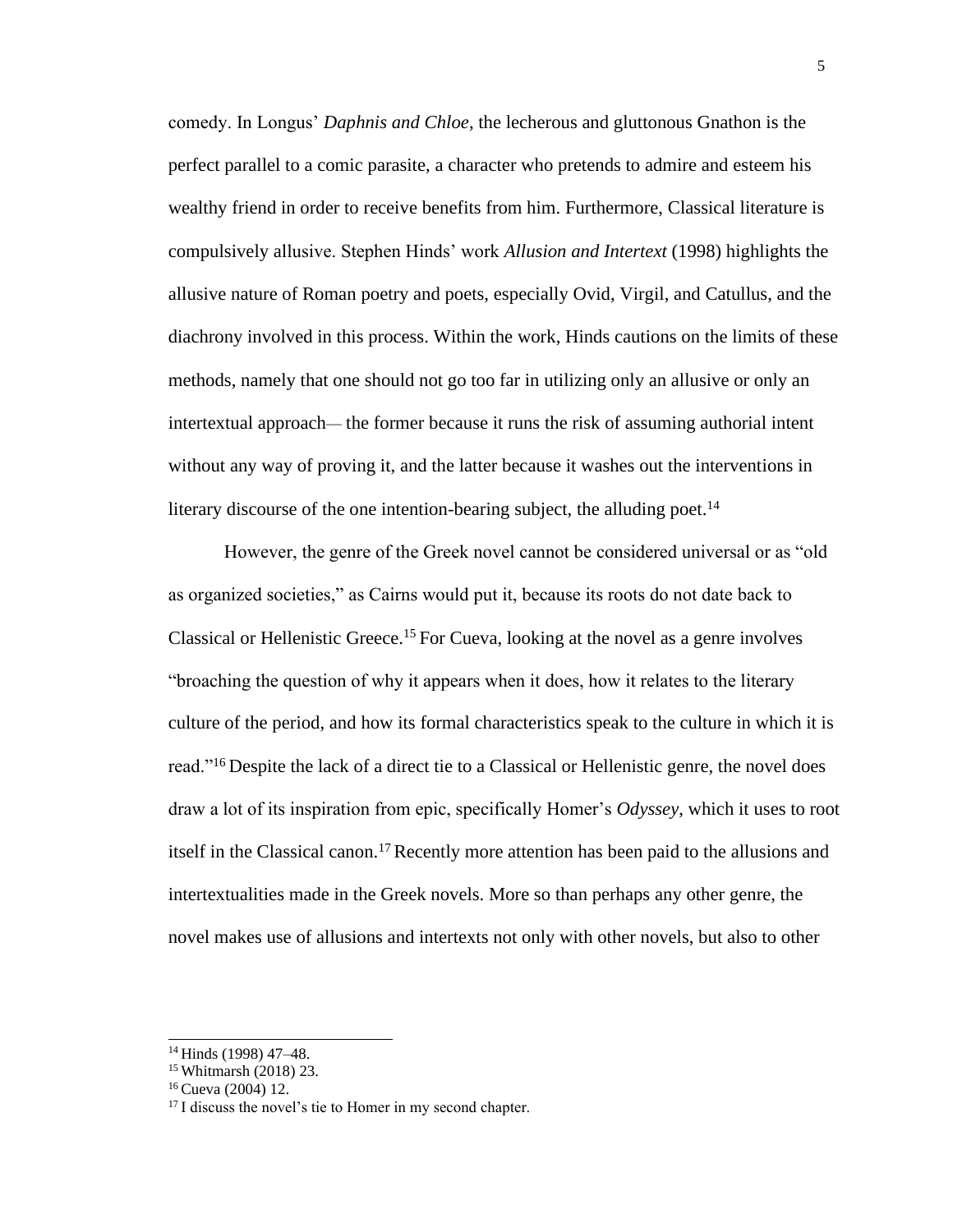literary forms.<sup>18</sup> The use of these allusions and intertexts, many of which are made by reference to Homeric, Platonic, Hellenistic, and tragic works, indicate a rich use of Greek literary and more broadly cultural heritage and help to demonstrate the aims and scope of these texts.<sup>19</sup> For example, Doulamis shows a connection between the trial scene in Book Five of Chariton's *Callirhoe* and traditional Greek legal oratory both in terms of structure (*prooimion, pisteis, diegesis, lysis,* and *epilogos*), and use of technical legal terminology.<sup>20</sup> In my first chapter, and in part following Doulamis, I consider Callirhoe's speech and her use of rhetoric alongside Medea from Euripides' *Medea* to examine how each female protagonist dissuades herself from killing her children. Although their respective monologues are not produced for a lawcourt, the dramatic shift of emotion and decision—from willingness to outright refusal to kill their children—provides the reader with a similar sense of cross examination as one might find in the context of an ancient lawcourt speech and setting.

### *Genre*

According to Stephen Heath, a literary theorist who analyzes the cultural politics of literary genres, "there are no genreless texts."<sup>21</sup> This succinct statement emphasizes the social aspect of writing in that whenever someone approaches a text, whether as a writer or a reader, there is always a frame of expectation stemming from the society's practices of writing. Heath continues by stating, "To write or to read at a given time in a given society is to engage with current conventions of writing and the expectations of what it

 $18$  Doulamis (2011) vii.

 $19$  Bird (2018) 472.

<sup>20</sup>Doulamis (2011) 22–30.

<sup>21</sup> Heath (2004) 163.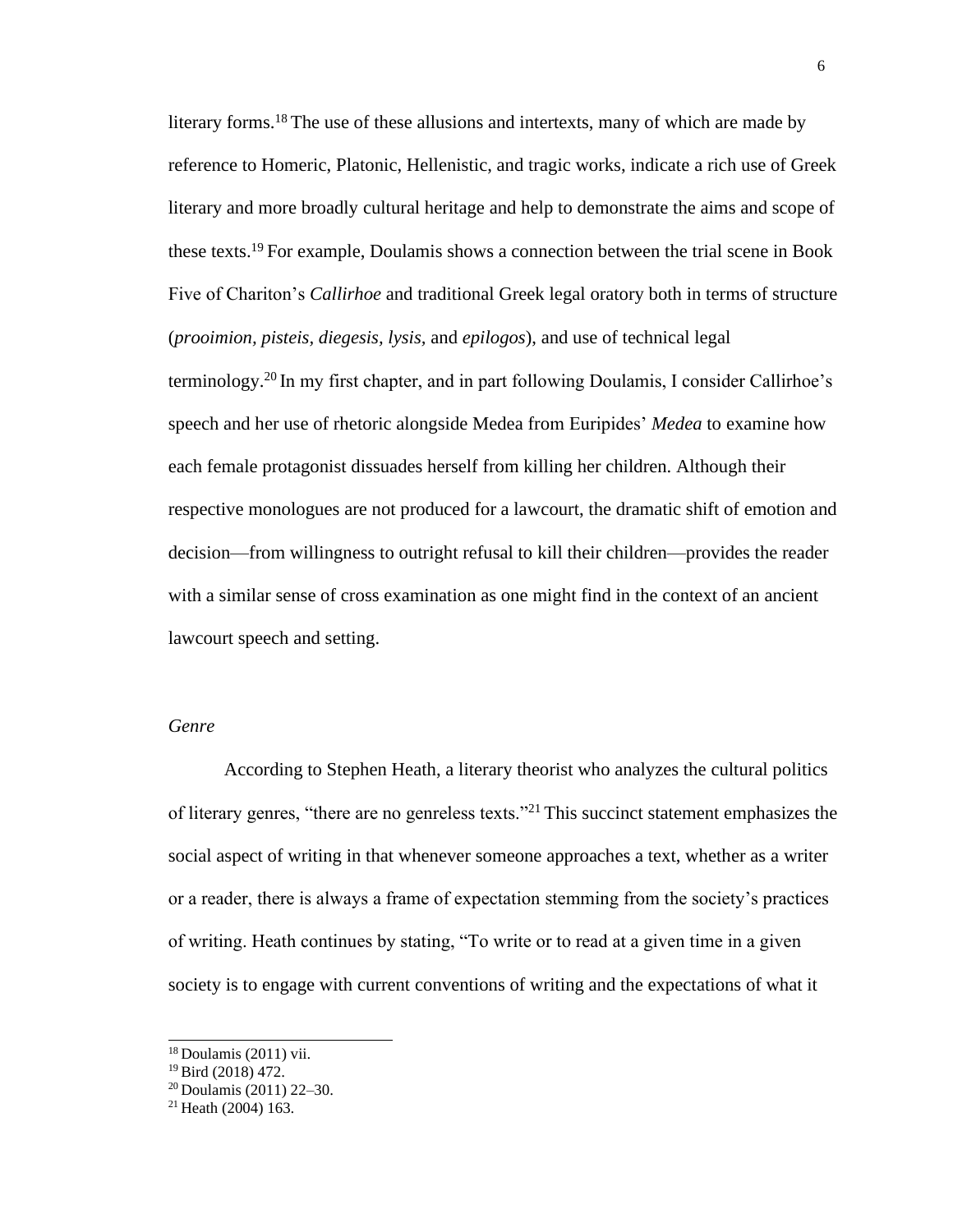can be."<sup>22</sup>This concept implies that genre is the term we use to refer to a given set of expectations based on various rules: that is, the use of genre dictates how authors write within a specific medium and the types of plots and characters an audience can anticipate. However, genre is also a name for how the representative or the societal norm is encoded.<sup>23</sup> In essence, genre not only supplies the formal attributes of text, prose, or poetry (in meters such as dactylic hexameter or iambic pentameter), but also the socially defined contexts for engagement with a text: for example, plays must be seen at a theatre.

Genre also has the ability to influence emotions; it is a way of organizing emotional expectations and structuring the reader's emotional contract with fiction and other forms of writing.<sup>24</sup>LaCourse Munteanu notes that the deliberation about the emotional impact of certain genres, especially tragedy, appears as early as Plato's *Republic* and continues through a long tradition of critical concern about the emotional effects of genres both as a psychological and social issue.<sup>25</sup> For example, there is ample evidence that the ancient Greeks believed that women were more emotional than men, or at least expressed their emotion more openly. LaCourse Munteanu argues that Hippocrates' fifth-century treatise, *The Diseases of Young Girls*, develops the idea that "biological differences between genders account for women's predisposition to delve into sorrow."<sup>26</sup>This evaluation of women's emotional expression is often represented in

 $22$  Heath (2004) 163.

<sup>&</sup>lt;sup>23</sup> Goldhill (2008) 186 notes that the societal norms of a city or community are reinforced through genre. Certain genres, such as Old Comedy, make a point to depict seemingly outlandish scenarios, as in Aristophanes' *Lysistrata*, which in the end demonstrates the negative possibilities of women running the government.

 $^{24}$  LaCourse Munteanu (2011) 2.

<sup>&</sup>lt;sup>25</sup> LaCourse Munteanu (2011) 4.

<sup>26</sup>LaCourse Munteanu (2011) 5.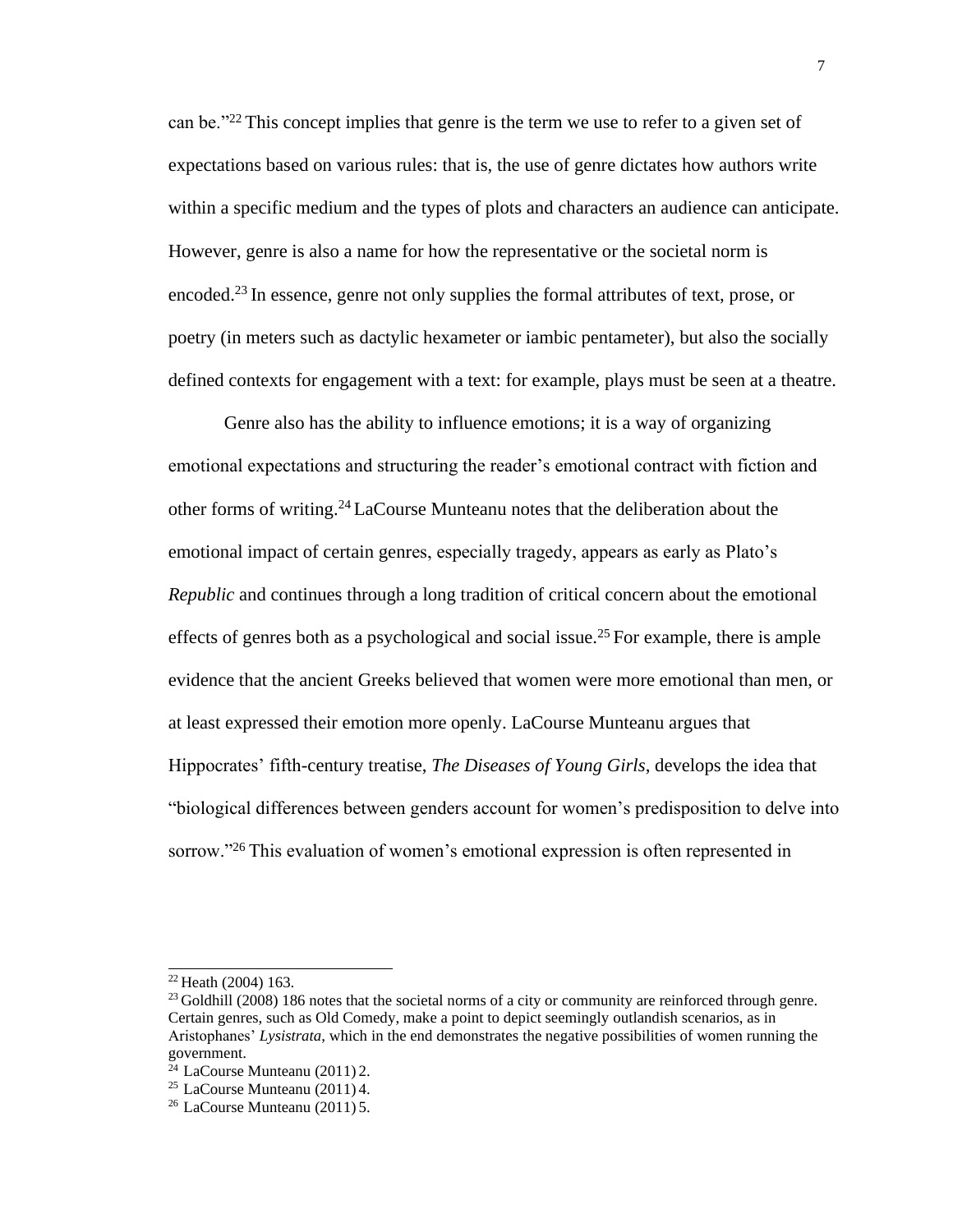ancient literature from Medea's blind rage at Jason to Dido's tragic suicide following Aeneas' departure.

Most importantly, however, is the valorization of genres and the politics of representation. By valorization I mean the politics of which genres are employed, quoted, given recognition to, and incorporated into the canon. Genre defines what can be seen and accepted and who is able to depict these things. Goldhill notes that the specific attributes of genres are demarcated in a dynamic that cannot be separated from the politics of society; after all, should not the genre-defining Roman elegiac poets, Tibullus, Gallus, Propertius, and Ovid, be read as significantly coming into existence in and against the powerful social norms of the Principate?<sup>27</sup> More than anything, genre is meant to limit and define what is acceptable and unacceptable in society in a more productive light than laws. The rules of genre are seen explicitly through ancient rhetoric, from Isocrates to Libanius, where the rules of rhetoric serve as an integral element of rhetorical performance and its critical reception.<sup>28</sup> However, through genres, modern scholars can also see the shift in political and public interests. For example, by the time Chariton is writing in the mid-first century BCE, there is a shift in the representation of women as the more dominant partner in a relationship, especially expressed in both the novel and in Roman elegy.<sup>29</sup>

According to Goldhill, there are three major critiques of common strategies used when defining genre. The first is that genre is often treated primarily as a formalist question, where attributes of a genre are listed and then a particular work is considered a

<sup>27</sup>Goldhill (2008) 188.

<sup>&</sup>lt;sup>28</sup> Braund (2001) 138.

 $29$  It must be noted that this literary construct of dominant women and more subservient men does not correlate to the reality of Roman society at large.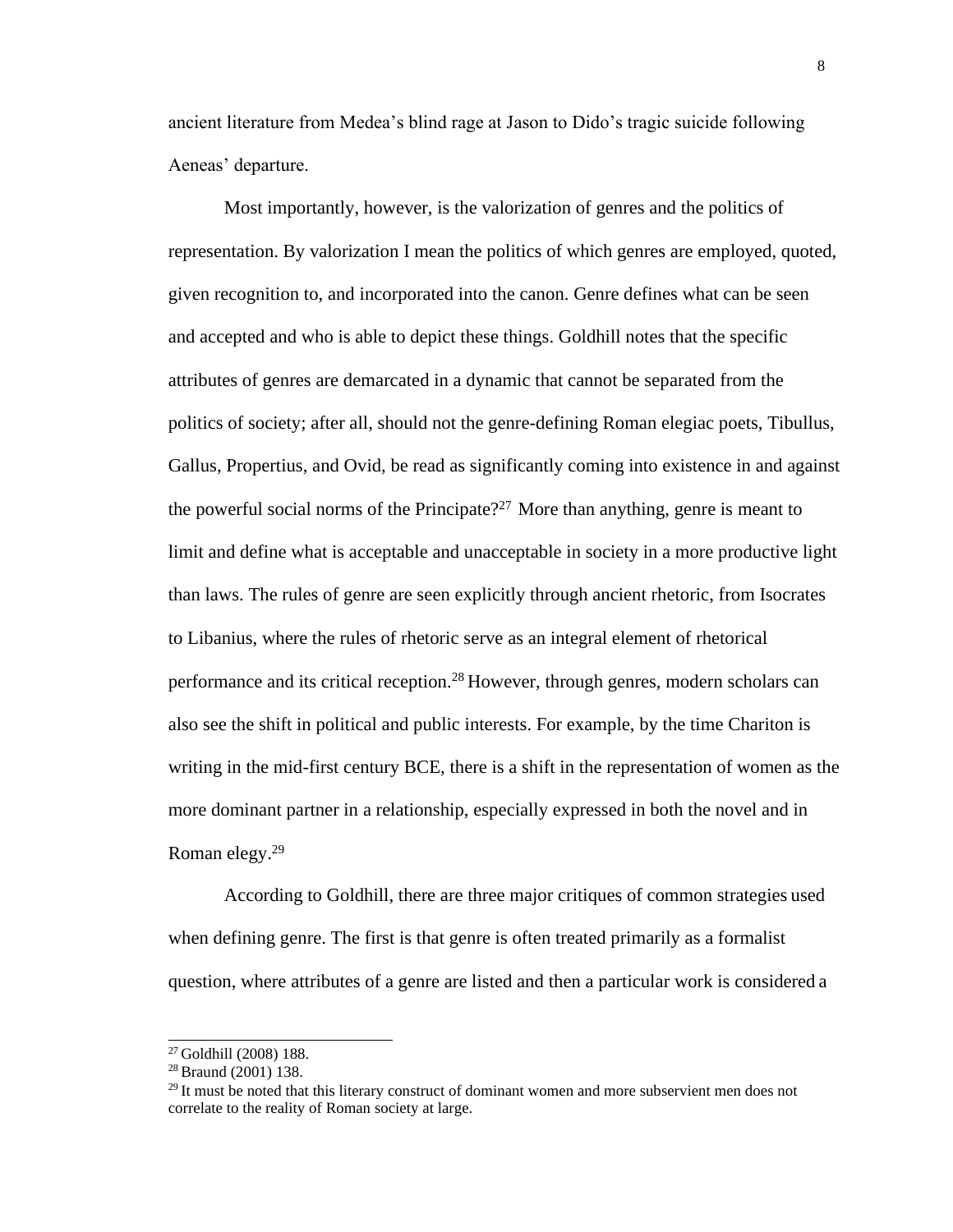member of that genre according to whether it has enough of those attributes or not.<sup>30</sup> While this method is interesting and necessary in some ways, it forces the reader to focus on the *topoi* and ignore the social and cultural impact of the performance. This is not to say that recognizing *topoi* is frivolous, but that the investigation of genre should not end there. The second critique is that genres are often treated as ahistorical.<sup>31</sup> Cairns argues that "genres are as old as organized societies; they are also universal … in a very real sense antiquity was a time free zone."<sup>32</sup> This argument, however, ignores the relevance of the cultural context of the novel and makes it difficult to see any cultural or historical importance of a work of literature through a generic lens. The third critique stems from the first two in that if a genre is defined by its formal characteristics and exists in an ahistorical system, then it is extremely hard, as Goldhill notes, to "bring it into contact with the essential frames of politics, desire, and cultural change."<sup>33</sup>

One issue that often arises when discussing the novel's genre is that there is no ancient term for the novel.<sup>34</sup> Scholars have been able to come up with only three potential references to novels: Philostratus (*Lives of the Sophists* 254) refers to a work called *Araspes and Pantheia*, which is sometimes thought to be a novel; Philostratus also attacks a certain Chariton for his *logoi* in *Letter* 66, but it is unclear if this is the novelist

<sup>&</sup>lt;sup>30</sup> Goldhill (2008) 189 gives the example of the Roman novels, which in earlier scholarship were not considered to be in the same genre of the Greek novels because the plotlines and *topoi* are completely different. More recent scholarship, such as Morgan and Harrison (2008) and Doulamis (2011), argues that the structural parallels of the prose composition and the heavy use of allusions and intertexts places both the Greek and Roman novels in the same genre.

<sup>31</sup>LaCourse Munteanu (2011) 7.

<sup>32</sup>Cairns (1972) 32–34.

<sup>33</sup>Goldhill (2008) 189.

<sup>&</sup>lt;sup>34</sup> While the novel has no specific ancient term, according to LaCourse Munteanu (2011) 5, there is a range of vocabulary used for other ancient genres. Examples include: Menander Rhetor lists and defines the characteristics of various types of productions, such as *propemptika* for wedding songs; Lucian discusses his shifts between rhetoric and dialogue; Quintilian (*Institutio Oratoria* 10.1.93) refers to satire as specifically Roman; epic and tragedy are discussed as recognized types of literature.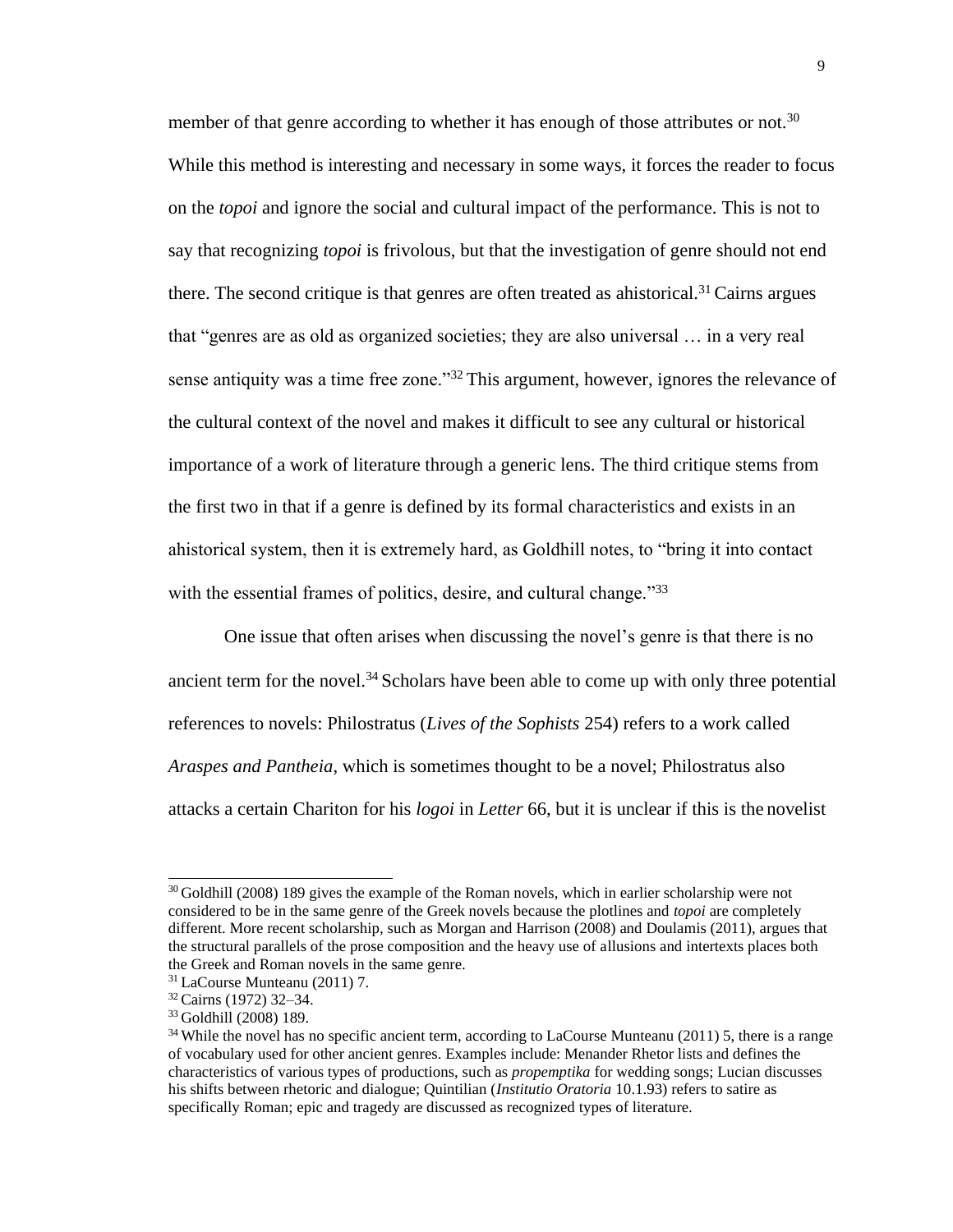Chariton; finally, in *Letter* 89b, the emperor Julian dismissed "fictions" (*πλάσματα*) "in the form of histories, such as love stories and all that sort of stuff."<sup>35</sup>The novels' authors themselves rarely refer to their own compositions. Heliodorus, the latest novelist, refers to his work, *Aethiopica*, as a "composition" (*σύνταγμα*) <sup>36</sup>and Chariton announces that his "final book" ( $\sigma \nu \nu \rho \alpha \mu \mu \alpha$ ) will be most pleasant for the readers.<sup>37</sup> However, as Bowie points out, genre names are not attached to other literary innovations of the imperial period: for example, Lucian's comic dialogue and Aristides' prose hymns.<sup>38</sup> Whitmarsh also agrees that "the lack of any precise denotation does not itself mean that there was no genre, or that the genre lacked a strong sense of conviction."<sup>39</sup>Goldhill points out that using the term "novel" when there was no ancient equivalent might distort our understanding of the expectations of readers and writers to impose such a frame upon these texts.<sup>40</sup>However, he immediately counters this argument by pointing out that it is not only nominalist, but also that the non-existence of the name "novel" in ancient Greek does not outweigh the parallels of structure, form, and theme between the different texts.<sup>41</sup>I agree with Goldhill's argument that the parallels between the Greek novels, and Roman novels for that matter, far outweigh the lack of a direct name for the genre.

There are several benefits for the modern understanding of the novel that come with the recognition of the novel as a genre. The first is that seeing the novels together has allowed scholars to explore the narrative techniques of these texts.<sup>42</sup> The second is

<sup>35</sup>Goldhill (2008) 190.

<sup>36</sup>*Aethiopica* 10.41.4.

<sup>37</sup>*Callirhoe* 8.1.4.

<sup>38</sup>Bowie (1994) 442.

<sup>39</sup>Whitmarsh (2005) 589.

<sup>&</sup>lt;sup>40</sup> Goldhill (2008) 191.

<sup>&</sup>lt;sup>41</sup> Goldhill (2008) 191.

<sup>42</sup> Whitmarsh (2005b) 588.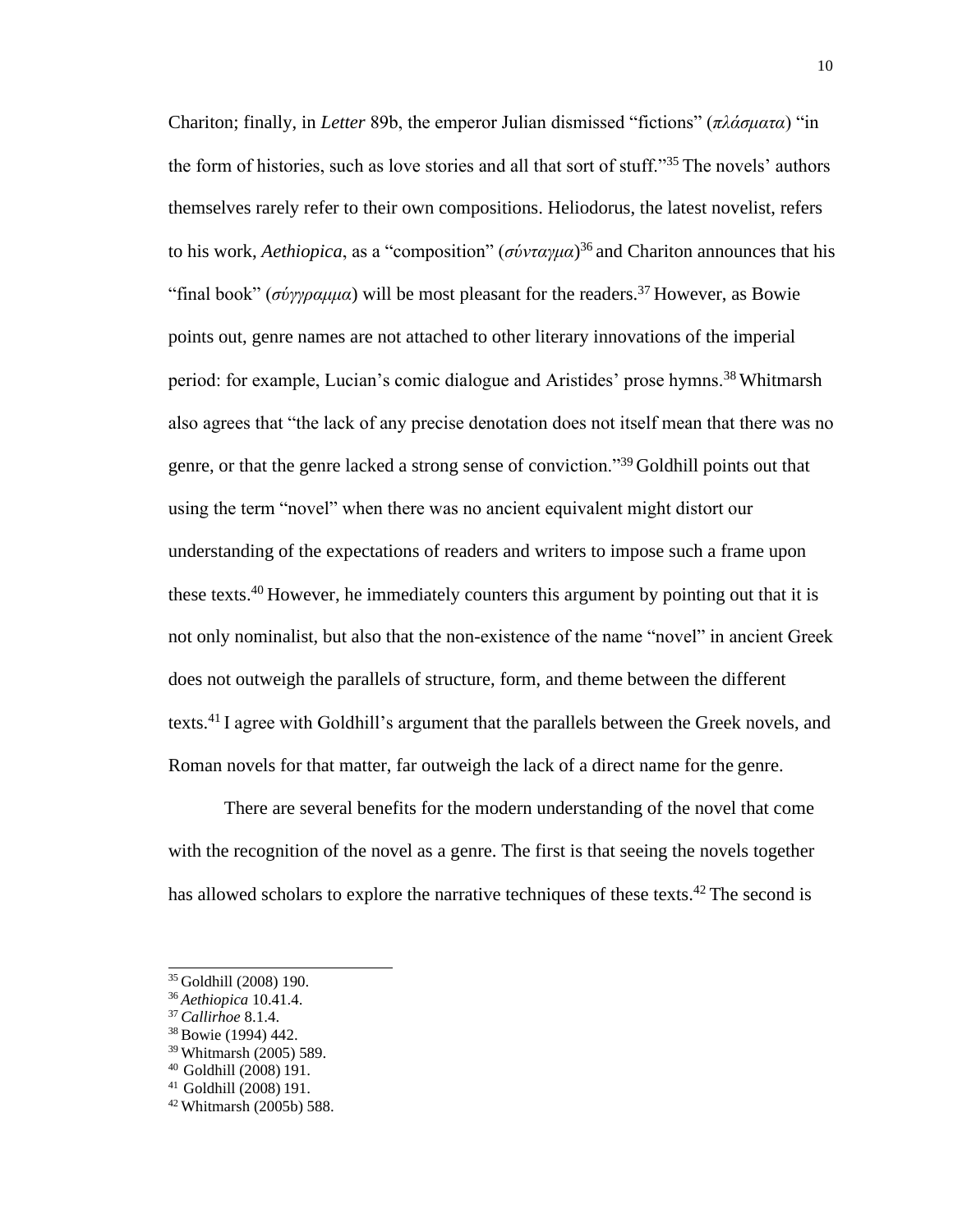that categorizing the novel as a genre requires a re-evaluation of its place in literary history.<sup>43</sup> Bowie notes that it is only by seeing the texts together as a genre that the full scale of their genealogy and the full impact of their bricolage can be appreciated.<sup>44</sup> Additionally, the uniqueness of the novel is more fully appreciated when one considers how it is written in and against a long literary and cultural tradition. Finally, the Greek novel has been taken as a sign and symbol of major ideological shifts in Imperial culture.<sup>45</sup>Stephens points out that the novel is a telling source for understanding the construction of the image of Greek cultural identity in the empire because it is a space to imagine Greekness without Rome.<sup>46</sup> I argue that Chariton's novel in particular, as the earliest available evidence of the Greek novels, provides the framework which subsequent Greek novelists will begin from and adapt. The representation of unique character traits, especially concerning women's roles and attitudes, takes form in Chariton's *Callirhoe* and helps to establish the genre of the novel. Chariton establishes these distinctive characterizations in opposition to the original source that he is alluding to..

Within my thesis, I examine the allusions Chariton makes to two important Greek genres: tragedy and epic. Within this analysis, I unpack the ways in which Chariton both writes his female protagonist, Callirhoe, alongside the existing representations of women in these genres. In addition, I explore how Chariton distinguishes Callirhoe from Medea, Helen, and Penelope by Callirhoe's rejection of their way of thought, as in the case of Medea, as well as by Chariton's depiction of the nuclear family and the loyalty owed to

<sup>43</sup>Goldhill (2008) 195.

<sup>44</sup>Bowie (1994) 458.

<sup>45</sup> Goldhill (2008) 196.

<sup>46</sup> Stephens (2008) 61.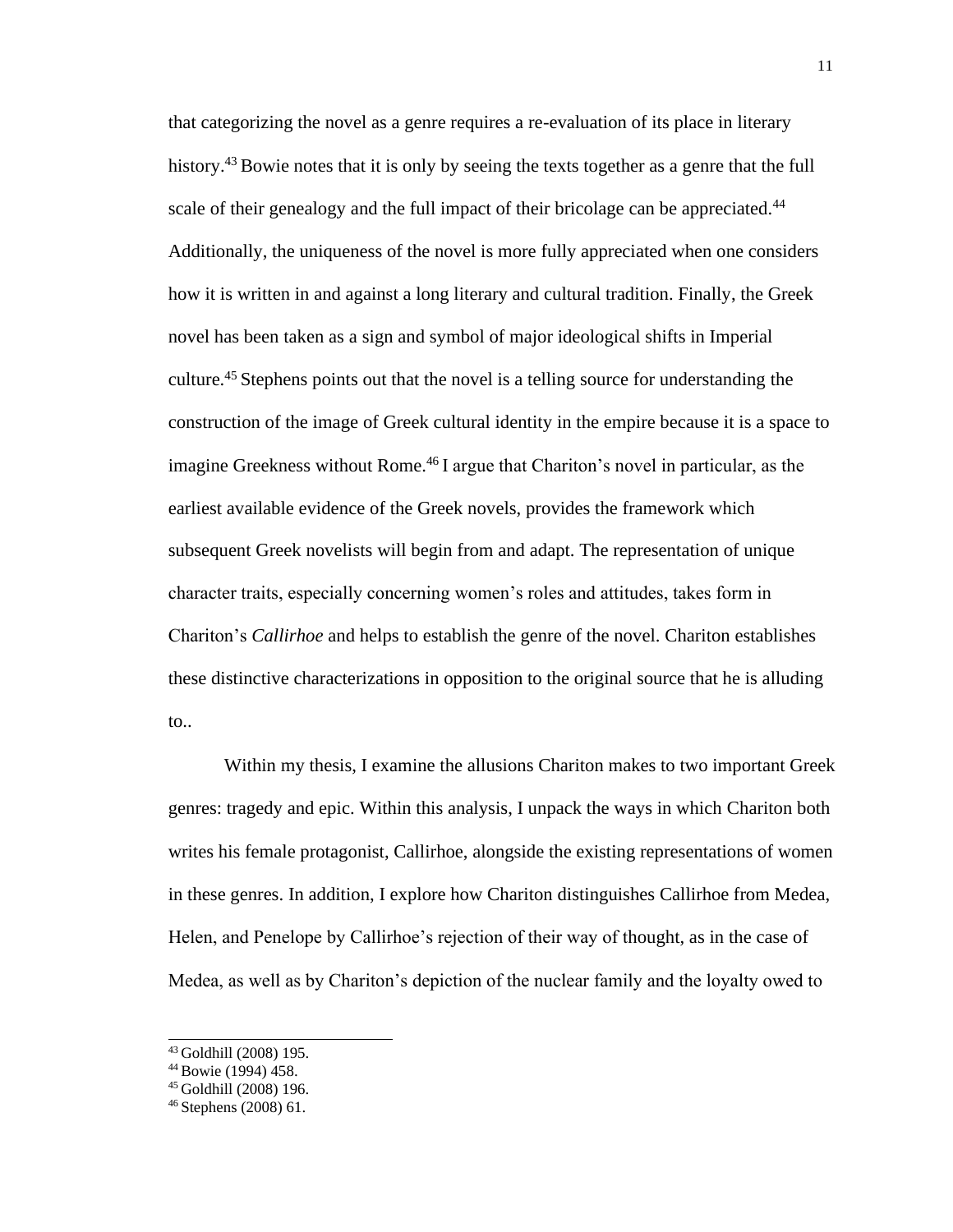that family. Through this investigation, I aim to point out the nuanced ways in which Chariton goes about establishing his work in the literary canon and ensuring his work stands as an example for later Greek novels.

### *Gender*

There are many ways to explore gender within a text. According to Suzanne Dixon, who focuses on the representation, sexuality, morality, and legal and economic roles of women in Roman literature, the most traditional method of exploring gender is to assign certain actions, ways of speaking, and emotions displayed in a text as either masculine or feminine.<sup>47</sup> Based on this division, any deviation from this expected binary is considered unusual and worthy of mention. This technique of analyzing gender is acceptable in its basic appeal to a human's fundamental need to categorize; however, this is not the only way in which gender can be evaluated within and across texts. For example, one can easily assess that within Euripides' play, Medea assumes a stronger presence compared to Jason; however, stopping at that point would leave out any analysis of the political, societal, or gendered effect this subversion of gender roles creates.

One cannot discuss gender and sexuality without mentioning Michel Foucault's three-volume *The History of Sexuality*, which broadly examines the emergence of sexuality as an expansive subject and separate sphere of life. In particular, the third volume of this work, in which Foucault addresses antiquity and the shifting views of marriage, appeals to my project. $48$  Traditionally, the connection between the act of sex and marriage was based on the need to procreate. However, as the relationships between

<sup>47</sup>Dixon (2001) 29.

<sup>48</sup> Foucault (1986) 159–194.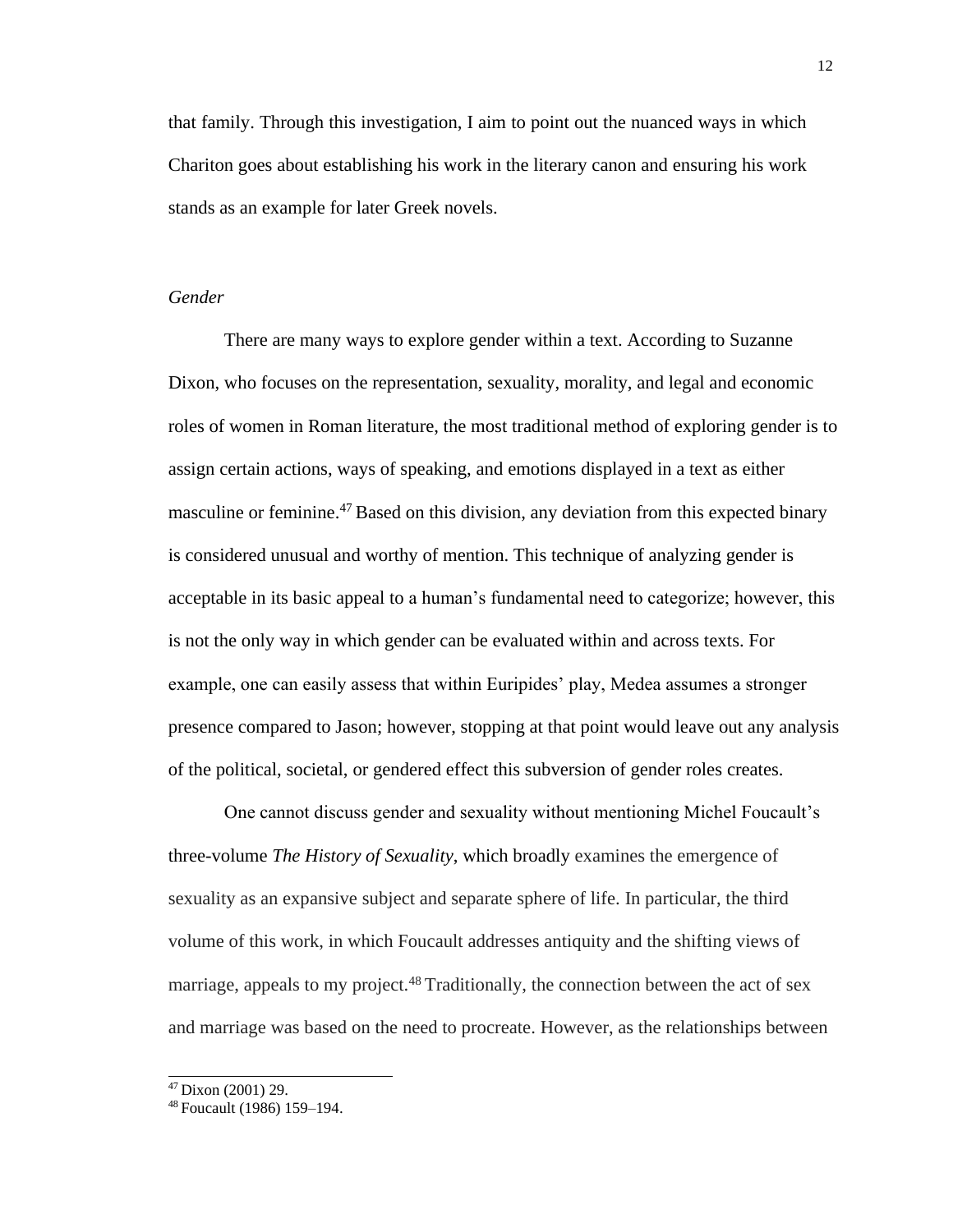a husband and a wife seem to develop beyond the need for procreation, sexual ethics as portrayed in literature became more concerned with reciprocity.<sup>49</sup>This shift to the idea of an equally faithful marriage is best exemplified in the Greek novels, in which both the male and female protagonist are expected to stay faithful to one another. The method I apply in this thesis is to examine the ways in which Chariton manipulates his portrayal of the female gender against the expectations of gender set up in tragedy and epic in order to make the gender and character expectations within the novel distinct. This technique is especially appropriate for the novels, which draw heavily on previous literary works, and, according to Andrew Laird, who studies the style and rhetoric of the Greek novels, the swapping of expectations is as much a part of the novel's style as its utilization of ekphrases.<sup>50</sup> Doulamis takes this discussion a step farther by analyzing the complex layering that novelists put into their plots, in which they try to doubly trick the reader, such as in the court case between Chaereas and Dionysius in Book Five of Chariton's novel.<sup>51</sup> Dionysius' failure to win the lawsuit using the oratorical style of Lysias, the famous Greek orator, appears to hold a kind of literary irony.<sup>52</sup> Novelists also use shifts of expectations to develop qualities for the characters in their genre. In Chapter One, I examine how Chariton manipulates his plot and rhetoric so that the reader expects Callirhoe to follow Medea's example in killing her child. However, at the last second, he drastically changes the outcome and redefines how a tragic scenario might play out in the novel. Critical to this decision, however, is Callirhoe's relationship with her husband and

<sup>49</sup>Foucault (1986) 180.

<sup>50</sup>Laird (2008) 205. Bowie (2005) also examines the horizon of expectations in the Greek novels; in this chapter, Bowie analyzes the ending of Longus' *Daphnis and Chloe* as an unexpected rejection of the city and the biological family in favor of the natural landscape of the country that adopts the two lovers.  $51$  Doulamis (2011) 45–46.

 $52$  Doulamis (2011) 45 notes that the Greek audience is unsure who they should cheer for: the Persian man utilizing the methods of one of their most famous orators, or the Greek man.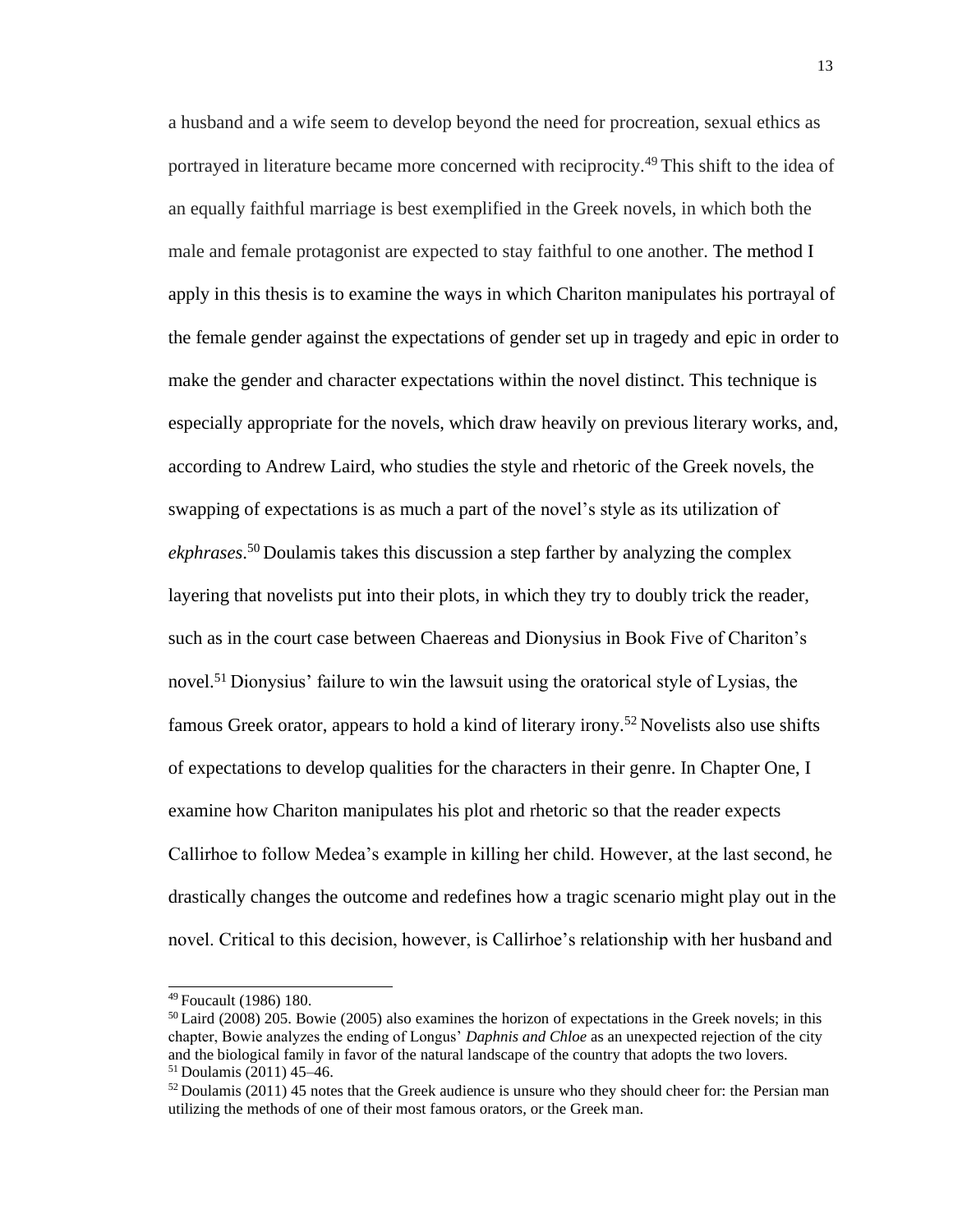her loyalty to him and their family. In her decision to save her child, Chariton emphasizes the importance of the family and the wife's duty to preserve it.

Since the overarching *topoi* of Chariton's novel are love, marriage, and fidelity, my examination of gender also involves the politics of relationships. By the politics of relationships I mean the duties that are determined by the expectations that are assigned to that gender within each specific relationship. For example, in the *Odyssey*, it is Penelope's responsibility, as the wife, to stay home and keep watch over Odysseus' home while he is in Troy. I examine how this expectation for the wife to be tied to the *οἶκος*  shifts in Chariton's novel, and what effect this shift has on their relationship. Additionally, through the use of allusions, Chariton encourages his reader to align certain characters in his narrative to their equivalents in epic and tragedy. This allows for the characters, and in particular the female protagonist Callirhoe, to be linked to someone other than their husband and to form a kind of literary autonomy in which they can be discussed outside of their relationship with their partner. Throughout my thesis, then, I examine the relationship Callirhoe builds between herself and these respective female protagonists: Medea, Helen, and Penelope. Exploring these allusion-relationships offers a better understanding of the protagonist Callirhoe and facilitates an analysis of the specific aspects of the reference characters Chariton draws upon, including whether they are coded negatively or positively by the author. Furthermore, my analysis allows for the assessment of the subtle yet distinct differences Chariton makes between his own protagonist and those of other genres, which then define the characteristics of a female protagonist in his novel.<sup>53</sup>

<sup>&</sup>lt;sup>53</sup> Morales (2008) 42 importantly recognizes that even within the novels themselves, the characteristics of a protagonist, especially a female protagonist, change from novel to novel. For example, Chariton is the only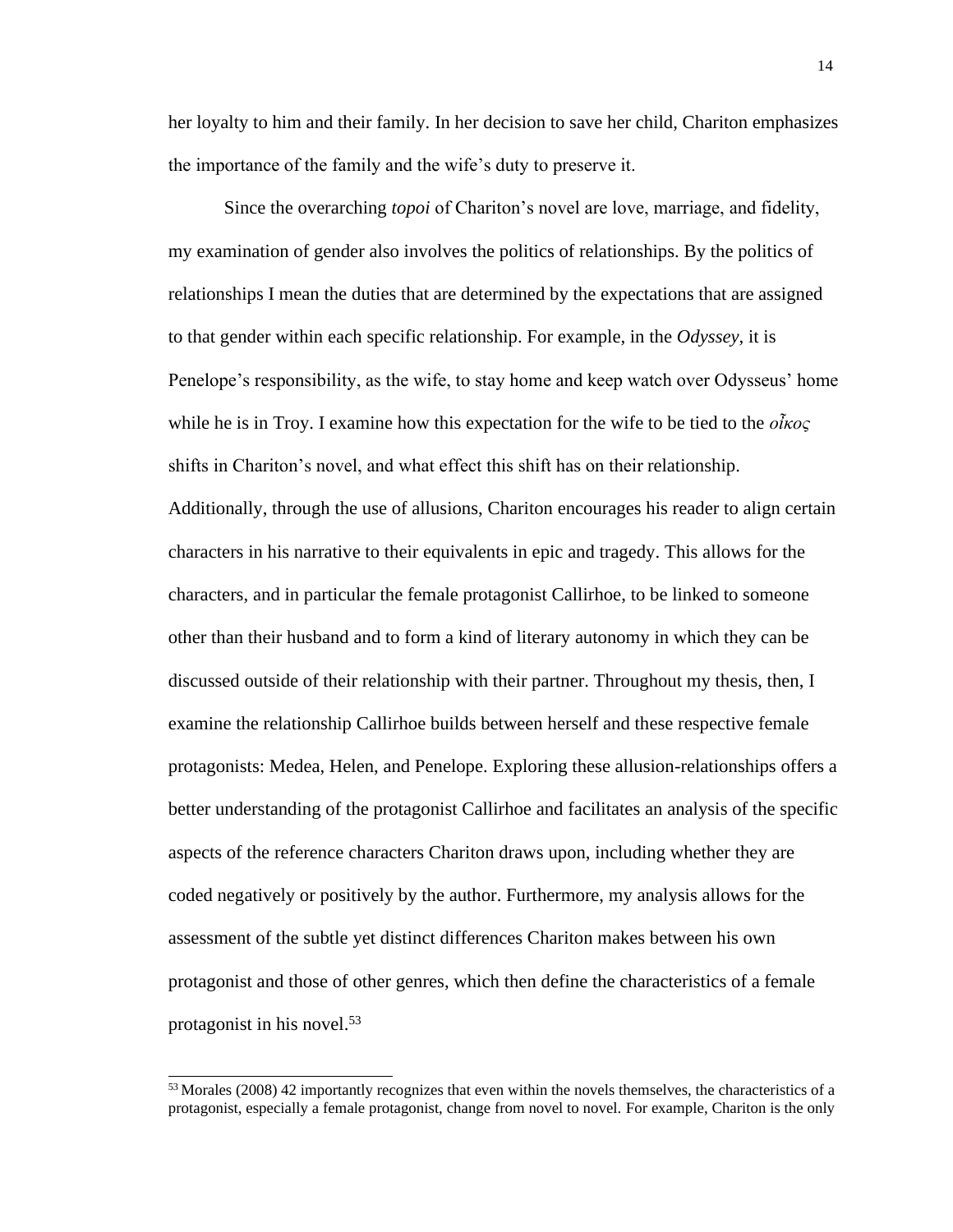### <span id="page-21-0"></span>**Chapter Synopsis**

In Chapter One I argue that, despite their similarities, mothers in the novel make fundamentally different decisions from mothers in Greek tragedy. Maternal agency in the novel ultimately leads to the preservation of the family, while maternal agency in tragedy leads to the dissolution of families. Additionally, in this chapter I argue that Chariton establishes this difference in motherhood in order to create a critical distance that sets his novel apart from the genre of tragedy. I begin with an in-depth examination of the history of Medea, especially with regard to the mythology surrounding the murder of her children. In the first section, I bring attention to the ways in which Chariton's use of allusion calls for a natural alignment of the characters Medea and Callirhoe. In this section I focus on the main driving forces behind the deliberation of killing their children and examines how Chariton has manipulated Callirhoe's situation in order to align her familial and marital circumstances with Medea's. In the second section, I examine the motivations, deliberations, and outcomes of their contemplations to kill their children. In this section, I argue that Chariton introduces the possibility that Callirhoe might kill her child in order to momentarily draw his reader outside the realm of the novel into the world of tragedy. Ultimately, however, Callirhoe rejects the tragic path of killing her child, choosing instead to save her child and honor her husband. By doing this, Chariton begins to set up the qualifications of women and mothers in his novel as women who are more concerned with the preservation of family than they are with its destruction.

Greek novelist to marry his characters before the ending of the story and have his heroine marry twice. In comparison, Heliodorus' heroine is a foreigner by birth. These subtle changes mark the transformation of the genre and the historical and political changes happening outside the realm of the novel.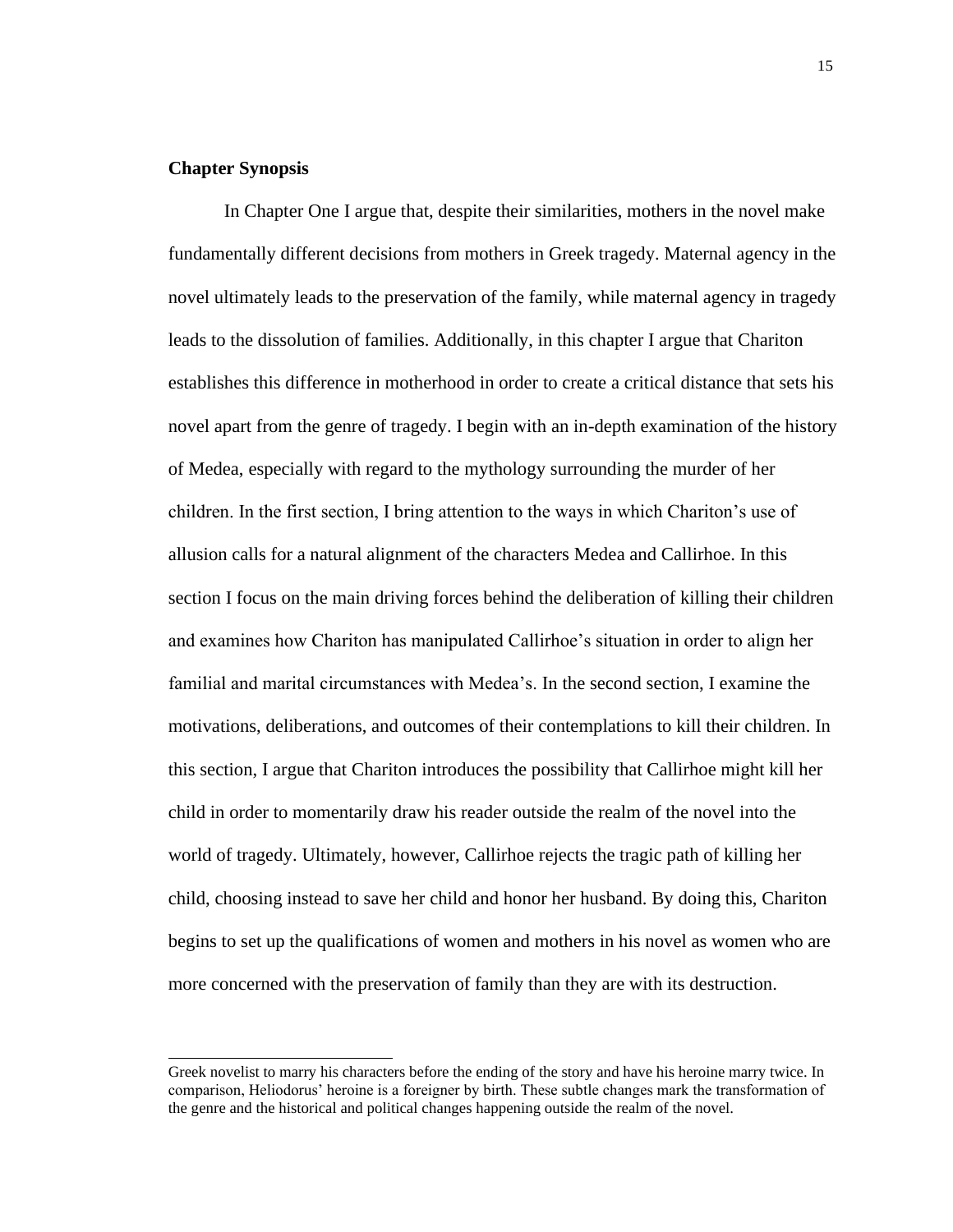In Chapter Two I explore the epic influences and allusions within Chariton's novel, specifically in regards to Helen and Penelope. The first section examines how access to knowledge about Callirhoe's intentions and actions affects how the protagonists Callirhoe, Dionysius, and Chaereas align Callirhoe with either Penelope or Helen. I examine how each of these characters—Callirhoe, Dionysius, and Chaereas—have an unequal access to knowledge about Callirhoe's intentions and thoughts and how this gap in knowledge creates the opportunity for Callirhoe to be seen through different lenses. Through these three perspectives there emerges a collection of similar behaviors and mannerisms that invites the comparison of Callirhoe to Penelope and Helen. The second section examines the importance of memory and forgetfulness for maintaining a family and an *οἶκος*. Because marriage and fidelity are prominent tropes when talking about Penelope and Helen, it is only natural that I examine memory and forgetfulness in regard to the domestic sphere of the *οἶκος*. Furthermore, I examine how remarriage is discussed in the *Iliad* and *Odyssey*, focusing on the importance of remembering a husband's home and how this home is forgotten when a woman remarries. I then expand on how the same language and similar attitudes are displayed in Chariton's novel; however, the author takes the concept of domestic and marital memory farther by extending the responsibility and act of marital memory beyond the duty of the wife. By including husbands in the duty of marital memory, Chariton is able to expand the traditional nuclear family (husband, wife, and child), to one that can include adopted children and additional partners.

In conclusion, I argue that Chariton heavily employs intertexts and allusions throughout his novel, especially with regard to his female protagonists. Through these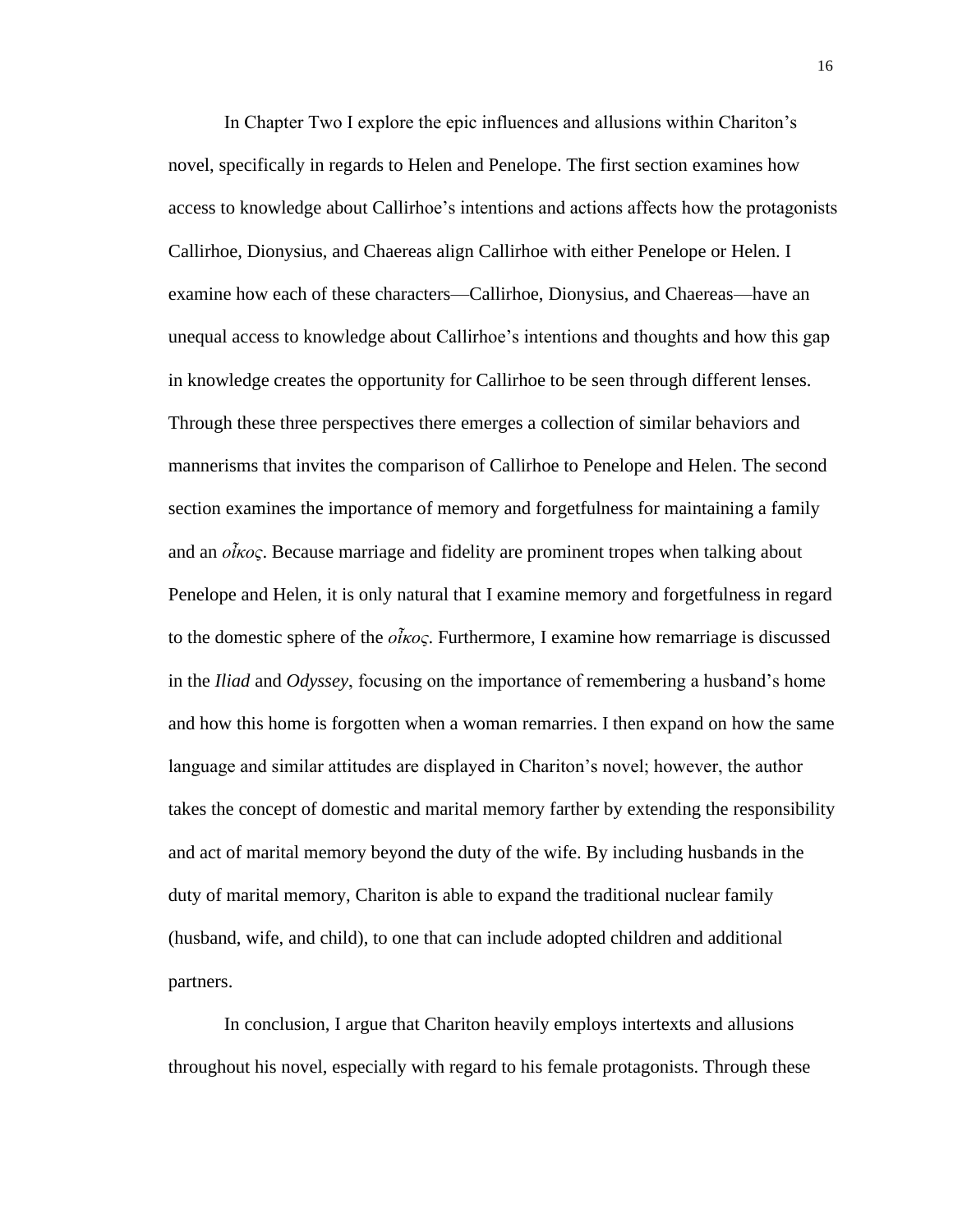allusions, Chariton is not only able to insert himself and his work within the literary canon, but he is also able to develop his genre by juxtaposing his heroine with those of the genres of tragedy and epic. By the end of his novel, Chariton is able both to establish the ideal traits of a female character within the novel and also develop the important *topos* of the blended family.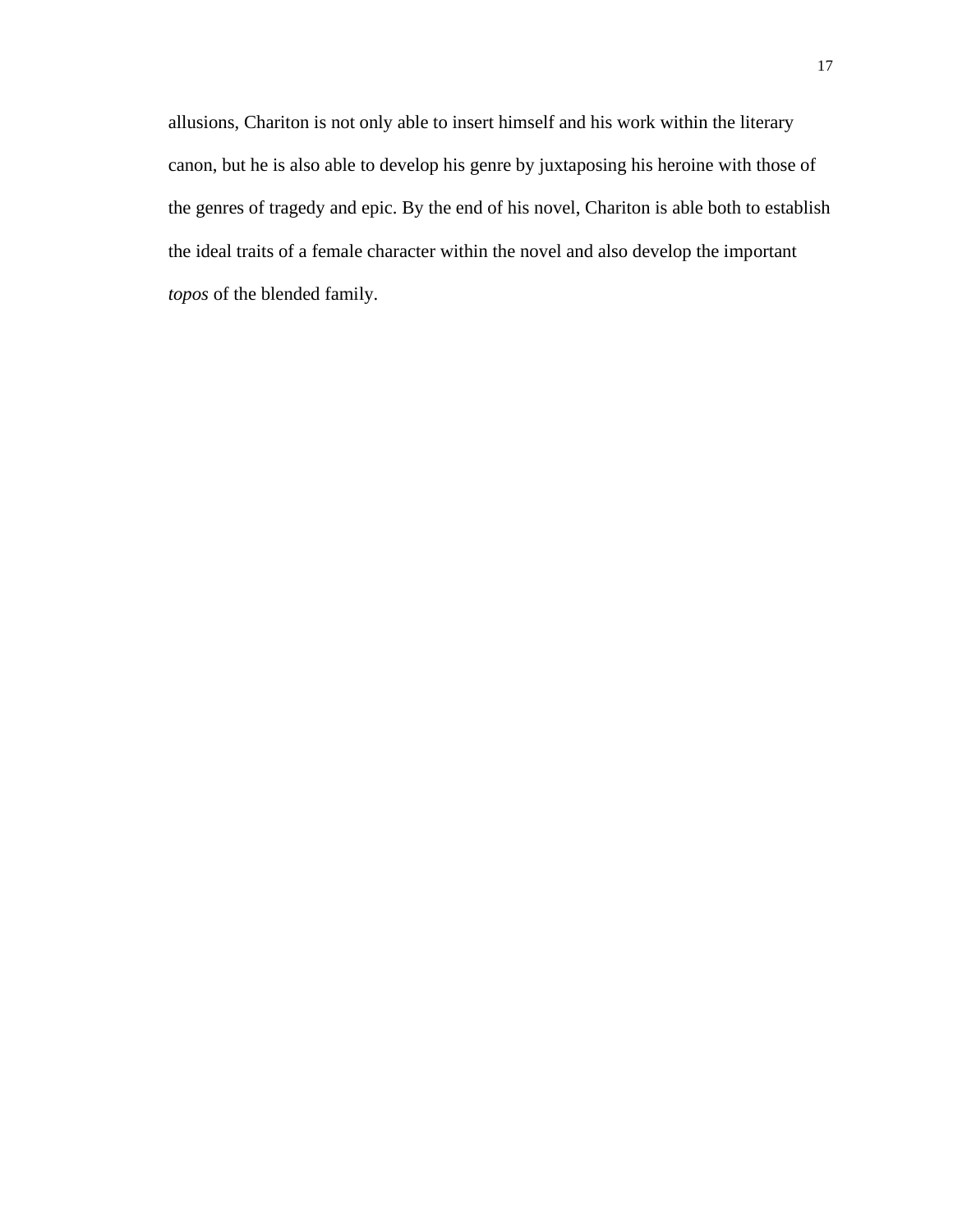### **Chapter 1:**

### <span id="page-24-0"></span>**Mother Knows Best: Chariton's Play with Tragic Expectations**

### <span id="page-24-2"></span><span id="page-24-1"></span>**Introduction**

From Apollonius to Seneca, the impact of Medea's story, actions, and inexorable descent into an uncontainable rage ensnared Greek and Roman authors and audiences alike. The earliest depictions of Medea come from an archaic text *Korinthiaka* by Eumelos, from which the Greek writer Apollonius of Rhodes heavily draws for his epic poem the *Argonautica*.<sup>54</sup> Eumelos' text introduces the establishment of the hero-cult of Medea's children at the sanctuary of Hera Akraia where in this version Medea buries her children alive after they are born, believing her children would become immortal. After Eumelos, subsequent authors also include the murder of Medea's children, though they do not always die by their mother's hand. In Kreophylos' text (fr. 3) Medea murders Kreon and leaves her children at the sanctuary to Hera Akraia believing Jason will care for them, but Kreon's family instead murders the children.<sup>55</sup> Renditions of Medea's myths continue to flourish and evolve through the Roman era. Pausanias, the secondcentury CE periegetic author, offers another layer to the myth whereby Medea's children are stoned to death by the Corinthians as revenge for the murder of Glauke, the Corinthian princess and daughter of Kreon.<sup>56</sup> However, it is much earlier in the fifth century BCE when Medea is depicted as killing her children as a revenge tactic against Jason. There has been a long-standing scholarly debate over which Greek tragedian first portrays this side of Medea. Dikaiarchos argues that Neophron first depicts Medea

<sup>54</sup>West (2002) 118.

<sup>55</sup>Scholia B at Euripides *Medea* 264 (ed. Schwartz); Fowler (2013) 232.

<sup>56</sup> Pausanias *Description of Greece* 2.3.6; Gantz (1993) 370.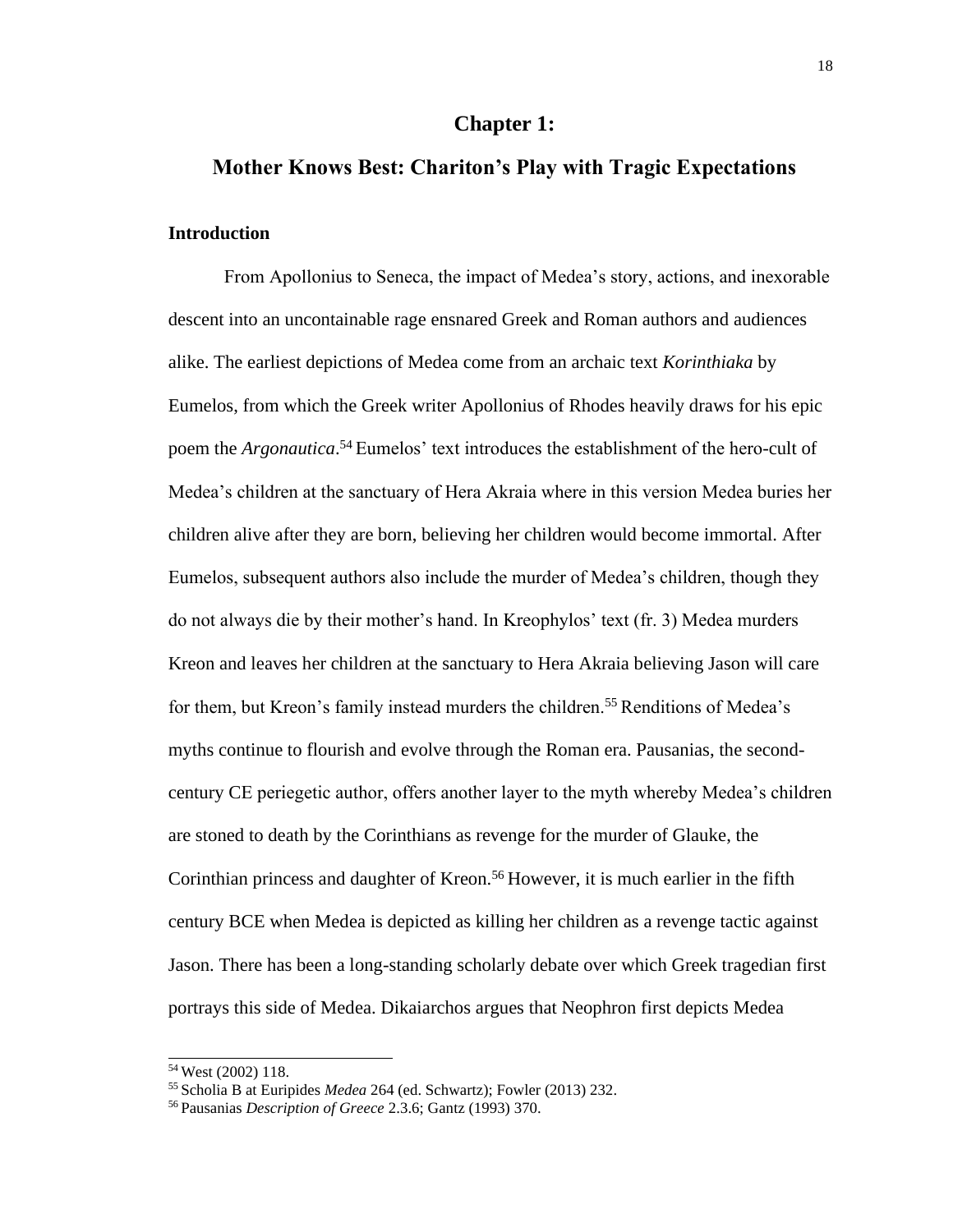murdering her children, though, of course, she does so most famously in Euripides' tragedy.<sup>57</sup>Despite these various accounts, it is clear that fifth-century BCE authors portrayed Medea as a child murderer.

Roman-era poets such as Ovid in his *Heroides* and Seneca in his *Medea* utilize Medea as a dramatic character in their texts to rebuke and scorn her actions. The Greek author Chariton of Aphrodisias, on the other hand, is able to exploit the notoriety of Medea, made infamous by previous authors, and draw an allusion to her ill-famed deeds without making her a character in his works. In his *Callirhoe*, a novel written almost fivehundred years after Euripides' play *Medea*, Chariton is able to draw upon Euripides' version of Medea and summon it to the minds of the audience in just three words: *Μηδείας λαμβάνεις λογισμούς;* "Do you take up Medea's reasonings?" (*Callirhoe*  2.9.4).<sup>58</sup> This question reveals much about the impact Medea has had on subsequent narratives about female agency, or lack thereof, in Greek and Roman literature. Up to this point in literary history, Medea has been a figure for female agency insofar as she makes decisions about her own life and the life and death of her children, and expresses her rage toward her husband for abandoning them by murdering his new bride. Chariton purposefully depicts Callirhoe as exhibiting a similar mythological background and facing analogous choices as Medea. At the point in the novel when Callirhoe poses this question, she finds herself in a predicament very similar to Medea's: she has been

 $57$  Mastronarde (2002) 64 argues that there is insufficient evidence to support a dogmatic conclusion, though the textual evidence suggests that the fragments ascribed to Neophron come from a play dating later than Euripides' *Medea*.

<sup>&</sup>lt;sup>58</sup> There are several debates centered around the actual date of the text. Scholars such as Gould (1995), Bowie (2008), and Tilg (2010) date the text to the mid-first century BCE. However, in his review of Gould's Loeb edition of *Callirhoe*, Hunter (1996) is disappointed with Gould's lack of engagement with the possibilities of other dates presented by earlier scholars. Bowie (2002) notes that the date used by most modern scholars comes from the papyri of the text, which dates to around 75 BCE. Due to the dating of the papyri, I have to agree with Gould and other scholars who date the text to the mid-first century BCE.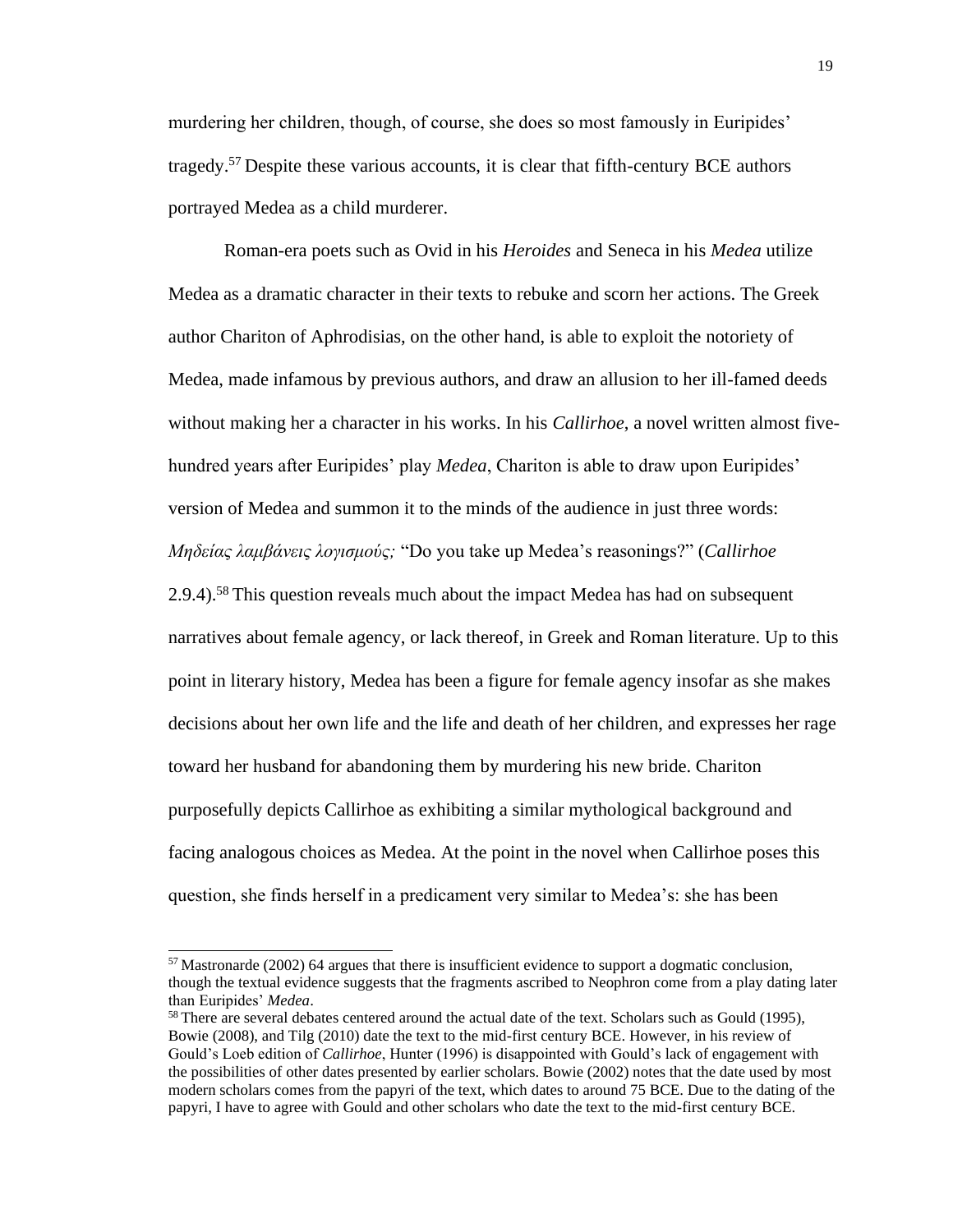separated from her country (Syracuse), faces a life without her husband (Chaereas), and must decide what she will do both with herself and with the child she has recently found out she is carrying while separated from her home.

As wives who have recently lost their husbands' protection, both Medea and Callirhoe are afforded a rare opportunity, unlike many female characters in Greek literature, to make autonomous decisions about new alliances they believe will secure their futures; however, as mothers, both women are faced with an unconscionable decision about killing their suddenly fatherless children. Mastronarde brings up the fact that "[ancient] women are rarely imagined as autonomous agents, and thus are thought to be incapable of participating as free human beings in the fullest sense in the exercise of all the virtues valued by society and by dominant social and ethical philosophies."<sup>59</sup>I do not agree completely with Mastronarde's claim because there are so many ancient texts in which women are imagined as at least pseudo-autonomous agents (Antigone, Hecuba, Alcestis, etc.). While these women may not necessarily have full control over every decision in their life, as Medea does, they still exhibit forms of autonomy that perhaps the average Greek woman would not or could not show. Chariton's allusion to Medea, then, is not meant to draw attention to the solitary example of female autonomy in Greek texts. Instead, the intent of the allusion is to pick the strongest of many examples from which he can make the clearest juxtaposition in the traits he deems acceptable for a novel protagonist. By connecting Medea and Callirhoe, Chariton creates an expectation, based on the genre of the former protagonist, for how Callirhoe will handle the decision to kill her child. In addition, Chariton also encourages the audience to evaluate Callirhoe's

<sup>59</sup> Mastronarde (2010) 247.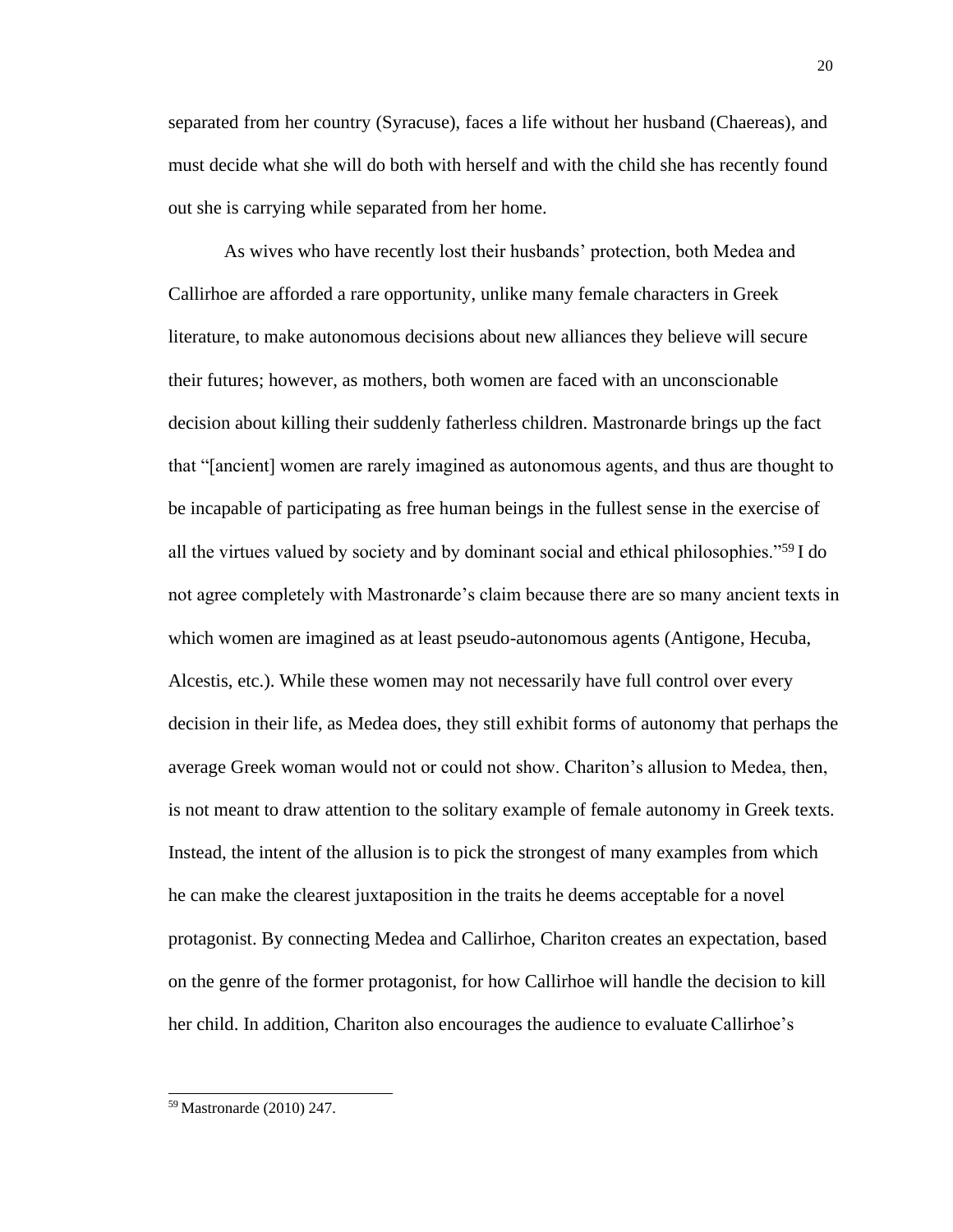behavior in light of the similar circumstances presented by the model of Medea in order to surprise them with an outcome that is completely different.

This chapter, then, primarily explores both the qualifications as well as the outcomes of autonomy exercised by the two female protagonists Medea and Callirhoe. It also examines their ability to make a decision that not only affects the private sphere of their households, where the majority of female decisions are made, but also the public sphere, which threatens to disturb the city where the majority of male decisions are made.<sup>60</sup> Foley notes the importance of this distinction between private and public spaces especially in tragedy, which as a genre "makes meaning by collapsing boundaries between private and public worlds; highlights crises and failures in the system; and imagines ways of escaping these intractable and contradictory problems."<sup>61</sup> It is my contention that the Chariton also uses women to test out theories of systemic freedom; however, as will be discussed later in the chapter, these explorations are hardly as destructive to the plot and family unit as those portrayed in tragedy. 62

Furthermore, I argue that, despite their similarities, mothers in the novel are fundamentally different from mothers in Greek tragedy; maternal agency in the novel ultimately leads to the preservation of the family, while maternal agency in tragedy leads to the dissolution of families. In order to prove this, I first explore the similarities between Medea, a tragic woman, and Callirhoe, a woman from the novel, not only in

 $60$  Foley (2001) 8 notes that the majority of the autonomous decisions made by female characters in Greek tragedy involve domestic rather than public life, but that Medea is an exception to this because her decision to kill Kreon and his daughter affects the public, and thus pushes her out of the private sphere.  $61$  Foley (2001) 59-60.

 $62$  McClure (1999) 28 notes that women in tragedies are often encouraged to stay within the home, and those that are outside are represented as "subverting male social hierarchy" and "represent the male anxiety about the transmission and consolidation of power among the political elite in the democratic polis through the control of speech." She further notes: "Decisions by tragic wives often have, intentionally or not, devastating consequences" (29).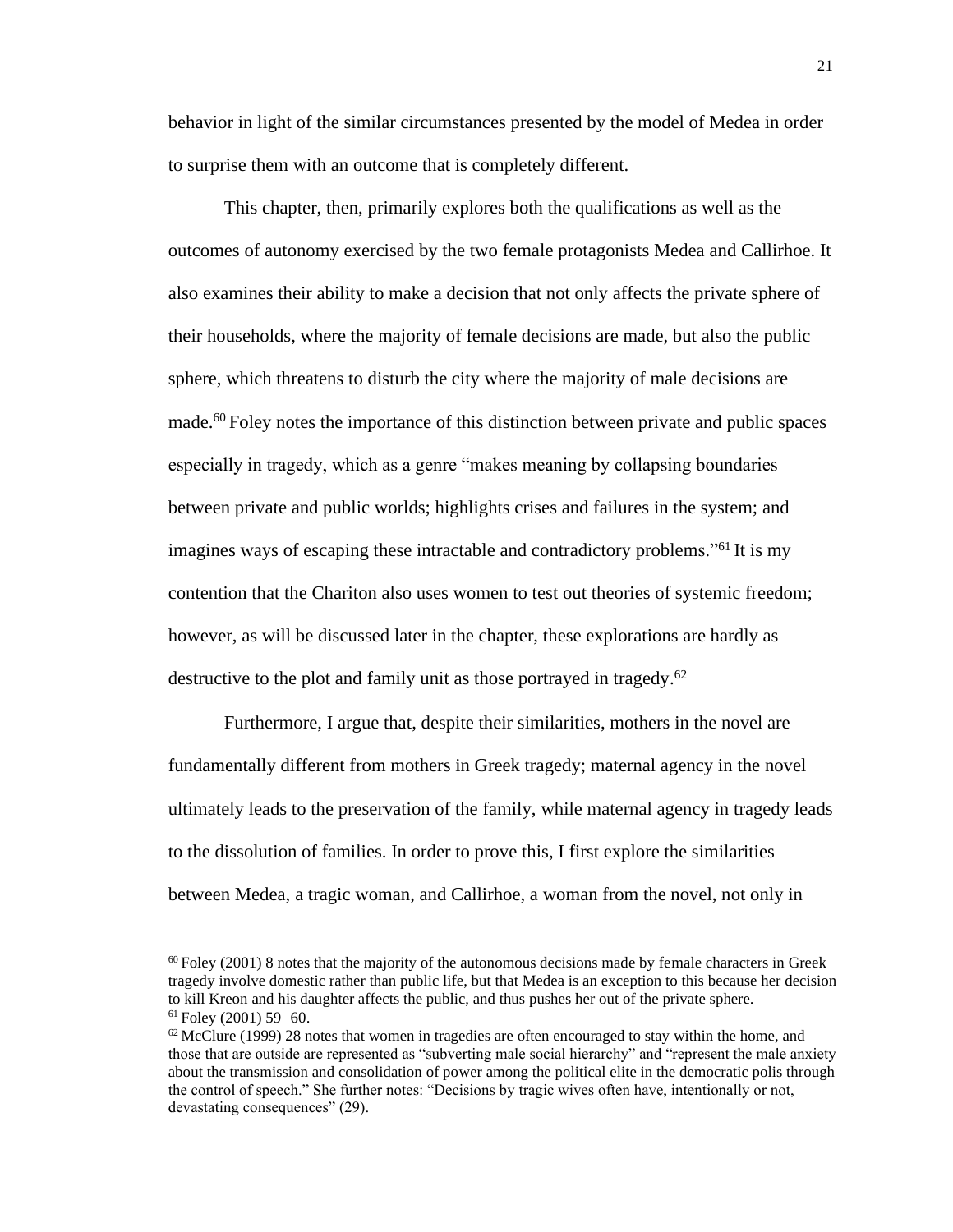terms of their life experiences, but also in the ways that both of these female protagonists are separated from male oversight. This newfound freedom allows Medea and Callirhoe to use their agency to make life changing decisions for themselves and their families. Second, I investigate the ways in which the motivations behind, deliberations before, and outcomes of these mothers' decisions are appropriate to their respective literary genres. This examination helps to showcase the points at which Callirhoe's behavior and thinking deviates from Medea's and, in the process, to delineate a novel from a tragic outcome. Finally, I explore the authorial intent behind Chariton's explicit citation of Medea and its implications for thinking about the genre of the novel itself. In doing this, I show that Chariton establishes a connection with Euripides' play through his allusion to Medea and use of Euripidean language, while simultaneously creating a critical distance that sets his novel apart from the genre of tragedy.

### <span id="page-28-0"></span>**Mothers in Distress: Evoking Medea in the Greek Novel**

Chariton's *Callirhoe* begins at Syracuse where we first find Callirhoe. In brief summary, the novel tells the tale of two young, very beautiful lovers, Callirhoe and Chaereas, who fall in love and get married. A while after their marriage, Chaereas is led to believe Callirhoe is cheating on him and, in a rage, kicks his pregnant wife. Believed to be dead, Callirhoe is buried and then found alive by tomb robbers. The robbers take Callirhoe from her tomb and convey her to Miletus where she is sold as a slave to the steward of the general Dionysius. Callirhoe marries Dionysius in Miletus in order to protect her child by Chaereas. After learning of Callirhoe's abduction, Chaereas leaves Syracuse to find his bride but is enslaved himself. While she is married to Dionysius,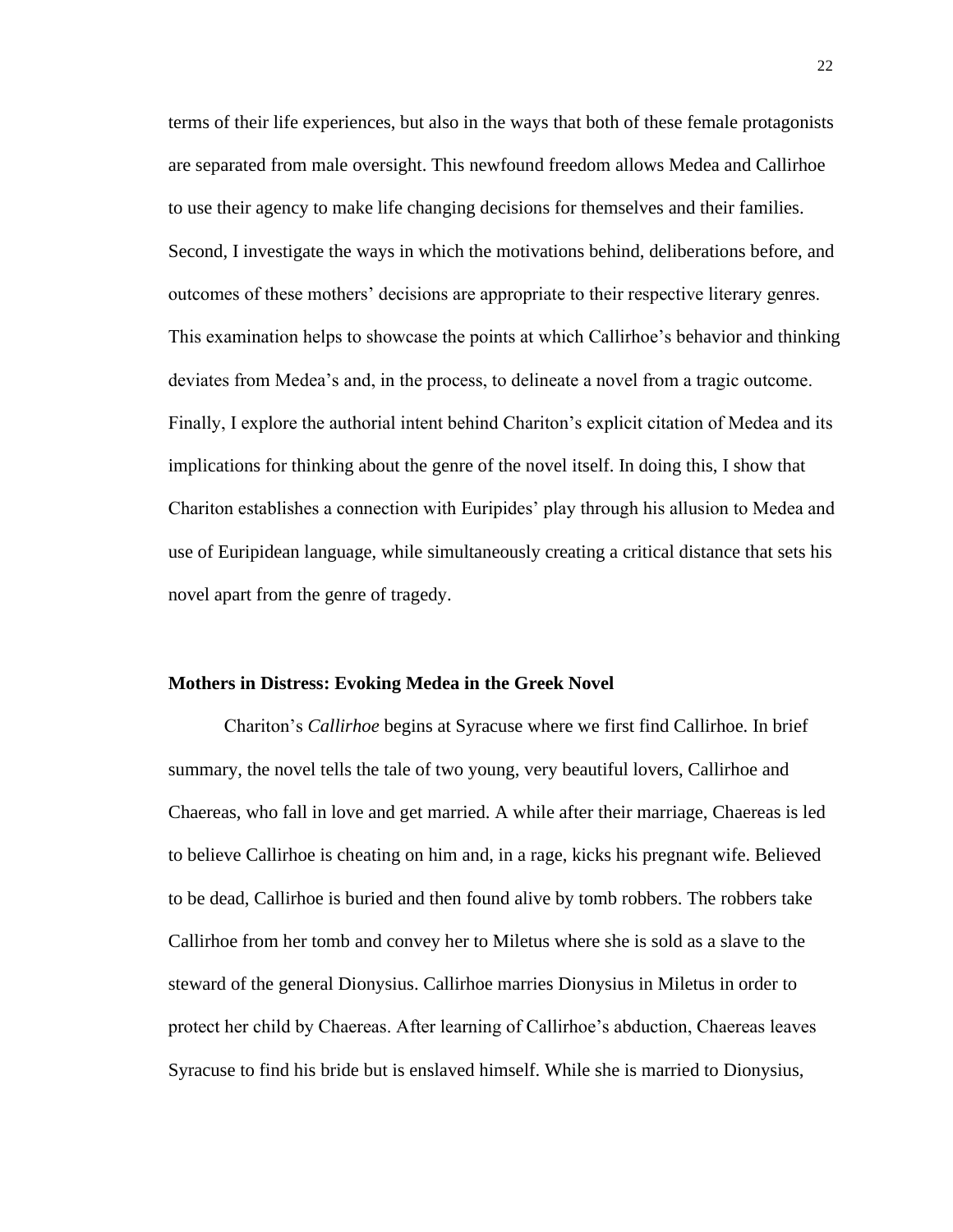Callirhoe's beauty enchants those who see her: the satrap Mithridates, Artaxerxes, and even the Persian king, who presides over a trial between Mithridates and Dionysius concerning Callirhoe. It is at this trial that Chaereas and Callirhoe are reunited and again torn apart. After a war between the Persians and the Egyptians, the couple is eventually reunited and they return to Syracuse to live out their lives without their child, whom Callirhoe has given to Dionysius for safekeeping.

In the first book, Chariton subtly builds similarities between Medea and his title character, Callirhoe, by having her experience the gradual loss of male guidance and control that also affected the life of the protagonist Medea. The result of this loss of male guidance is gained autonomy for the two women. However, this autonomy is not, and cannot be, the same as the autonomy given inherently to male characters in ancient literature because Medea and Callirhoe must make decisions for both themselves and their children. As a result, both of these women must negotiate their future marriages while also considering their status as mothers. This section investigates the conjugal status of these two women and the ways in which their recently gained agency allows them to choose their second husbands.

Although the audience might not feel the full weight of the allusion until Callirhoe explicitly refers to herself as a Medea (see more below), upon hindsight the reader can detect how Chariton first begins to recall Medea the moment Callirhoe gets married. The Greek wedding ceremony is one instance in which women are protected by their male relatives. The act of the father of the bride leading the bride from his home to the home of the bridegroom is known as *ekdosis* (giving out); this ceremony symbolized the beginning of the sexual relationship of the couple and also the ability the father had to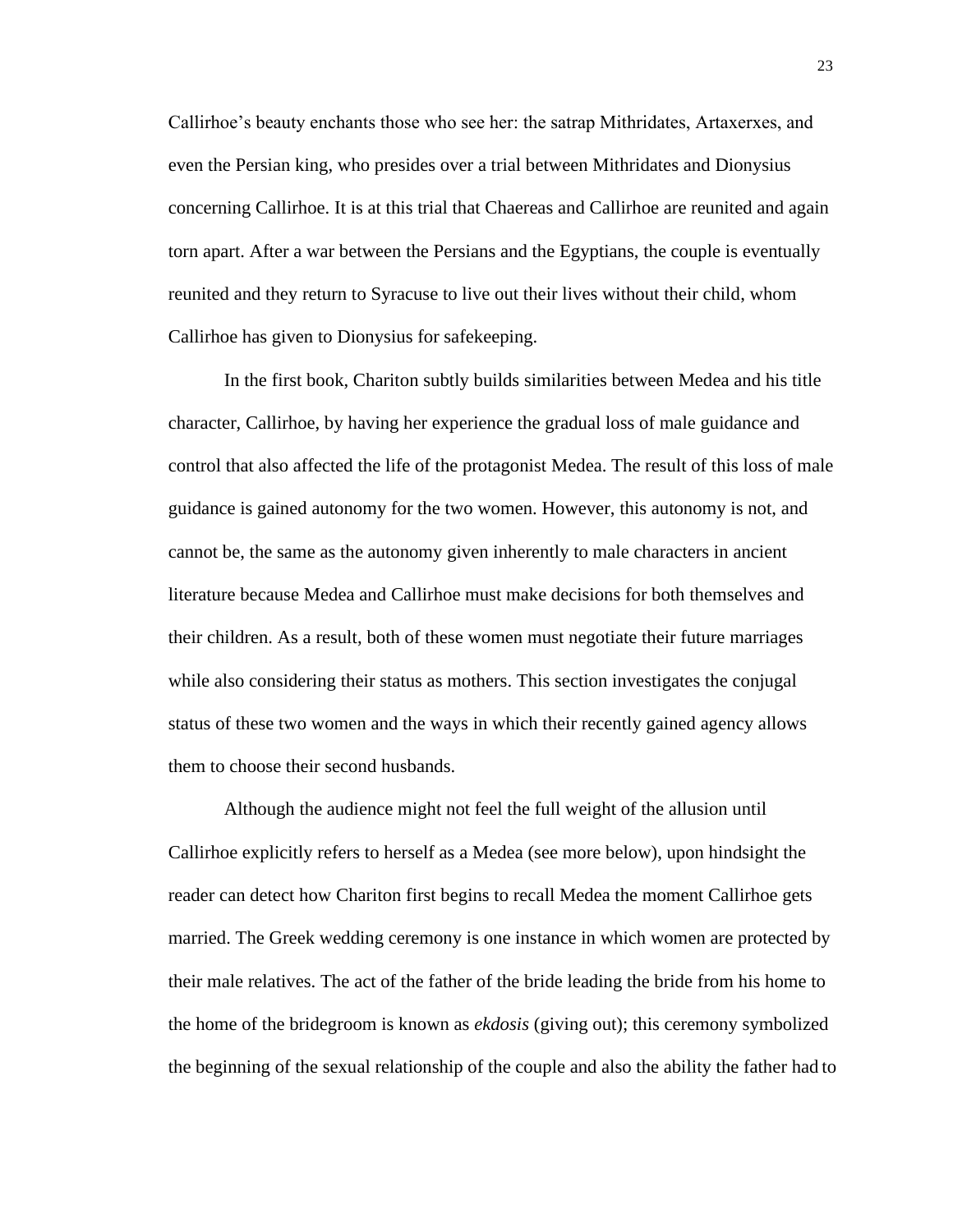take his daughter back if he chooses.<sup>63</sup> The circumstances of Medea's and Callirhoe's marriages start off differently. Unlike Medea, Callirhoe is given away by her father in a proper wedding (*Callirhoe* 1.1.15–16)<sup>64</sup> and is happily settled in her fatherland after the wedding (*Callirhoe* 1.1.16). However, when the contrivances of scorned lovers causes Chaereas, Callirhoe's husband, to "kill" her in a fit of jealousy, Medea and Callirhoe's situations rapidly begin to align.<sup>65</sup> This gradual alignment sets up what I call a "tragic expectation," in which the audience, being familiar with tragic narratives, sees another character experiencing a comparable situation typically portrayed in tragedy and expects this character to act in a similar way to their tragic counterpart.

The Greek tragedian Euripides, though not the first author to have Medea kill her children, is the first to have her openly contemplate the action.<sup>66</sup> She finds herself taken from her fatherland: Medea is seized by Jason, but when Medea considers the full weight of her decisions, she concludes that women who reside in their homeland are more secure than those taken.

*ἀλλ' οὐ γὰρ αὑτὸς πρὸς κἄμ' ἥκει λόγος· σοὶ μὲν πόλις θ' ἥδ' ἐστὶ καὶ πατρὸς δόμοι βίου τ' ὄνησις καὶ φίλων συνουσία, ἐγὼ δ' ἔρημος ἄπολις οὖσ' ὑβρίζομαι* 255 *πρὸς ἀνδρός, ἐκ γῆς βαρβάρου λελῃσμένη, οὐ μητέρ', οὐκ ἀδελφόν, οὐχὶ συγγενῆ μεθορμίσασθαι τῆσδ' ἔχουσα συμφορᾶς.*

But that is beside the point, since the story is not the same for me too. On the one hand you have this city and your father's home and the advantage of livelihood and a community of friends,

<sup>63</sup>Ebbot (2003) 22.

<sup>64</sup>All citations to Chariton's *Callirhoe* are from the edition by Reardon (2004). All translations are my own.

<sup>&</sup>lt;sup>65</sup>It should be noted that Callirhoe is in fact not dead, but stunned to the point of death for approximately two days (1.5.1).

<sup>66</sup> Gantz (1993) 371.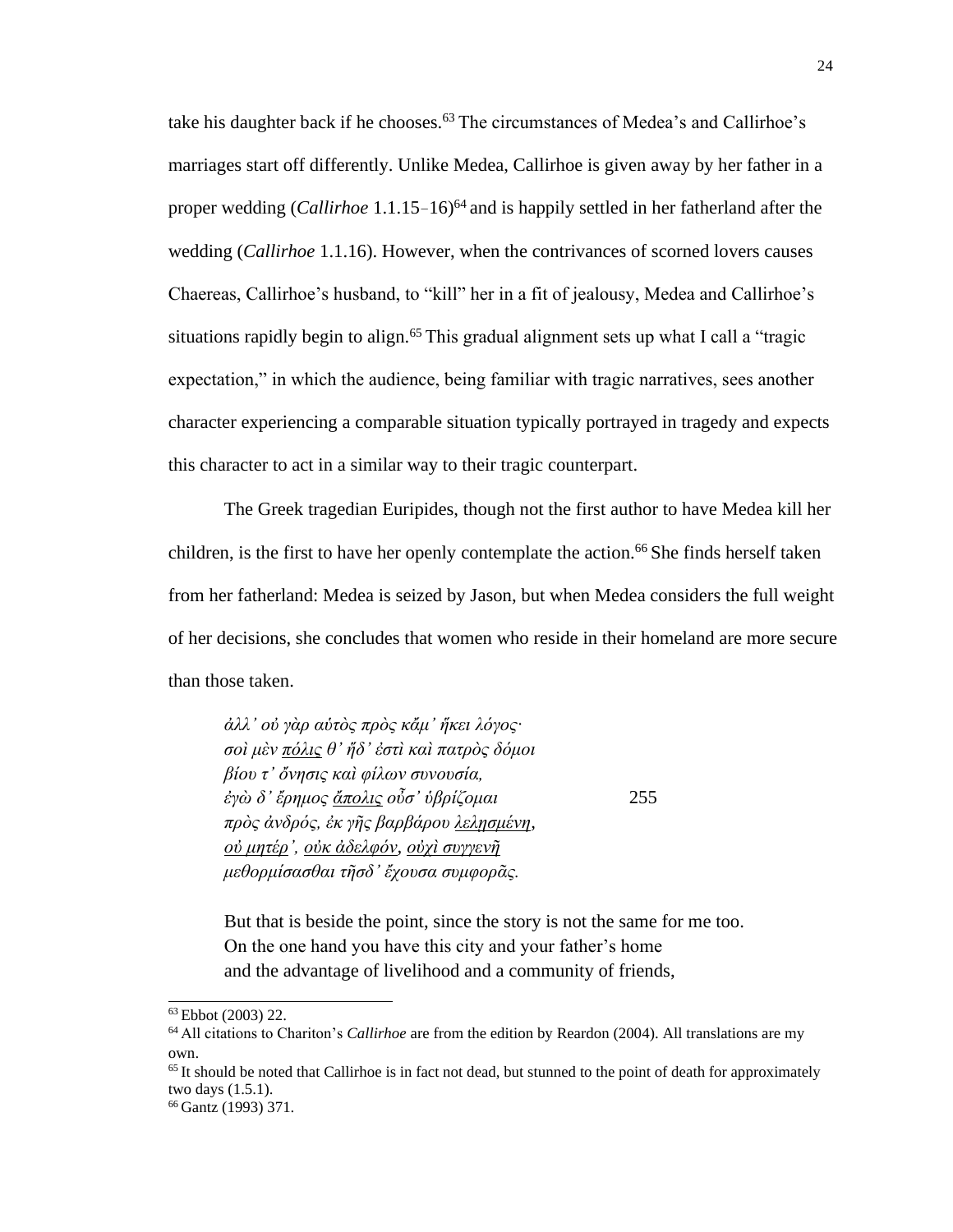but I, desolate and without a city, am outrageously maltreated 255 by my husband, since I was plundered from a foreign land, and have no mother, no brother, and no kinsmen to shift my anchorage from this misfortune. (Euripides, *Medea* 252–258) 67

Here Medea points out the advantages for women who stay in their homeland, namely, that they have family to depend upon if things start going wrong with their husband, a privilege Medea calls *βίου τ'ὄνησις καὶ φίλων συνουσία* (the advantage of livelihood and a community of friends, 254). Furthermore, Medea describes her situation in stark binary terms. The women in Corinth have a *πόλις* while Medea is *ἄπολις* (without a city, 255); the Corinthian women have a *φίλων συνουσία* (community of friends, 254) while Medea is *ἔρημος* (desolate, 255). Mastronarde notes that this direct comparison of the Corinthian women made by Medea is meant to emphasize the special liabilities of isolation she faces as a foreigner. A normal Corinthian woman would be able to get divorced and have some sort of community to fall back on, whereas Medea has no one.<sup>68</sup> Foley points out that in the fourth and fifth centuries BCE, the vocabulary used in texts suggests that women were no longer, as in Homeric marriage, the valuable gift in an aristocratic exchange of gifts and services. Instead, women were the objects of an economic contract between the bridegroom and the father of the bride, in which the bride was lent to the bridegroom in order to procreate, but could be called back to her father's household should the father request it.<sup>69</sup> This shift in contract was mainly due to the laws of Solon and Pericles in Athens, which encouraged intercommunal marriages in order to make the city itself

<sup>67</sup>All citations of Euripides' *Medea* are from the edition by Van Looy (1992). All translations are my own. <sup>68</sup>Mastronarde (2002) 214.

<sup>69</sup> Foley (2001) 67.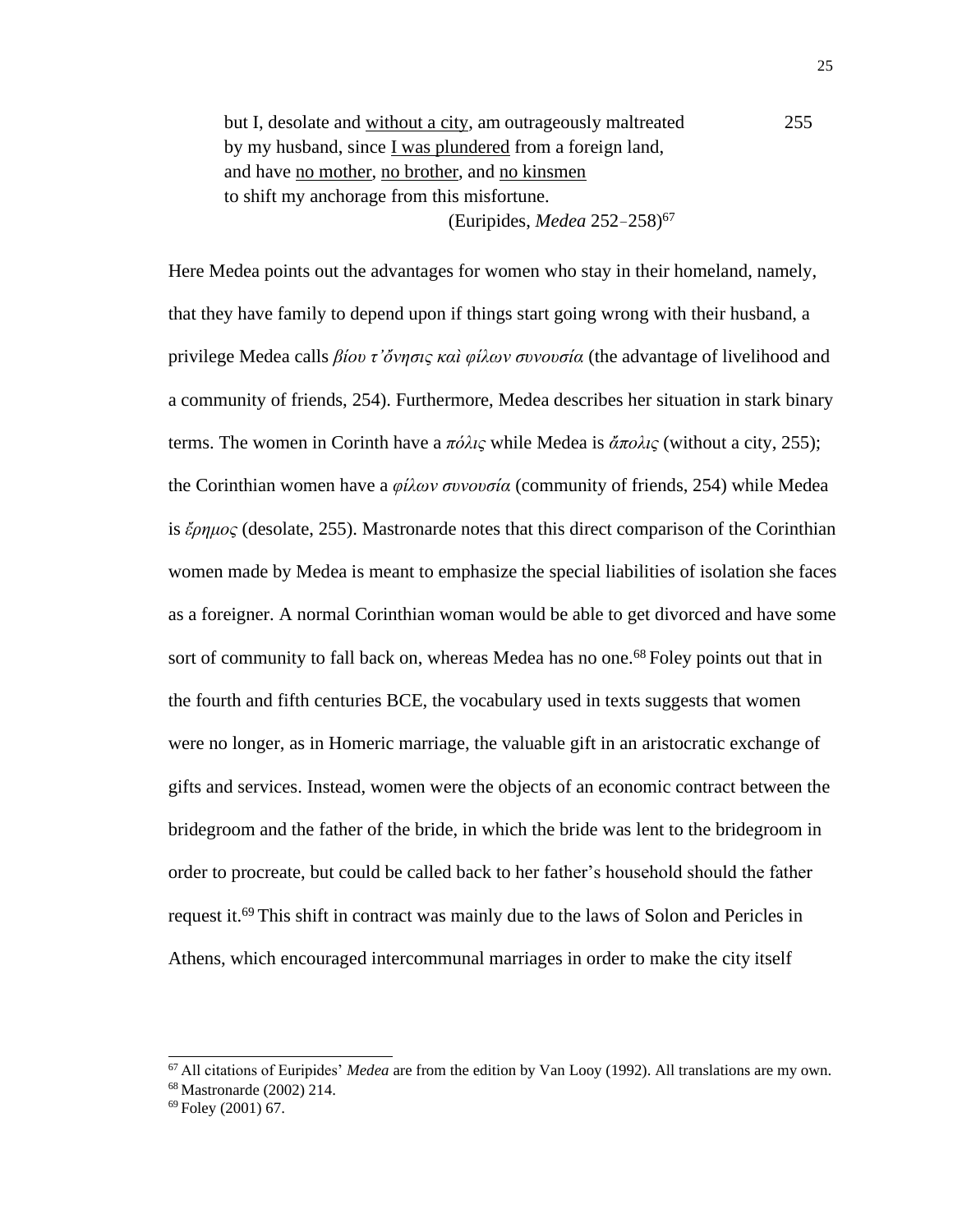stronger.<sup>70</sup> In Medea's case, however, she is taken from her father and community entirely, and thus her father cannot protect her from his side of the contract.<sup>71</sup>

Medea's use of *ληίζομαι* (plundered, 256) and *μεθορμίζω* (shift anchorage, 258) are also of interest as both of these words are suggestive of the metaphor of sea voyage. While the verb *ληίζομαι* is not necessarily connected with ships, Euripides' usage in connection with the verb *μεθορμίζω* as well as the myth of Medea and the golden fleece, which has strong connections to sailing, lend the reader to interpret the verb with a nautical flare. It is debated whether Medea was taken from Colchis or she went willingly. Most accounts depict Medea either willingly following Jason to the ship Argo (Pindar, Apollodorus, Pherekydes) or wandering to the ship after hearing the crew moving about (Apollonius).<sup>72</sup>However, it seems as though Medea is using *λελῃσμένη* in conjunction with *μεθορμίζω* as a way to further convince the chorus of her helplessness. Not only is Medea depicting herself as an unanchored vessel floating helplessly out at sea, but she is also forcibly taken away from those that could anchor her such as her mother, brother, and kin. The parallel between Medea and a ship at sea emphasizes the point that she has no place of her own. There is literally nothing she can connect herself to in Corinth or really anywhere in Greece because Medea lacks everything that ties someone to a place: their city, parents, friends, and livelihood. Without these things,

<sup>70</sup>Ebbot (2003) 9–13.

 $71$  Foley (2001) 87 notes that tragedies were focused on reinstating legitimacy to children, and so plays, such as *Medea*, focus their attention on the negative aspects of marriages in doubt and possible illegitimacy of children. In addition, they point out flaws in the Homeric system of marriage in order to make Pericles' laws more appealing to the people. For further investigation into the imagery and fears of illegitimacy see also Ebbot (2003).

<sup>72</sup> Fowler (2013) 228.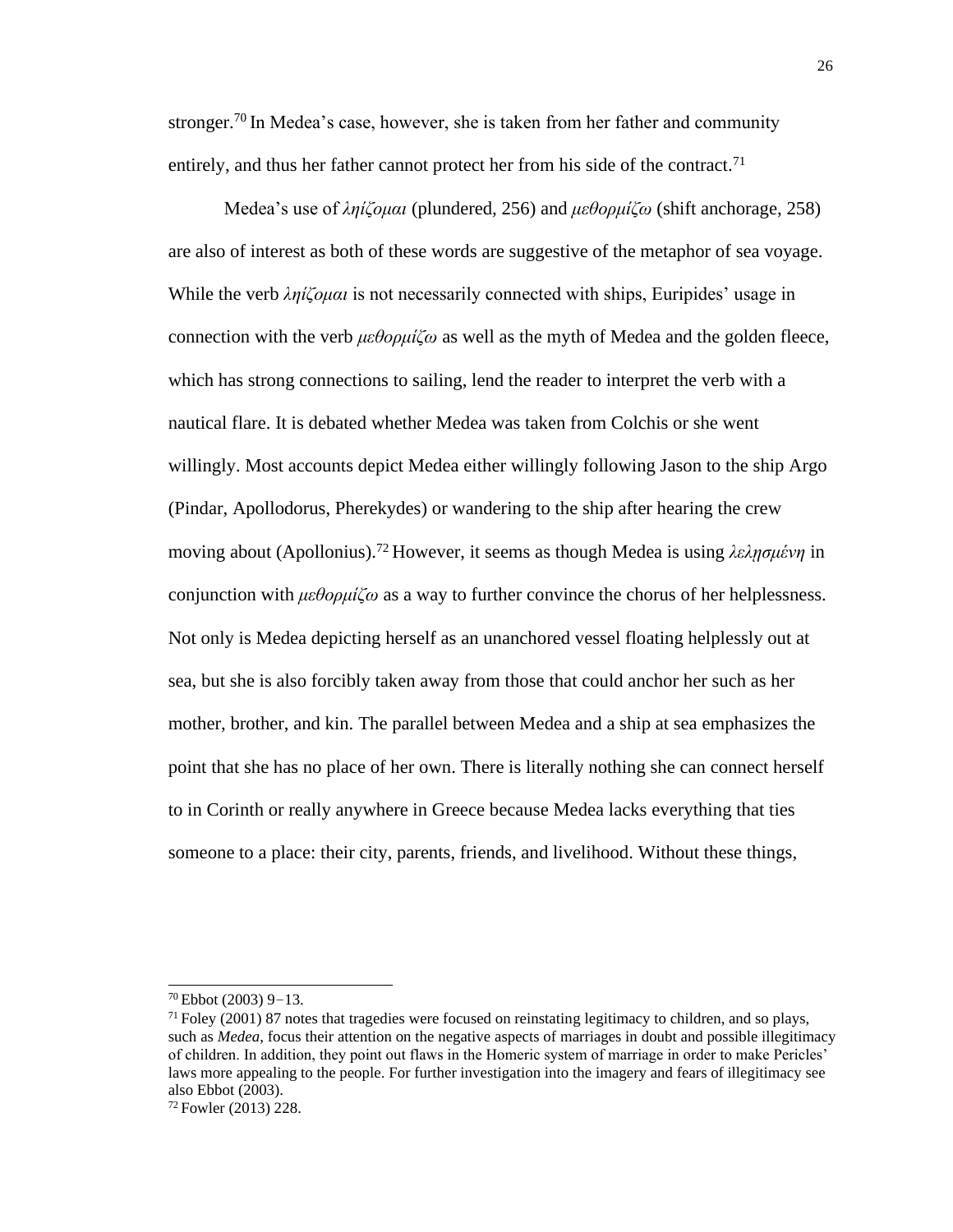Medea has no home.<sup>73</sup> Though Medea's rendition of events might not hold true to her myth, it is clear that she is using this deliberate wording to garner sympathy from the chorus as well as the audience.

In the novel *Callirhoe*, Chariton seems to be drawing off of Euripides' *Medea*  through the use of similar vocabulary and set of circumstances to describe Callirhoe's situation. Callirhoe, like Medea, laments her newfound status as a foreign captive when she is captured and taken as plunder by pirates from Sicily to Miletus. The pirates turn Callirhoe into an object rather than a subject when they refuse to let her have any say about what will happen to her after they discover her in the tomb (*Callirhoe* 1.10.1–8). In addition, Theron, the pirate captain, refers to Callirhoe as *κέρδος* (profit,) stating that he would rather sell the girl than kill her (*Callirhoe* 1.10.8). Theron's referral to Callirhoe as *κέρδος* draws attention back to Medea stating she was *λελῃσμένη* (plundered, 256). Not only are both women objectified as something that can be taken from their rightful home, but also as objects that will soon cross the sea into a foreign land, which serves to emphasize the helplessness of both women in their situations. Callirhoe laments both herself and the child she is carrying *ἐπι ποίαις ἐλπίσι μέλλω σε κυοφορεῖν, ὀρφανὲ καὶ ἄπολι καὶ δοῦλε* "With what kind of hope am I to be pregnant with you, oh fatherless child and one without a city and a slave?" (*Callirhoe* 2.8.7). The use of *ἄπολις* (without a city) in connection to a woman is very Euripidean.<sup>74</sup>Callirhoe's speech also resonates

 $^{73}$  Mastronarde (2002) 35 notes that "the image of the storm and voyage is well suited to the story of Medea…her woes are like the water in the bilge threatening to make the ship founder, she lacks a place to anchor herself safely until Aegus offers her a harbor to moor in."

 $74$  The word itself is used often in tragedy as a whole, however, it is usually connected with men such as in Sophocles' *Oedipus at Colonus* 1357, or referring to a ruined city as in Aeschylus' *Eumenides* 457 and Euripides' *Trojan Women* 1292. Euripides alone uses *ἄπολις* in connection with women who are forced to leave their homeland such as in *Medea* 255. It should also be noted about Euripides' *Trojan Women* that while Hecuba is never described as *ἄπολις*, she exhibits similar traits to Medea who calls herself this: she is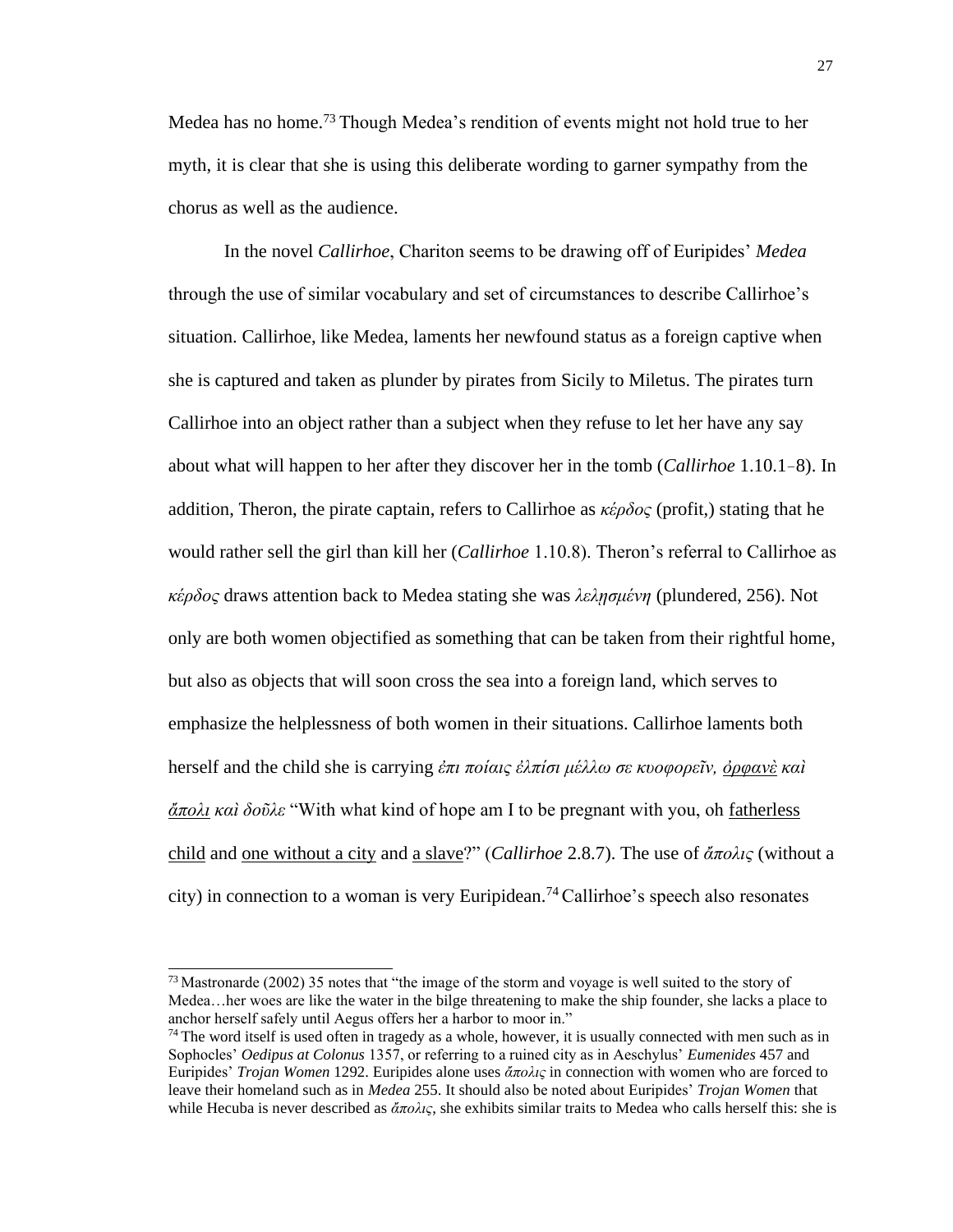with Medea's lament about her circumstance. Medea describes herself by way of tragic tricolon as having *οὐ μητέρ', οὐκ ἀδελφόν, οὐχὶ συγγενῆ* "no mother, no brother, and no kinsmen" (*Medea* 257). Callirhoe echoes Medea's lament claiming that her son, and by extension herself, is *ὀρφανὲ* (fatherless). For all the comparisons Medea makes between herself and the Corinthian women, she never brings up the fact that she is not a citizen and does not have the same rights they do. Callirhoe, however, takes her predicament one step further by making explicit that to be without a city or fatherland means that one is a *δοῦλος* (slave). Though Callirhoe tends to focus her speeches on the impact her current predicament has on her child, it is clear that she is in the same situation as he is: both lack a country, both have lost their fathers, and both are now considered slaves. The child is still in her womb and thus a part of her, but throughout her speeches Callirhoe chooses to phrase her decisions and fears based around the child. Callirhoe's projection of her fears on to her child is one way she tries to disassociate from the situation. However, every decision she makes about the life of her child equally involves a decision she is making about her own life. In their respective speeches, both Medea and Callirhoe demonstrate the impact the *polis* and family have on decisions women choose to make.

Moreover, these women's first husbands, Jason and Chaereas, are directly responsible for the capture and subsequent journey of their former wives. Medea specifically lays blame on Jason when she describes her situation: *ὑβρίζομαι / πρὸς ἀνδρός, ἐκ γῆς βαρβάρου λελῃσμένη* "I am mistreated by my husband, since I was plundered from a foreign land" (*Medea* 255-56). Medea is not the only one who blames Jason for her current plight: in the prologue, the Nurse also laments the sailing of the

being forced to leave her home and she is husbandless. The entirety of this play describes the process of becoming *ἄπολις*.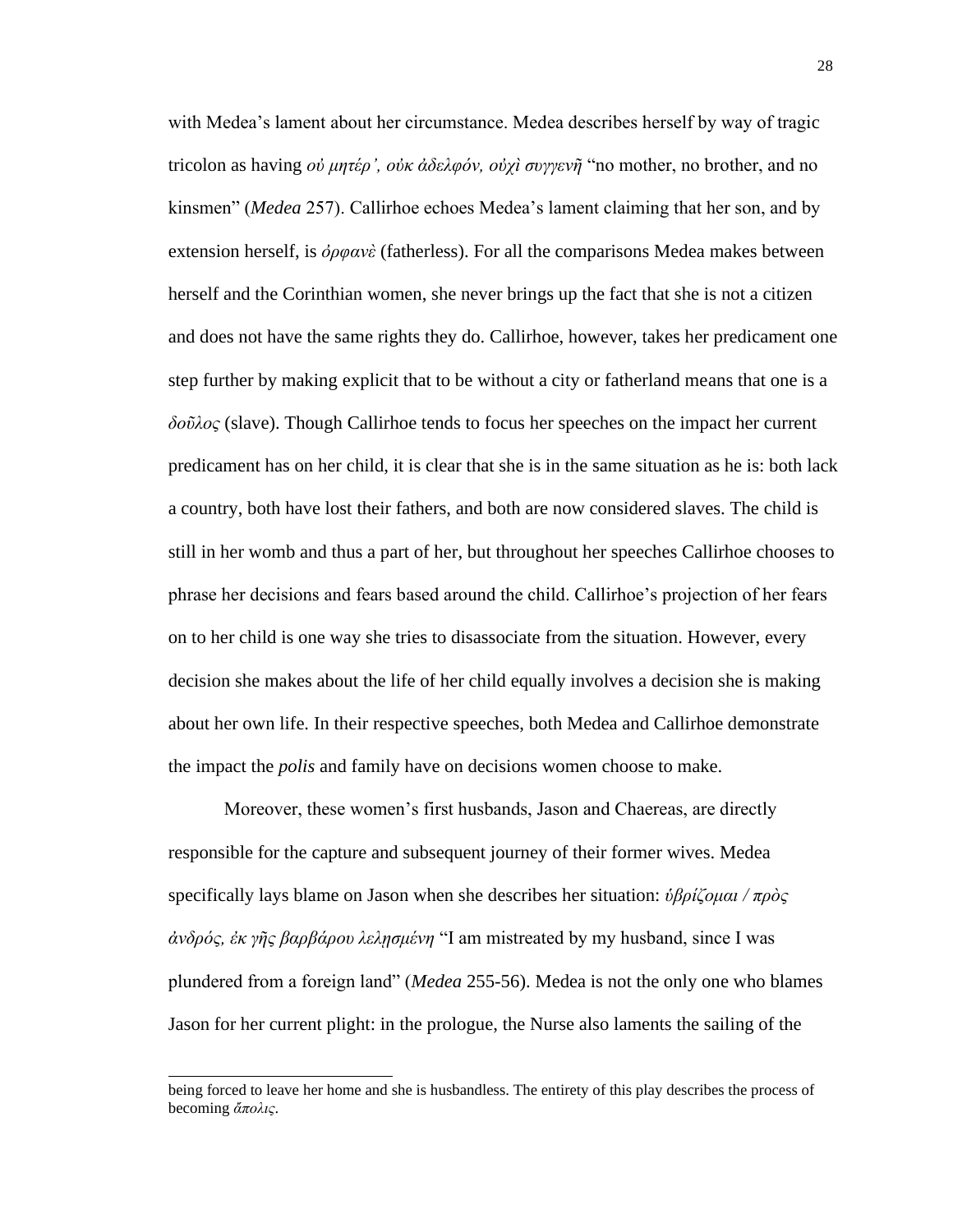Argo to Colchis and the consequences that followed (*Medea* 1–45). As for Callirhoe, she, too, suffers the fate of an unplanned relocation as a result of her husband's actions. Chaereas, Callirhoe's husband, orchestrates a citywide funeral for his wife after "killing" her on the very day that a band of pirates decides to visit Sicily looking for treasure. The pirate band, witnessing the vast amounts of gold being laid in the tomb can hardly wait until nightfall to claim their prize, at which time they discover Callirhoe alive in her tomb. After a heated debate about whether or not to kill her, the pirate captain decides to take and sell Callirhoe as a slave *(Callirhoe* 1.10.6–10). By this act of plundering, both women are represented as being nothing more than stolen objects. Medea's reference to herself as an object of plunder (*λελησμένη*, 256) essentially equates her to the golden fleece Jason also plundered from Colchis, while Callirhoe is included with the other funeral treasures (*Callirhoe* 1.9.6). However, after enduring this forced seizure from their homelands and being separated from their husbands, both women are able to combat and shed this title of helpless plundered object when they take their own fate into their hands and make decisions independent of their male overseers.

Similar, albeit unconventional, trials drive Medea and Callirhoe in particular to exercise their personal agency to murder their children. In addition to being without a father or the customs of their fatherland, both women also find themselves in a sort of liminal marital status, or in between husbands: this liminality is perhaps riskier than anything else they face because they cannot be categorized as one simple thing. Prior to the action of the Euripidean play, Jason has announced his divorce from Medea and is either preparing for or has already gone through with his marriage to Glauke the princess of Corinth. Meanwhile, Medea, after her meeting with her soon-to-be-husband Aegeus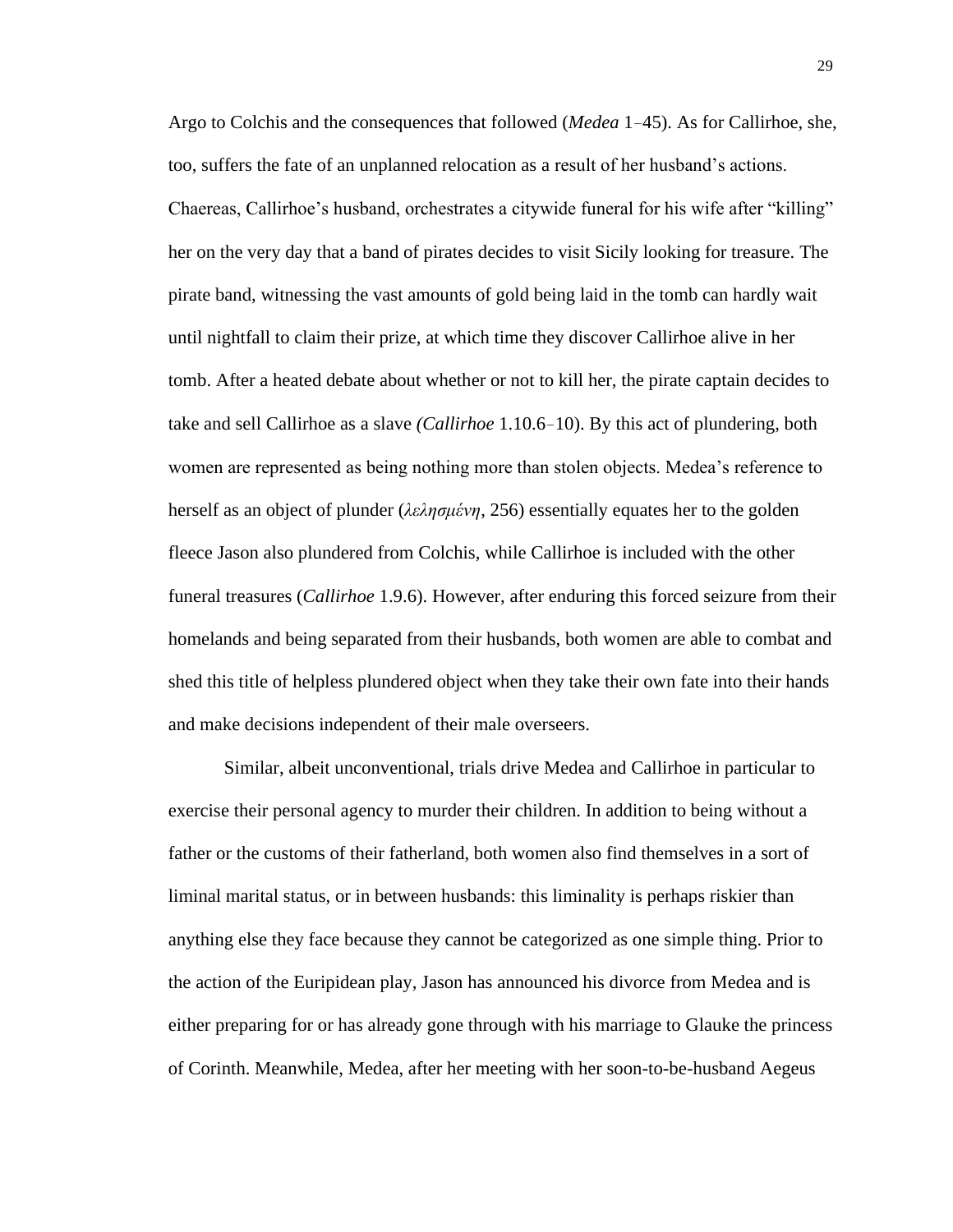(*Medea* 663–759), has arranged her exit strategy from Corinth as well as a future marriage. With Jason completely cut from her life and her new husband secured, Medea can now fully debate the merits and faults of continuing her plan of killing her children (1044–1064, discussed in greater-depth below). It is clear that this liminal space between having any male center of control over her allows Medea to take on what Foley describes as "tragic autonomous action," in which a character sees herself as taking deliberate action for which she is willing to be held accountable, and where she or others see her as adopting the relatively greater social independence of the Greek male.<sup>75</sup>

Callirhoe's transition to her new marriage with Dionysius, a Milesian general under the Persian king, is not as smooth as Medea's, due to the fact that it is unclear whether she is still married to Chaereas or not. While some scholars, such as Egger and De Temmerman argue that Callirhoe is able to maintain her morality and *sophrosyne*  (sexual fidelity) to Chaereas because she is forced or coerced into the marriage with Dionysius, they do not address whether Callirhoe is still legally married to Chaereas at the time of her decision.<sup>76</sup>If Callirhoe is not married to Chaereas and is therefore in this liminal state, then she can independently make a decision in regards to her life and next marriage, much like Medea does. It is clear that Callirhoe still loves Chaereas and wants to remain faithful to him: *θέλω γὰρ ἀποθανεῖν Χαρρέου μόνου γυνή. τοῦτό μοι καὶ γονέων ἥδιον καὶ πατρίδος καὶ τέκνου, πεῖραν ἀνδρὸς ἑτέρου μὴ λαβεῖν* "I wish to die the wife of Chaereas only. This is even more dear to me than parents, fatherland, or child, trying not

<sup>75</sup>Foley (2001) 17.

<sup>76</sup> Egger (1994) 41. De Temmerman (2014) 64–65.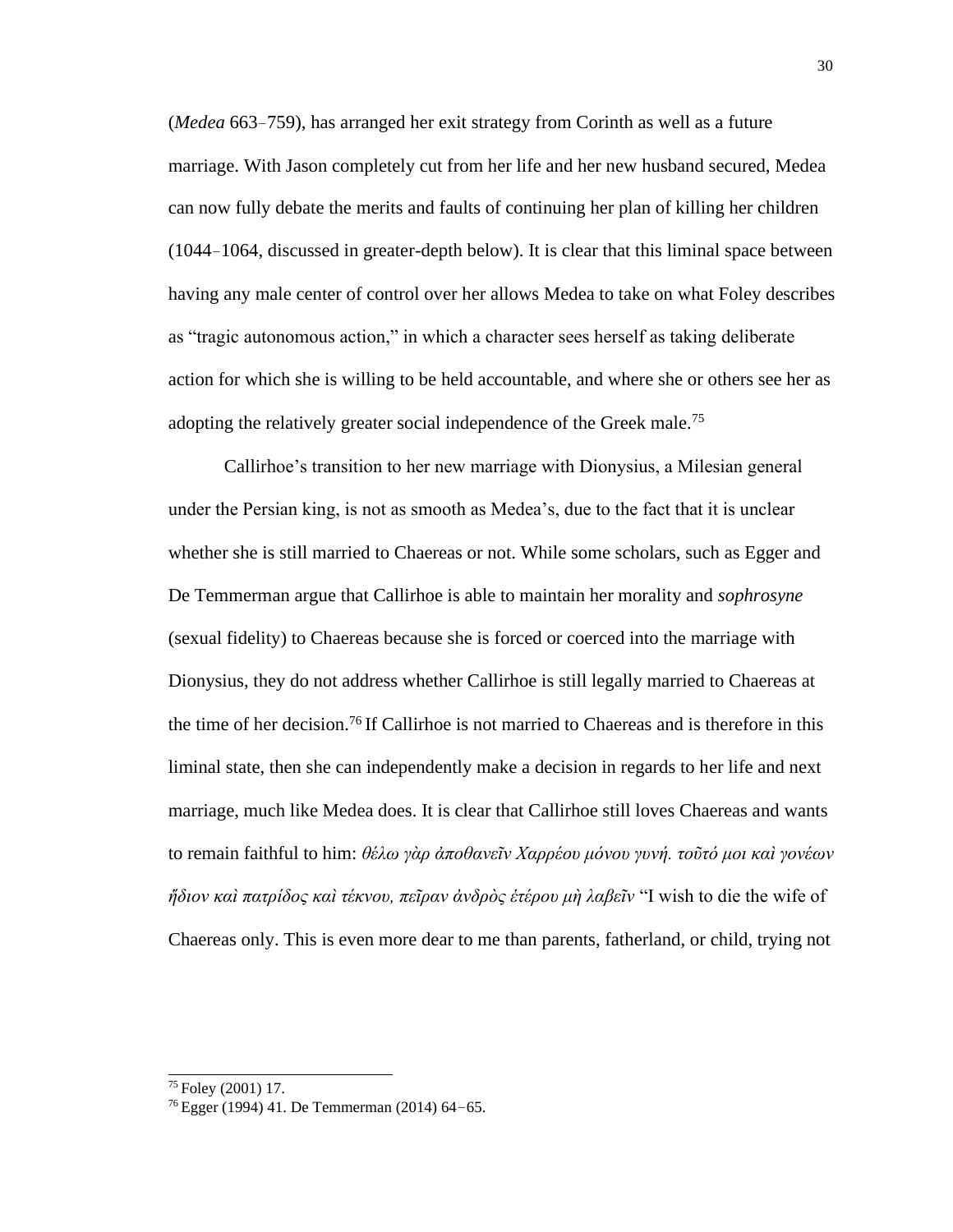to take another husband" (*Callirhoe* 2.11.1).<sup>77</sup>However, I argue that because Callirhoe has been buried and everyone, especially Chaereas, believes she is dead, Callirhoe's marriage has been dissolved by her presumed death. One might claim, as Chaereas does much later in Book 5, that because Callirhoe was never really dead, she is still married to her first husband. If this is the case, then Callirhoe has less autonomy in her decision to kill or save her son because she is still tied to Chaereas' household and must act primarily in the interest of that household, instead of in her own interest.

In Book 5, Dionysius asks the king of Persia for a trial against another Persian satrap Mithridates, whom he suspects is impersonating Chaereas to win over Callirhoe's affections (5.1.1–8). However, Mithridates wins his trial by calling on the gods to help him produce Chaereas, who then appears  $(5.7.10)$ . After Callirhoe confirms that it is truly Chaereas, both Dionysius and Chaereas argue over who is Callirhoe's true husband.

*Προῆλθον δὲ μέχρι ῥημάτων. Χαιρέας μὲν ἔλεγε 'πρῶτός εἰμι ἀνήρ' Διονύσιος δὲ 'ἐγὼ βεβαιότερος.' 'Μὴ γὰρ ἀφῆκα τὴν γυναῖκα;' 'Ἀλλ' ἔθαψας αὐτήν.' 'Δεῖξον γάμου διάλυσιν.' 'Τὸν τάφον ὁρᾷς.' 'Ἔμοὶ πατὴρ ἐξέδωκεν.' 'Ἐμοὶ δὲ αὐτὴ ἑαυτήν.' 'Ἀνάξιος εἶ τῆς Ἑρμοκράτους θυγατρός.' 'Σὺ μᾶλλον ὁ παρὰ Μιθριδάτῃ δεδεμένος.' 'Ἀπαιτῶ Καλλιρρόην.' 'Ἐγὼ δὲ κατέχω.' 'Σὺ τὴν ἀλλοτρίαν κρατεῖς.' 'Σὺ τὴν σὴν ἀπέκτεινας.' 'Μοιχέ.' 'Φονεῦ.'*

They continued as far as words. Chaereas said "I am her first husband." Then Dionysius "I am more reliable." "Did I divorce my wife?" "But you buried her." "Show me the dissolution of the marriage." "You can see her tomb." "Her father gave her to me." "She gave herself to me." "You are unworthy of the daughter of Hermocrates." "You are more unworthy, since you were chained up by Mithridates." "I demand Callirhoe back." "I am keeping her." "You are holding onto the woman of another man." "You killed your own." "Adulterer." "Murderer."

(*Callirhoe* 5.8.5–6)

<sup>77</sup>It should be noted that I am not making a claim against Callirhoe's *sophrosyne*, only on the fact that she is legally able to marry Dionysius without being accused of adultery. For a comprehensive investigation into Callirhoe's continuous *sophrosyne*, see De Temmerman (2014) 50–61.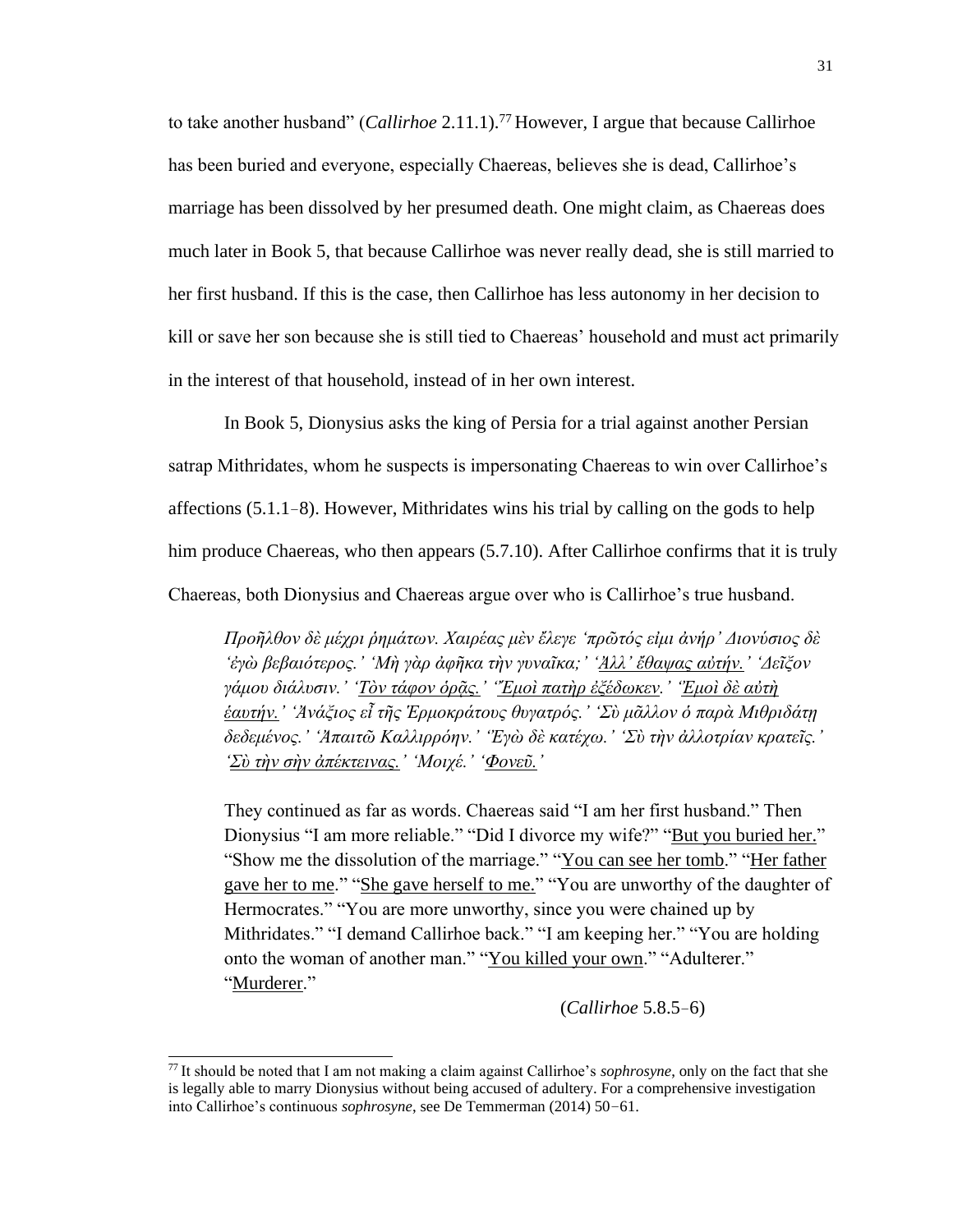This argument between Dionysius and Chaereas acts as a fulcrum for the rhetorical arguments that the two men make: Dionysius believes burial equates to the dissolution of a marriage, whereas Chaereas disagrees with this. Dionysius brings up Callirhoe's burial and that her husband is the one that caused this supposed death four times in this speech: 1. *ἀλλ' ἔθαψας αὐτήν* (but you buried her); 2. *τὸν τάφον ὁρᾷς.* (you can see her tomb); 3. *σὺ τὴν σὴν ἀπέκτεινας* (you killed your own); 4. *φονεῦ* (murderer). According to Dionysius it is bad enough that Callirhoe was buried, but it is worse that her husband was the one that put her there. It is through this act of attempted murder and subsequent burial that Dionysius supports his claim to Callirhoe.<sup>78</sup>

Dionysius' reply to Chaereas *Ἐμοὶ δὲ αὐτὴ ἑαυτήν* (but she [gave] herself to me) also speaks to the Milesian general's claim to Callirhoe. Chaereas draws on the Greek custom of the father giving his daughter to the groom when he argues for the validity of his marriage: *Ἔμοὶ πατὴρ ἐξέδωκεν* "her father gave her to me" (5.6.5). The use of *ἐκδίδωμι* in this quote draws on the previously discussed marital practice of *ekdosis*, in which the father literally gives away his daughter. Chaereas makes it clear in his speech that the validity of his marriage stems from tradition, which has been handed down, by the literal handing over of the bride, from generation to generation. Dionysius' reply, however, breaks away from tradition and aligns itself with the more radical concept of women being allowed to choose their own husbands. Medea's choice to remarry aligns similarly to Callirhoe. Both women have no father or kin to set up another marriage, both

<sup>78</sup>Schwartz (2016) 85 also notes that during this scene the women of Babylon remind Callirhoe of her two options when it comes to her marriage, though it is not ultimately her decision whom she marries. 1. If Callirhoe is returned to Chaereas, she will see her father and homeland, but she might end up back in the tomb. 2. If Dionysius gets Callirhoe, she will stay with her child but she will also live as a stranger inexile.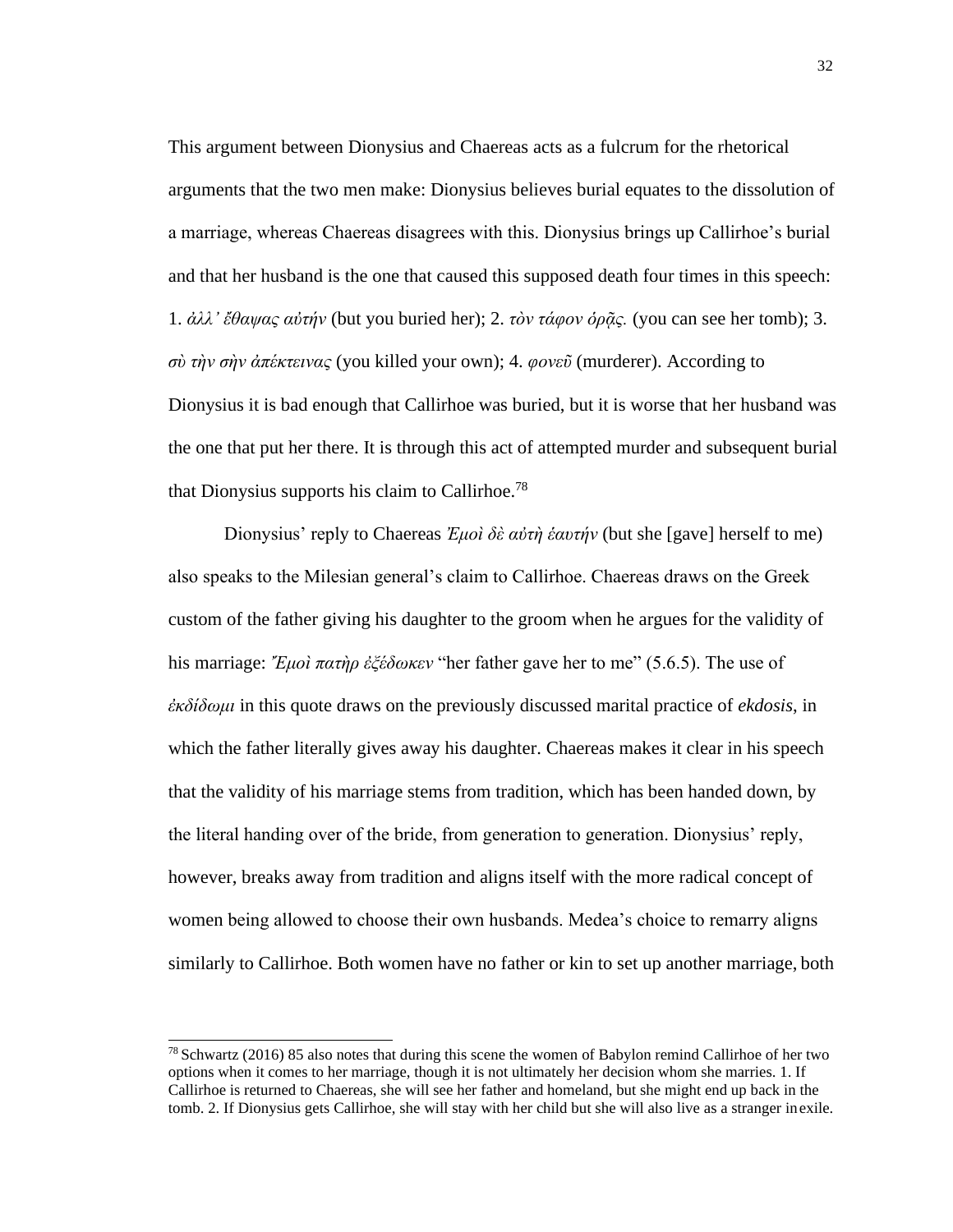need someone to protect them in the foreign land they find themselves in, and both approach the marriage in the style of a negotiation. Medea acts as her own negotiator, ensuring that she will have a safe place to flee to after she leaves Corinth (*Medea* 708– 730); whereas Plangon, the slave of Dionysius, acts as a mediator between the potential bride and groom, ensuring that both get what they want, but hiding the fact that Callirhoe is pregnant (*Callirhoe* 3.1.5–8). Callirhoe does not lose her autonomy in her decision to marry Dionysius even though she does not negotiate directly with Dionysius. It is she alone who can consent to the marriage, and Dionysius makes clear that he would not marry her against her will.

In addition to Dionysius' arguments against Chaereas, there is literary evidence to provide backing to Dionysius' claims to Callirhoe. Euripides' *Alcestis* also deals with the situation of a wife, Alcestis, returning from the grave and getting remarried, though Callirhoe has more say in her second marriage. In this play, Alcestis volunteers to take the place of her husband Admetus in death. Herakles, while visiting Admetus, learns of Alcestis' recent sacrifice and decides to bring her back. However, instead of simply returning the bride to her husband, Herakles performs something akin to a wedding ritual before giving Alcestis back to Admetus. It should be noted that Alcestis goes to her grave *εὐπρεπῶς ἠσκήσατο* "dressed becomingly" (*Alcestis* 160).<sup>79</sup>Rehm interprets Alcestis' clothing in this scene as typical funeral garments. $80$  However, when Herakles returns Alcestis from the Underworld, she is adorned in some sort of veil and clothes that a young woman would wear: *νέα γάρ, ὡς ἐσθῆτι καὶ κόσμῳ πρέπει* "for she is young, as is evident in her clothing and adornment" (*Alcestis* 1050). The clothes Alcestis returnsin

<sup>79</sup>For the Greek of Euripides' *Alcestis* I follow Hamilton and Haslam (1980). All translations are my own. 80 Rehm (1994) 85.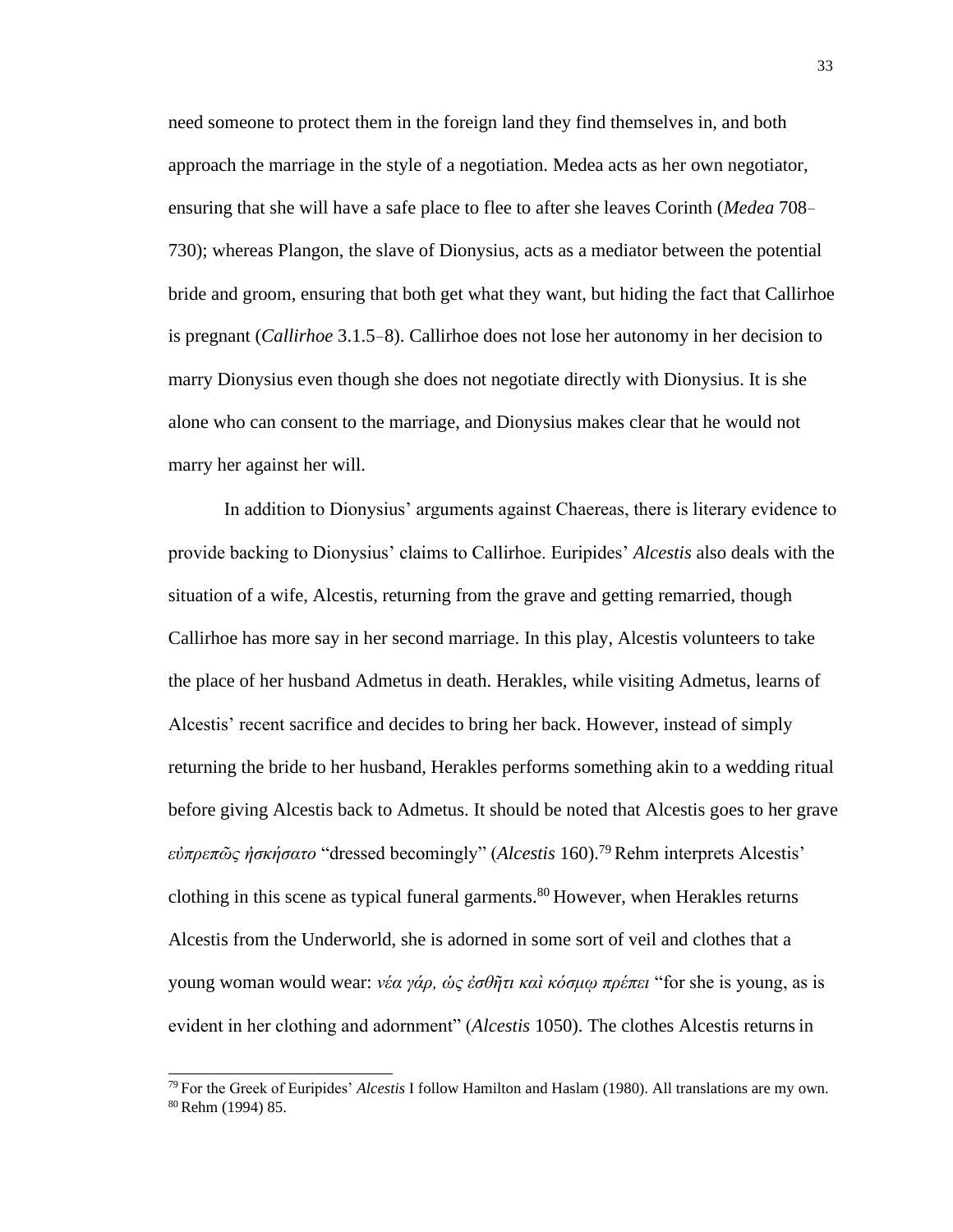are clearly not the same as those she is buried in because Admetus does not recognize them. Rehm notes that the reunion between Alcestis and Admetus assumes the ritually appropriate form of a second wedding, drawing on the vocabulary and iconography of contemporary practice.<sup>81</sup> Herakles takes three careful, deliberate actions resembling those taken by the father or male guardian of the bride in marriage to ensure Alcestis would return to her husband: 1. Herakles tells Admetus to take the girl into his house (1097); 2. to take her with his right hand (1113–1115); 3. to lift the veil and look at her (1121–  $1122$ ).<sup>82</sup> The death, burial, and resurrection of Alcestis seem to have transformed her into a new woman, and as such the reunion between the two lovers demands a remarriage. However, the situation between Alcestis and Callirhoe differs slightly because Herakles, acts as the *kurios*, or the father/paternal figure who has the legal power to lend the bride to the groom, as Alcestis returns the silent bride to her first husband. On the other hand, Callirhoe's *kurios*-equivalent would seem to be the band of pirates, who sells her to the first buyer, but with no intention of any marriage. Thus it is Callirhoe herself, as Dionysius points out, that gives herself to her second husband and makes the decision to get remarried.

Another way in which Callirhoe's burial signals a second marriage is through the description of her burial. Though Callirhoe is asleep during her own funeral, the scene acts as a transition for Callirhoe from a traditional marriage to one that she chooses for herself. Early in the tale when Callirhoe is apparently killed by Chaereas, she receives an elaborate funeral. During this funeral, the narrator describes her in the following manner:

<sup>81</sup>Rehm (1994) 89.

<sup>82</sup>According to Pomeroy (1997), the *kurios*, guardian, takes these ritualistic steps in every wedding. The fact that Herakles is not Alcestis' father can be excused due to the fact that he is a demigod and because he is the one who brought her back from death.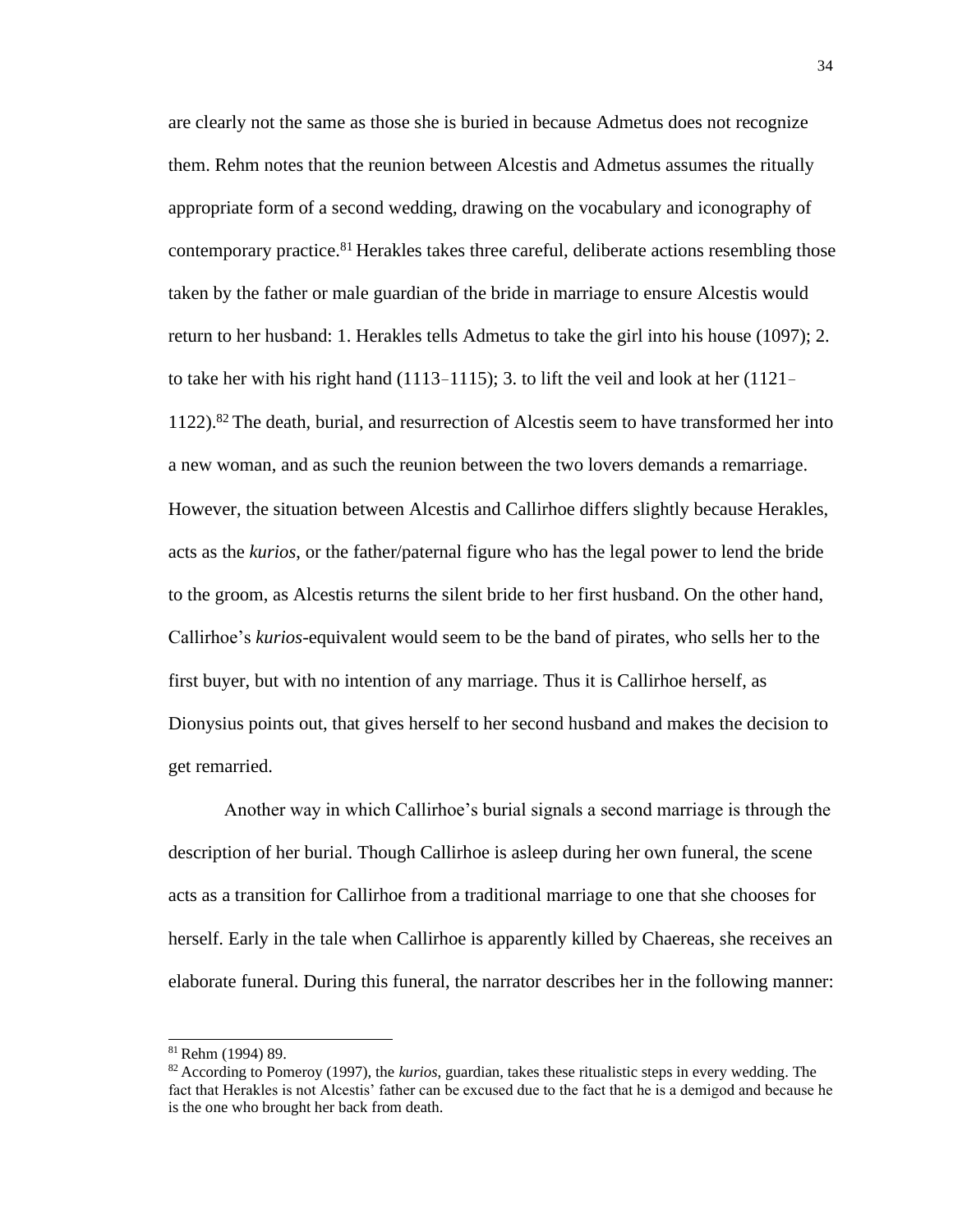*κατέκειτο μὲν Καλλιρρόη νυμφικὴν ἐσθῆτα περικειμένη καὶ χρυσηλάτου κλίνης μείζων τε καὶ κρείττων, ὤστε πάντες εἴκαζον αὐτὴν Ἀριάδνῃ καθευδούσῃ* "A greater and superior Callirhoe was laid down on a golden bier dressed in her bridal clothes, so that all were comparing her to a sleeping Ariadne" (*Callirhoe* 1.6.2). The description calls special attention to Callirhoe dressed in bridal clothing (*νυμφικὴν ἐσθῆτα*). While there are strong ritual links between weddings and funerals, clothing seems to be one way in which the two are usually distinguished. Most women were buried in a special funerary garment, typically a darker color and not as elaborate or finely made as a bridal garment.<sup>83</sup> Rehm notes that unmarried women were often depicted as being buried in bridal clothes, and that this clothing symbolized their "marriage to death;" however, this custom only extended as far as unmarried women.<sup>84</sup> Euripides' *Supplices* is the only other literary text that portrays a married woman being buried in her bridal clothes. The woman in question, Evadne, purposefully dons the garment before committing suicide to symbolize her love and desire for her husband (*Supplices* 1019–1020). Chariton does not suggest why Callirhoe is buried in her bridal clothes, but her burial in these garments does nicely foreshadow the events of the next book where, after Callirhoe arrives in Miletus, she will decide whether she should get remarried.

The comparison of Callirhoe to Ariadne also merits investigation because both of these women make the decision to get remarried without the negotiation of a *kurios*. Drawing on the account of Ariadne in Ovid's *Heroides*, the comparison elicits the image of two sleeping beauties left for dead by their husbands.<sup>85</sup> Although it might not have

<sup>83</sup> Rehm (1994) 29.

<sup>84</sup> Rehm (1994) 32.

<sup>85</sup> For the Latin of Ovid's *Heroides*, I follow Knox (1995).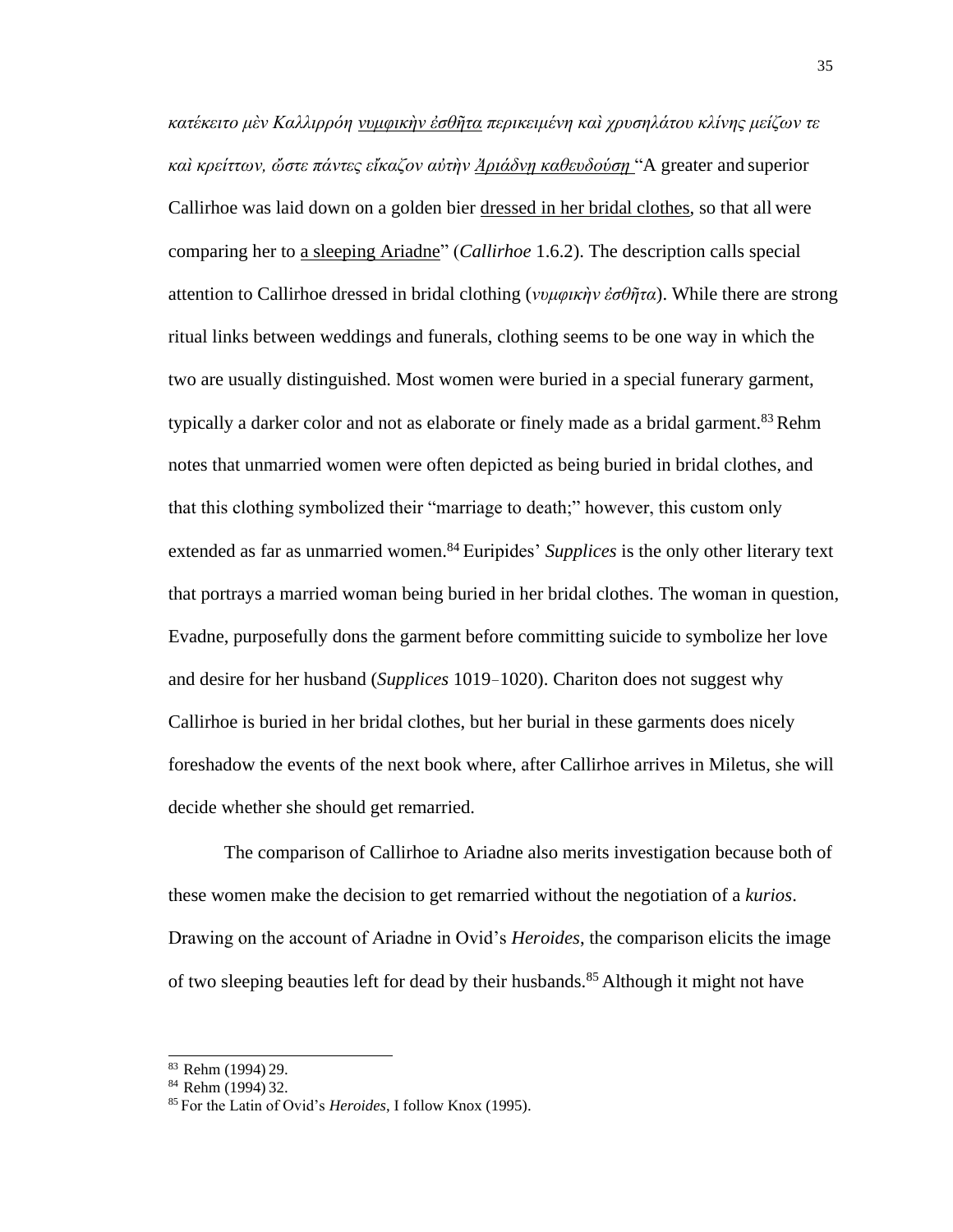been Theseus' intent for Ariadne to die, he did leave her on a deserted island in the middle of the ocean, so it is clear that he did not particularly care about her wellbeing. Ariadne, upon waking and becoming extremely vexed at Theseus' abandonment, is carried off into a new marriage to the god Dionysus. The similarities between Ariadne's myth and events surrounding Callirhoe's burial are beyond coincidence. Callirhoe also wakes up frightened and angry at her husband for abandoning her: *ἄδικε Χαιρέα, μέμφομαί σε οὐχ ὄτι με ἀπέκτεινας, ἀλλ'ὄτι με ἔσπευσας ἐκβαλεῖν τῆς οἰκίας. οὐκ ἔδει σε ταχέως θάψαι Καλλιρρὀην οὐδ'ἀληθῶς ἀποθανοῦσαν* "Wicked Chaereas, I blame you, not because you killed me, but because you hastened to throw me from the house. You did not have to bury Callirhoe so quickly not even truly being dead" (*Callirhoe* 1.8.4). After this initial anger and fear, Callirhoe is taken from her isolated cave, freed from impending death, and brought to a new marriage with the Milesian general Dionysius.<sup>86</sup> Chariton seems to justify the remarriage of Callirhoe by likening her to Ariadne, Evadne, and Alcestis who also get remarried after their death or abandonment. By supporting the dissolution of Callirhoe's first marriage, Chariton places his protagonist in a liminal space in which she is no longer under the pressures and constraints of a husband or his household, thereby allowing her greater freedom to make decisions and act on her own behalf.

Furthermore, Chariton establishes a basis of comparison with tragedy by recalling the character of Medea from Euripides. With this tragic frame in mind, the reader is compelled to read Callirhoe's circumstances against Medea's. Thus far, I have

<sup>86</sup>Ebbot (2003) 41 notes that the imagery of the cave, where the unmarried girl is kept is a symbol of a vault; for she, the unmarried woman, is a treasure kept safe to be brought out for one purpose: to marry the man to whom her *kurios*, guardian, has chosen to lend her.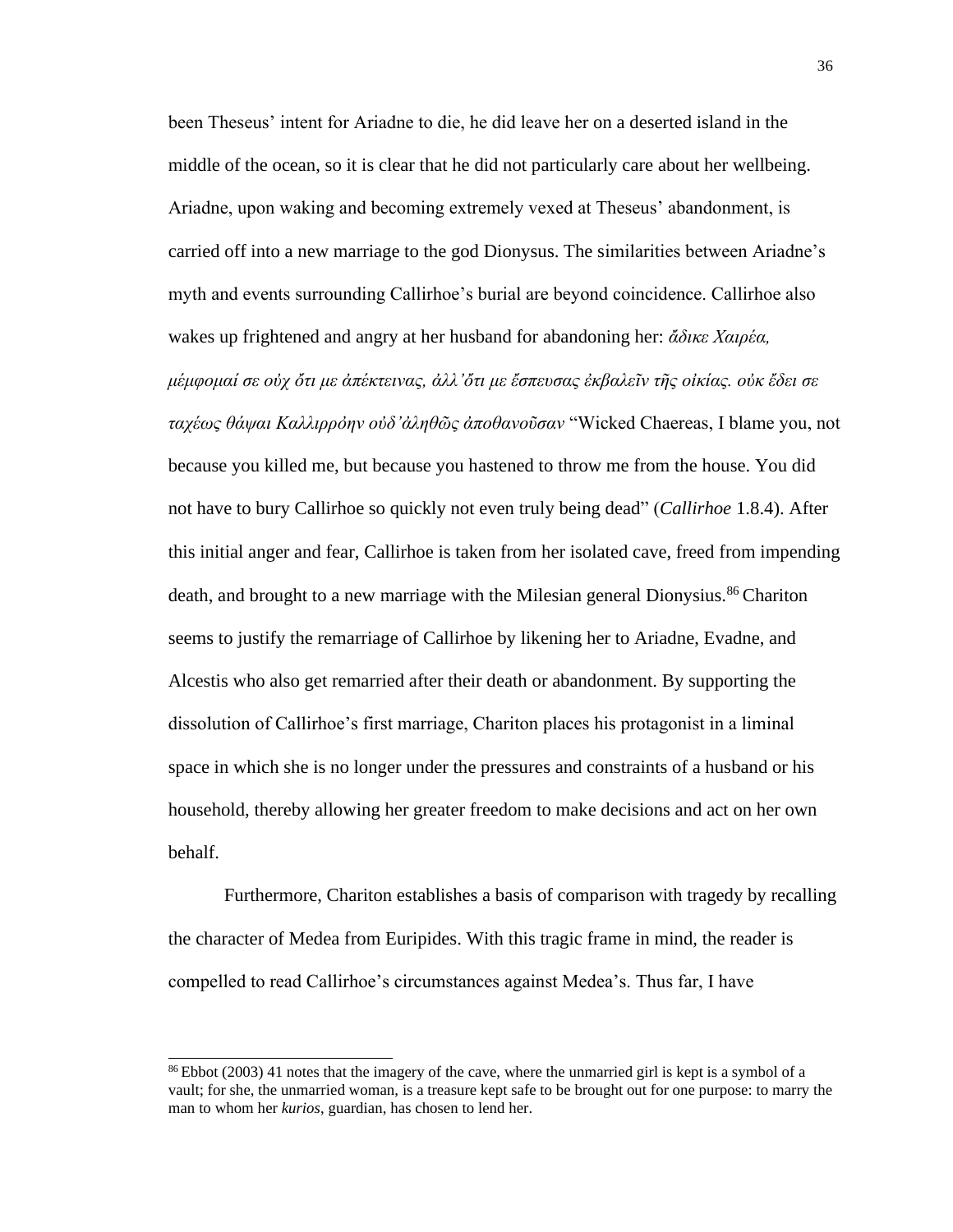demonstrated the shared circumstances of both women: their forced exile, their liminal status between marriages, and the autonomy obtained by the separation from their first husbands. With their new found freedom, lack of male dominance, and forced isolation in a foreign environment, Medea and Callirhoe are able to exercise autonomy without legal constraint. The women use this autonomy specifically in terms of contracting future marriages in which each female character gives herself freely, and in terms of taking authority over the life and death of their children. Up to this point, I have established a connection between the circumstances leading up to the decision of filicide for Medea and Callirhoe as well as a dramatic frame through which the audience expects Callirhoe to make her decision. In the next section, I investigate the process in which Medea and Callirhoe shift the focus of their autonomy from themselves to the fate of their children and how the results of this change correlate to the respective genres of each mother. In order to do this, I consider the step-by-step process that mothers go through as they decide whether or not to kill their children: their motivations, deliberations and outcomes. This frame of comparison provides insight about how Callirhoe deviates from the expectation to behave like her tragic counterpart, Medea. Callirhoe sets herself apart from Medea by the way she deals with the question of filicide.

### **Motivations, Deliberations, and Outcomes**

Both Medea and Callirhoe find themselves at a crossroads with what to do with their children: kill them or preserve them. Medea undertakes this decision while facing the reality of exile and the repercussions of her murder of the king and princess of Corinth; whereas Callirhoe approaches the decision fiercely opposing the idea of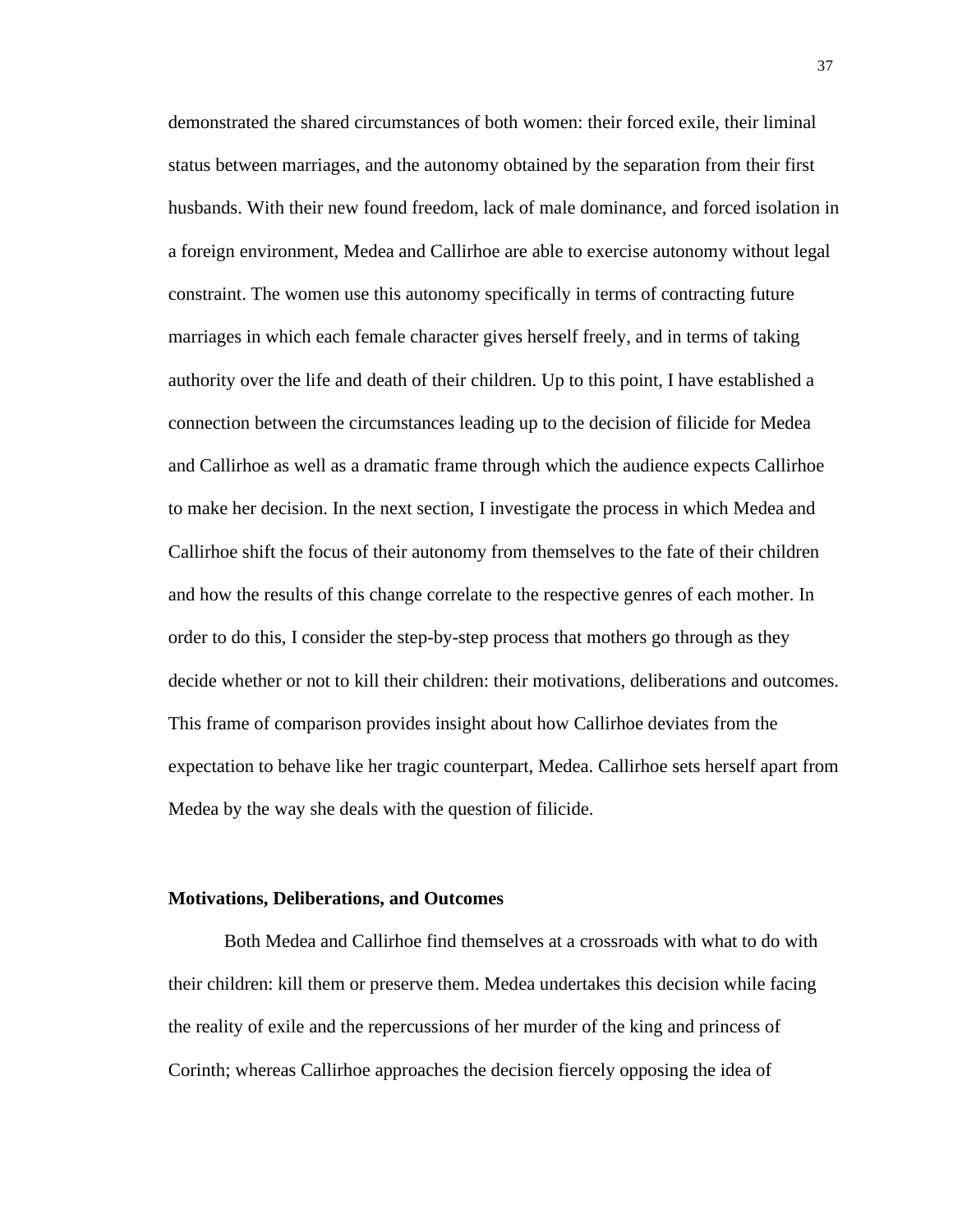remarriage, while also being unable to come up with another solution. Medea and Callirhoe both go through an intense, personal decision-making process. This parallel has not gone unnoticed by other scholars, such as Smith and De Temmerman, who separate the monologues of the two mothers in terms of their expression of reason and feeling.<sup>87</sup> However, I intend to investigate the monologues through the topics of motivation, deliberation, and outcome with a view to the demands of generic convention. This investigation focuses less on a literal line-by-line division of the speeches, and instead traces the emotional journey each mother takes individually and the point at which Callirhoe's reasoning is no longer parallel with Medea's. Through this examination, I hope to prove that, while both protagonists have come to the same crossroads in their life and must make a decision on the same matter, their personal motivations, deliberations, and the outcomes of their speeches could not be more different. Medea approaches her decision fueled by rage and vengeance towards Jason, while Callirhoe considers *Τύχη*  "Fortune" her greatest adversary and fears what will happen to her and her child next. While such differences in motivations, naturally, are to some extent dictated by the conventions of genre, Chariton purposefully shifts away from the tragic expectations he set up between Medea and Callirhoe as wives. As a result, Chariton makes it clear that the genre of the novel differs from tragedy not in terms of women as wives, but in terms of women as mothers and their desire to protect not destroy the family unit.

 $87$  Smith (2007) 111–116 and De Temmerman (2014) 62–63.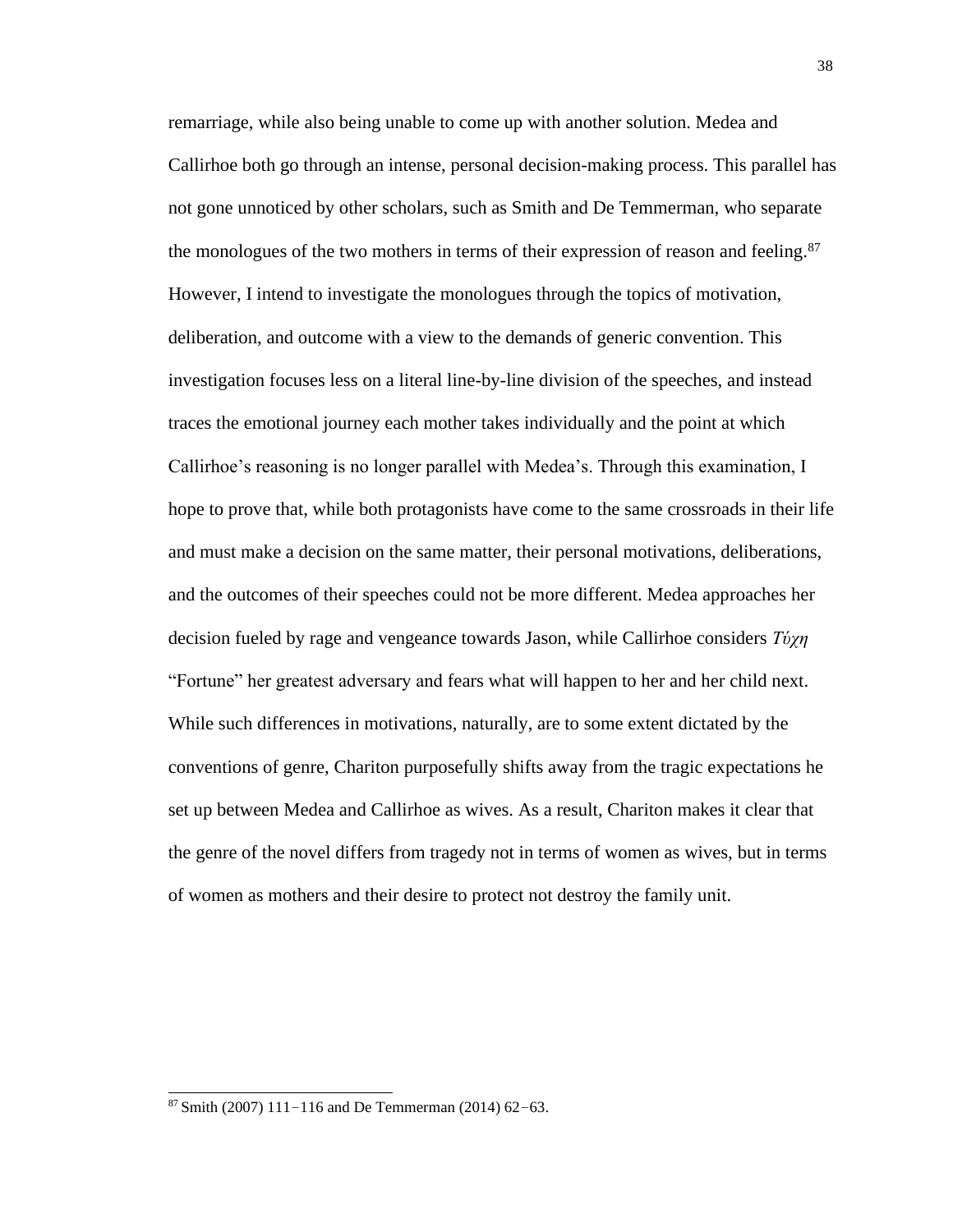## *Motivations*

Medea and Callirhoe, whose levels of autonomy are analyzed above, have different feelings about their relationships to their children and whom they blame for their current circumstances. Medea, abandoned by Jason, is enormously upset at her former husband for discarding her for another woman.

*ὅν ποτ' ἐγὼ νύμφαν τ' ἐσίδοιμ' αὐτοῖς μελάθροις διακναιομένους, οἷ' ἐμὲ πρόσθεν τολμῶσ' ἀδικεῖν.* 165

One day, may I see him and his bride being violently destroyed with these homes, because they dare to commit such injustice against me first. 165 (*Medea* 163–65)

While it is clear by her tone that Medea is upset with Jason and his new wife, there is an undertone of malice that is not initially evident when reading this section. The force of the expression in the optative wish *ἐσίδοιμι* (163) displays a violent need in Medea. Page notes it is not enough that Jason and his new wife should experience this violent ruin, but Medea wants to personally see it happen.<sup>88</sup> These are some of the first words the audience hears from Euripides' Medea and yet she has not even appeared on the stage. The first impression of Medea then is one of great suffering, but also one of great malice. Medea is intent on seeing someone she once loved be destroyed.

Callirhoe, similar to Medea, does not speak often before her burial. Aside from Callirhoe's plea to Aphrodite to have Chaereas as her husband (1.1.7) and her fight with Chaereas in their house (1.3.6), Callirhoe's first real speech takes place in the cave after she wakes up, as she admonishes her husband: *ἄδικε Χαιρέα, μέμφομαί σε οὐχ ὄτι με*

<sup>88</sup> Page (2001) 82.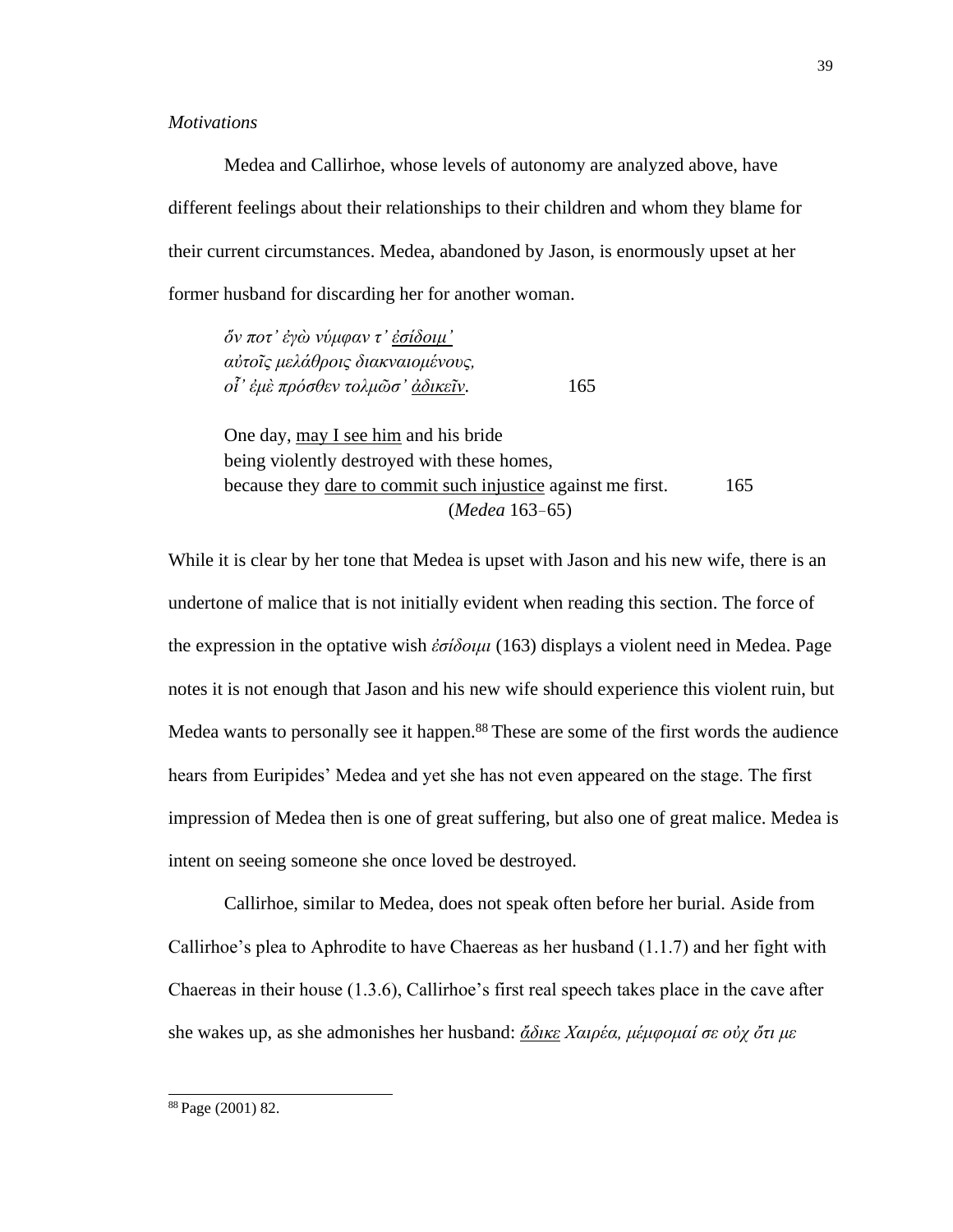*ἀπέκτεινας, ἀλλ'ὄτι με ἔσπευσας ἐκβαλεῖν τῆς οἰκίας. οὐκ ἔδει σε ταχέως θάψαι Καλλιρρόην οὐδ'ἀληθῶς ἀποθανοῦσαν* "Wicked Chaereas, I blame you, not because you killed me, but because you hastened to throw me from the house. You did not have to bury Callirhoe so quickly not even truly being dead!" (*Callirhoe* 1.8.4). Both women use a form of *ἀδικέω* (treat unjustly) to describe their husbands, showing that each feels as though they have been betrayed. Callirhoe, however, does not seem to be to be angry at Chaereas for his physical mistreatment of her, but for his moving her from her rightful place in his home and placing her in a situation where she does not know what will happen and how she will survive. Medea also uses the verb *ἀδικέω* to imply that Jason has not only hurt her, but also that he has left her in an unstable situation. Instead of focusing on her feelings of insecurity, Medea seems to channel her anger at those who have physically hurt her, whom she then feels she must see also physically harmed. On the other hand, once she is captured, Callirhoe quickly deflects her anger away from Chaereas and casts it upon the goddess of Fortune *ταῖς συμφοραῖς ὦ Τύχη προστέθεικας*  "Oh Fortune, you have added to the misfortunes" (*Callirhoe* 2.8.6). The conventions of the novel, at a distance, are simple: the two main lovers must be reunited. However, when looking more closely, the conventions get more complex. Unlike in tragedy, the novel's goal is not catharsis but contentedness; the characters are not punished by the gods for their actions gods, but suffer trials which the novel characters have little to no control over. There is an overwhelming sense of passivity in the novels, as opposed to tragedy which is all action. This passivity, however, makes the moments of action and direct decision-making in the novel all the more exciting and important.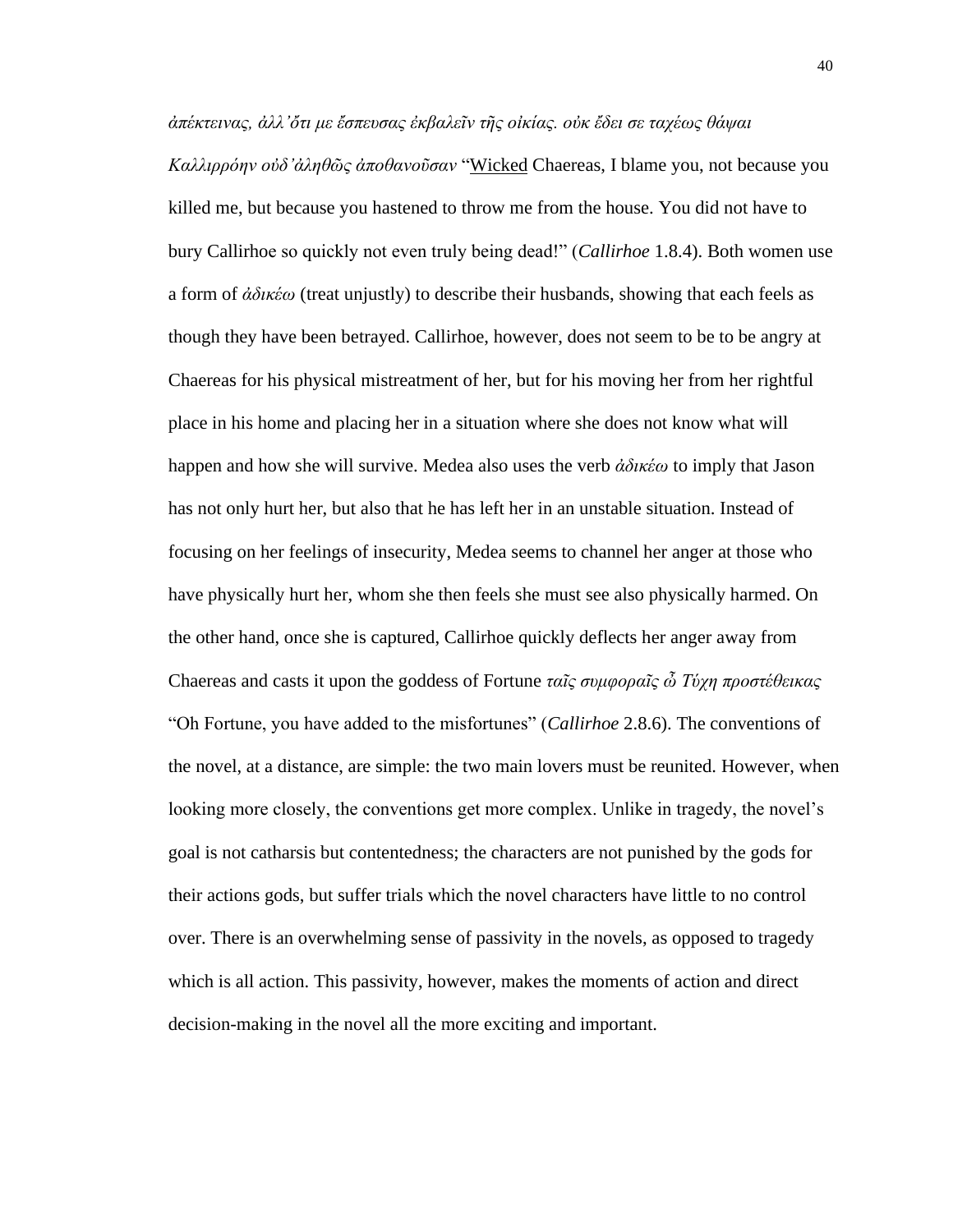In Chariton's novel, Callirhoe has not done anything to warrant the wrath of Τύχη, however, goddesses such as Τύχη and Aphrodite often bear the brunt of blame for the various misfortunes that happen to the protagonists.<sup>89</sup> This blame stems, mostly, from the conventions of the genre, in which there is no direct person to blame, so characters blame Τύχη, as the goddess of fortune, or Aphrodite, who typically makes the two lovers fall in love. Unlike Jason, who repeatedly comes back to provoke Medea and her rage, Τύχη does not appear before Callirhoe, and so her anger dissipates. Medea, on the other hand, as a tragic heroine on a dramatic stage, comes face to face with those that have harmed her several times throughout the play and refuels her anger each time she encounters them. Medea's antagonistic mindset against Jason, Kreon, and Glauke is interwoven with her motivation for and her decision to kill her children, whereas Callirhoe approaches the decision with a cautious apprehension towards Τύχη.

Medea's motivation for killing her children is multi-layered. As I will discuss below about deliberation, Medea's anger and fear are what really drive her to decide to kill her children. She is, of course, angry at Jason for abandoning his family, but she also knows that the repercussions for the violent acts she is about to commit against the royal family at Corinth will fall back on herself and the children. In Euripides' play, Medea begins inside the house wishing to die instead of facing the pain: *φεῦ φεῦ· θανάτῳ καταλυσαίμαν / βιοτὰν στυγερὰν προλιποῦσα* "alas, alas, may I take rest in death / leaving behind a hated life" (*Medea* 145–146). Her attitude quickly morphs from self-despair into heroic revenge-seeking anger. Though Medea knows she wants to hurt her ex-husband, the path to proper retribution does not fully form in her mind until she is sure that she has

<sup>89</sup> Egger (1994) 33.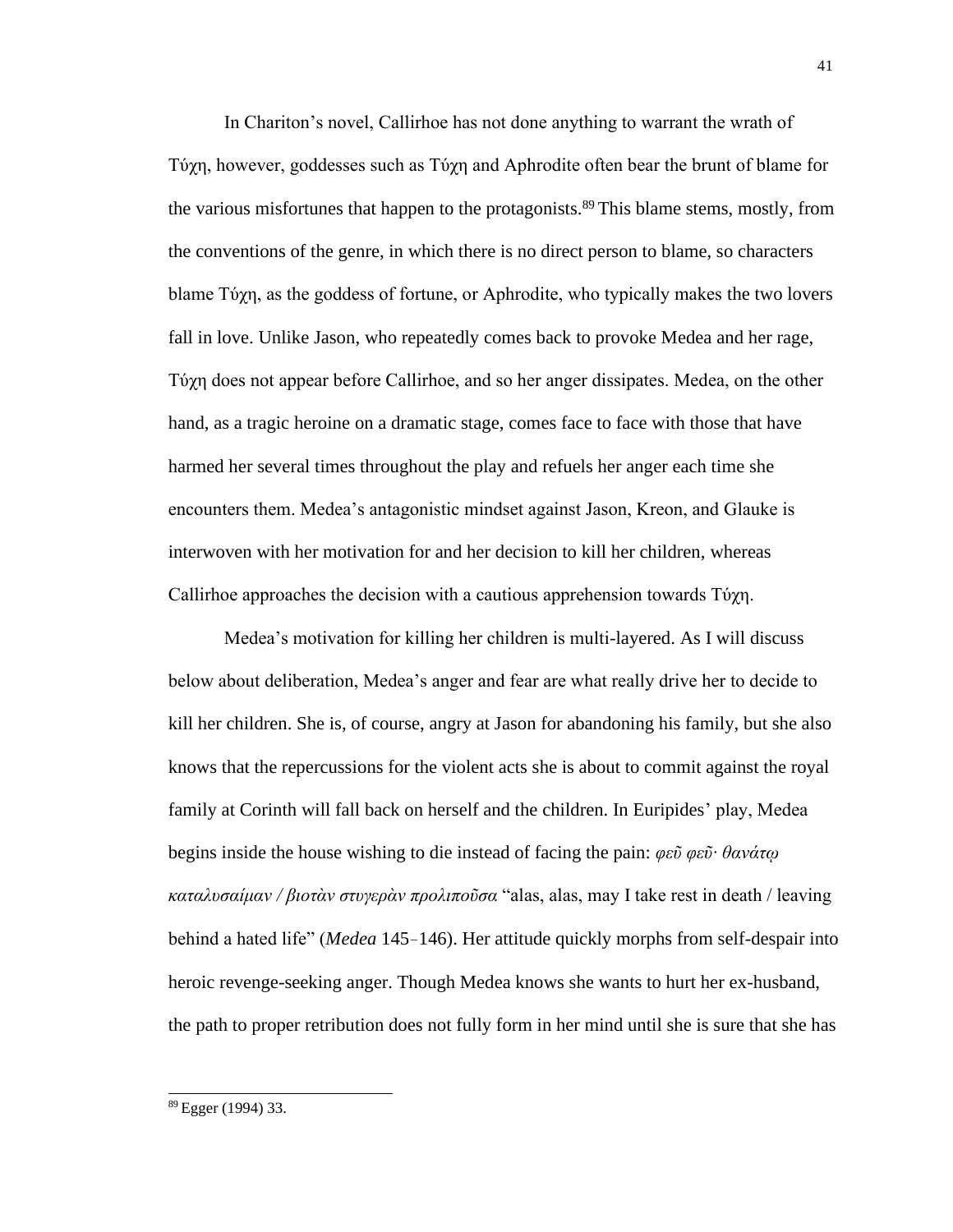an escape route after committing the act. However, she begins plotting her retaliation early on in the play, making sure the Chorus promises to keep its silence until she can fully form her plot (260–264). As the play progresses, events rapidly fall into place for Medea: Kreon allows her one more day in the city (340–347), Aegeus promises her a safe abode in Athens (lines 708–730), and finally, she discovers Jason's weakness for his children (790–801).

Throughout her discussions with these men, Medea is both dominatingly persuasive and deceptive. She falsely portrays herself as a weak female in need of protection.<sup>90</sup>After her plan is assured, she reveals an additional motivation for her anger at Jason, and Kreon, which stems from the fact that she is often underestimated. Mastronarde notes, "Medea views herself as a heroic partner in Jason's adventures. She is not a normal citizen-woman, but a princess and a savior, and she has formed her bond with Jason not as a subordinate in an exchange between her father and her husband, but as an equal."<sup>91</sup> As such, there is a constant tension in Medea's decision-making between her maternal role, her love for her children, and her desire to be seen as equal to Jason.

*μηδείς με φαύλην κἀσθενῆ νομιζέτω μηδ'ἡσυχαίαν, ἀλλὰ θατέρου τρόπου, βαρεῖαν ἐχθροῖς καὶ φίλοισιν εὐμενῆ τῶν γὰρ τοιούτων εὐκλεέστατος βίος.* 810

May no one think me a pitiful, feeble,

<sup>90</sup>In Medea's conversation with Kreon (272-356), Medea declares *ἀπόλλυμι* "I am destroyed" (277) and also claims *σιγησόμεσθα, κρεισσόνων νικώμενοι* "I will keep silent, yielding to those better than me" (315). In both of these examples Medea expresses that she is weaker and subservient to the will of Kreon. However, this is juxtaposed by the use of military language *νικώμενοι* "[Medea] having been conquered" and *ἀπόλλυμι* "to be destroyed utterly," which subtly suggests that Medea considers herself an equal masculine opponent to Kreon. Smyth (1956) 271 note 1009 states: "In tragedy, if a woman speaking of herself, uses the plural verb, an adjective or participle, in agreement with the subject, is feminine singular or masculine plural." In this way, then, Medea's decision to use the masculine plural participle over the feminine singular demonstrates her conscious effort to equalize herself to Kreon.

<sup>91</sup> Mastronarde (2002) 9.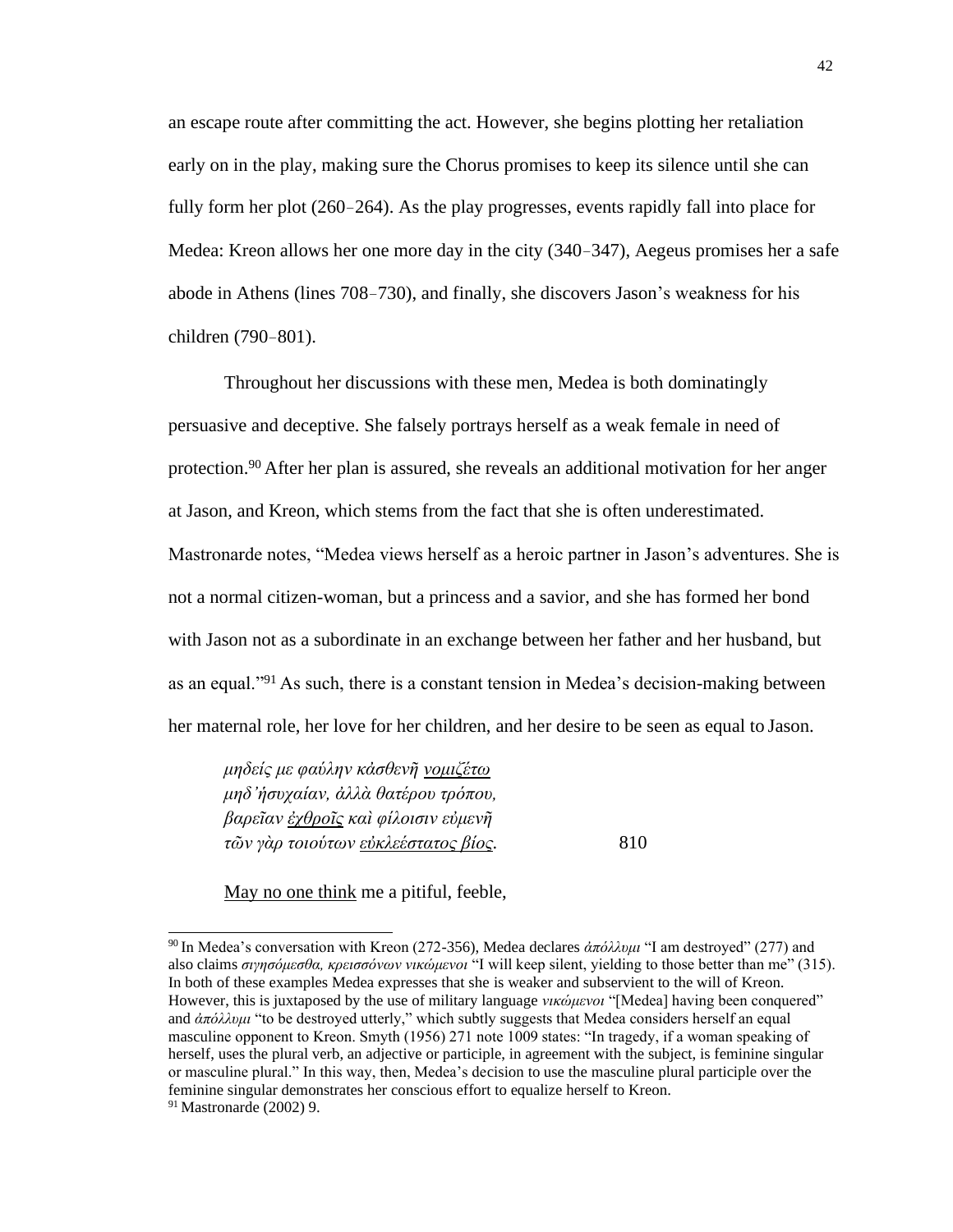or quiet woman, but of a different character, one who is harmful to enemies and well minded towards friends. The life of these sorts of people is most glorious. 810 (*Medea* 807–810)

According to McClure, there are three cardinal virtues prescribed for women in Classical literature: *σιγή* (silence), *τὸ σωφρονεῖν* (sexual self-control), and remaining within the home, though these terms are rarely met by heroines in Euripidean plays.<sup>92</sup> In her speech, Medea openly scorns the idea of being compared to a weak, dependent, passive woman who just stays at home. The prohibitive subjunctive used with the verb *νομίζω* (807) heightens her disdain for typical feminine characteristics. Instead, Medea sees herself as someone who is able to actively harm those she considers *ἐχθροὶ*  (enemies). Mastronarde notes that another aspect of Medea's assimilation of masculine values is her positive attitude toward fame: *εὐκλεέστατος βίος* (most glorious life).<sup>93</sup> Although it is not unheard of for women to have glory in their life, the type of glory associated with women typically revolves around the home. Penelope, for example, claims that the only way her *κλέος* (glory) could be greater is if Odysseus would come home: *εἰ κεῖνός γ΄ ἐλθὼν τὸν ἐμὸν βίον ἀμφιπολεύοι, / μείζον κε κλέος εἴη ἐμὸν καὶ κάλλιον οὕτω* "If that one having come would care for my life, / then so my glory would be greater and more right" (*Odyssey* 19.127–28). Penelope has *κλέος* because she knows that she has been a good and faithful wife to her husband. However, she relies on Odysseus' presence to complete her *κλέος.* The form of *κλέος* available to Penelope is intrinsically tied to her role as a wife and mother and she is only fulfilling one of those

<sup>92</sup> McClure (1999) 25.

<sup>93</sup> Mastronarde (2002) 302.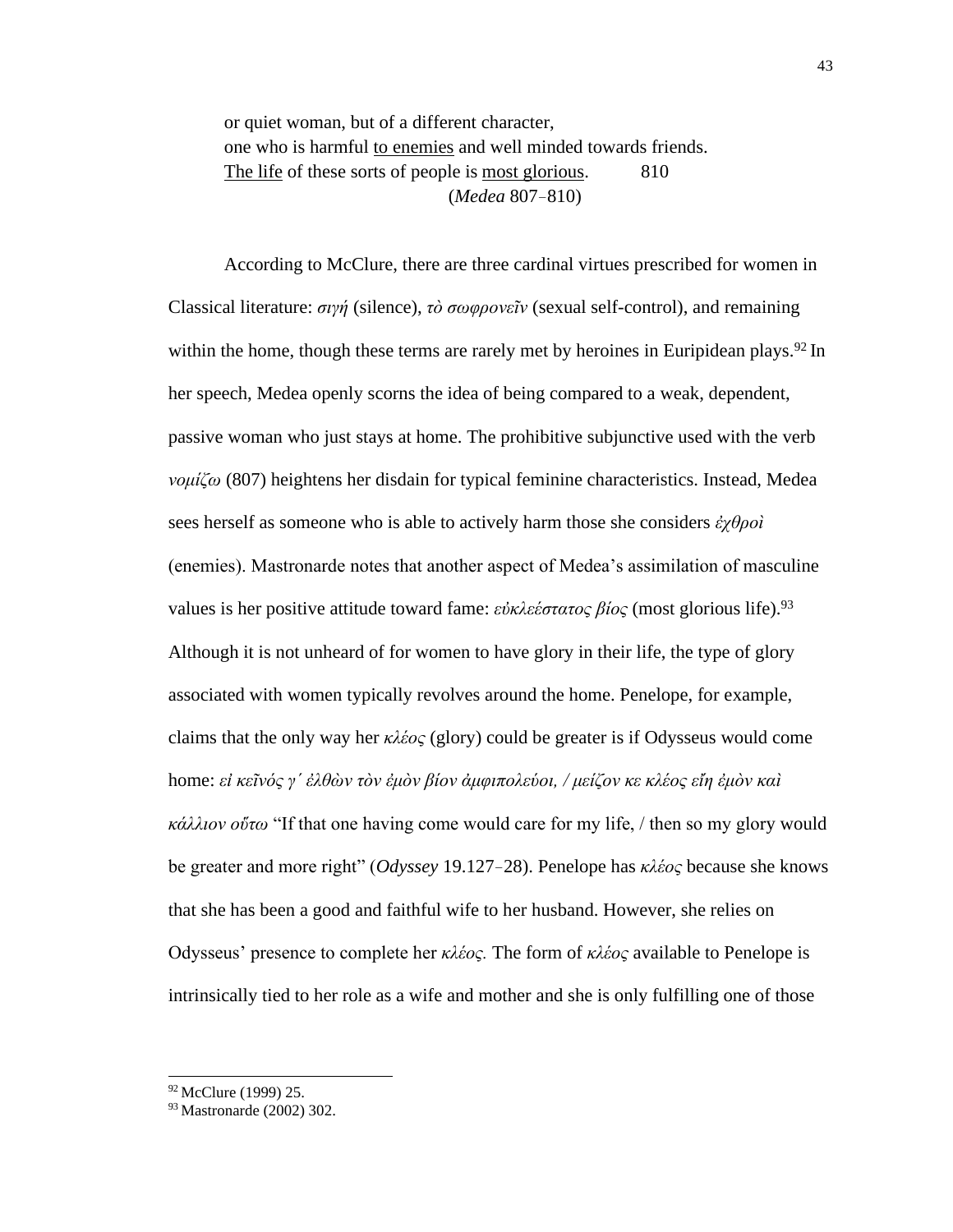roles when Odysseus is gone, but no one can doubt her wifely *κλέος* when her husband is present.<sup>94</sup>Medea, however, desires a more masculine sort of glory, one that leaves her as a victor over her enemies. Both Foley and Dihle compare Medea's plot for revenge and desire for glory with that of Achilles. Dihle describes Medea's "warrior code" as similar to Achilles': a product of both powerful emotion as well as intellect.<sup>95</sup> Foley also notes that the *Iliad* does not treat the motives for Achilles' wrath as irrational, despite conflicting with Agamemnon; instead, "the poem emphasizes the devastating effects of this (initially) justified wrath on Achilles' friends and its unforeseen consequences for the hero himself.<sup>"96</sup>The main difference between the two is that Medea can anticipate how painful the emotional consequences of her wrath will be on herself as a woman, a mother, and a human.<sup>97</sup> Throughout the play, Medea criticizes the lack of power women have in their own lives: from the trials of marriage for all women (231–243), to her own personal plight in which she did everything in her power to help Jason succeed but receives no credit because of her status as a woman (465–499). It is due to the constant denial of her accomplishments by Kreon and Jason that Medea feels as though she must truly show them how unfeminine she can be by casting off any idea of femininity and maternal connection to her children by taking their lives.<sup>98</sup>

On the other hand, the driving force behind Callirhoe's motivations to kill her child stems not from her anger, but from her fear and the utter bleakness of the situation

<sup>&</sup>lt;sup>94</sup> Segal (1983) 30.

<sup>&</sup>lt;sup>95</sup> Dihle (1977) 14.

<sup>&</sup>lt;sup>96</sup> Foley (2001) 249.

<sup>97</sup>Rabinowitz (1993) 112 notes an important shift that occurs with Medea's turn to masculinity in that "Medea, the victimized woman, whom we had initially felt sympathy for, is in combat with the victimizer, whom we abhor."

<sup>98</sup>Foley (2001) 244 states: "Medea seems finally able only to achieve her goals by disowning her sons and the maternal commitment that blocks her autonomy, thus accepting the permanent suffering that she inflicts on herself."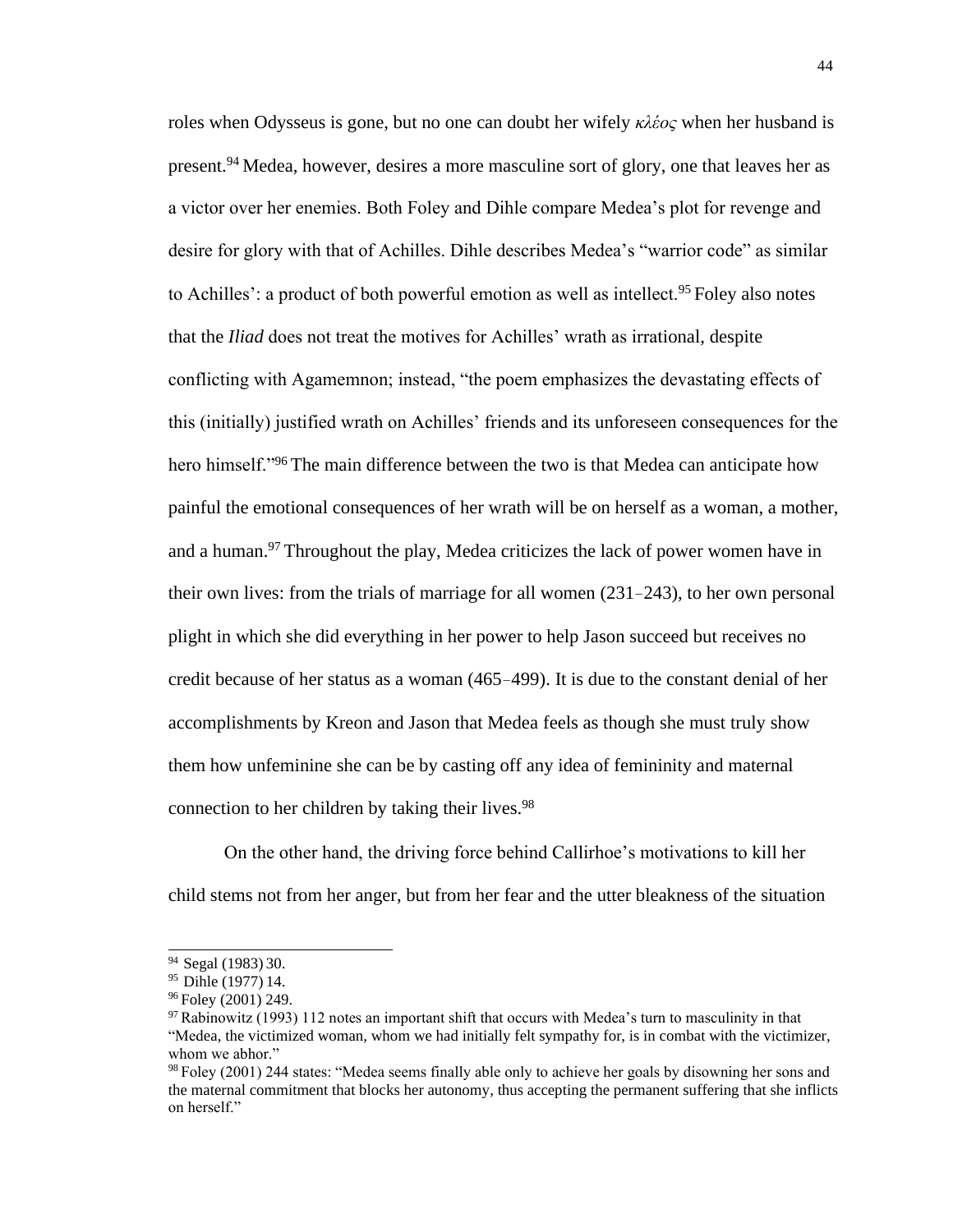in which she finds herself. Unlike Medea, Callirhoe allows herself to feel something other than rage and does not turn away from admitting her helplessness. Callirhoe's actions and decisions are not a reaction of anger or malice against those who have harmed her. Instead, she allows herself to see past her initial anger and feel truly despondent. While allowing these negative feelings to affect her might not seem entirely beneficial in the situation, later, when Callirhoe's emotions turn towards pity and hope, she embraces these emotions and allows herself to change her heart. After she discovers her pregnancy while abroad, separated from family, and dispossessed, Callirhoe feels a sense of hopelessness for her child at being forced into this circumstance. She speaks to her unborn child in the following passage:

*ἄθλιον πρὸ τοῦ γεννηθῆναι γέγονας ἐν τάφῳ καὶ χερσὶ λῃστῶν παρεδόθης. εἰς ποῖον παρέρχῃ βίον; ἐπὶ ποίαις ἐλπίσι μέλλω σε κυοφορεῖν ὀρφανὲ καὶ ἄπολι καὶ δοῦλε; πρὸ τῆς γενέσεως πειράθητι θανάτου.*

You became wretched before you were born, you were given in a burial and to the hands of pirates. What kind of life do you come into? With what kind of hope am I to be pregnant with you, oh fatherless and without a country and a slave? Before birth be tried by death.

#### (*Callirhoe* 2.8.7)

As mentioned earlier, Callirhoe projects her lack of hope in the child's future. He now faces similar circumstances to his mother, being fatherless (*ὀρφανὲ*), without a country (*ἄπολι*), and a slave (*δοῦλε*). Callirhoe uses this shared condition to mask the fears she holds about her own life by displacing them onto her unborn child. She is afraid of what Fortune will bring her next, afraid of carrying a child, and afraid of being forced to marry someone she does not wish to marry, which is anyone except Chaereas. A major motivation behind Callirhoe's pondering of feticide is her chastity and reputation. Similar to Medea, Callirhoe anticipates what her enemies will say about her: *τάκα δὲ ἐρεῖ τις τῶν*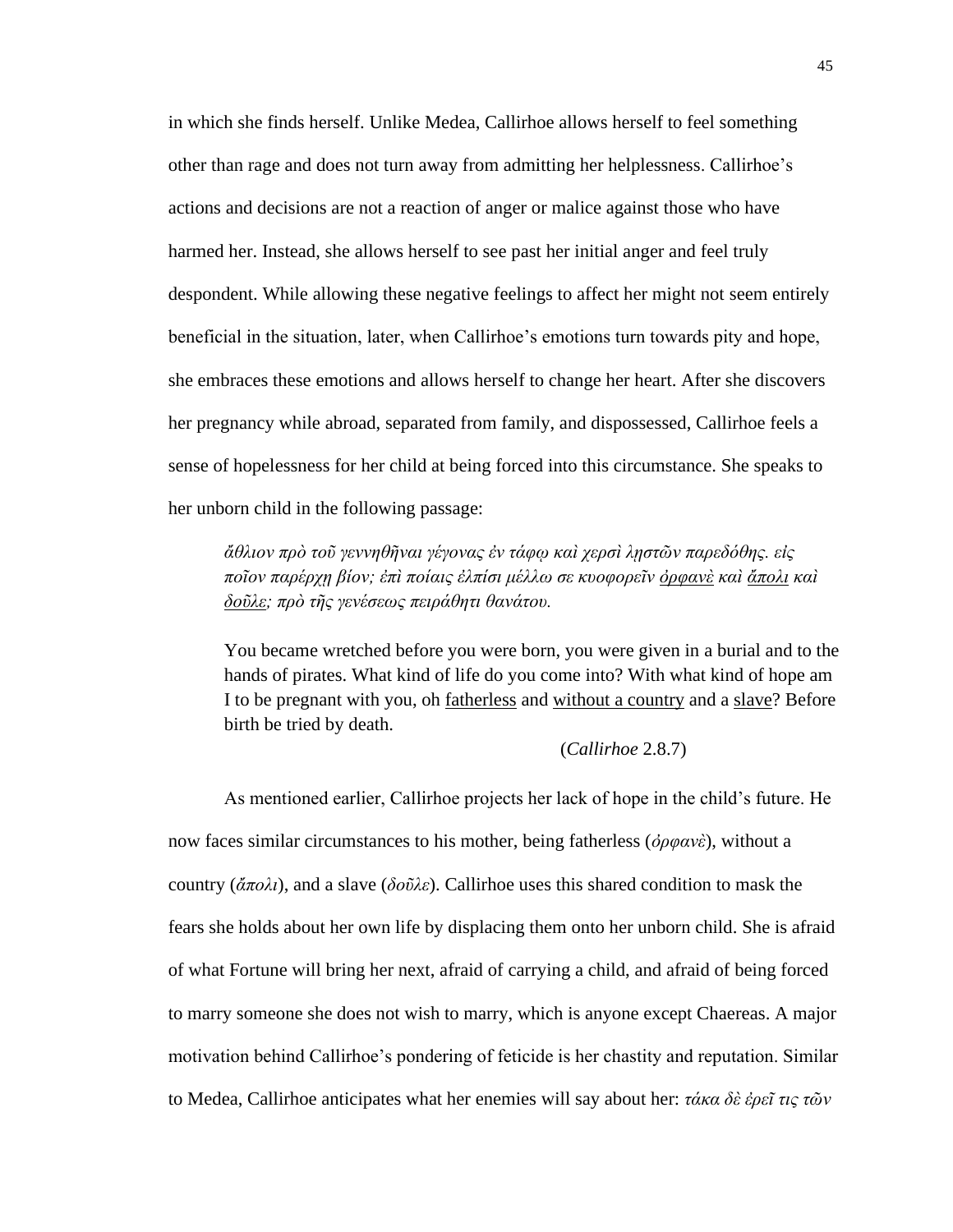*φθονούτων 'ἐν τῷ λῃστηρίῳ Καλλιρόη συνέλαβεν'* "Perhaps someone of those bearing illwill say, 'Callirhoe conceived amongst the pirates'" (*Callirhoe* 2.9.2). Thinking about this potential rumor, Callirhoe's concern is that her child will not be recognized as the rightful son of Chaereas and that she will not be believed if her child should come across his father later in life. Callirhoe's apprehension about her child's future provides an interesting twist on the fear of bastardy. Typically, the fear stems from the father, who suspects his wife has cheated on him and that his son is not his. In this situation, Callirhoe knows she has been faithful and fears that her child will be wrongfully denied his rightful inheritance. Ebbot notes that legitimacy of children is determined by the marital status of their parents, and vice versa.<sup>99</sup> In fact, marriage in ancient Greek society was seen as a civilizing force through which men attempt to ensure that they are the father of the offspring.<sup>100</sup> Although Callirhoe knows she has been faithful to Chaereas, nevertheless she fears he will not believe that the child is his (I will return to this discussion of illegitimacy in fuller detail in the next chapter). However, it is clear that Callirhoe's apprehension about the unsteadiness of her own and her child's future is the main motivation behind her consideration to kill her child.

Overall, the driving forces behind Medea's and Callirhoe's decisions to kill their children are different. Medea is fueled by an injustice done to her both by Jason and by the established social hierarchy of the ancient world, which refuses to grant her the renown and glory she feels she deserves because she is a woman and a mother. Callirhoe, on the other hand, is driven by the fear of potential harm, or what could become of her and her child's legacy given Fortune's twisting of her life in unexpected and horrible

<sup>99</sup>Ebbot (1996) 8.

 $100$  Ebbot (1996) 9.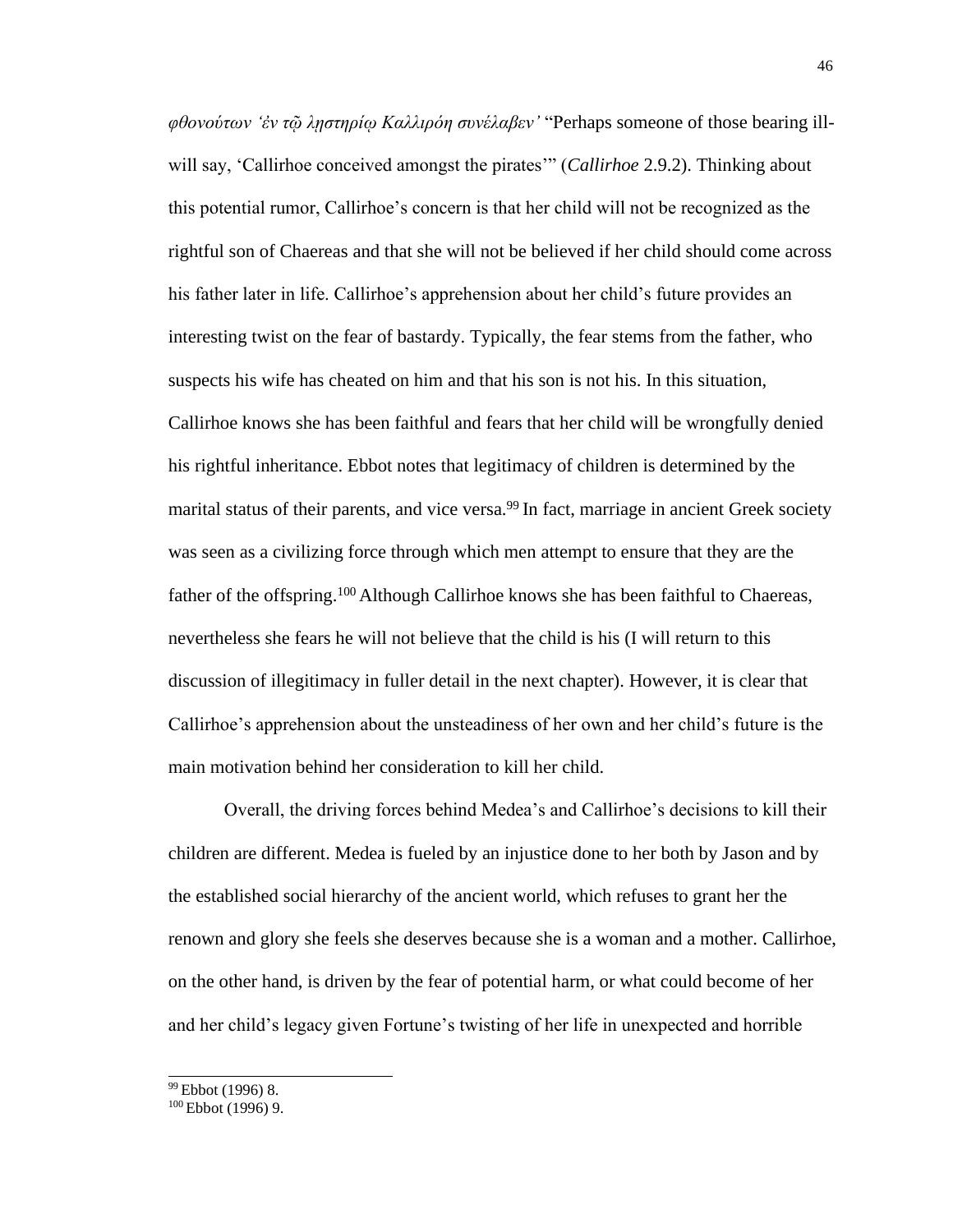ways. Proceeding into the deliberations of the two women in their roles as mothers, it is clear that Medea's fixation on revenge pulls her away from her family, while Callirhoe shows constant concern for her child and for the nuclear family unit as a whole. In keeping with the heroic language of tragedy, Medea increasingly refers to Jason, Kreon, and Glauke as *ἐχθροὶ* (enemies) and refuses to call her final act against her children "murder." By doing this, Medea is able to push away her maternal instinct to protect her children and distance herself from the acts she is about to undertake.<sup>101</sup> As I will discuss, Chariton deliberately juxtaposes Callirhoe's use of familial language to Medea's heroic martial language in order to remind the audience of the novel's family-centered conventions. Callirhoe, simply by being a character in a novel, cannot make her decision based solely on her own interests. Instead, she must also take into consideration the best interests of her whole family.

# *Deliberations*

The ability of a character to change her own mind in tragedy seems to be something primarily Euripidean.<sup>102</sup> Aeschylus and Sophocles rarely allow their characters to change their minds, and when it does happen, it is either attributed to a secondary character.<sup>103</sup> The use of a monologue, however, is not limited to the genre of drama. In fact, from Homer onward, authors utilize monologues to represent characters in crisis.<sup>104</sup> In ancient dramatic monologues, characters speak with themselves out loud, essentially

 $101$  Foley (2001) 244.

 $102$  Knox (1966) 213 refers to a change of mind as "the dramatic representation and formulation of a new decision or attitude which supplants and reverses a previously determined course of action." <sup>103</sup>Rosenmeyer (1990) 189.

<sup>&</sup>lt;sup>104</sup> For further investigation into the Homeric monologue see Schadewaldt (1926) and Garcia Jr. (2018).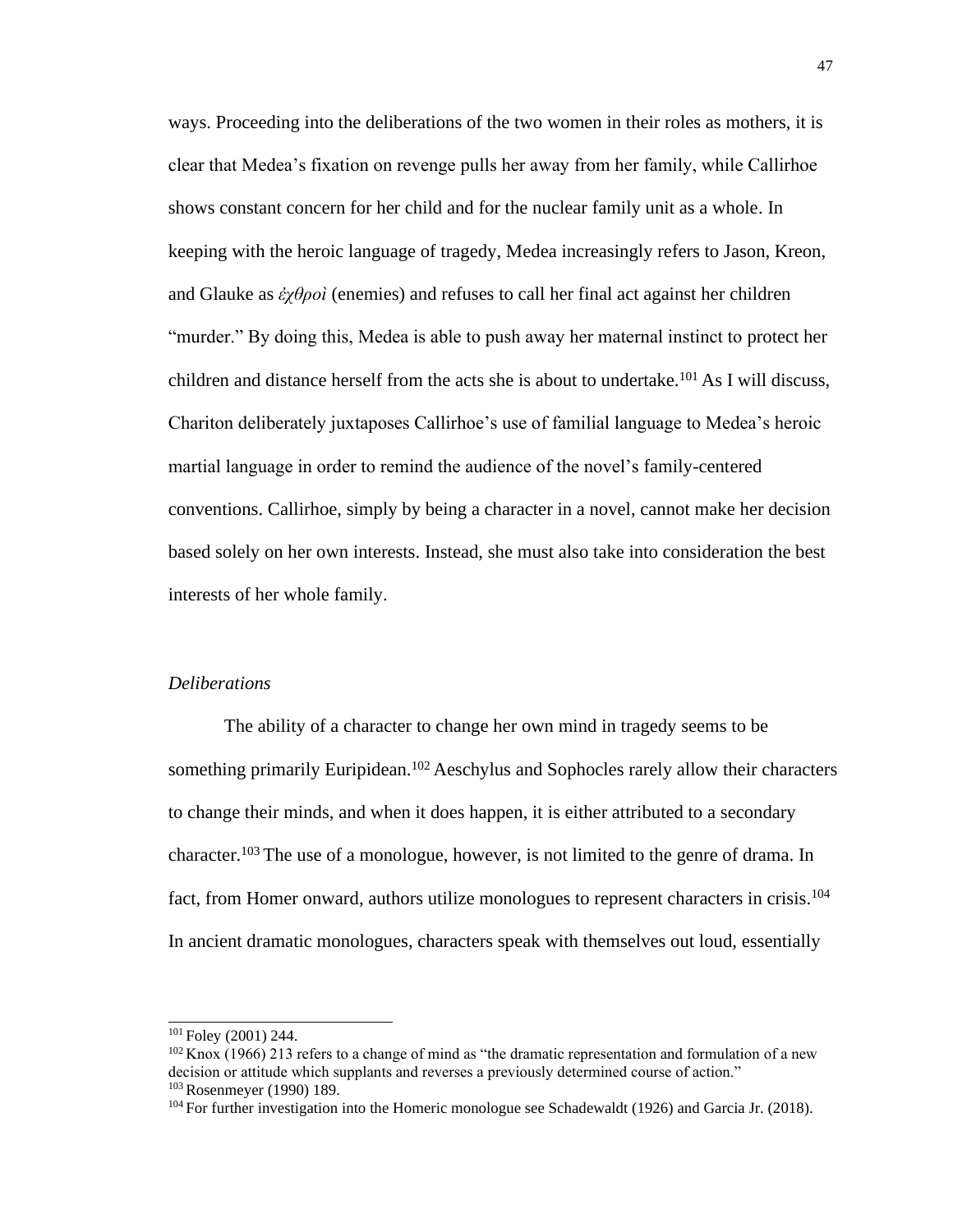giving voice to their inner thoughts, as they find themselves in moments of crisis and in need of decisive action. In such moments, characters are depicted as being at odds with themselves, as when Homer's characters are said to be *διάνδιχα μερμήριξεν* (deliberated in two ways, *Iliad* 1.189, 8.167, 13.445). Indeed, in Greek epic, characters' monologues are represented as conversations with themselves, as a character speaks with his own *θυμός* (spirit), as in the formulaic line: *ὀχθήσας δ' ἄρα εἶπε προς ὃν μεγαλήτορα θυμόν*  "But being angered, he spoke to his great hearted spirit" (*Iliad* 11.403, 17.90, 18.5, 20.343, 21.53, 21.552, 22.98; *Odyssey* 5.298, 355, 407, 464).<sup>105</sup>In this standard introduction a great importance is placed on *θυμός* and its ability to lead a hero in the correct direction. In the case of Medea's monologue, we find a similar emphasis on Medea's θυμός and its influence on her decision making.<sup>106</sup> Medea's famous monologue depicts her battling between her vengeful (heroic) *θυμός* and her maternal love for her children. Euripides did not create a new style of monologue; however, he did introduce it to the tragic stage and permit a new type of character to give voice to non-heroic soliloquies by allowing women to speak. Fifth-century Athenian drama portrays women, particularly wives, as masterful and persuasive speakers whose words get the better of men.<sup>107</sup>

In lines 1044–1064 of *Medea*, Medea engages in an intense internal monologue both about her desire to kill her children, and her utter revulsion at the act. Her monologue takes the reader along a tumultuous journey that sees her decide for or against

<sup>105</sup>Garcia Jr. (2018) 300.

<sup>&</sup>lt;sup>106</sup> See Gill (1987), Foley (1989), Gill (1996), and Lawrence (1997) for discussion.

<sup>107</sup> McClure (1999) 25.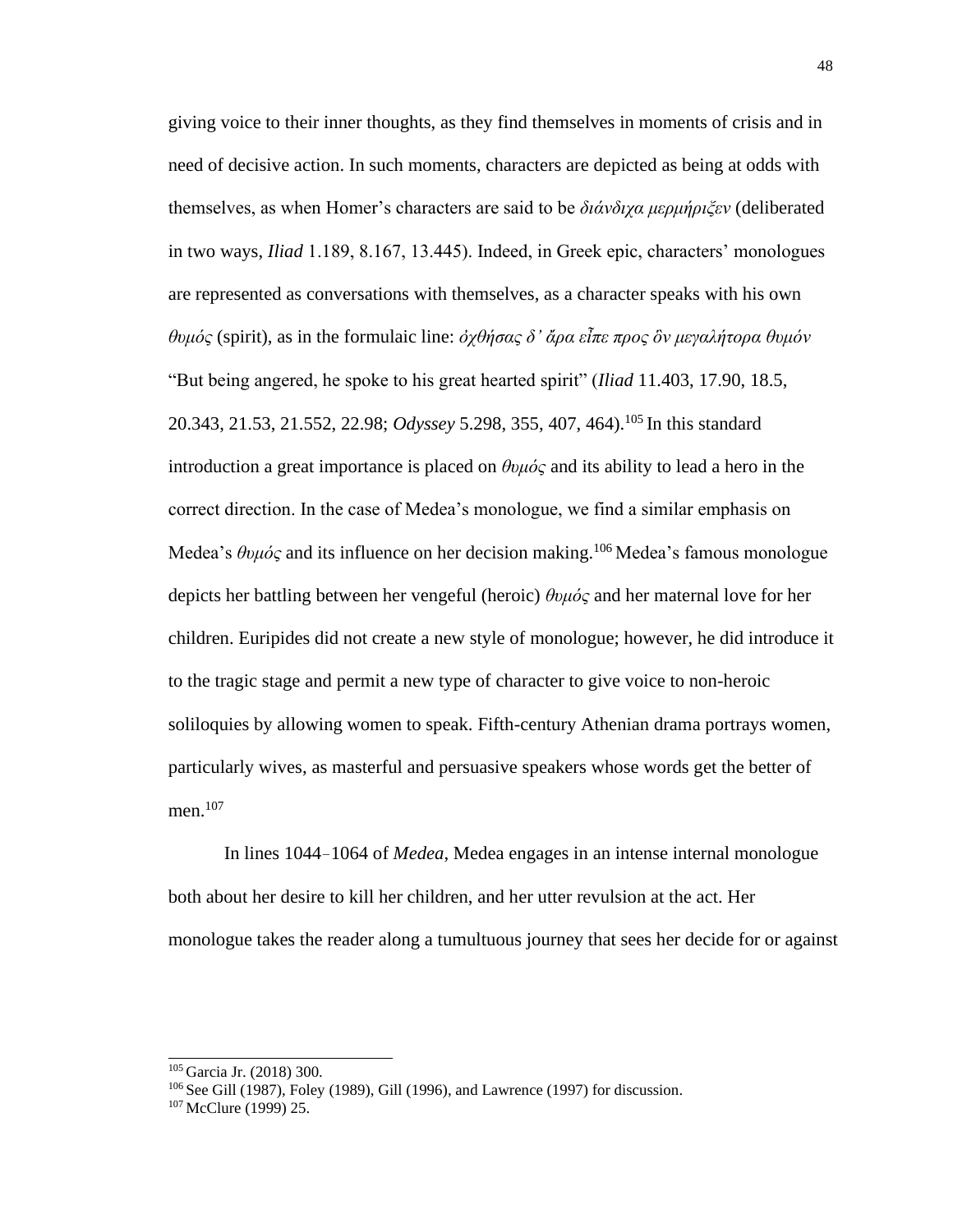the decision to kill her children as quickly as she considers one option over the other.<sup>108</sup> While initially this back and forth might make her seem like an unreliable decisionmaker, this deliberative process only serves to emphasize the struggle Medea faces trying to break the gendered mold she has been placed in by Greek society. Throughout the process of making the decision to kill her children Medea constantly rejects the maternal pressures placed on her by society in order to cement her right to make an autonomous decision.

| χαιρέτω βουλεύματα                              |      |
|-------------------------------------------------|------|
| τὰ πρόσθεν ἄξω παῖδας ἐκ γαίας ἐμούς.           | 1045 |
| τί δεῖ με πατέρα τῶνδε τοῖς τούτων κακοῖς       |      |
| λυποῦσαν αὐτὴν δὶς τόσα κτᾶσθαι κακά;           |      |
| ού δῆτ' ἔγωγε χαιρέτω βουλεύματα.               |      |
| καίτοι τί πάσχω; βούλομαι γέλωτ' όφλεῖν         |      |
| <u>ἐχθροὺς</u> μεθεῖσα τοὺς ἐμοὺς ἀζημίους;     | 1050 |
| τολμητέον τάδ'; άλλὰ τῆς ἐμῆς κάκης             |      |
| τὸ καὶ προσέσθαι <u>μαλθακοὺς λόγους</u> φρενί. |      |
| χωρεῖτε, παῖδες, ἐς δόμους. ὅτῳ δὲ μὴ           |      |
| θέμις παρεῖναι τοῖς <u>ἐμοῖσι θύμασιν</u> ,     |      |
| αύτῷ μελήσει χεῖρα δ' οὐ διαφθερῶ.              | 1055 |
| μὴ δῆτα, θυμέ, μὴ σὺ γ' ἐργάσῃ τάδε             |      |
| ἔασον αὐτούς, ὦ τάλαν, φεῖσαι τέκνων            |      |
| έκεῖ μεθ' ἡμῶν ζῶντες εὐφρανοῦσί σε.            |      |
| μὰ τοὺς παρ' Άιδη νερτέρους ἀλάστορας,          |      |
| οὔτοι ποτ' ἔσται τοῦθ' ὅμως <u>ἐχθροῖς</u> ἐγώ  | 1060 |
| παῖδας παρήσω τοὺς ἐμοὺς <u>καθυβρίσαι</u> .    |      |
| πάντως σφ' άνάγκη κατθανεῖν ἐπεὶ δὲ χρή,        |      |
| ήμεῖς κτενοῦμεν οἴπερ ἐζεφύσαμεν.               |      |
| πάντως πέπρακται ταῦτα κοὐκ ἐκφεύζεται.         |      |
|                                                 |      |
|                                                 |      |

…Goodbye former plans I will lead my children from the land. 1045

<sup>&</sup>lt;sup>108</sup>Gill (1996) 216–226 notes that Medea's internal struggle is a key example of "objective strand of the ancient character" (218). One characteristic of this strand is the presentation of self and internal deliberation is described as if it were conversation with an external interlocutor. Gill continues on to note that this device is an important element for assessing moral character, especially in tragedy (224).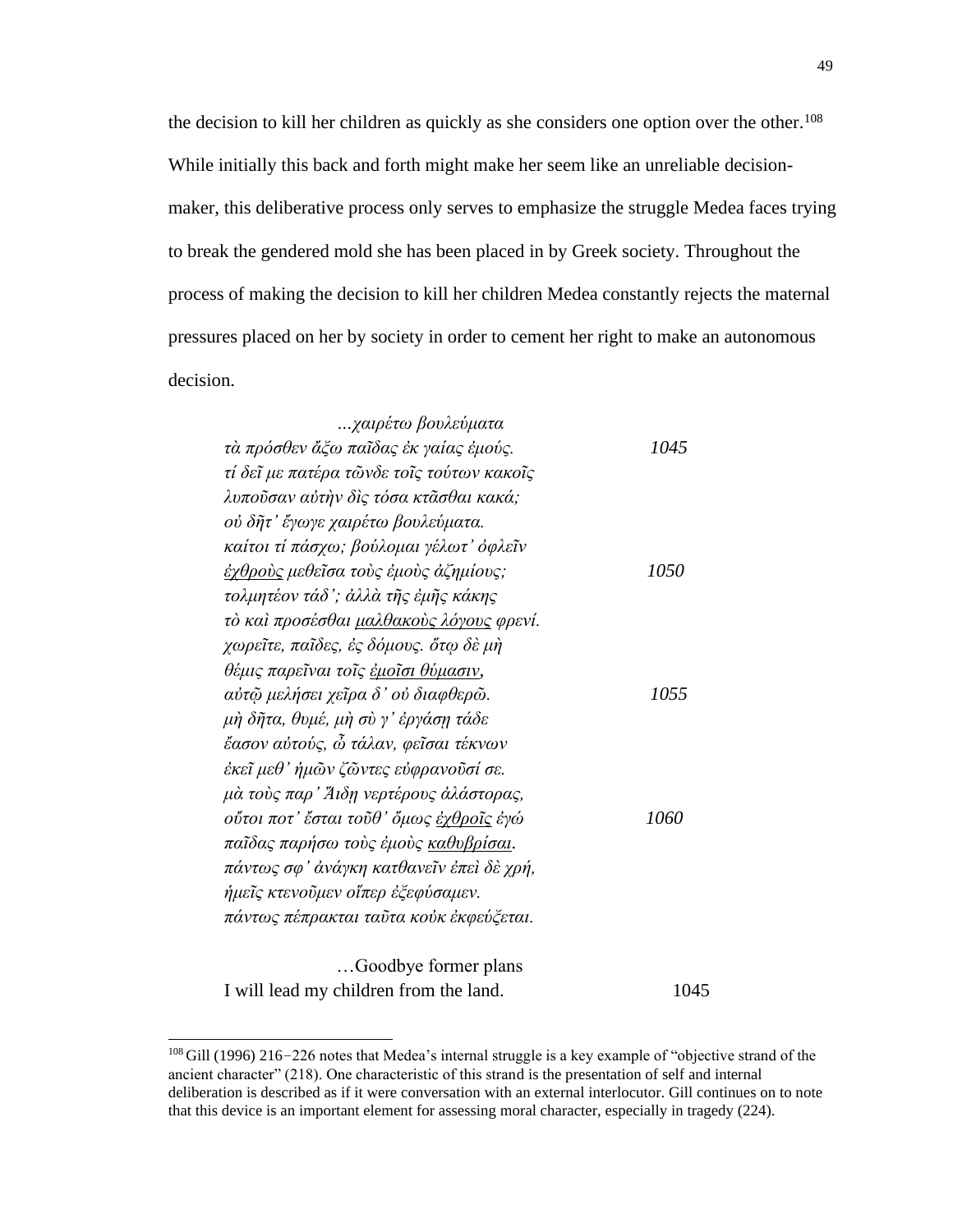Why should I grieve their father with their pain and myself grieving acquire twice as great a pain? I won't do it: goodbye plans. Indeed, why am I affected? Do I want to be laughed at letting <u>my enemies</u> go unpunished? 1050 Should I put up with these things? But I have weakness even admitting the tender words in my heart. Go away, children, to the home. For the one it is not permitted to attend my sacrifices, it will be a concern for them, but I will not slacken my hands. 1055 Oh heart do not do these things, let them go, oh suffering one, spare your children living with us there, they will gladden you. By the nether avenging spirits in Hades, I will not ever permit for my enemies 1060 to treat my children disdainfully in any way. Above all, it is necessary for them to die, and since they must, we who birthed them shall kill them. Above all, these things are settled and will not be undone. (*Medea* 1044–1064)

There has been much scholarly debate about the text and meaning of Medea's speech. The greatest source of discussion concerns the second half of the monologue (verses 1055–1080), which some editors, such as Diggle, choose to delete.<sup>109</sup> David Kovacs, on the other hand, disagrees with Diggle's deletion, and instead argues that "there is a much more economical way of dealing with [verses 1055–1080] than large-scale amputation."<sup>110</sup>The meaning behind the monologue has also sparked debate among scholars. Some, such as Snell, interpret the monologue as a psychological struggle between reason and passion. Snell argues that the speech provoked Socrates' belief that virtue is knowledge;<sup>111</sup> whereas other scholars, such as Dihle and Burnett, suggest

<sup>&</sup>lt;sup>109</sup> Diggle (1984) 58 deletes lines 1055-1080 because he believes they were an interpolation by another author or editor.

<sup>&</sup>lt;sup>110</sup> Kovacs (1986) 343.

<sup>111</sup> Snell (1948) 126.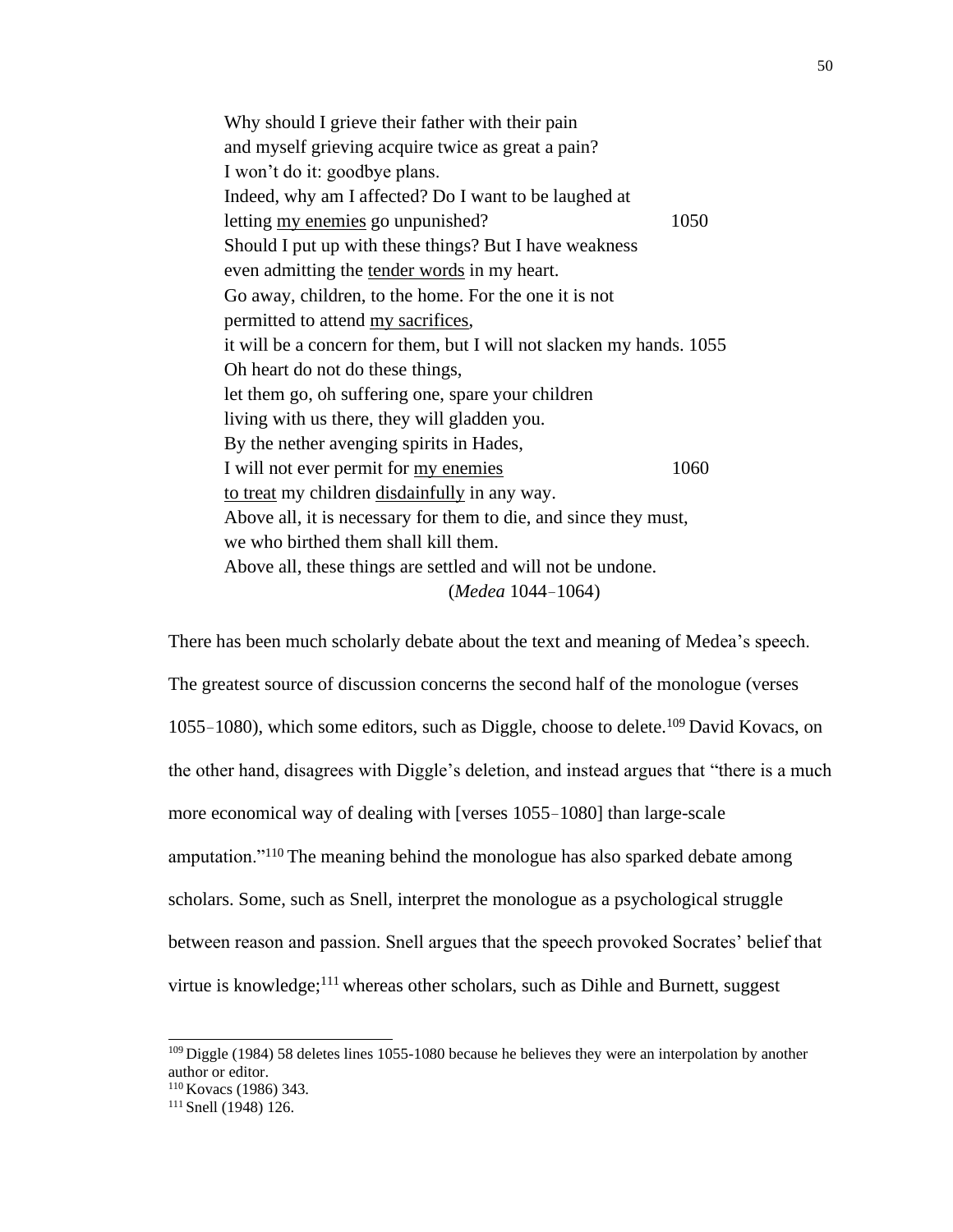reading the monologue in terms of gender where the heroic masculine self of Medea is in battle with the maternal feminine self.<sup>112</sup>My understanding of these lines lends itself more towards Burnett and Dihle's interpretations. I believe the middle portion of the speech (lines 1044-1064) best highlights Medea's rejection of her maternal instincts in favor of revenge and cements her claim to an authoritative voice over her children'slives.

This segment of the speech showcases Medea's use of male heroic and maternal language as she deliberates the fate of her children. On the one hand, Medea convinces herself that she needs to kill her children to prevent her enemies from mocking her: *βούλομαι γέλωτ' ὀφλεῖν / ἐχθροὺς μεθεῖσα τοὺς ἐμοὺς ἀζημίους;* "Do I want to be laughed at / letting my enemies go unpunished?" (1049–1050). But she also seeks to deflect harm from her children: *οὔτοι ποτ' ἔσται τοῦθ' ὅμως ἐχθροῖς ἐγώ / παῖδας παρήσω τοὺς ἐμοὺς καθυβρίσαι* "I will not ever permit my enemies / to treat my children badly in any way" (1060–1061). Medea, after killing Kreon and his daughter, is well aware of the plight her children will face because of her actions. Accepting this reality, Medea rationalizes that they will be better off dead than paying for her deeds. Foley notes that Medea is not so much concerned that her treatment has been unjust, but that her enemies may have the chance to laugh at her.<sup>113</sup> Moral principle plays no part in her revenge but, instead, Medea's desire to avoid the laughter of enemies is a logical extension of her desired position in shame-culture.<sup>114</sup>Medea's fear of being mocked or laughed at (*γέλωτ' ὀφλεῖν*) is seen throughout the play. This sensitivity to mockery is usually seen in male heroes engaged in a contest for recognition and supremacy.<sup>115</sup> Medea's fear, then, is that she will

<sup>112</sup>Dihle (1977) 29; Burnett (1973) 13.

<sup>&</sup>lt;sup>113</sup> Foley (2001) 248.

 $114$  Foley (2001) 248.

<sup>115</sup> Mastronarde (2002) 234.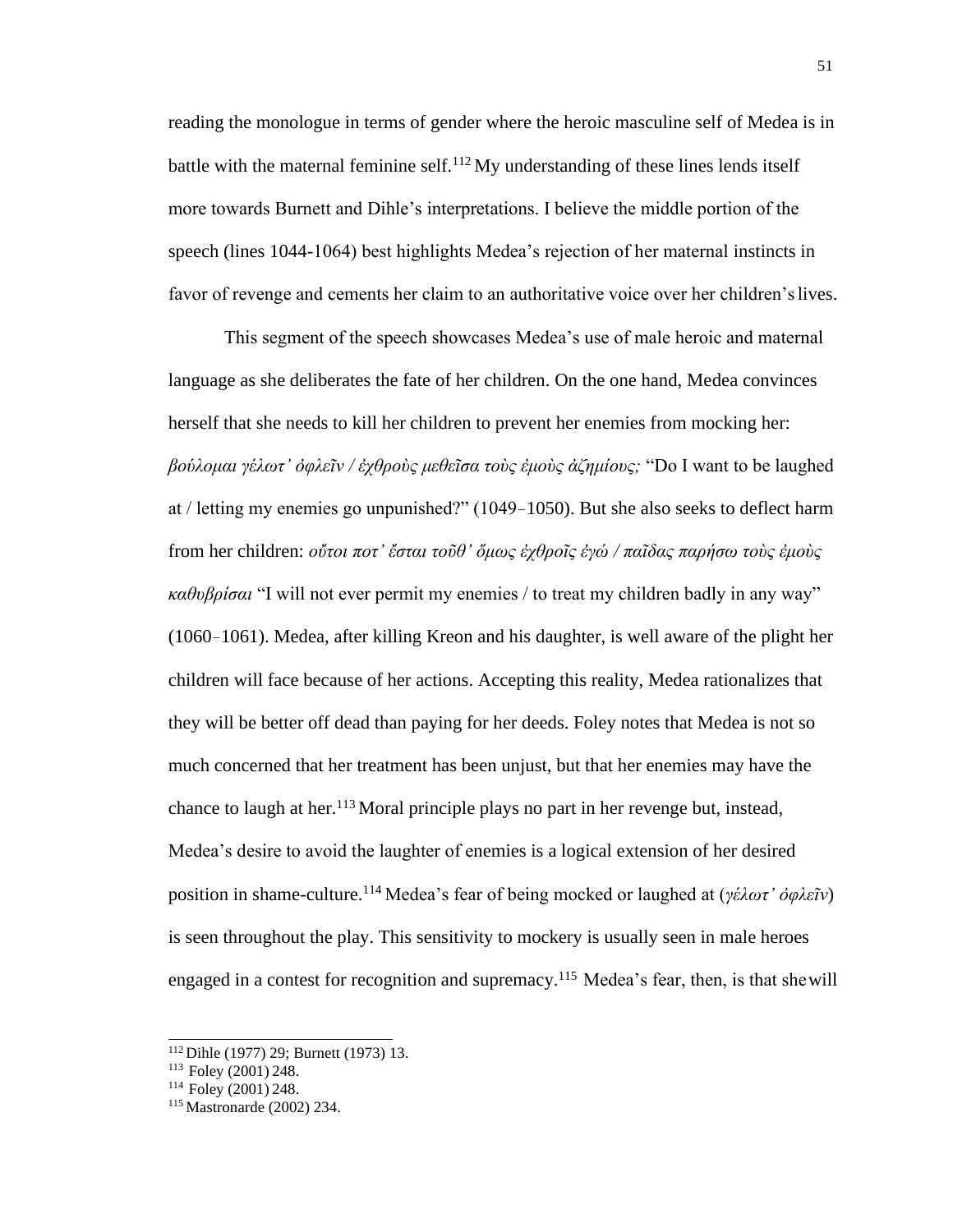not be seen as the heroic person she believes herself to be: a participant in male categories of value and social standing.

A few key words in this passage also highlight Medea's heroic masculine logic: *ἐχθροὺς* (enemies, 1050 and 1060); *μαλθακοὺς λόγους* (soft words, 1052); *θύμασιν*  (sacrifice, 1054); and *καθυβρίσαι* (treat disdainfully, 1061). Medea's use of the noun *ἐχθροί* is compelling because it demonstrates Medea's antagonistic attitude. She uses *ἐχθροί* twice in her speech (1050, 1060), refusing to even say the names of those she considers enemies and devaluing their association with her. She asks whether her enemies should go *ἀζημίους* (unpunished, 1050). This reference to the punishment of enemies recalls line 164, when Medea says she wants to see Jason and Glauke violently destroyed (*διακναιομένοι*). Although Medea does not refer to Jason and Glauke as her enemies in the earlier section, it is clear that Medea's sense of betrayal strengthens throughout the play and that this wrong needs to be avenged.

The phrase *μαλθακοί λόγοι* (soft words) also draws our attention because Medea is directly contrasting her desires to save her children with her simultaneous desire to portray herself as masculine. In lines 1044–1048 she dismisses her plans of revenge and makes a new plot to save her children, but then reverses her decision on the grounds that this idea amounts to *μαλθακοὺς λόγους* (1052). Medea, in order to equate herself to her masculine enemies, views herself from a masculine perspective, in which maternal sentiments are soft and portray weakness. Other definitions for *μαλθακός* include soft, faint-hearted, girly, and feeble, qualities that Medea has already stated she does not want others to see in her (*Medea* 807–810). By reversing her decision not to kill her children, Medea detaches herself from her feminine and maternal side. Foley notes that the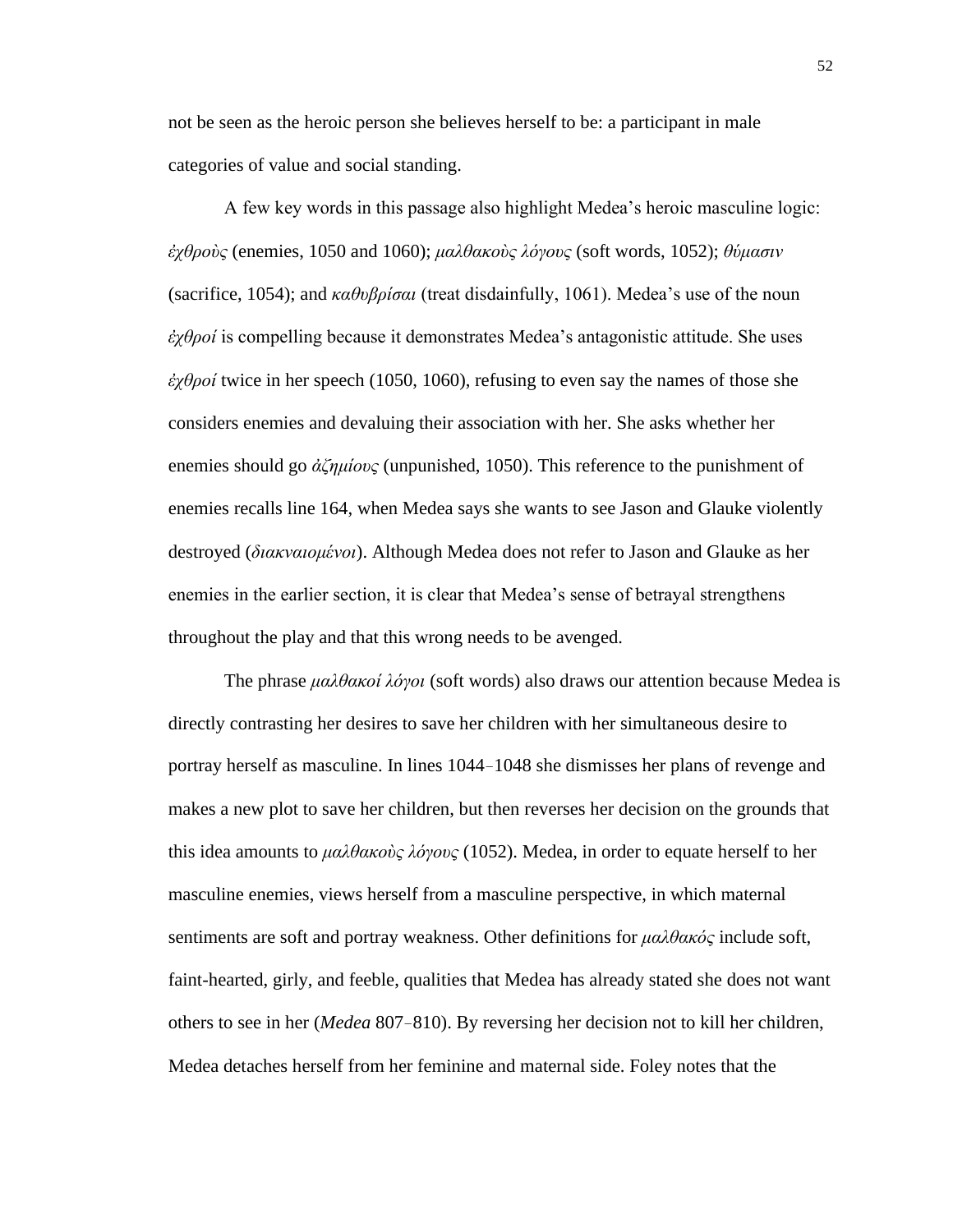arguments of the mother are counter-rational to Medea because they violate her opposing perspective, one of self-interest and reputation.<sup>116</sup>

Medea's use of the verb *καθυβρίσαι* is of note because it allows Medea to project her own fears of being mocked and treated spitefully onto the children. Mastronarde notes that Medea has in mind the fatal violence that the relatives of Kreon and the princess could be expected to apply to the children of their murderer.<sup>117</sup> As much as Medea believes that she has been treated badly, she fears that her children will be hurt even further. This expression of fear draws on the audience's awareness of the tradition that the Corinthians killed the children.<sup>118</sup> Foley notes that Medea's deliberations, except when she is pretending otherwise to Jason, consistently involve considering how to put into effect specific plans proposed to her by her emotions, her heroic code, her sense of what is good for herself, and her sense of injustice, and generally all of these in some combination.<sup>119</sup> In essence, because her enemies deserve punishment and will treat her children horribly, she cannot allow herself to be persuaded by soft words or feminine rationality.

Finally, the use of the noun *θῦμα* (sacrifice) in line 1054 is particularly disturbing. By calling this slaughter a sacrifice, Medea is giving the murder divine authority, even though she previously referred to this act, in line 796, as *ἀνοσιώτατον* (most profane). Mastronarde notes that in a typical sacrifice, unsuitable and impure witnesses are ordered to withdraw from the ritual to avoid contamination, but here the ritual is impure and the

<sup>&</sup>lt;sup>116</sup> Foley (1989) 65.

<sup>&</sup>lt;sup>117</sup> Mastronarde (2002) 340.

<sup>&</sup>lt;sup>118</sup> Mastronarde (2002) 340.

<sup>119</sup> Foley (2001) 250.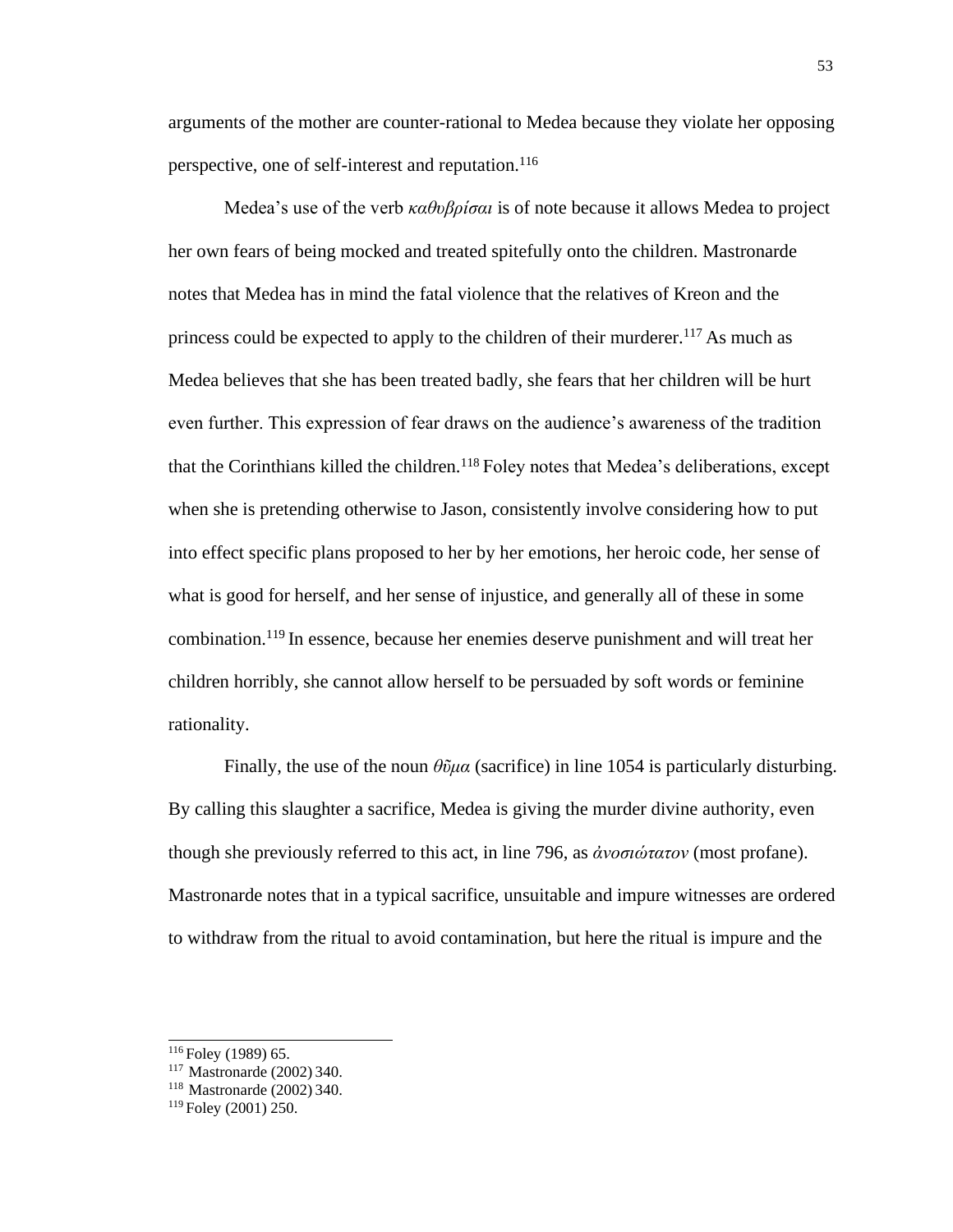pure (children) are ordered to stay away.<sup>120</sup> Pucci stresses that Medea fluctuates between equating her "I" with maternal feelings and with revenge. By introducing a rhetoric of self-pity and sacrifice, Medea succeeds in making the murder of her children appear to herself inevitable.<sup>121</sup> Essentially, the only person Medea has convinced that this is a good idea is herself, but in reality that is the only one she needs to convince. Medea knows that this action will bring her pain, twice as much even, as it will bring Jason: *τί δεῖ με πατέρα τῶνδε τοῖς τούτων κακοῖς / λυποῦσαν αὐτὴν δὶς τόσα κτᾶσθαι κακά;* "Why should I grieve their father with their pain / and myself grieving acquire twice as great a pain?" (*Medea*  1046–1047). Nevertheless, even this knowledge of what she will suffer is not enough of a deterrent to convince her to change her mind.

The contrivance, deliberation, and enforcement of Medea's plan to kill her children take up the whole of Euripides' play. However, the same cannot be said of Chariton's novel. The entirety of Callirhoe's turmoil about whether she should give birth takes place within four sections of the second book (2.8.1–2.11.6): from the moment Callirhoe discovers she is pregnant to her final decision to raise the child as Dionysius'. Nevertheless, by introducing Callirhoe's ability to make such an important decision so early in the work, Chariton sets up the expectation that Callirhoe will continue to make these types of decisions throughout the novel. Callirhoe's deliberations take on a similar form to those of Medea in that Callirhoe puts forth reasons based around logic and feeling. Unlike Medea, however, Callirhoe is less concerned about the status of her power, but instead focuses on her merits as a woman, her fidelity to her husband, her status as the daughter of Hermocrates, and her maternal hopes for her child. Because

<sup>120</sup>Mastronarde (2002) 339.

<sup>121</sup> Pucci (1980) 135.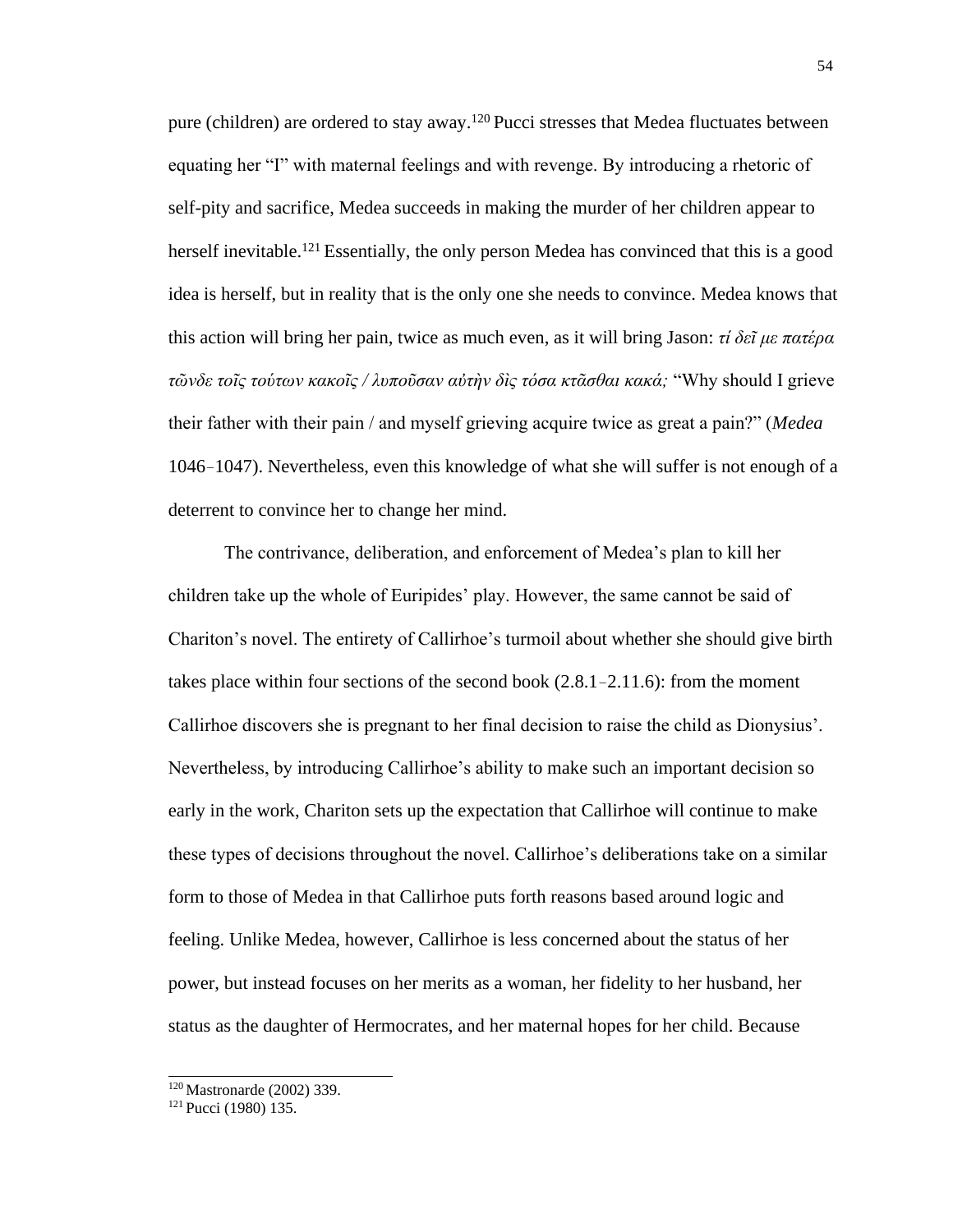Callirhoe does not completely disregard her feminine impulses like Medea does, she is able to persuade herself more easily not to kill her child. It should be noted that while Callirhoe debates killing her child, she simultaneously considers killing herself.<sup>122</sup> Plangon, the slave of Dionysius entrusted with getting Callirhoe to marry the general, promises Callirhoe *τῆς ὑστεραίας εὐκολωτέραν αὐτῇ ἔκτρωσιν παρασκευάσειν* "to find an easier miscarriage for her tomorrow" (*Callirhoe* 2.8.7). Plangon approaches the situation hoping to help her master marry Callirhoe and has no intention of bringing anything to induce an abortion or permitting Callirhoe to die. Instead, Plangon trusts that Callirhoe's maternal instinct will overpower her loyalty to Chaereas: *εὕρηται πειθοῦς ἐνέχυρον: νικήσει σωφροσύνην γυναικὸς μητρὸς φιλοστοργία* "She found a persuasive plan: a mother's devotion will conquer a wife's chastity" (*Callirhoe* 2.9.1). Callirhoe, ignorant of Plangon's true plan, seems to be counting on the fact that ancient forms of miscarriage and abortion were well known for killing women. She makes her intention to die along with her child clear when she claims: *ἐγὼ μὲν οὖν πρώτη τὴν ἐμὴν γνώμην ἀποφαίνομαι. θέλω γὰρ ἀποθανεῖν Χαρρέου μόνου γυνή. τοῦτό μοι καὶ γονέων ἥδιον καὶ πατρίδος καὶ τέκνου, πεῖραν ἀνδρὸς ἑτέρου μὴ λαβεῖν* "First I will make my intention known. I wish to die the wife of Chaereas only. Trying not to be taken by two husbands, this is even more dear to me than parents, fatherland, or child" (*Callirhoe* 2.11.1). Despite Callirhoe's earlier lament about the child and herself being *ὀρφανὲ καὶ ἄπολι καὶ δοῦλε* (fatherless, without a city, and a slave, 2.8.7), Callirhoe shows that being forced to marry another man is worse to her than being a slave and losing her parents, her homeland, and even her

 $122$  Riddle (1992) 21 notes that some laws, especially in the Augustan period, charged women who try to have abortions or miscarriages with a double attempt at murder, because she has tried, or succeeded, in not only killing an unborn child and attempted to kill herself because "usually the women die in such attempts".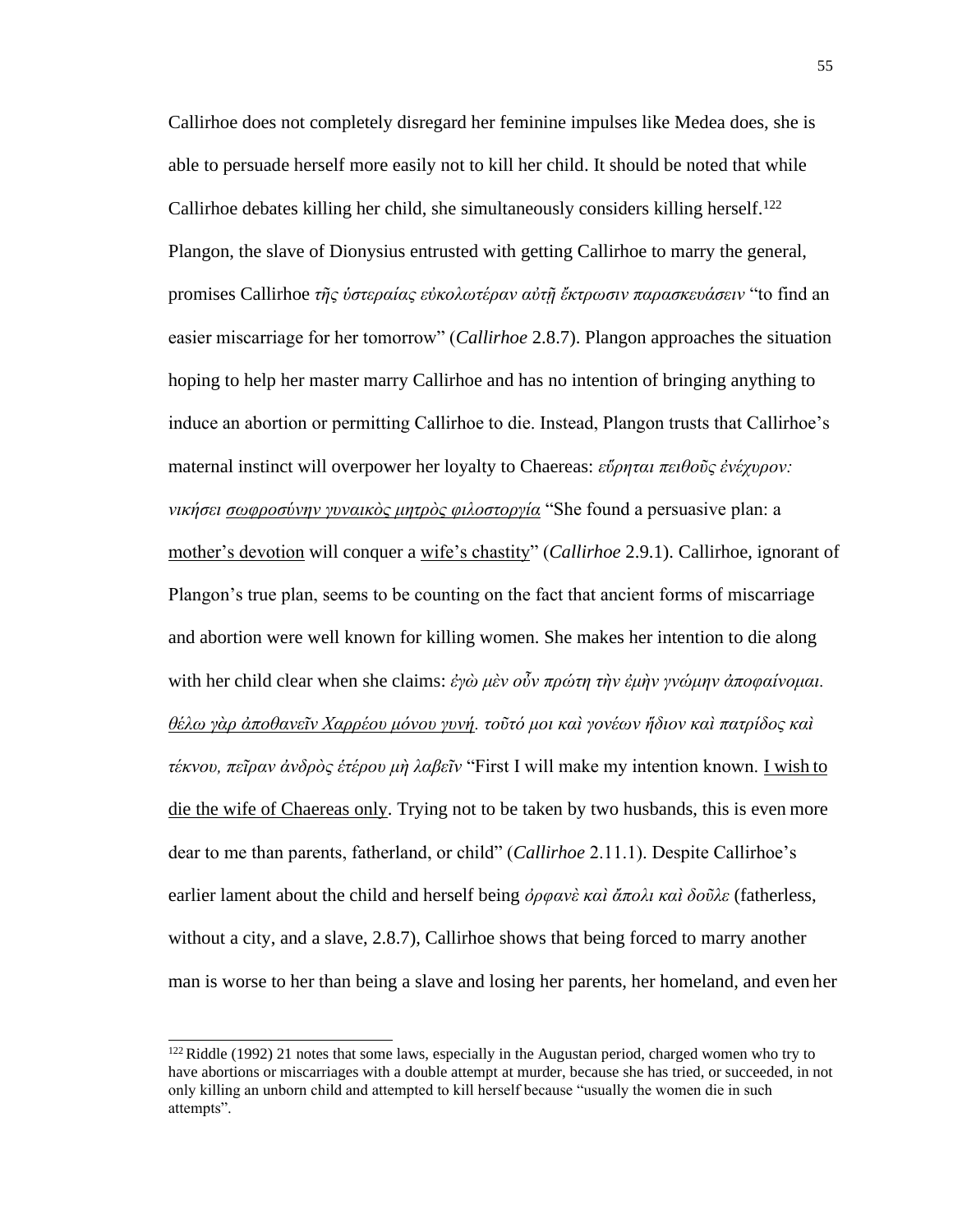child. Callirhoe's quest to prove and maintain her *sophrosyne* with respect to Chaereas is clear. However, upon further internal contemplation, Callirhoe realizes that she does not necessarily have to die to prove her loyalty to her first husband. In this realization, Chariton redefines what a family is. No longer is a family solely considered the nuclear family of father, mother, and child; instead, it can take on different shapes to accept stepfathers.<sup>123</sup> With this new familial definition, Callirhoe can manage to preserve her family and remain faithful to her husband.

Callirhoe's refusal to kill her child follows an opposite path to Medea's acceptance of her decision to kill her children. Chariton reveals that Callirhoe's perception of maternal duty differs from Medea's by reversing the order of the path to Callirhoe's decision. In doing this, Chariton also separates the qualities of a mother in his novel from those in tragedy. Medea begins with dismissing her plan to kill her child, only to criticize her own weakness at feeling maternal love for her children, and finally she brings her argument back to the enemies who will mock her and go unpunished for their actions (1044–1064). Medea distances herself from the situation by referring to the murder she is about to commit as a *θῦμα* and refusing to say the name of her ex-husband and father of her children. Callirhoe, on the other hand, begins her reasoning by stating that she wants to protect her child from hearing gossip about his mother, then pity comes over her heart, and finally she questions her sanity for thinking such a thing: *'Μηδὲν ἀκούσῃς τῶν περὶ μητρὸς διηγημάτων.' Πάλιν δὲ μετενόει και πως ἔλεος αὐτὴν τοῦ κατὰ γαστρὸς εἰσῄει. 'Βουλεύῃ τεκνοκτονῆσαι, πασῶν ἀσεβεστάτη, Μηδείας λαμβάνεις*

<sup>&</sup>lt;sup>123</sup> Other novels play with this idea: in *Daphnis and Chloe*, the parents of the protagonists are actually adoptive parents. Similarly, in the *Aethiopica*, Charikleia is raised by an adoptive parent and later reunited with her birth family.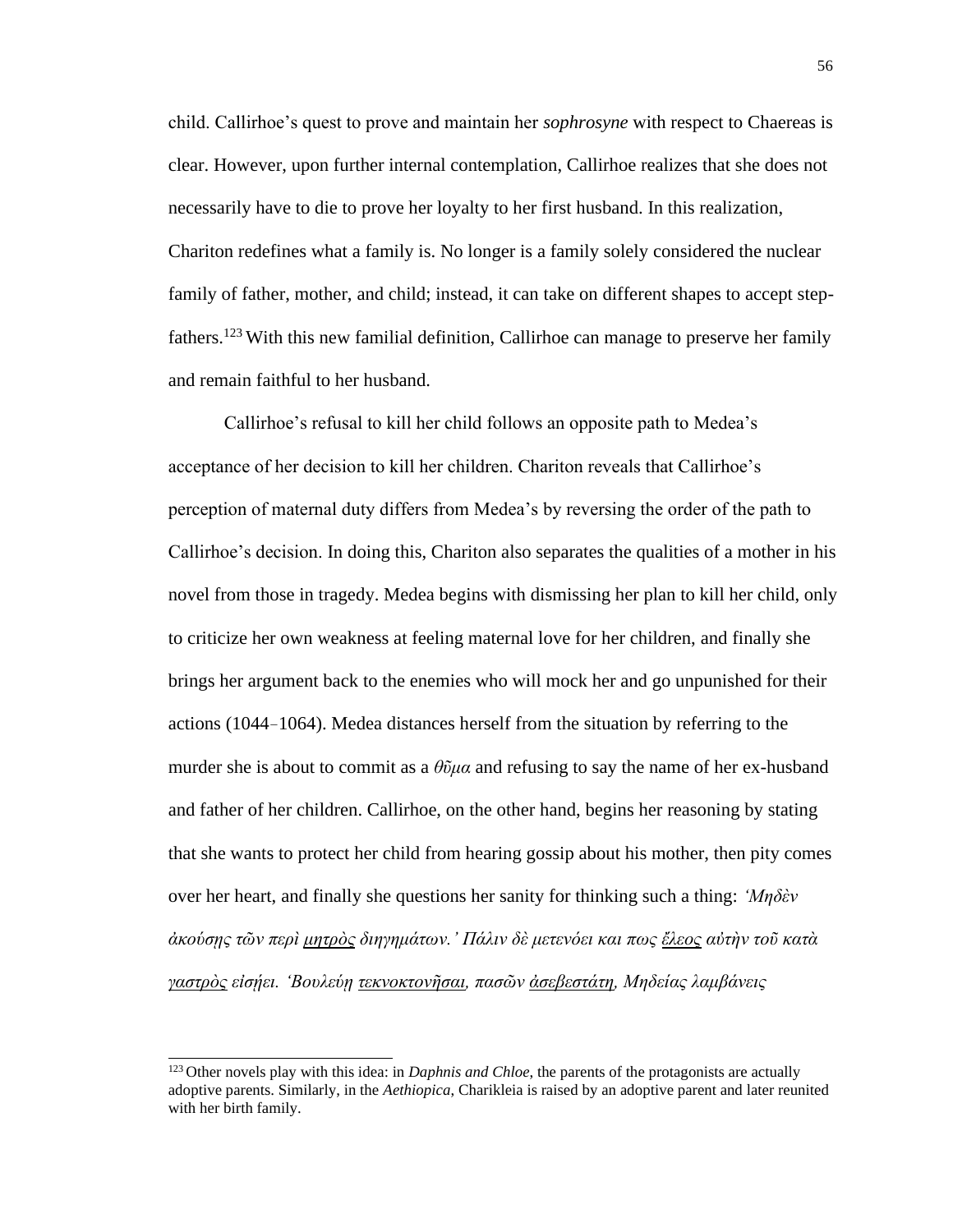*λογισμούς;'* "'May you hear nothing of the rumors about your mother.' Then she was changing her mind back and somehow pity towards the womb [child] entered her. 'Do you plan to kill your child, most profane of all women, do you take up the reasonings of Medea?" (*Callirhoe* 2.9.3–4). Early in the novel, Callirhoe draws on the familial link she has to her child calling herself his *μητήρ*, pitying her *γαστήρ*, and making it clear that she was planning on killing her child (*τεκνοκτονέω*). Through this familial connection, Callirhoe establishes her connection not only with the child, but also with the action she is about to commit. It is not some random person she is planning to kill, but her own child, and she cannot escape that fact. Additionally, unlike Medea, Callirhoe accepts the *ἔλεος* (pity) that enters her, and uses this as a way to reject her plan.

In the middle of her debate about killing her child, Callirhoe undergoes a serious reflection when she utters: *Μηδείας λαμβάνεις λογισμούς;* "Do you take up the reasonings of Medea?" (*Callirhoe* 2.9.4); these three words are the catalyst for Callirhoe's change of heart. It was not her maternal instincts that took over, as Plangon had expected, but instead, Callirhoe was able to recognize that the *λογισμοί* (reasonings) she was using to decide with were completely wrong for her. Callirhoe is trying to use reasonings connected to familial destruction and tragedy which go against everything Callirhoe should be trying to achieve. Chariton uses this deviation from Callirhoe's tragic counterpart in order to reaffirm the ideal traits of a mother in the novel, namely that family preservation must always conquer self-serving desires. While Medea refers to the act of murdering her children as *ἀνοσιώτατον* (most profane), Callirhoe realizes that she herself would become *πασῶν ἀσεβεστάτη* (most profane of all women) by committing this act. This might seem a trivial difference, but through this realization Callirhoe takes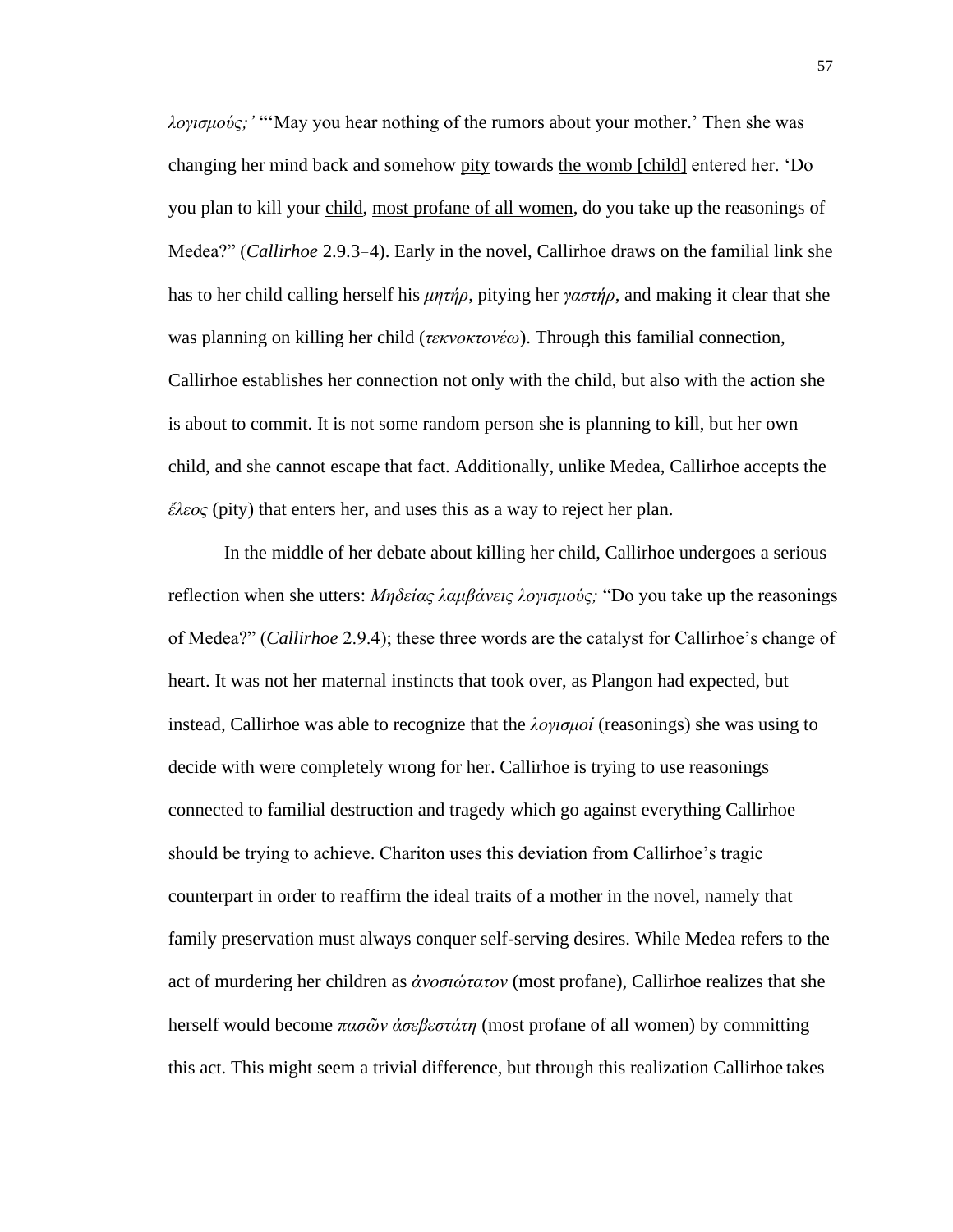ownership of the act of murder in a way Medea does not. Medea believes that she is in the right the whole time, and that all of her actions are justified and necessary. She can admit that the act of murdering children is very wrong, but does not seem to fully comprehend that she will become the victimizer if she commits the murder.<sup>124</sup> Schwartz notes the legal connections in Callirhoe's reasonings, stating that while making her decision Callirhoe is mindful of the role she is playing as judge, jury, and possible executioner, and because of these roles, she is able to assert control over her own body and pull herself out of the tragic mindset of Medea.<sup>125</sup>

It is after Chariton makes Callirhoe deviate from her tragic connection to Medea that she begins to see the potential in the child she is carrying. Instead of fretting that the child will be fatherless, she now sees him as a symbol of her marriage to Chaereas *σὺ δὲ τὸ Χαιρέου τέκνον θέλεις ἀποκτεῖναι καὶ μηδὲ ὑπόμνημα τοῦ περιβοήτου γάμου καταλιπεῖν. τί δ' ἄν υἱὸς ᾖ;* "But are you willing to murder the child of Chaereas, and not to leave behind a memorial of your famed marriage?" (*Callirhoe* 2.9.5). Callirhoe also sees her child as a potential for a better future, a messenger of her loyalty to Chaereas, who would one day reunite his mother and father:

*πλεύσῃ μοι καὶ σύ, τέκνον, εἰς Σικελίαν. ζητήσεις πατέρα καὶ πάππον, καὶ τὰ τῆς μητρὸς αὐτοῖς διηγήσῃ. ἀναχθήσεται στόλος ἐκεῖθεν ἐμοὶ βοηθῶν. σὺ, τέκνον, ἀλλήλοις ἀποδώσεις τοὺς γονεῖς.*

"Oh my child, you also shall sail to Sicily. You shall seek your father and grandfather and tell to them the deeds of your mother. From there an aiding fleet will be led to me. You, child, will deliver your parents to each other." (*Callirhoe* 2.9.6)

<sup>&</sup>lt;sup>124</sup> Foley (2001) 256 states: "By suppressing altogether the claims of her maternal side, this interpretation confirms our sense that Medea's choice for revenge has been inevitable from the start, that her self-debate aims finally not at persuading herself to save the children (a plan in any case abandoned after 1058) but at making the crime seem inevitable to herself."

<sup>125</sup> Schwartz (2016) 90.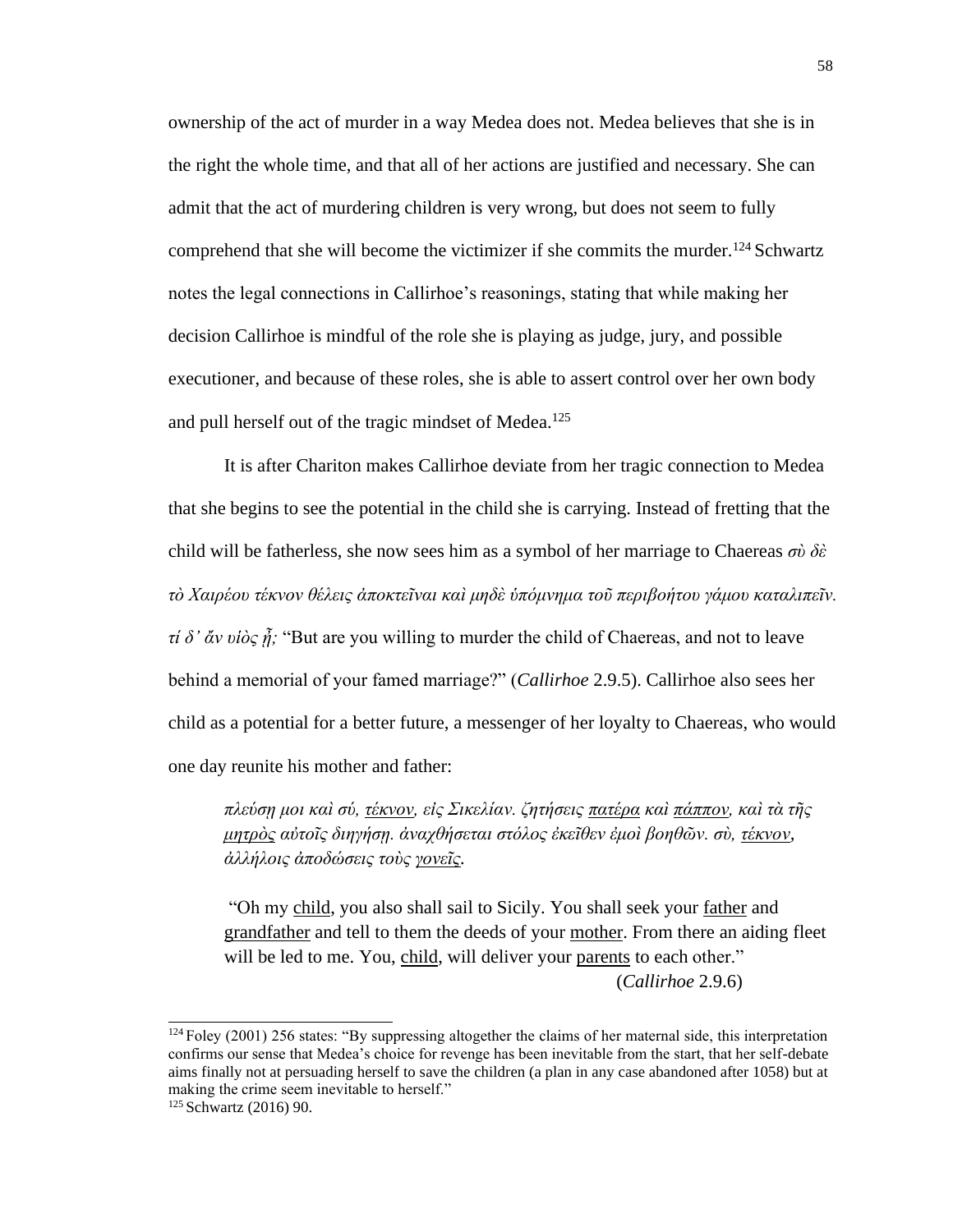Callirhoe centers her argument against killing her child on family, as she repeatedly calls the child *τέκνον* instead of simply *σύ*. In the passage above, Callirhoe uses familial terms, such as *πατέρα*, *μήτηρ*, and *πάππος* six times in two lines, seemingly as a way to remind herself of the importance of the family unit, which she is currently lacking. Medea's speech (1044–1064), on the other hand, uses familial terms five times, four of which entail Medea lamenting over the upcoming loss of her children. However, in the twenty lines above, Medea makes no mention of herself as the *μήτηρ* of the children. Instead, she distances herself from her personal ties to her children and the crime she is about to commit by only acknowledging her connection to her children through the action of begetting (*ἐκφύω*, 1063). Much like Jason does to Medea, Medea objectifies her sons by casting them as the direct objects of her birthing; as such, she is able to proceed with their murders without a guilty conscience. It is clear that, in Callirhoe's eyes, the opposite of the *Μηδείας λογισμοί* is the importance of family, especially the preservation of the family line.

In sum, Chariton intentionally models Callirhoe's deliberations about family and filicide on Euripides' *Medea* in order to set his reader up with the expectation that Callirhoe will commit a tragic act in the way Medea does. But, ultimately, this expectation is undermined when Callirhoe adopts the different course of familial preservations in contrast to Medea's destruction of the family. Chariton also deliberately ensures that Callirhoe heeds the opinion of her entire family instead of making a decision based on her own emotions. As a result of this emphasis on familial preservation in a genre so focused on reconciliation, Chariton offers up Callirhoe as a model of feminine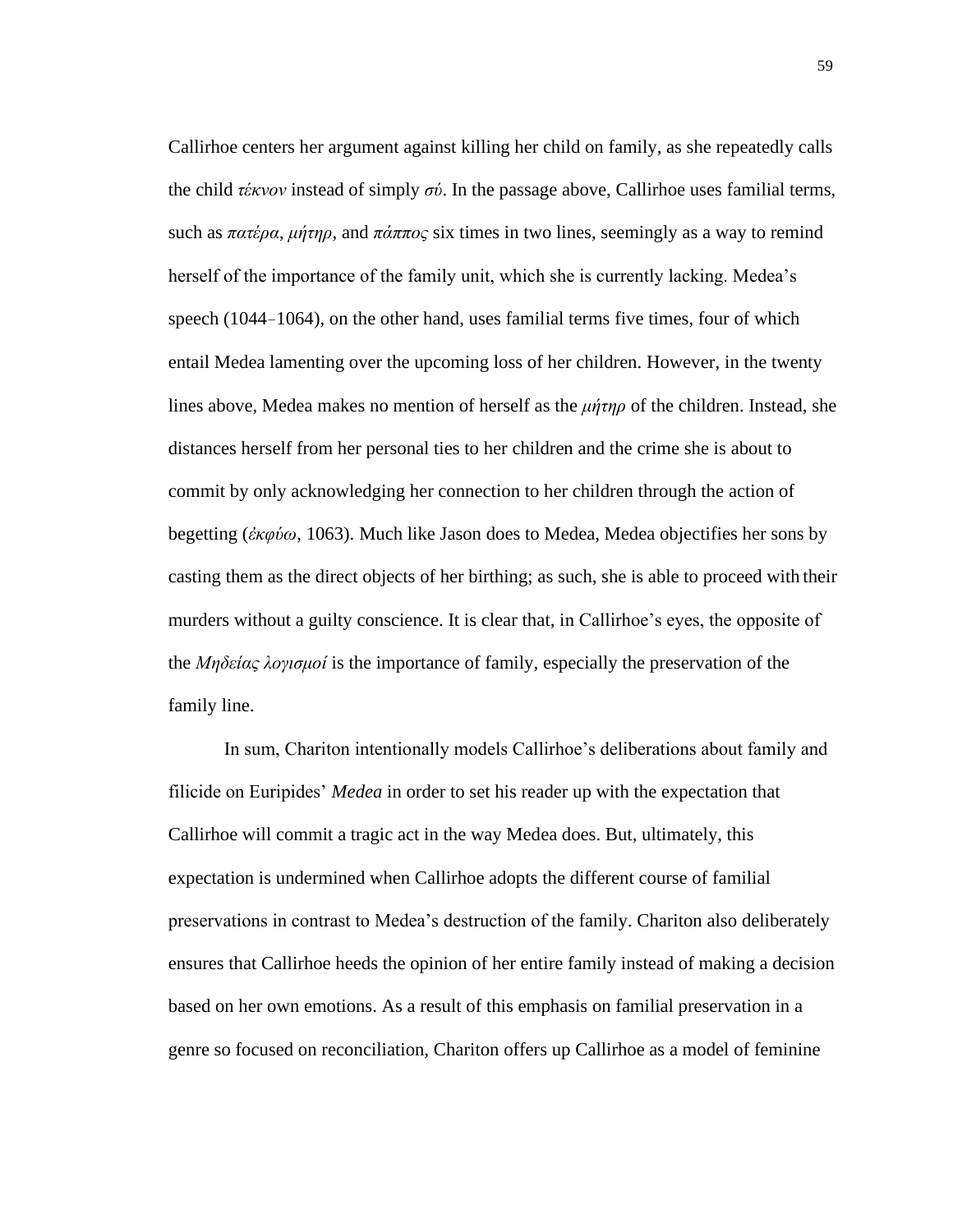virtue, as someone who is able to safeguard her family while simultaneously enduring hardships without the support of her husband, father, or country.

#### *Outcomes*

The outcome of both women's decisions undoubtedly shocked their original audiences. In keeping with the formula of tragic women, Euripides adapted his Medea to align both with the tendency in tragedy for plots with disruptive women, such as Aeschylus' Clytemnestra in his *Agamemnon* and Sophocles' Jocasta in *Oedipus Tyrranos*, and the necessity for legitimate male heirs, as in Euripides' *Ion*. <sup>126</sup>In accordance with these generic conventions, Euripides was able to revise the story of Medea in a shocking and powerful way while simultaneously setting the limit for the egregiousness of mothers in literary history.

Though Medea briefly considers taking the children with her (*Medea* 1056–1058), she finally decides that there is no alternative other than to kill them *πάντως σφ' ἀνάγκη κατθανεῖν ἐπεὶ δὲ χρή, / ἡμεῖς κτενοῦμεν οἵπερ ἐξεφύσαμεν* "Above all, it is necessary for them to die, and since they must, / we who begot them shall kill them" (*Medea* 1062– 1063). It is uncertain whether these lines were included in this part of the text since they are repeated verbatim at verses 1240–1241; nevertheless, their message is clear: Medea has resolved to kill her children.<sup>127</sup> Medea has come up with the idea, debated it with herself, and now has finally resolved to complete the deed. Certain characters, such as the chorus, have added their opinion on the matter when they beg Medea to reconsider killing her children and the princess (*Medea* 811–813). Medea ignores these pleas in her

 $126$  Hall (1997) 104-106.

<sup>127</sup> Mastronarde (2002) 341.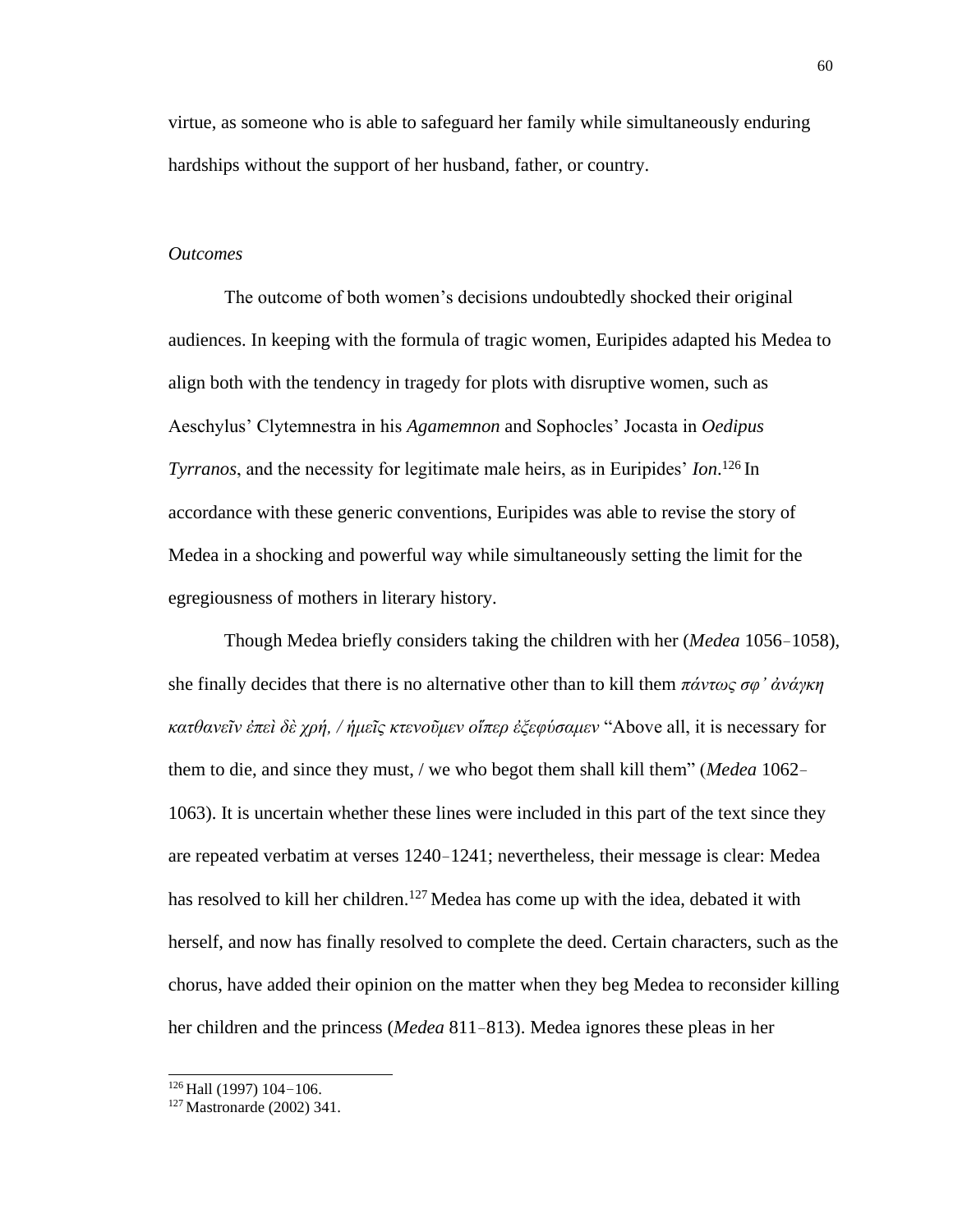insistence that only she has suffered *οὐκ ἔστιν ἄλλως: σοὶ συγγνώμη λέγειν / τάδ' ἐστί, μὴ πάσχουσαν, ὡς ἐγώ, κακῶς* "It cannot be otherwise: it is allowed for you / to say these things, for you do not suffer as badly as I" (*Medea* 814–815). It is Medea and Medea alone who could change her mind, but that does not happen. Medea's refusal to listen to those around her as well as to her own maternal instincts is her downfall. She chooses to cast aside those dear to her in order to follow the path that she sees as most full of masculine glory and most in line for her future plans, which is what truly encapsulates the *Μηδείας λογισμοί*.

Callirhoe takes a drastically different approach when making her final decision by taking into account what her ex-husband and child would want. She prepares for the final vote on the subject by gathering those it affects the most: *τὴν εἰκόνα Χαιρέου τῇ γαστρὶ προσέθηκε καὶ "ἰδοὺ" φησὶ "τρεῖς γεγόναμεν, ἀνὴρ καὶ γυνὴ καὶ τέκνον"* "She held the image of Chaereas on her stomach and said, 'Behold, we became three: husband, wife, and child'" (*Callirhoe* 2.11.1). Just as in 2.9.3–4, Callirhoe emphasizes the importance of the nuclear family: *ἀνὴρ καὶ γυνὴ καὶ τέκνον*. Instead of referring to herself and Chaereas as *γονεῖς* (parents), as she had previously (2.9.6), she separates herself from her former husband, showing her own importance in the decision-making process about to come.<sup>128</sup> Equally as important to herself and her husband is the child. Though the child is not physically out of the womb, Callirhoe still considers the opinion the child might have. This is in direct contrast to Medea's children, who, despite their begging while still alive, are slaughtered by their mother (*Medea* 1273–1280). By taking the child's vote into consideration Callirhoe is essentially acknowledging the agency the child will have in the

<sup>&</sup>lt;sup>128</sup> This separate set-up -husband, wife, and child- brings up a very specific image of Odysseus, Penelope, and Telemachus in the minds of the reader, which I will discuss in the next chapter.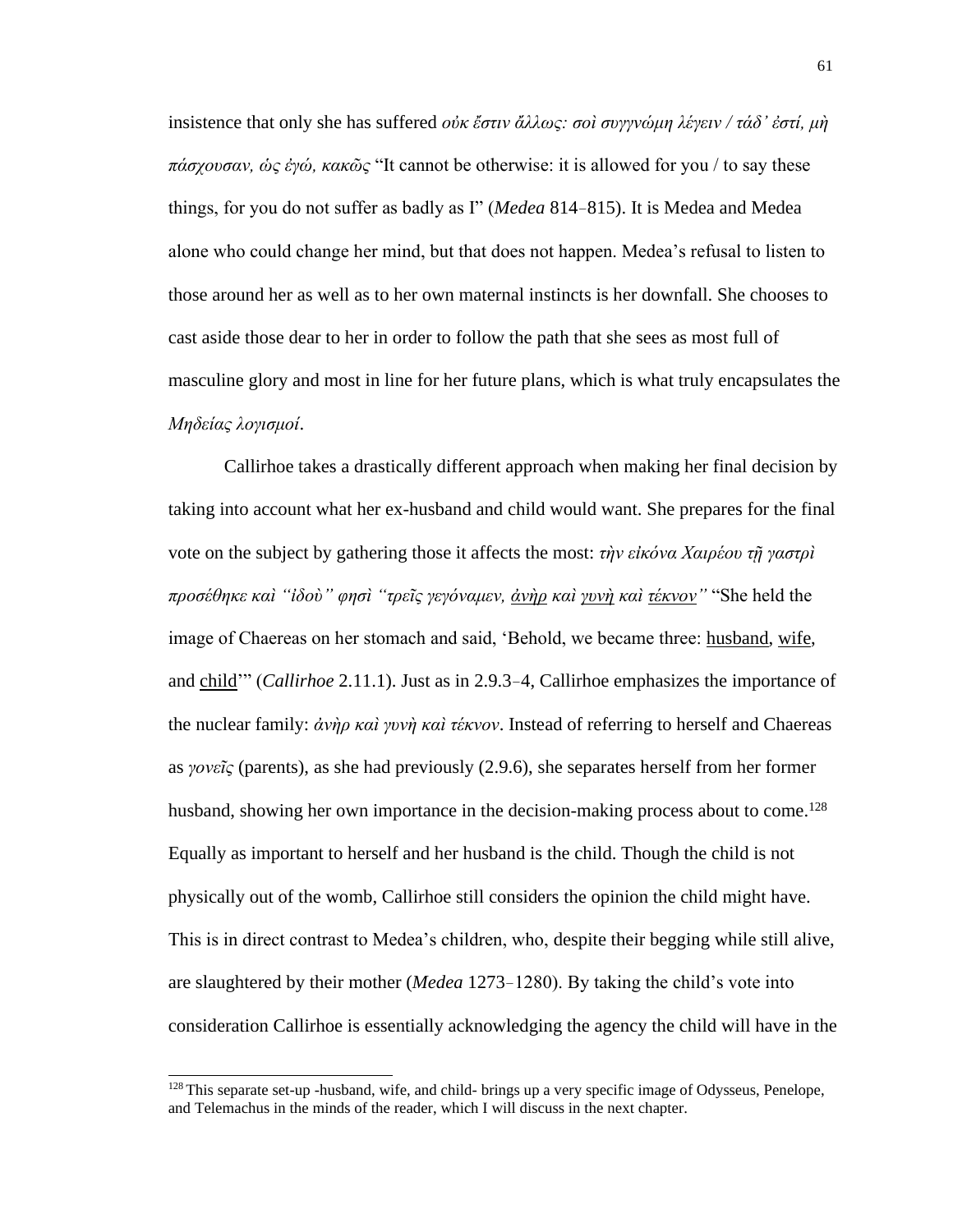future. This gives scholars an interesting peek inside the long-standing debate of abortion and the morality of feticide in the ancient world. Aristotle and Augustine seemed to be of the mindset that if the child in the womb is unformed and a shapeless thing (*informatus*), then there cannot be a living soul in the body because it lacks sense, but if the child has sense, then to kill it while in the womb would be murder.<sup>129</sup> However, by giving her child a voice, albeit a metaphoric voice, Callirhoe is acknowledging the autonomy and right the child has to its own life. In this way, if Callirhoe did kill this child, then she would be just as guilty of murder as is Medea.

In their votes, Callirhoe elects to kill both the child and herself: *θέλω γὰρ ἀποθανεῖν Χαρρέου μόνου γυνή* "I wish to die the wife of Chaereas only" (*Callirhoe*  2.11.1). Callirhoe then assumes what the child would want: *ἐναντίαν μοι φέρεις, τέκνον, ψῆφον καὶ οὐκ ἐπιτρέπεις ἡμῖν ἀποθανεῖν* "You incline against me, child, you do not cast your stone for us to die" (*Callirhoe* 2.11.3). Finally, she records the vote of Chaereas: *μᾶλλον δὲ εἰρηκεν: αὐτὸς γάρ μοι παραστὰς ἐν τοῖς ὀνείροις "παρατίθεμαί σοί" φησὶ "τὸν υἱόν"* "But rather he has spoken: for he, having stood beside me in my dreams, said, 'I entrust my son to you'" (*Callirhoe* 2.11.3). The idea that Callirhoe is calling on her former husband and unborn child to help her make a decision is puzzling at first. One might question whether Callirhoe actually has any autonomy in this decision if she is allowing it to be influenced by the projected desires of her unborn child and former husband, but I argue that she does. Many scholars have analyzed various forms of decision-making in ancient texts.<sup>130</sup> One area of interest for me is the concept of the phantom community, which Garcia Jr. defines as an internalized system of expectations,

<sup>129</sup>Riddle (1992) 20.

<sup>130</sup> Athens (1994), Gill (1996), Garcia Jr. (2018).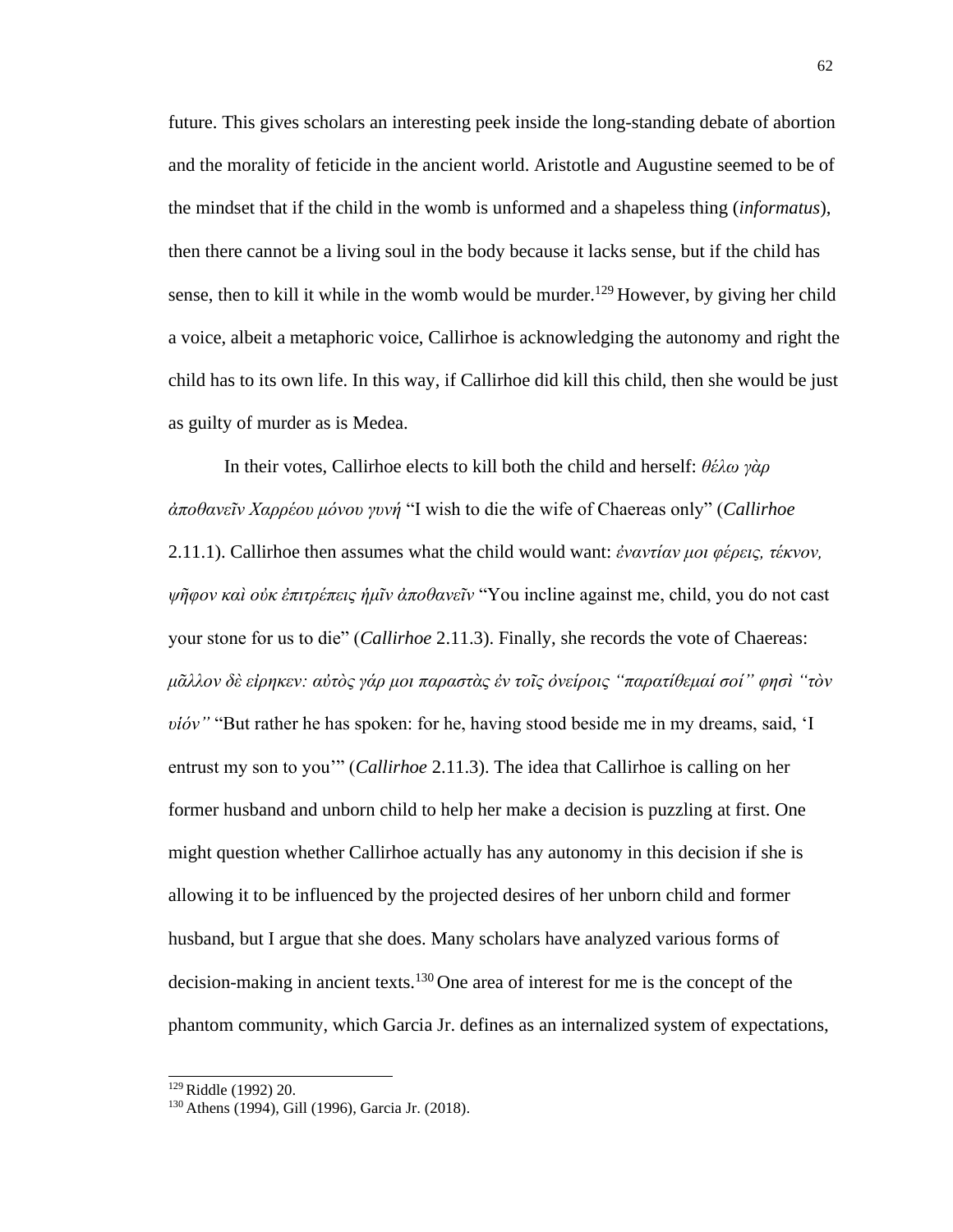values, and judgments of a community that form our basic social identity in response to which our active and judging self decides what to do in a given situation.<sup>131</sup> Essentially, when a character is giving a soliloquy, whether they are alone in a room like Callirhoe or surrounded by a chorus like Medea, there is a voice in their head against which they are arguing. This voice is made up of the societal values and expectations the character has experienced within their life, against which they are trying to argue.<sup>132</sup>

With this concept of the phantom community in mind, I argue that in this voting scene with Callirhoe, Chariton takes the metaphorical argument that Callirhoe would be having with herself in her head and projects it through the picture of Chaereas and the voice of her unborn child. By doing this, Chariton not only presents to the reader the physical manifestation of who is impacted by Callirhoe's decision, but also the physical manifestation of the phantom community of a novel protagonist. Because Callirhoe addresses her soliloquy to those not physically present, the monologue itself is an internalization of her various social roles as a wife and mother, and her deliberations constitutes a working out of her impulses in accordance with her various roles and the responsibilities those roles require of her. Before this deliberation scene, Callirhoe was not affected by the societal expectations held for her by the general Dionysius or his slave Plangon. She knew that she wanted to die alongside her child. It is not until Callirhoe realizes that she is behaving like Medea by completely abandoning all thoughts of familial preservation that she begins to change her mind.

Authors such as Rosenmeyer and Garcia Jr. have discussed the concept of decision-making in regards to Homeric heroes, but the process of deliberation for a

<sup>131</sup>Garcia Jr. (2018) 301.

<sup>&</sup>lt;sup>132</sup> Athens (1994) 526.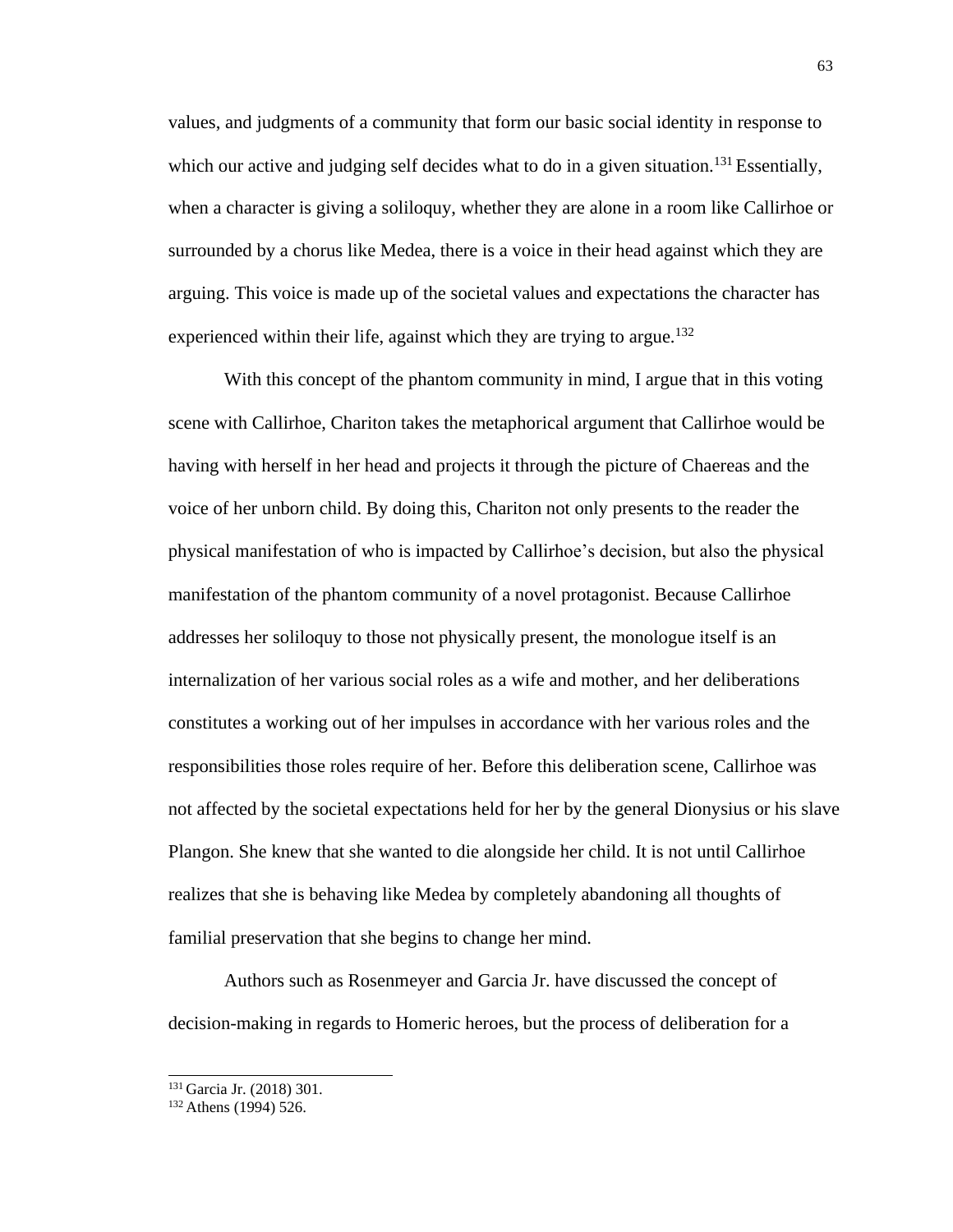mother is not necessarily the same as a Homeric hero.<sup>133</sup> Medea's speech especially details the imbalance of trying to make a decision as a mother while simultaneously expressing heroic standards for herself. Callirhoe's speech is not predicated on whether she should flee from battle. The concept of *aidos* or *nemesis* does not come to Callirhoe's mind, as they do to Medea's, because these are not the social expectations that have been laid out for her as a Greek woman and mother. However, both women question if they should abandon their roles as mothers in exchange for safety. Medea's definition of safety entails her flight from Corinth to Athens, whereas Callirhoe's allows her an escape from an unwanted marriage. Medea and Callirhoe, as mothers, have a responsibility to their *oikos* and those inside. Callirhoe embraces this societal role, but Medea rejects this role of motherhood for the sheer power of vengeance over others.

The method of their deliberations assumes different forms. Medea takes on an internalized monologue arguing against herself with her different impulses acting as participants in the debate. Because Medea has already been cast out/ has cast herself out of the social community of Corinth, she experiences what the scholar Athens describes as "self-division":

The division of self occurs when the individual is all too painfully aware of the sharp conflict between their "us" and "them." During their soliloquies, they will not only hear their "us" and "them" seemingly screaming to them at once, but also hurling contradictory directives at them.<sup>134</sup>

Medea, then, knows what the community wants from her, but she does not care what it wants. Medea chooses to disregard both the phantom community in her head telling her to spare her children as well as the physical community of the chorus in front of her

<sup>133</sup>Rosenmeyer (1990), Garcia Jr. (2018).

<sup>&</sup>lt;sup>134</sup> Athens (1994) 529.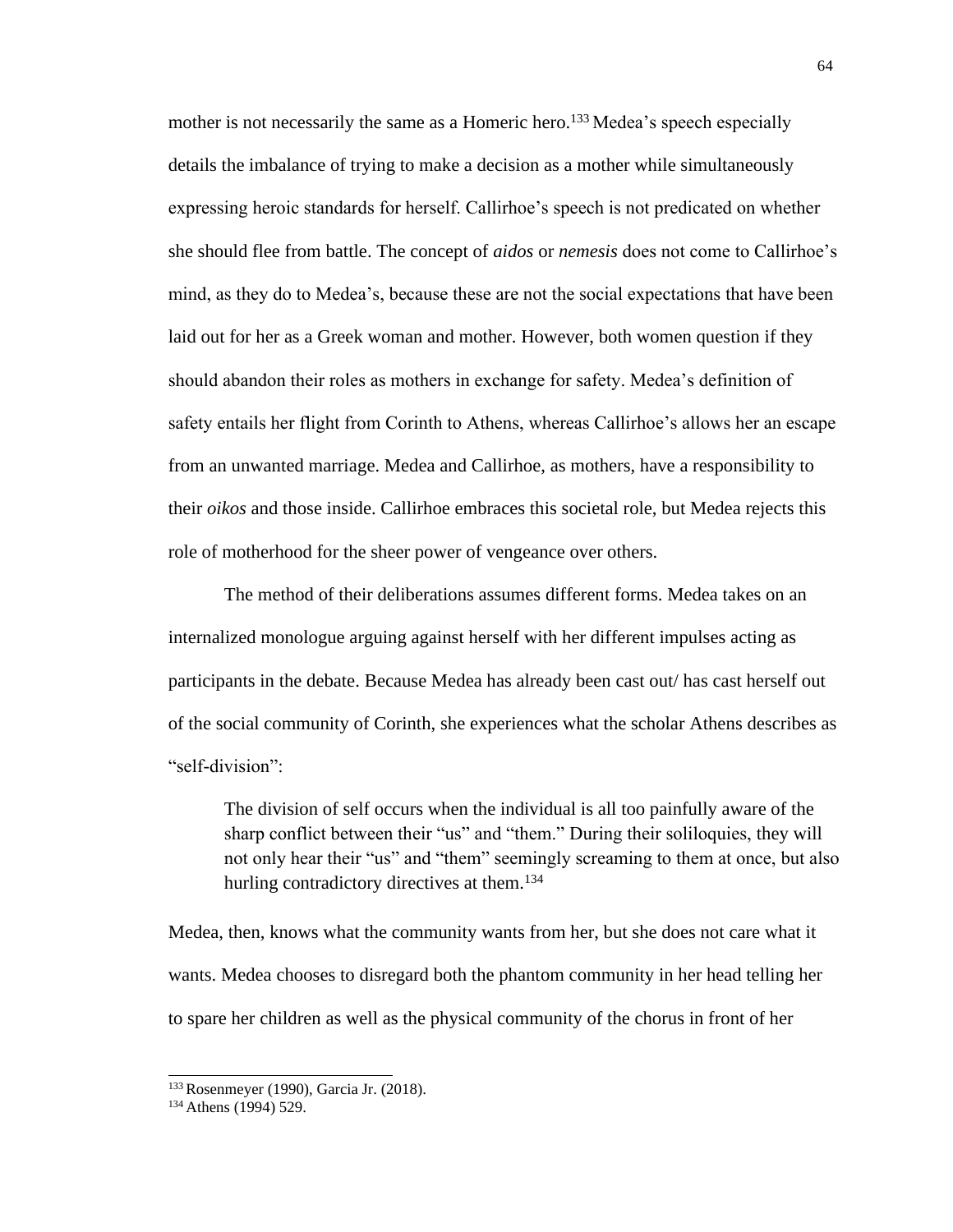begging her to do the same. Casting herself as the injured party, Medea cannot forgive or listen to the community that has supported those who have harmed her. Callirhoe, on the other hand, envisions a democratic process instead of a monologue with herself. In doing this, Callirhoe engages with the individual members of her phantom community, who then combine their votes to overpower her. Because Callirhoe's phantom community has supported her and she has the desire to share support with it, she is less likely to turn against this community than someone like Medea. After she is outvoted in her deliberation by her phantom community (Chaereas and her unborn child), Callirhoe contemplates the decision to be made and ultimately decides to save herself and the child *ταύτην μὲν οὖν τὴν ἡμέραν καὶ τὴν νύκτα ἐν τούτοις ἦν τοῖς λογισμοῖς καὶ οὐ δι' αὑτὴν ἀλλὰ διὰ τὸ βρέφος ἐπείθετο ζῆν* "During this day and night she was in this reasoning, and not because of herself, but on account of her fetus, she was persuaded to live" (*Callirhoe*  2.11.4). Callirhoe makes the conscious decision not to take up Medea's destructive *λογισμοί*. Instead, she chooses to follow a separate set of *λογισμοί* that are more inclined to the societal expectations held for her as a mother and that lead to the preservation of herself and her family.

### **Conclusion**

This chapter has investigated the intertextual play between Euripides' tragedy *Medea* and Chariton's novel *Callirhoe*. Both female protagonists have been taken from their homelands and separated from their husbands to find themselves at a crossroads, where they must make the decision whether they should kill their children or not. By allowing Callirhoe to even consider killing her child, Chariton temporarily draws his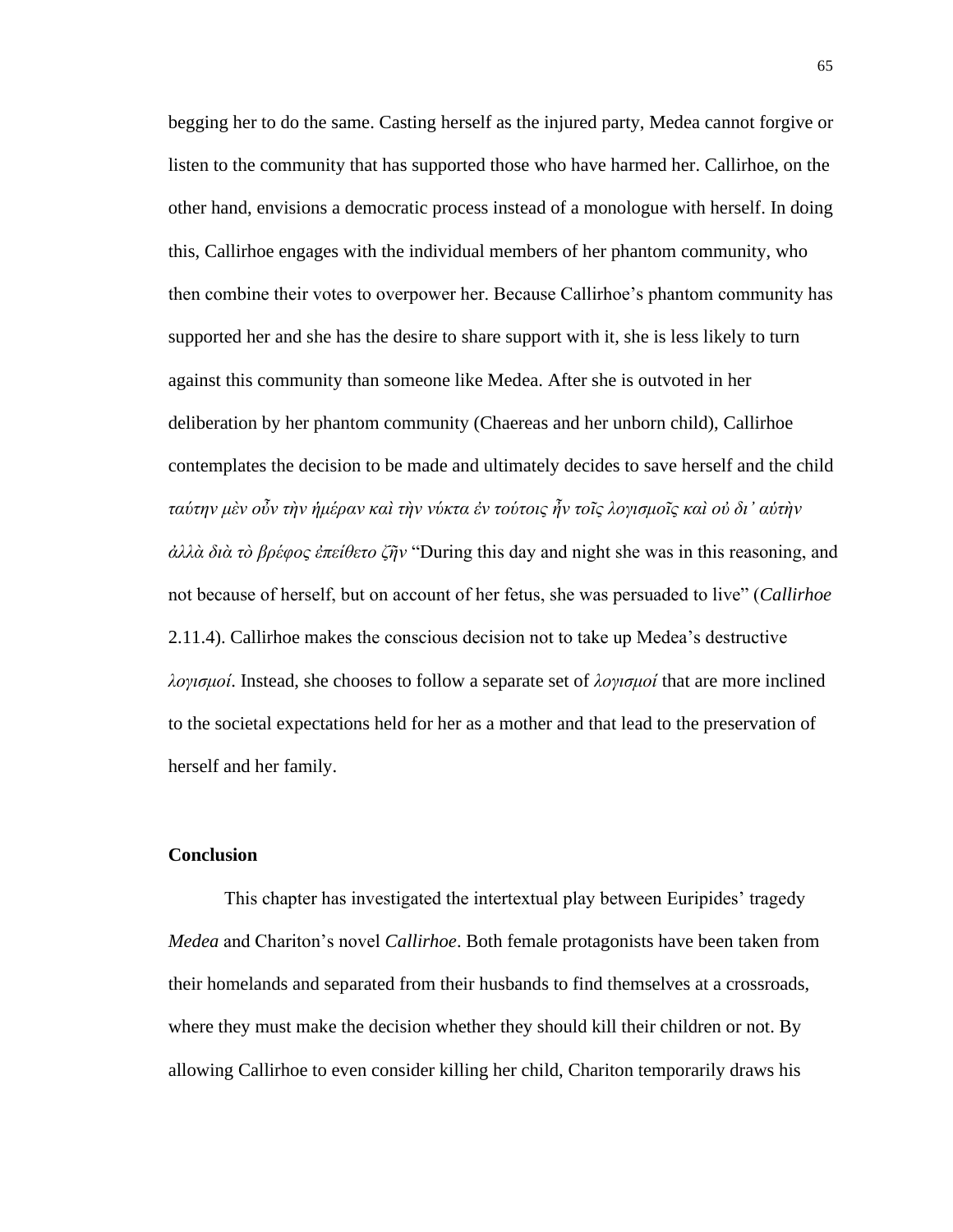reader out of the novel and into the world of tragedy. From the moment Callirhoe finds out she is pregnant, the reader is on edge, wondering what she will do with the child, with herself, and how Chaereas might react to this development. Suddenly, after all hope for saving the child has been lost, Callirhoe reverses her decision. In doing this, Callirhoe expresses her maternal love for her child and her devotion to her first husband to save both mother and child, and avoids a tragic act, like Medea. Instead of being the cause of her family's ruin, Callirhoe turns into a savior who chooses to preserve her family through a second marriage. In doing this, Chariton begins to set up the qualifications of women and mothers in his novel as women who are more concerned with the preservation of family, even if that means going outside of the nuclear family, as will be discussed in the second chapter.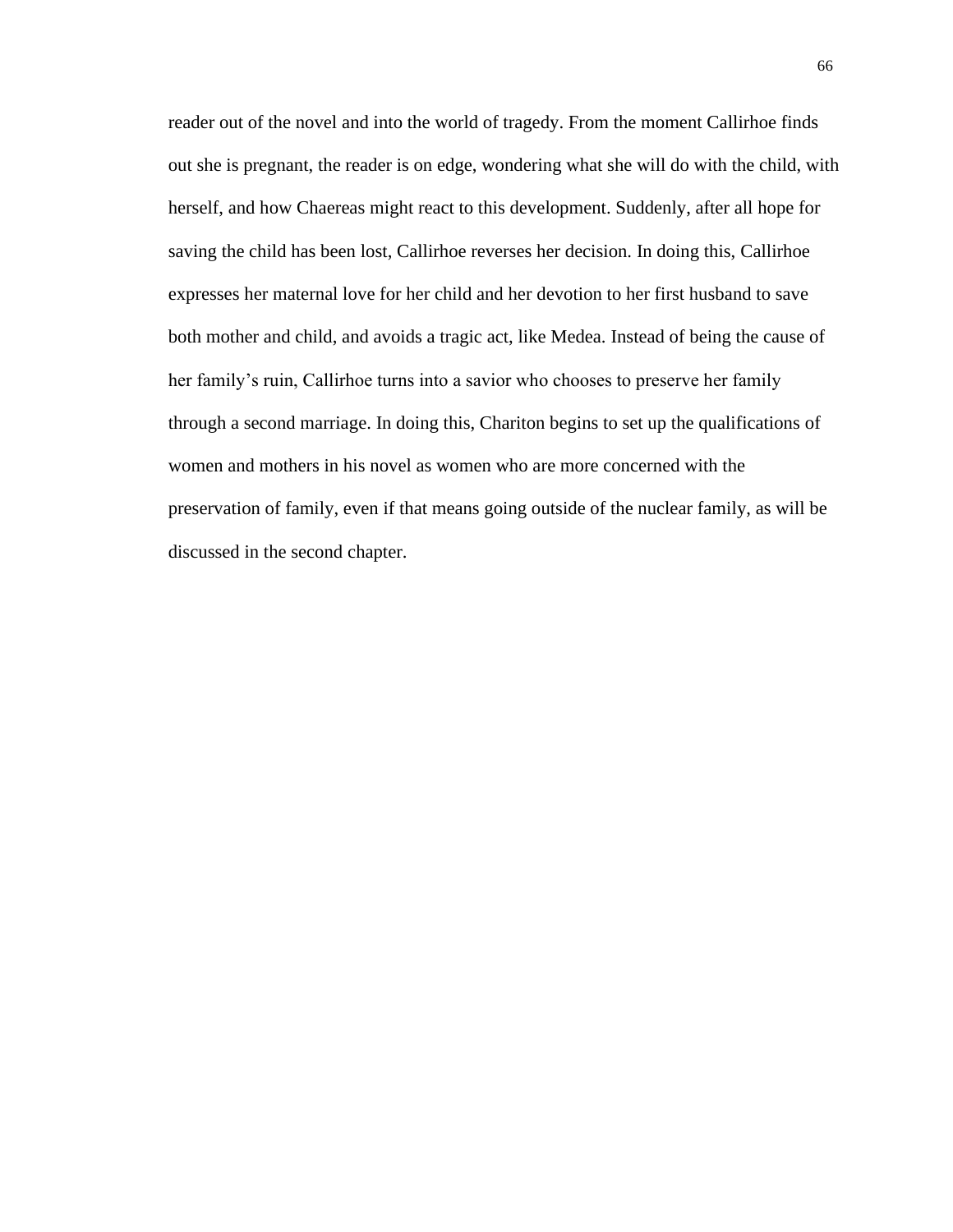### **Chapter 2:**

# **A Penelopian Helen**

# **Introduction**

Many scholars have seen allusions to Homeric epic, especially the *Odyssey*, in Chariton's novel, ranging from direct quotations to personality resonances between characters.<sup>135</sup>The *Odyssey* has received special attention from scholars of the novel due to the two genres' shared tales of love and adventure. Just as Odysseus is forced to leave his land, face unimaginable trials, and fend off individuals trying to kill him or marry him, so, too, do the protagonists of the novel travel through hazardous waters facing pirates, bandits, and would-be rapists until they can be reunited with their lovers. Lefteratou notes, "The novelistic heroines, models of chastity par excellence, are molded on the wise, cunning and virtuous Penelope."<sup>136</sup>Most heroines in ancient novels can outsmart undesired suitors and remain faithful to their lovers.

Chariton's heroine, Callirhoe, is markedly different from other female protagonists in the novel because the author creates a situation that intertwines the stories and characteristics of Helen and Penelope. Lefteratou emphasizes that the "megatext" of Penelope and Helen bestows to the novel "a story about Beauty's abduction and her recovery by her beloved."<sup>137</sup>Chariton's novel *Callirhoe* tells the tale of a beautiful woman with two husbands, the first of whom travels east in search of her; the story climaxes in a war in which west confronts east, and eventually the heroine is recovered by her first husband. The trope of the abducted wife forced to go east and the husband

<sup>&</sup>lt;sup>135</sup> Doulamis (2009) articulates the connection between the novel and oral storytelling traditions. Lowe (2000), and Lefteratou (2018) elaborate on the Homeric influences within Chariton's novel. <sup>136</sup> Lefteratou (2018) 176.

<sup>137</sup>Lefteratou (2018) 200.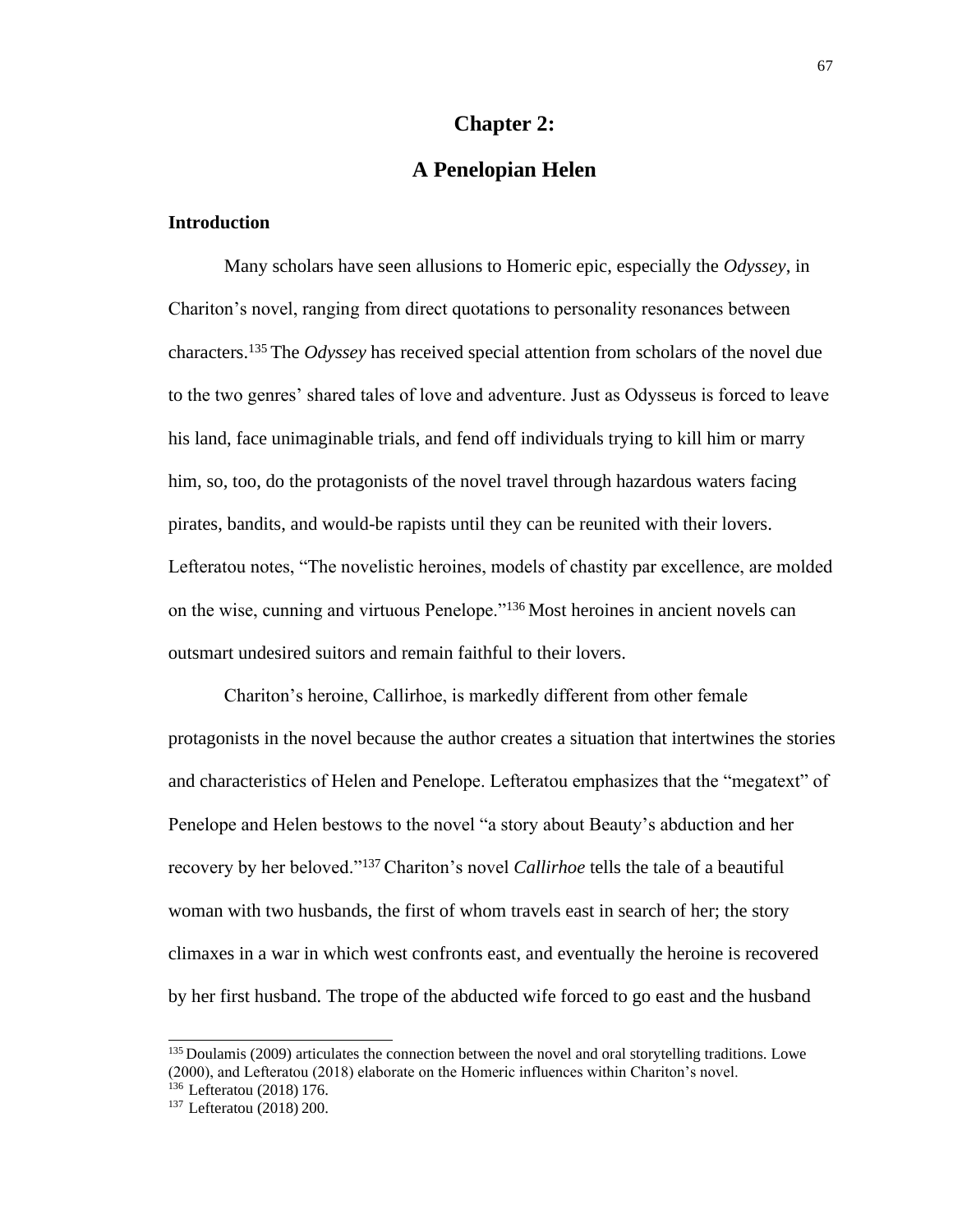striving to regain his abducted wife obviously draws inspiration from the myth of Helen and her time in Troy. Simultaneously, Callirhoe has connections with Penelope, because she begins the story as the archetypal faithful wife and, after being taken, must regain her Penelopian status in order to reunite successfully with her husband after an extended chain of adventures.

Following the scholars De Temmerman and Lefteratou, in this chapter I first examine the ways in which Callirhoe reflects characteristics and plot details of the Homeric heroines.<sup>138</sup> However, it is not my aim simply to detail every instance in which Callirhoe resembles either Penelope or Helen throughout the novel. Instead, I argue that Chariton intentionally alludes to the characteristics of Helen and Penelope in his portrayal of Callirhoe in order to use his and his reader's familiarity with epic heroines to structure the ideal traits of a family in his novel. I argue that Chariton intentionally aligns his heroine with the epic protagonists Helen and Penelope in order to manipulate these similarities to create his own ideal protagonist. One way that Chariton finesses his allusions to Helen and Penelope is through his own characters' perception of Callirhoe's intentions. The amount of knowledge about Callirhoe's thoughts and actions possessed by Dionysius, Chaereas, and Callirhoe herself changes the lens through which Callirhoe's actions are interpreted both within the novel and by its readers. Chaereas, Callirhoe's first husband and the character with the smallest amount of access to knowledge about Callirhoe, sees his wife as a figure more aligned with Helen, whereas Callirhoe views herself more as a Penelope through her patience, loyalty, and utilization of dreams. From there, this chapter evaluates how the act of remembering and forgetting can preserve or

<sup>138</sup> De Temmerman (2014) 51–57; Lefteratou (2018) 205–229.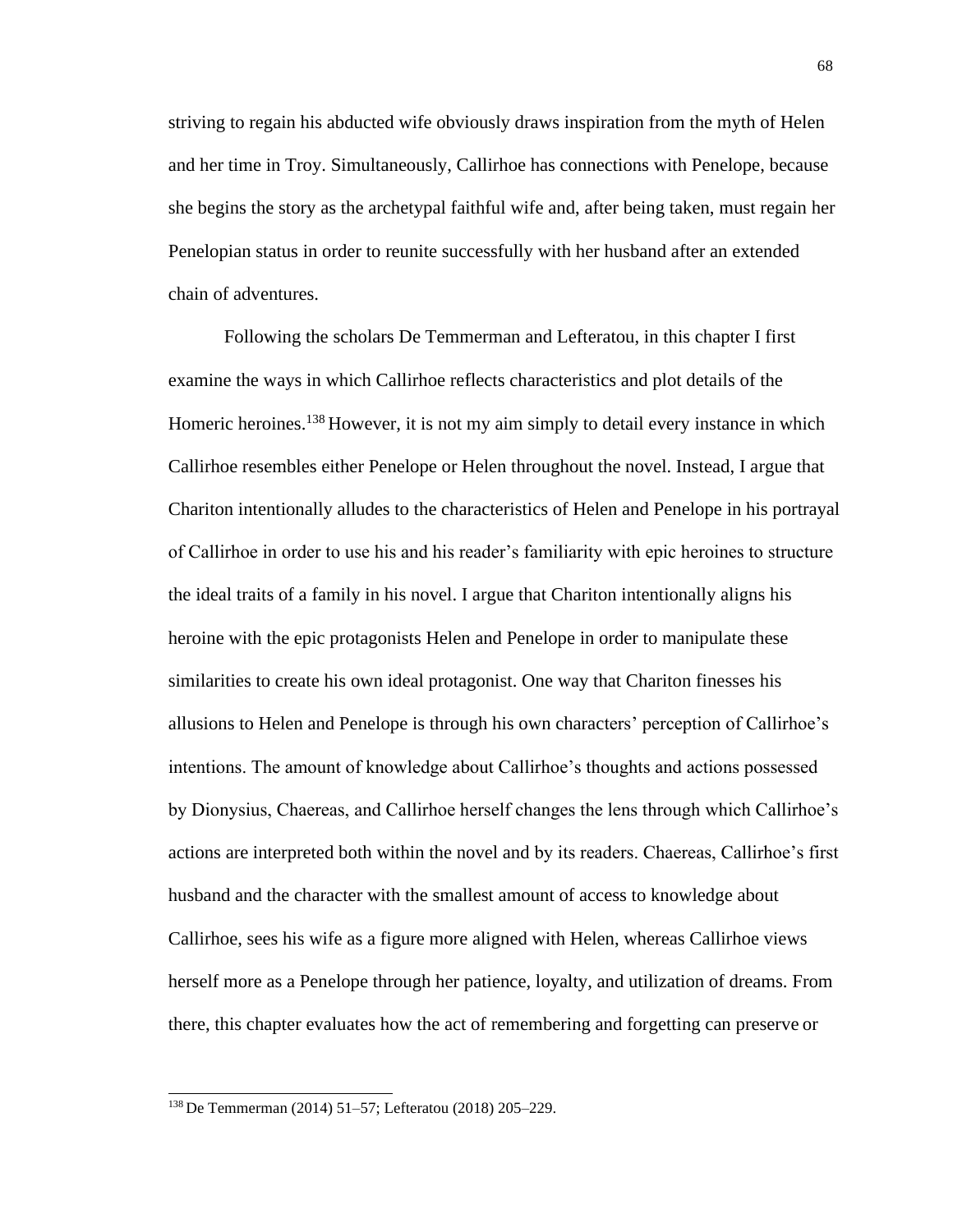destroy a family. When wives such as Penelope and Callirhoe remember their absent husband, they preserve the *οἶκος* and the family unit. Chariton's novel takes the concept of remembrance as a preservation of the family a step further by introducing the importance of male remembrance. Callirhoe is able to preserve both her family in Syracuse with Chaereas and her family in Miletus with her child and Dionysius because all three characters remain equally mindful of each other and preserve their respective familial bonds. In doing this, Chariton takes the traditional family structure, as seen in epic, and transforms it into something more reproductive and innovative in the novel.

### *Myths of Penelope*

The main ancient source text for Penelope's myth is Homer's *Odyssey*. <sup>139</sup>The *Odyssey* offers glimpses into the characters of Menelaus' and Odysseus' wives, pointing out the intelligence and the faithfulness of Penelope, as opposed to that of Helen and Clytemnestra.<sup>140</sup>More than any other traits, Penelope is known for her intelligence and loyalty to her husband; therefore, she is the static point of reference for Odysseus' active travels within the Homeric epic. However, a promiscuous, faithless Penelope is not unknown in antiquity. The Arcadian tradition introduces an unfaithful Penelope. The earliest reference for this tradition comes from fragments of the Greek historian Hecataeus and Pindar, which link Pan's birth to a love affair between Penelope and

<sup>139</sup>Ovid draws directly from Homer's tale in his *Heroides* 1 about Penelope. Plato and Livy use Homer's representation of Penelope, as a faithful, patient, and dutiful wife, to shape the character of an ideal wife. <sup>140</sup>Lefteratou (2018) 181. Throughout the *Odyssey* Penelope is indirectly contrasted with Helen. Every time Penelope laments Odysseus' departure, the reader is reminded that Helen is the reason for it. Every time Penelope goes to her room and weeps for the state of her home, the reader knows that this fate could have been avoided for Penelope if the war had never happened. When Helen comes onto the scene in Book Four, she is living a version of the life that Penelope should be living: at home, with her husband safe, and entertaining guests.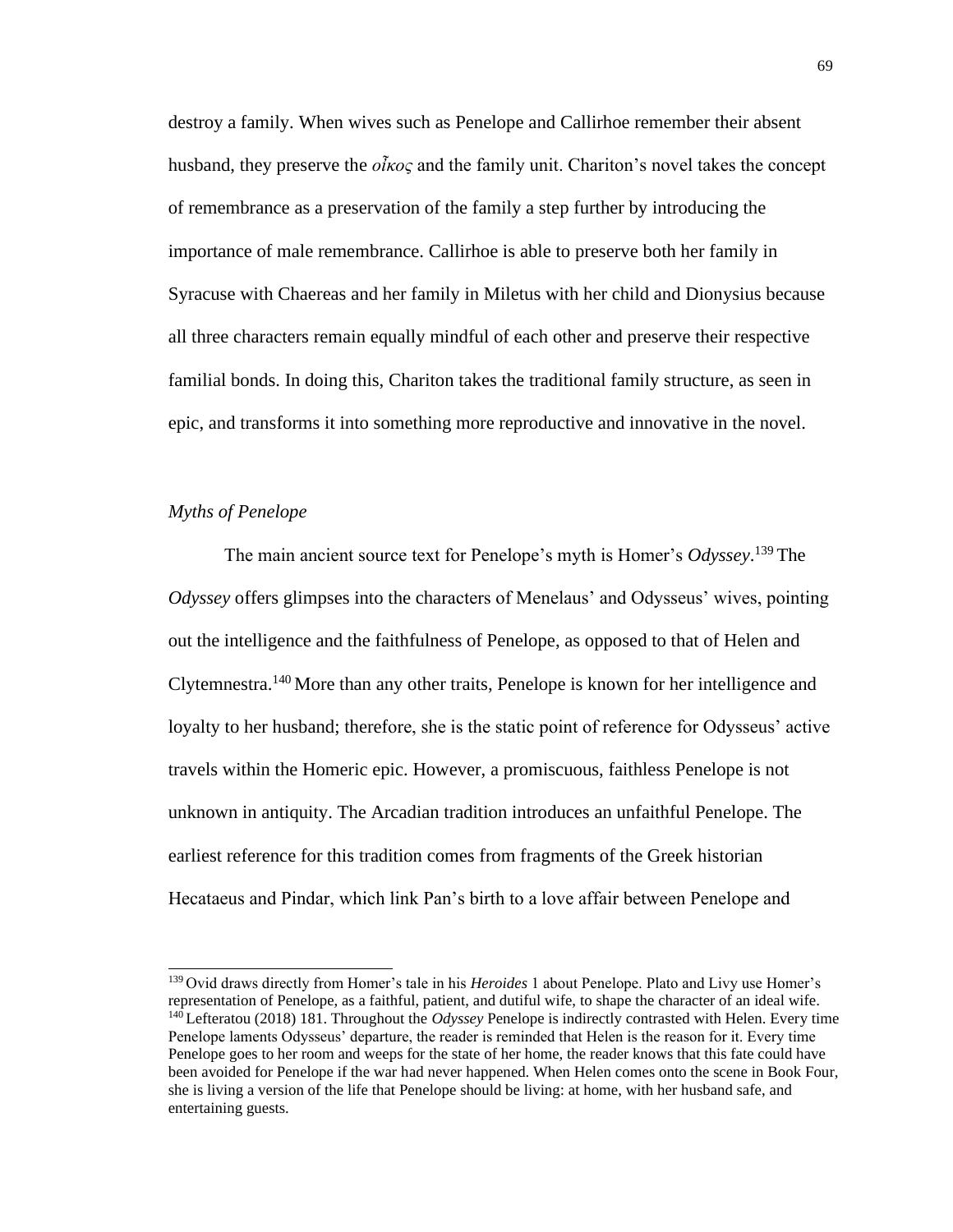Apollo.<sup>141</sup> There is also a variant version by Duris of Samos in which Pan is the offspring of Penelope sleeping with all of her suitors.<sup>142</sup> Mactoux also suggests an echo between Penelope's name in Doric, *Panelopa*, and Pan.<sup>143</sup> Despite these variations on Penelope's reputation and plot line, Penelope, unlike her female epic counter-parts Helen and Clytemnestra, does not appear in ancient drama. When Penelope is mentioned in later literature outside of the *Odyssey*, such as Ovid's *Heroides* and Plutarch's *Amatorius*, she upholds the wise and chaste characterization found in Homer's work. Although there is a broad tradition from which he could draw upon, the novelist Chariton does not seem to be interested in the Arcadian tradition, but rather in the Panhellenic tradition produced in the *Odyssey* that emphasizes Penelope's loyalty to Odysseus.

### *Myths of Helen*

Much like the myth of Penelope, Helen's myth has its roots in Homer's texts, which later authors would manipulate to their own ends. As the mortal daughter of Zeus and Leda, Helen's family and beauty are important facets of her character. The longstanding debate of ancient and modern scholars about Helen is whether she left Sparta willingly or not, and whether she ever went to Troy. The scene in Book Three of the *Iliad*, in which Helen laments her decision to follow Paris and leave behind her family, homeland, and friends suggests that Helen does initially leave voluntarily.<sup>144</sup> However, debates surrounding Helen's willingness to leave Sparta spring up as early as Herodotus,

<sup>141</sup>Pindar fr. 100; Hecataeus *FGrHist 1* F 371; Herodotus 2.145.4.

<sup>142</sup>Duris of Samos *FHG* fr. 42.

 $143$  Mactoux (1975) 221–222. Although it fits with the tradition of the region, this etymology seems purely speculative.

<sup>144</sup> *Iliad* 3.171–180.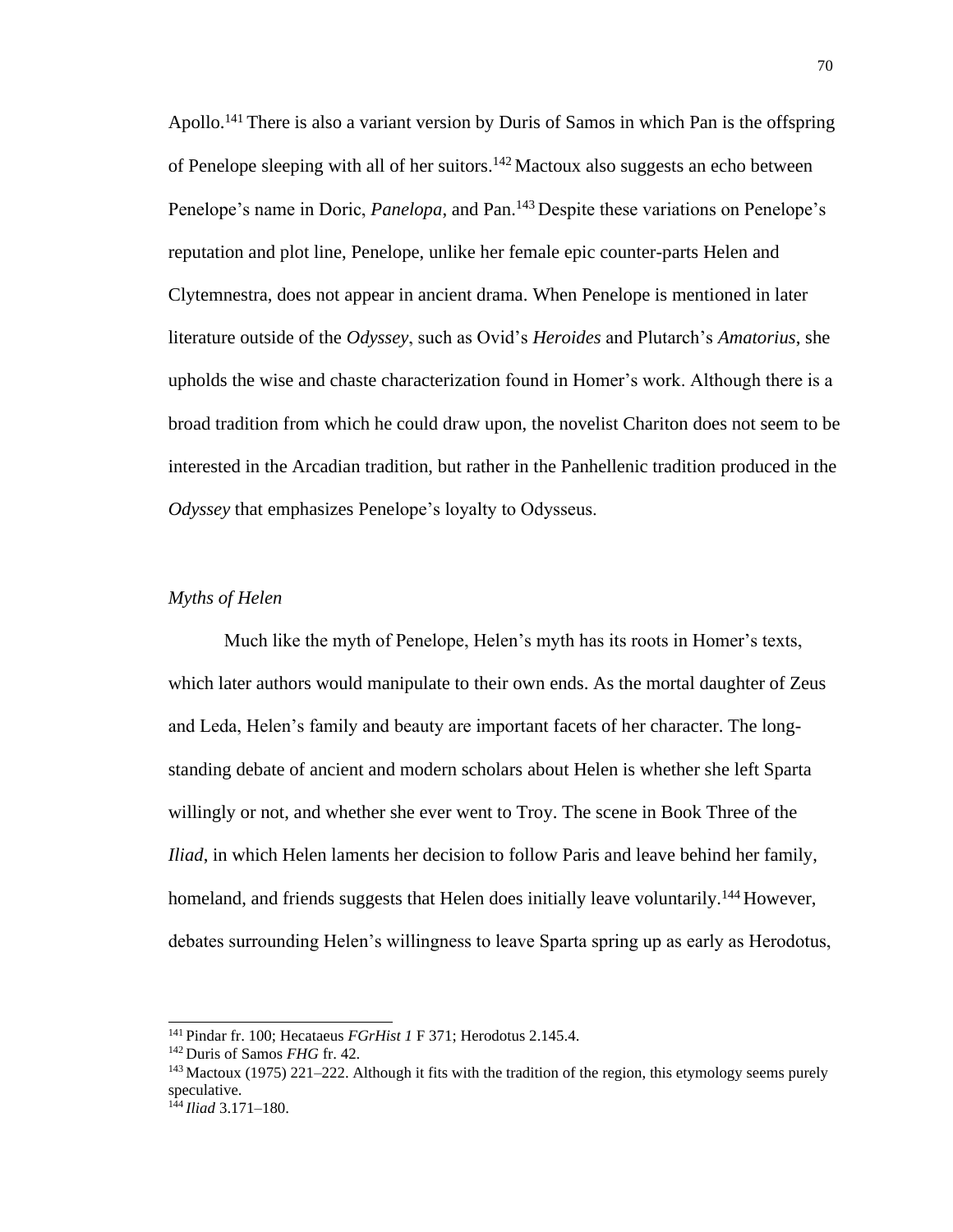who maintains that Helen was stolen by Paris as an act of a long-standing feud between Greece and Persia.<sup>145</sup> Fantuzzi remarks that Stasinus' *Cypria* "seems to have transmitted other tales about Achilles' meeting with Helen in Troy" and that it "stressed the role of Aphrodite in Helen's love affairs."<sup>146</sup> There is also a version of the Helen myth, introduced by the lyric poet Stesichorus, that presents the Spartan queen as a faithful, chaste wife, who never visits Troy.<sup>147</sup> This line of thought continues with Euripides' *Helen*, in which Helen does not go to Troy with Paris, but instead is taken to Egypt by order of Hera. However, the *Helen* is not the only play of Euripides in which Helen appears; in Euripides' *Trojan Women*, Helen is present in Troy and attempts to prove her innocence to Menelaus, who remains unconvinced, in front of Hecuba and the other captured women of Troy. It is clear that ancient authors themselves draw from several different traditions and change how they depict the myth of Helen and demonstrate how complex her mythology really is.<sup>148</sup> Chariton himself seems to mostly draw inspiration for his heroine, Callirhoe, from the Homeric myth of Helen, specifically her journey east and the battle that happens between her two husbands, Menelaus and Paris.

#### **Knowledge as a Connector of Characters**

In the first book of Chariton's novel, Callirhoe marries. This union at the opening of the novel is unusual for the genre, as most couples marry at the very end of their story. At the same time, however, because the main characters wed so early in the story, their

<sup>145</sup>*Histories* 1.3.1-2.

<sup>&</sup>lt;sup>146</sup> Fantuzzi (2012) 14-16.

<sup>147</sup>Gumpert (2001) 77.

<sup>&</sup>lt;sup>148</sup> Edmunds (2016) 104 notes, "It is fairly clear that in the course of time attitudes towards Helen changed, from more forgiving in Greek verse to less forgiving in Athenian tragedy."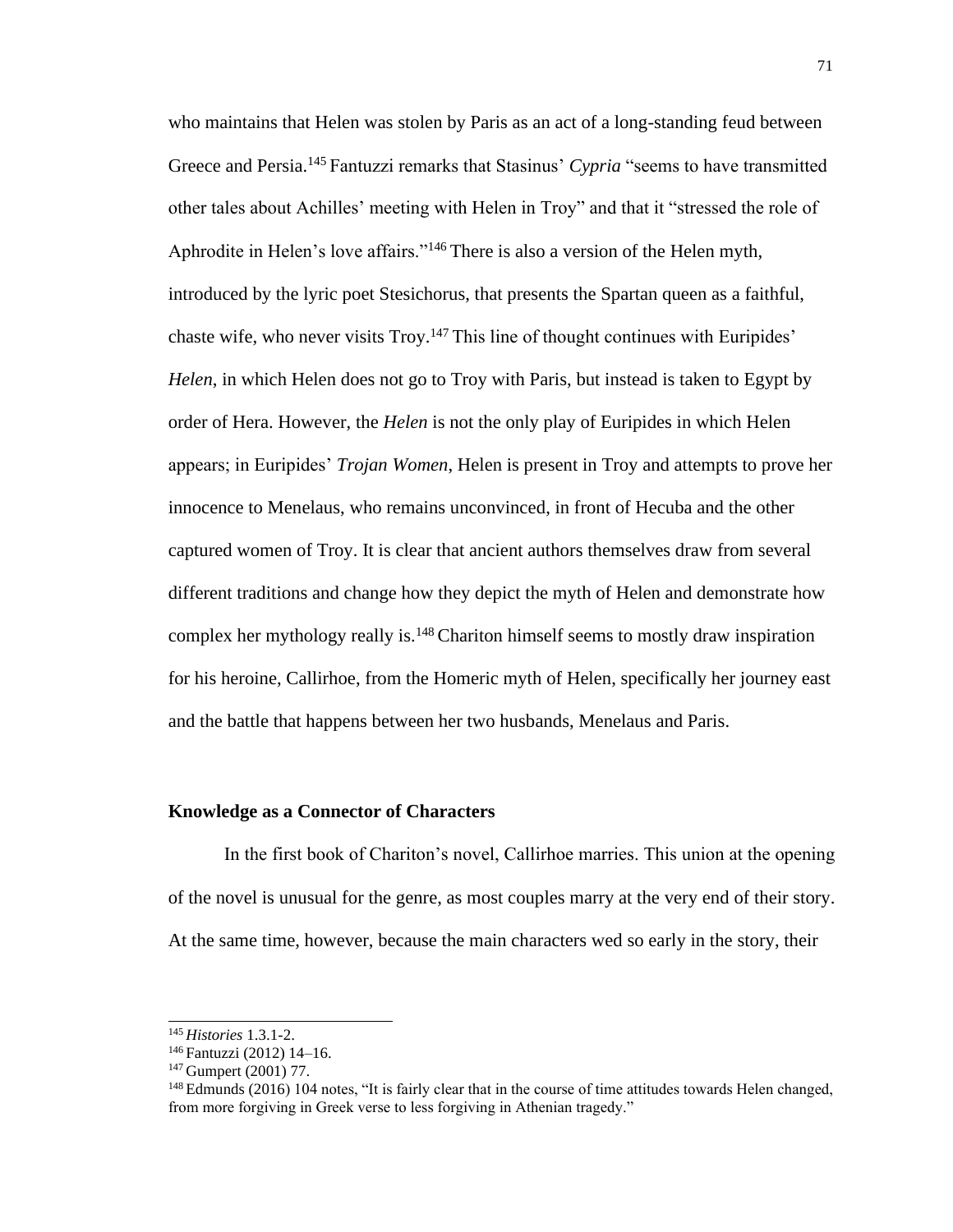union allows the reader more opportunity to draw the connection between Callirhoe, Penelope, and Helen which will be seen throughout the novel.<sup>149</sup> In order for Callirhoe to be aligned with Penelope or Helen, she must be married. Almost the entirety of both Helen and Penelope's myths revolve around their wedding and marriage. It would be nearly impossible for Chariton to draw meaningful connections between these epic protagonists and his own heroine if she did not have their same marital status. Callirhoe, much like Helen and Penelope, is extremely sought after and young men flock to Syracuse for the opportunity to marry her.<sup>150</sup> However, it is not one of these external suitors who marries her, but a native Syracusan, Chaereas, who was not even attempting to win her hand, which leaves a sour taste in the mouths of the suitors:

*Εἰ μέν τις ἐξ ἡμῶν ἔγημεν, οὐκ ἄν ὠργίσθην, ὥσπερ ἐν τοῖς γυμνικοῖς ἀγῶσιν ἕνα δεῖ νικῆσαι τῶν ἀγωνισαμένων: ἐπεὶ δὲ παρευδοκίμησεν ἡμᾶς ὁ μηδὲν ὑπὲρ τοῦ γάμου πονήσας, οὐ φέρω τὴν ὕβριν. Ἡμεῖς δὲ παρετάθημεν αὐλειοις θύραις προσαγρυνοῦντες, καὶ κολακεύοντες τίτθας καὶ θεραπαινίδας καὶ δῶρα πέμποντες τροφοῖς πόσον χρόνον δεδουλεύκαμεν καὶ, τὸ πάντων χαλεπώτατον, ὡς ἀντεραστὰς ἀλλήλους ἐμισήσαμεν: ὁ δὲ πόρνος καὶ πένης καὶ μηδενὸς κρείττων βασιλέων ἀγωνισαμένων αὐτὸς ἀκονιτὶ τὸν στέφανον ἤρατο.*

If one of us had married her, I would not be angry, just as in athletic competitions one from those contending must win: but since he surpassed us, he having done nothing for the marriage, I will not tolerate the insult. We were stretched out lying awake at the doors of her house, and flattering the maids and nurses, giving gifts to those having reared her. How long have we been her slaves, and the worst thing of all is that we hated each other as rivals: but this fornicator, poor boy, nobody himself takes the crown without a struggle, while better kings were competing. (*Callirhoe* 1.2.2-3)<sup>151</sup>

<sup>149</sup>De Temmerman (2014) 50.

<sup>150</sup>*Callirhoe* 1.1.2.

<sup>151</sup> All citations to Chariton's *Callirhoe* are from Reardon (2004). All translations are my own.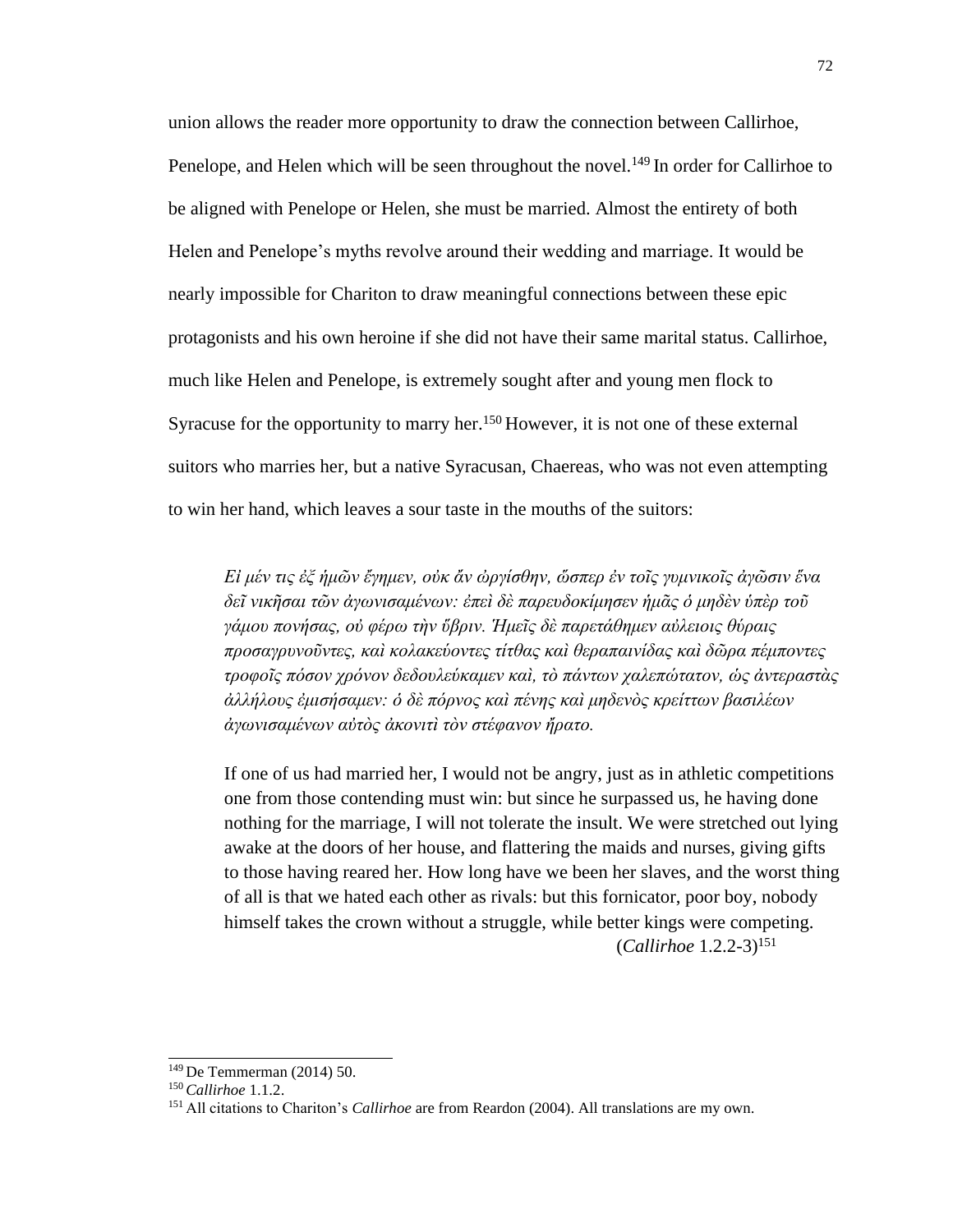This speech made by one of the suitors simultaneously brings to mind both of the famous suitor councils in Greek myth: one in Sparta, for the hand of Helen, and one in Ithaca, for the remarriage of Penelope. The speech starts out referencing a competition, which one of the competitors must win. The competition for Helen was similar to this. According to the fragments of Hesiod, between twenty-nine and ninety-nine men showed up for Helen's hand, among whom was not Menelaus, but instead his brother, Agamemnon, who competed in his brother's stead.<sup>152</sup> A similar uprising might have taken place at the marriage of Helen had the suitors not signed an agreement to uphold and support whomever was chosen.<sup>153</sup> Because no such pact of honor was made among Callirhoe's suitors, they band together to enact revenge on Chaereas for taking Callirhoe from them.

The tone and wording of the suitor's speech above also closely resembles that of Penelope's leading suitor, Eurymachus, who fears what people will say if Odysseus, disguised as the beggar, might string the bow:

"*ἦ πολὺ χείρονες ἄνδρες ἀμύμονος ἀνδρὸς ἄκοιτιν* 325 *μνῶνται, οὐδέ τι τόξον ἐύξοον ἐντανύουσιν: ἀλλ' ἄλλος τις πτωχὸς ἀνὴρ ἀλαλήμενος ἐλθὼν ῥηιδίως ἐτάνυσσε βιόν, διὰ δ' ἧκε σιδήρου." ὥς ἐρέουσ' ἡμῖν δ' ἄν ἐλέγχεα ταῦτα γένοιτο.*

"Truly far weaker men are wooing the wife of a noble man, 325 and cannot string his polished bow: but some other beggar man arriving after wandering easily strung the bow, and shot through the iron." Thus they will say, but for us this would become a shame. (*Odyssey* 21.325-329)<sup>154</sup>

 $152$  Hughes (2005) 80.

<sup>153</sup>For the wooing of Helen see Hesiod's *Catalogue of Women* fr. 154-155.

<sup>154</sup> All citations to Homer's *Odyssey* are from West (2017). All translations are my own.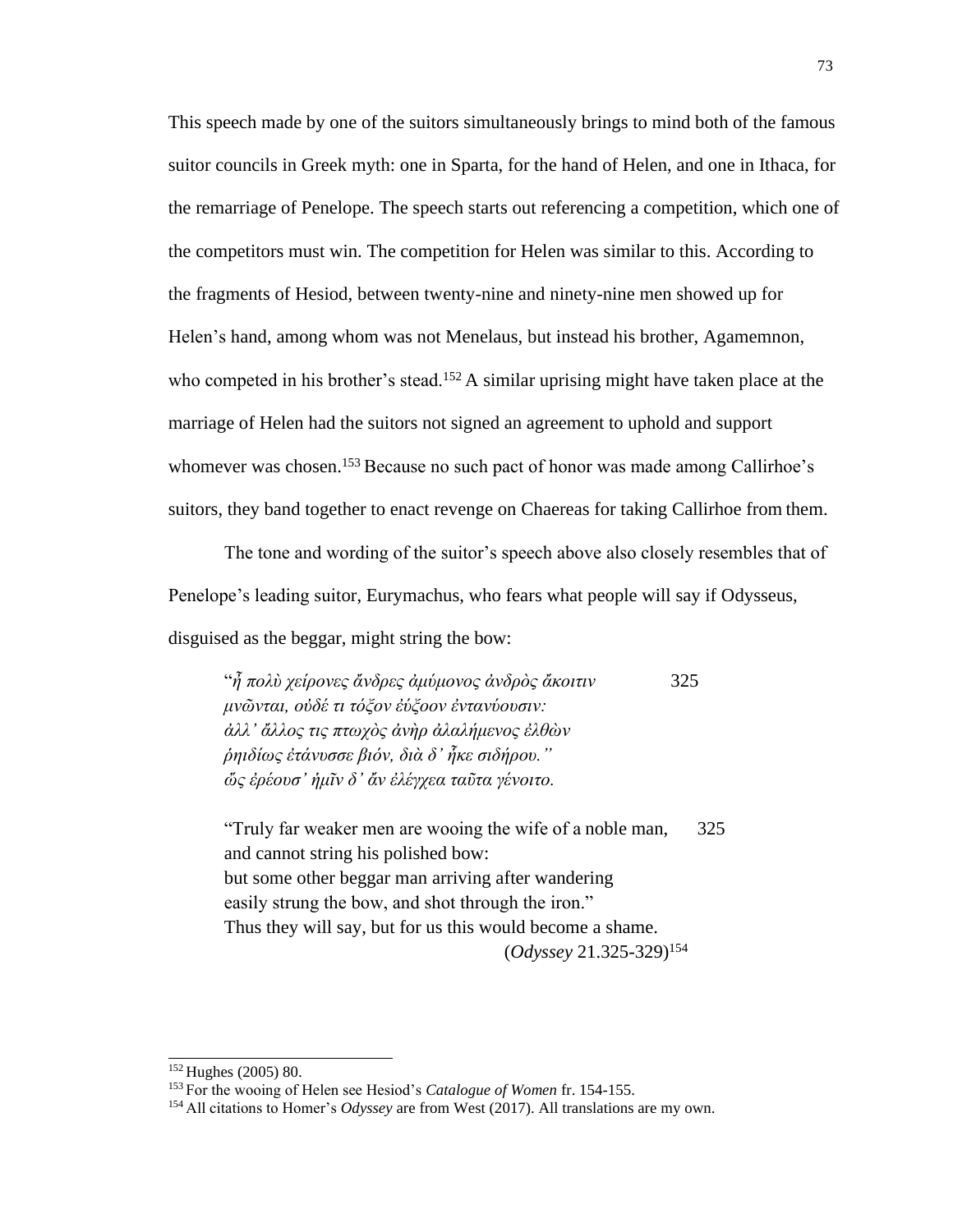The suitor's speech in the *Callirhoe* follows a very similar pattern to that of Eurymachus. In both texts, two issues are brought forward. Τhe first is that these suitors have formed a bond in their pursuit of the heroine, and now someone from outside the group is trying to claim her. The second, and more serious, issue is that of class. Both of the speaking suitors use an image of an athletic competition to separate the group of suitors from the outsider contending for the hand of the heroine. The suitors in the *Callirhoe*, in particular, use this imagery of the *γυμνικός ἀγών* (athletic competition) to exclude Chaereas from their ranks as noblemen. Odysseus, in this part of the epic, is disguised as a beggar, who is about to attempt the same competition as these noble suitors. The distinction of classes between the suitors and Odysseus as beggar adds insult to injury for those seeking Penelope; the competition is no longer between social peers, but instead now includes a poor local man. Manual Fernández-Galiano notes that Eurymachus' use of *πολὺ χείρονες ἄνδρες* (far weaker men) is meant to be sarcastic, and the ending ἡμῖν has an emphatic meaning "for persons as important as us."<sup>155</sup>The suitors in Chariton's *Callirhoe* take a similar stance to those in the *Odyssey*. While Chaereas is far from a beggar, his father is only the second most important man in Syracuse. The other suitors, in comparison, are all of great noble birth seeking the hand of the most noble woman in Syracuse. While the distinction in class is less obvious in the *Callirhoe* the actions the suitors take in the novel to attempt to break up the couple and put a strain on their marriage are a direct result of this class difference. The suitors in both texts see the acceptance of their competition as an *ὕβρις*, or "insult," for which they will be mocked, and the speeches serve to unite each suitor as one joint unit against its competition.

<sup>74</sup>

<sup>155</sup> Fernández-Galiano (1992) 187.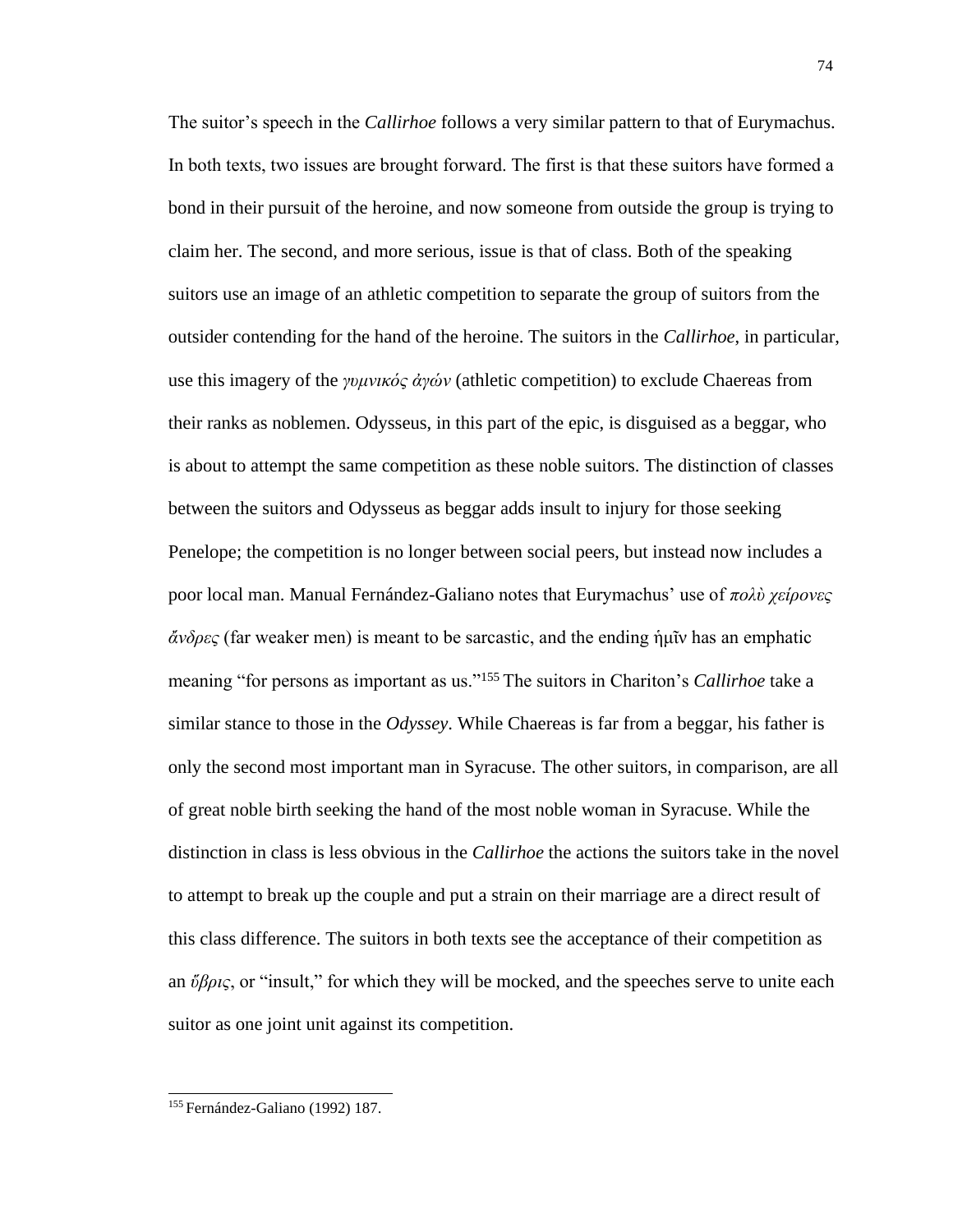The connection between Callirhoe and Penelope continues to develop after the meeting of the suitors. When Chaereas has to leave his new wife suddenly to tend to his father, the suitors concoct multiple plans to make it seem as though Callirhoe has been unfaithful to her husband. Chaereas, falling for the tricks of the suitors, ends up kicking Callirhoe in a fit of rage, temporarily stopping her breath.<sup>156</sup> Lefteratou states that this misunderstanding between what the suitors want Chaereas to believe and reality creates a suspense "by opposing the two levels of plot understanding, those of the external and internal readers."<sup>157</sup> From this point forward, a disconnect of knowledge concerning Callirhoe's loyalty and intentions will exist between Callirhoe and the other characters in the novel, especially Chaereas, who seems to be three steps behind every other character in terms of knowledge about his wife.

From the moment Chaereas storms into the house after being fooled into believing Callirhoe is having an affair, the external reader is presented with two contradictory points of view regarding Callirhoe's actions during the plot. The first point of view is a Helen-based one focalized through Chaereas, who wholeheartedly believes that his wife has been unfaithful to him and that he must reclaim his wife from another man.<sup>158</sup> The characterization of Chaereas as the Menelaus figure is made all the more emphatic by his insistence that he will forgive Callirhoe despite her actions toward him.<sup>159</sup>The second point of view is a Penelope-based understanding as presented by the narrator's description of Callirhoe:

<sup>156</sup>*Callirhoe* 1.3.1-1.4.12.

<sup>&</sup>lt;sup>157</sup> Lefteratou (2018) 207.

<sup>&</sup>lt;sup>158</sup> De Temmerman (2014) 59 notes "nowhere in the whole novel does Chaereas consciously characterize her as *sophron* … Chaereas' perception of Callirhoe's *sophrosyne* is intertwined with his self-position within the narrative."

<sup>&</sup>lt;sup>159</sup> Callirhoe 1.4.4. It should be noted that this promise is quickly forgotten once Chaereas sees Callirhoe.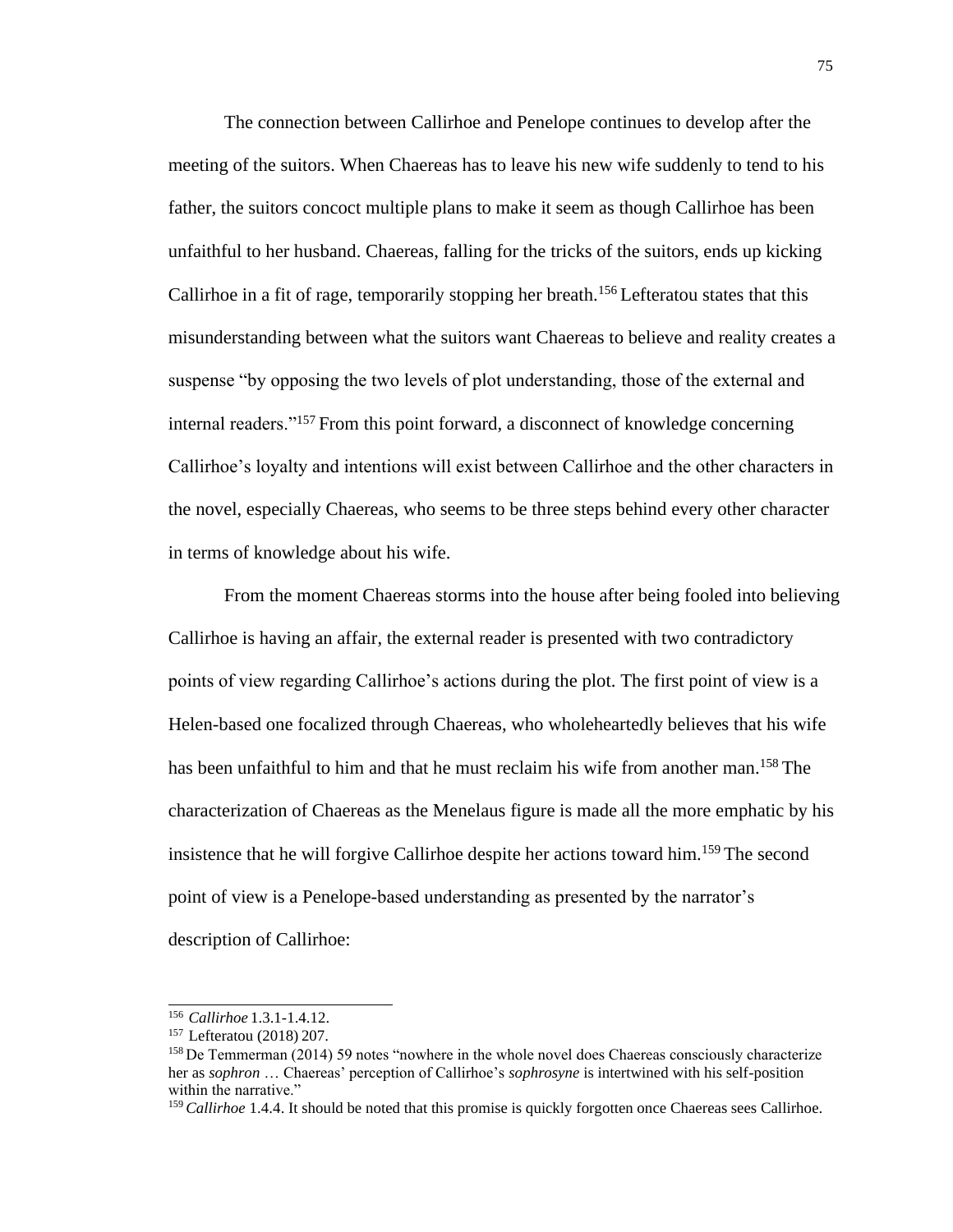*…ἡ δὲ Καλλιρρόη καθῆστο ἐπὶ τῆς κλίνης ζητοῦσα Χαιρέαν καὶ μηδὲ λύχνον ἅψασα διὰ τὴν λύπην: ψόφου δὲ ποδῶν γενομένου πρώτη τοῦ ἀνδρὸς ᾔσθετο τὴν ἀναπνοὴν καὶ χαίρουσα αὐτῷ προσέδραμεν.*

…but Callirhoe sat on her bed, longing for Chaereas and on account of her grief she had not kindled a lamp; but there was the noise of feet and she first perceived the breath of her husband and rejoicing she ran to him.

(*Callirhoe* 1.4.11)

This image of Callirhoe sitting in her room, longing for her husband, who, in reality, has only been gone for a few days, evokes images of Penelope crying in her room awaiting her husband who has been away for twenty years.<sup>160</sup> An intriguing detail is added her that Callirhoe has no problem recognizing her husband's footsteps or breath. This could be because they are recently married and Chaereas has been gone two days, not twenty years; however, I also think Chariton is making a comment about Penelope in this scene. Scholars have long debated whether Penelope recognizes Odysseus when she sees him.<sup>161</sup> Callirhoe's recognition of Chaereas seems to indicate that Chariton, as the author, believes that Penelope does recognize Odysseus. The author specifically has Callirhoe recognize Chaereas in this scene to continue the catalogue of similarities between Callirhoe and Penelope. It can be argued that Callirhoe's recognition of Chaereas' breath and footsteps in the above scene is more a sign of fidelity than a true recognition. However, this is not the only place in the novel where Callirhoe is able to identify Chaereas without seeing him. In *Callirhoe* 8.1.1, a veiled Callirhoe recognizes Chaereas'

<sup>160</sup>*Odyssey* 1.361-365.

<sup>&</sup>lt;sup>161</sup> See Katz (1991), Felson-Rubin (1994), and Clayton (2004) for discussion surrounding Penelope and her test and recognition of Odysseus.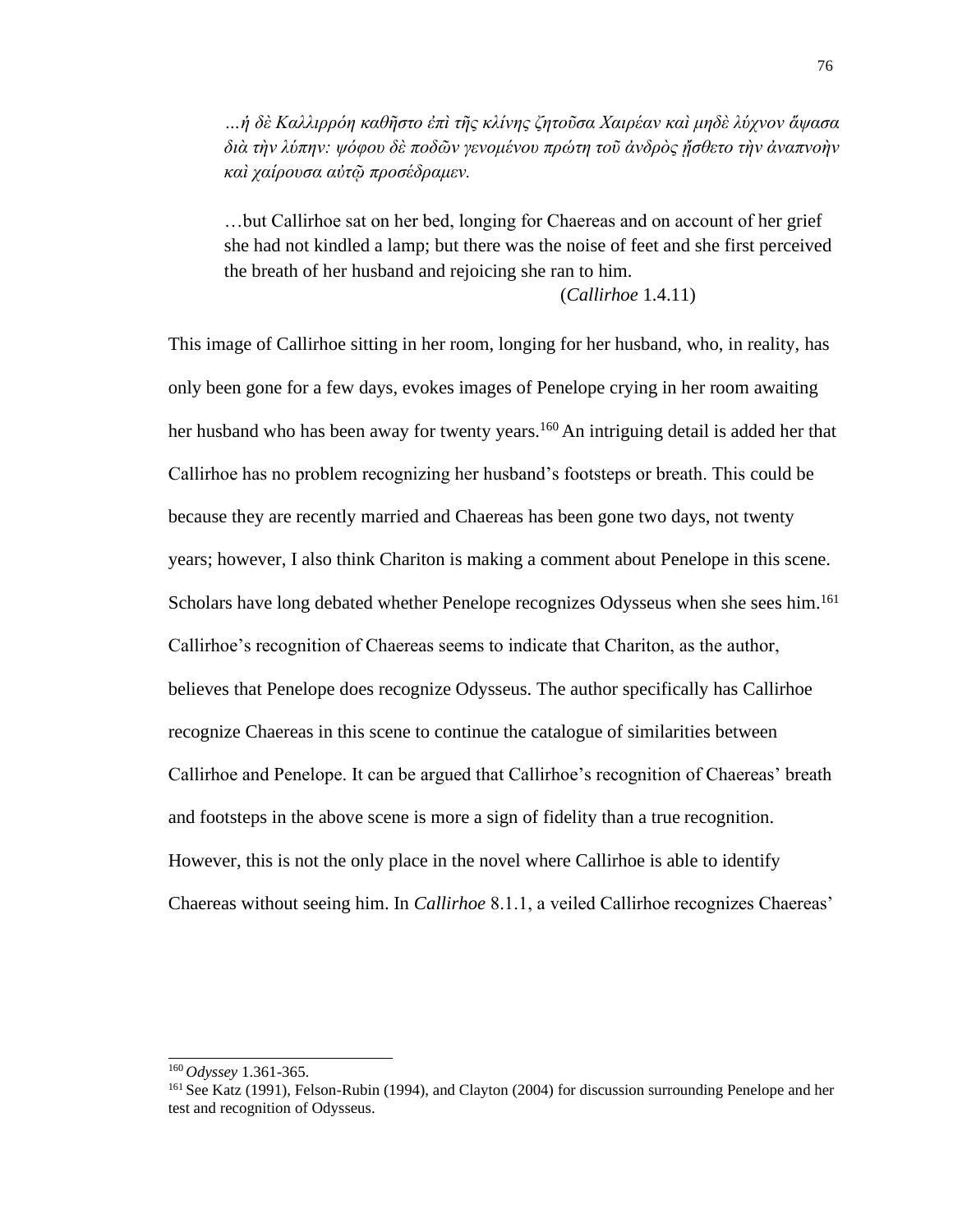voice. This recognition takes place after Callirhoe has traveled to Miletus, remarried, and has already traveled across Asia Minor.<sup>162</sup>

Moving into Book Two the option of remarriage and the question of fidelity continue to connect the heroines of Homer's epic and Callirhoe. Callirhoe's narrative evocation of Helen is introduced when she is abducted, taken east, and sold as a slave in Miletus. However, unlike Homer's Helen, Callirhoe is forcibly abducted from her tomb.<sup>163</sup>At the end of the first book, when the raiders are invading her tomb, Callirhoe conceives of herself in the role of an abducted bride, or even an abducted Penelope of sorts, whom Chaereas will finally fully appreciate now that she is gone:

*"ἀληθῶς ἀπόλωλα, ὦ Χαιρέα" φησί, "τοσούτῳ διαζευχθεῖσα πάθει. Καὶ σὺ μὲν πενθεῖς καὶ μετανοεῖς καὶ τάφῳ κενῷ παρακάθησαι, μετὰ θάνατόν μοι τὴν σωφροσύνην μαρτυρῶν…"*

She said, "Truly I am lost, oh Chaereas, being separated by so great an incident. You are mourning for me and repenting and you sit in an empty tomb, giving witness to my chastity after my death…

(*Callirhoe* 1.14.9-10)

In her vision of events, Chaereas now sits alone in an empty room lamenting his missing lover, just as she had done for him earlier.<sup>164</sup> In her idealized world, Chaereas mourns her *σωφροσύνη* (chastity) rather than her beauty or even her life. Lefteratou notes about Callirhoe's abduction that "the cherished *σωφροσύνη* that assimilates Callirhoe to Penelope is questioned: not only is she in a foreign land but she also has a new lord, the

<sup>&</sup>lt;sup>162</sup> Women in the novel seem to have the uncanny ability to recognize their spouse in any situation, but this power seems typically to apply to women alone. Cleitophon is unable to identify Leucippe when her hair is cut, but she can easily identify him after he has been beaten. Part of this is due to the female protagonist's willingness to believe that reunification is possible, whereas male characters tend to believe what they hear, even if it is not true.

<sup>&</sup>lt;sup>163</sup> I discussed earlier in this chapter the various authorial beliefs surrounding Helen's departure from Sparta. However, for the purposes of this thesis, I interpret Helen's journey as the one depicted in Homer' s *Iliad* and *Odyssey*.

<sup>164</sup> *Callirhoe* 1.4.11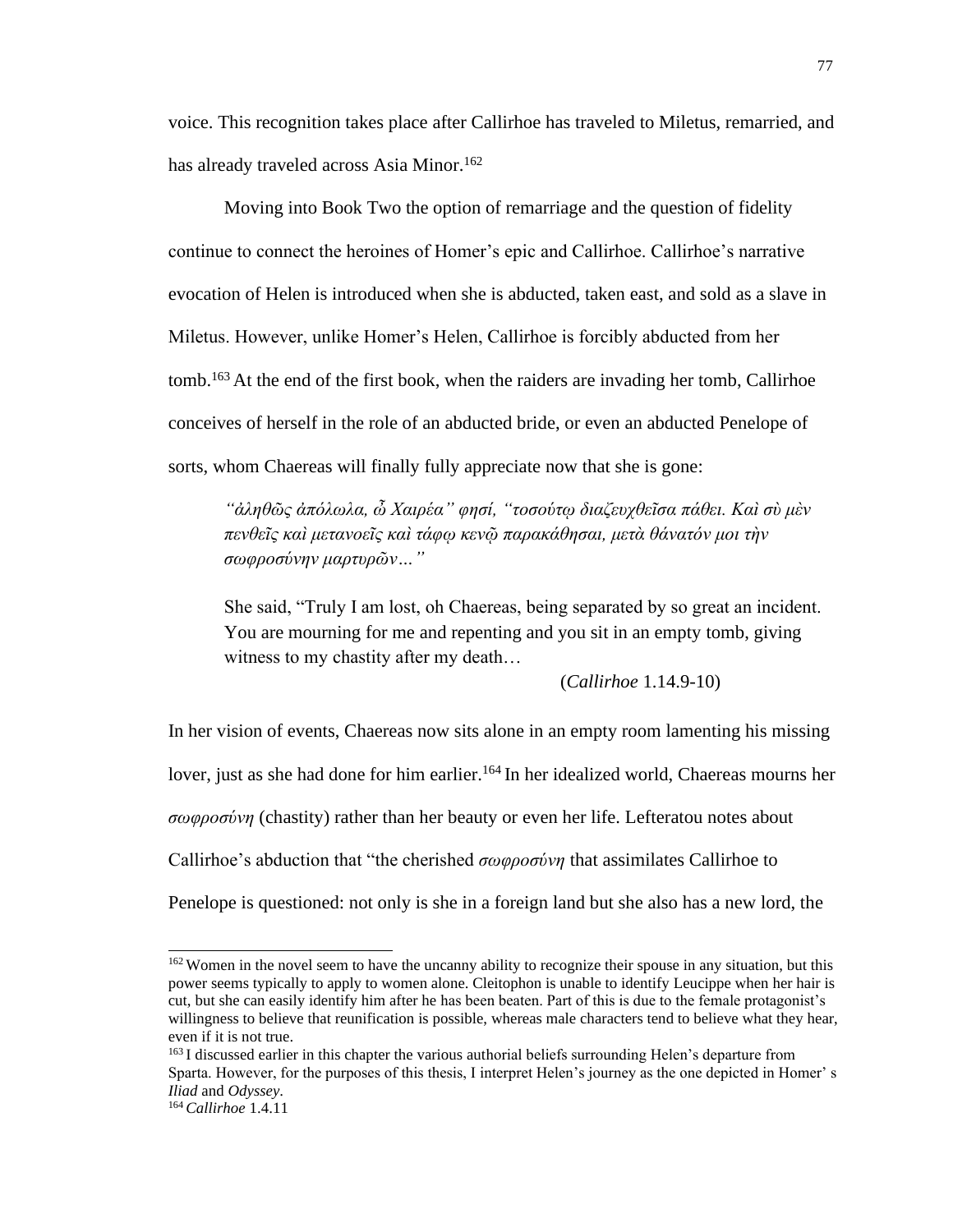widower, Dionysius; furthermore, she is gorgeous."<sup>165</sup> Indeed, Chaereas continues to see Callirhoe as a Helen-figure after he discovers that she has been stolen from her tomb. However, he now casts himself as the heroic Menelaus figure, who must go east in order to reclaim his bride.

Ironically, Dionysius, Callirhoe's second husband, also envisions himself as a Menelaus figure after Callirhoe accepts his marriage proposal.<sup>166</sup> When Dionysius is first rejected by Callirhoe, he laments the love story he thought they could have shared, *φεύγει δὲ ἡ νεώνητος, ἥν ἤλπιζον ἐξ Ἀφροδίτης εἶναί μοι τὸ δῶρον, καὶ ἀνέπλαττον ἐμαυτῷ βίον μακάριον ὑπὲρ Μενέλεων τὸν τῆς Λακεδαιμονίας γυναικός* "The newly bought girl flees, whom I hoped was a gift for me from Aphrodite, and I was imagining for myself a blessed life beyond Menelaus, the husband of the Spartan woman" (*Callirhoe* 2.6.1). The cause of this misinterpretation by both Chaereas and Dionysius stems from the fact that both men believe that they know the entire story of Callirhoe's experience, but they are both missing crucial details. During their marriage arrangement, Callirhoe promises to tell Dionysius everything, but fails to mention that she is already married.<sup>167</sup> Because Callirhoe has concealed information from him, and because Dionysius refuses to force himself on her, he sees himself as a rightful suitor of a fair Helen, one who eventually wins in the end, rather than a lecherous suitor of another man's chaste, loyal wife. Chaereas, on the other hand, while not technically wrong in his interpretation of the

<sup>&</sup>lt;sup>165</sup> Lefteratou (2018) 210.

<sup>&</sup>lt;sup>166</sup> De Temmerman (2014) 61 comments on the parallels between Chaereas' and Dionysius' marriage to Callirhoe.

<sup>167</sup> *Callirhoe* 2.5.11.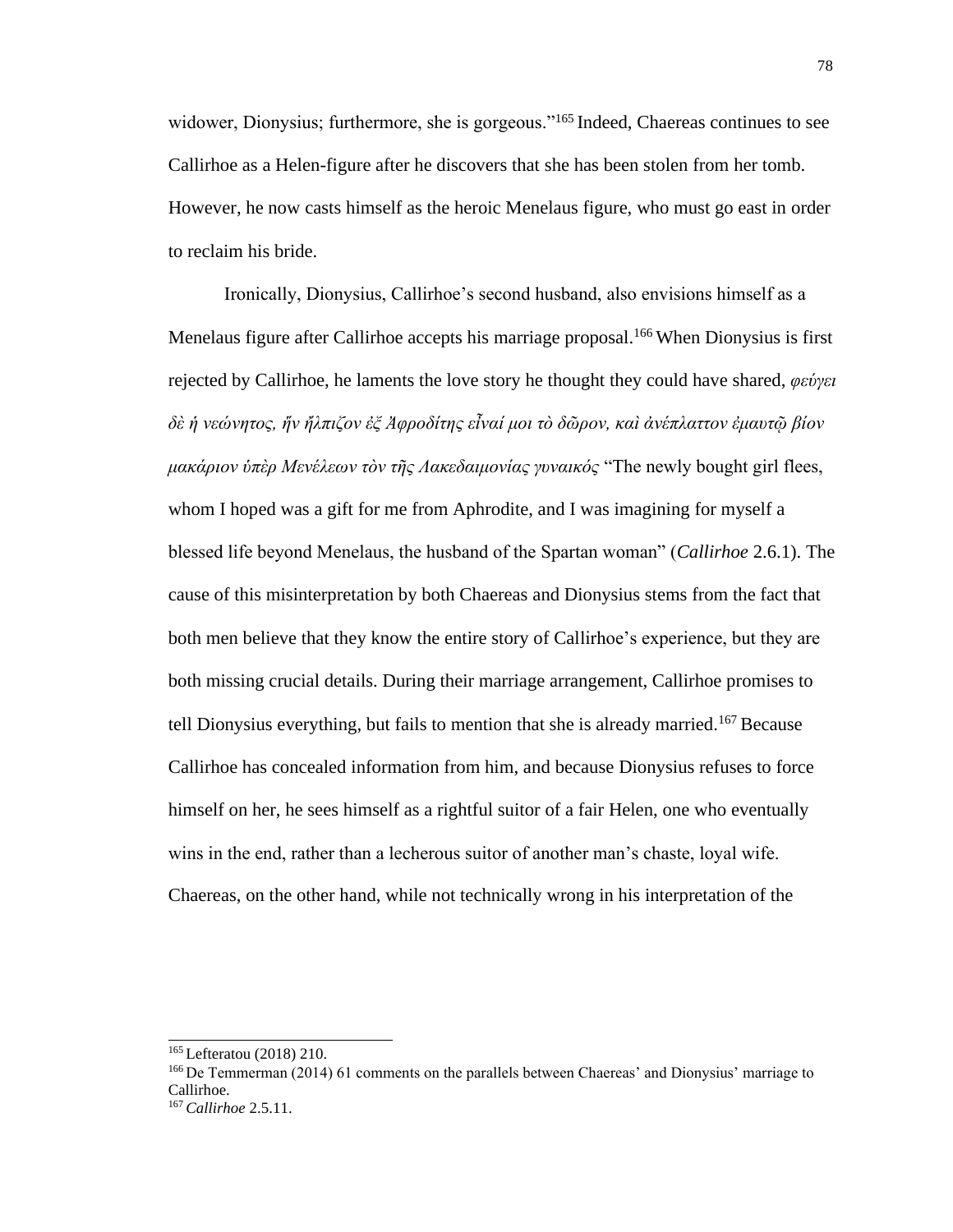actual events of the situation - since Callirhoe *was* still alive, kidnapped, and taken east -

nevertheless, uses the fact of her abduction to focus attention on himself:<sup>168</sup>

*…ἀποβλέψας εἰς τὸ πέλαγος "ἄγε με" φησίν, "ὦ θάλασσα, τὸν αὐτὸν δρόμον, ὅν καὶ Καλλιρρόην ἤγαγες. Εὔχομαί σοι, Πόσειδον, ἢ κἀκείνην μεθ' ἡμῶν ἢ μηδὲ ἐμὲ χωρὶς ἐκείνης ἐνταῦθα. Εἰ μὴ γὰρ δύναμαι τὴν γυναῖκα τῆν ἐμὴν ἀπολαβεῖν, θέλω κἂν δουλεύειν μετ' αὐτῆς."*

…looking towards the sea he said, "Oh sea, take me on the same course, which you also took Callirhoe. Poseidon, I beg you, either that she is with us, or that I not be here apart from her. For if I cannot take back my wife, I want to be a slave with her."

### (*Callirhoe* 3.5.9)

Not once in this speech does he ask for Callirhoe's safety or good health. Instead, he focuses his speech on himself and what he wants. The overall message of the speech appears self-sacrificing and noble; however, his language makes it clear that his speech focuses not on Callirhoe, but himself. Chaereas refers to Callirhoe by name only once, after which he uses demonstrative pronouns *ἐκείνη* (that one), and the non-specific adjective *αὐτῆς* (her). While Chaereas does refer to Callirhoe as his *γυνή* (wife); the firstperson focus, emphasized by the use of the possessive adjective *ἐμὴ* (my), overshadows the noun. Chaereas refers explicitly to himself at least four times over these four lines. By doing this, Chaereas shifts the attention from Callirhoe, the woman who was abducted, and focuses it on himself as a victim. Chaereas' self-drawn attention evokes the selfserving interest of Menelaus, who never stops to question whether Helen was taken by force or, if the former was not the case, why she would have left. Instead, the entire war is centered around the insult he felt and the need to retrieve what was taken.

<sup>168</sup>Gregory (1996) 9 notes: "Those critics and translators who choose the reading of Helen as an agent of her own fate do so because they cannot support the incoherence that the abduction reading seems to involve."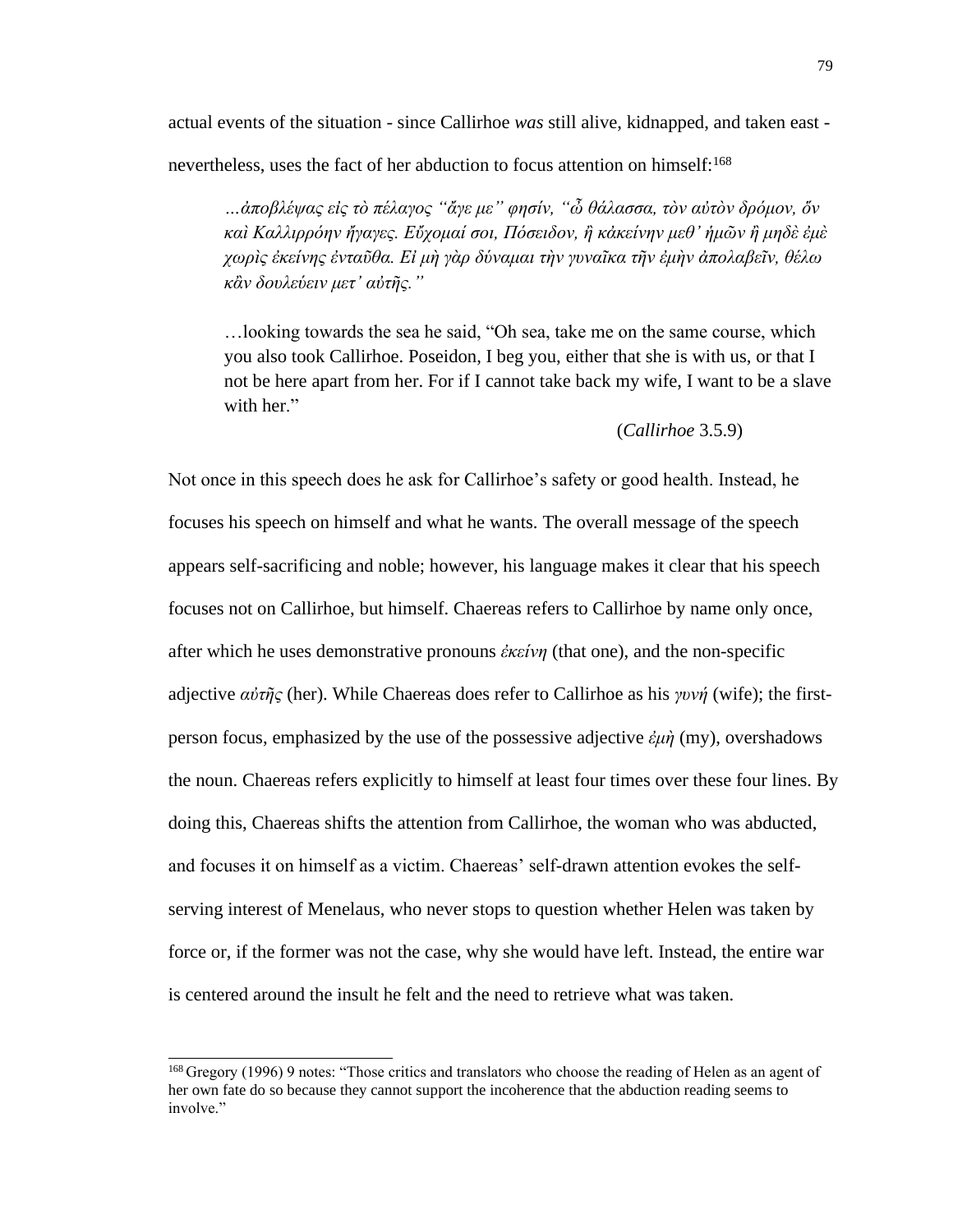The lack of literary representation of ancient women's reasonings and thoughts behind their actions is not new. Blondell notes that something similar to this happens in the *Iliad*. Helen must actively apply blame to herself in order to continue having an active presence in her own story in which the male characters downplay or eradicate her agency in the events that led to the Trojan War.<sup>169</sup> However, Helen must balance her self-blame. She certainly does not wish to be blamed for the entirety of the war. The consequence of not speaking up would be the erasure of her agency altogether and, even worse, a transformation from a person to stolen object.<sup>170</sup> Because Callirhoe is not present to explain the events of her abduction, Chaereas is able to frame her as an object that has been taken from him without taking a moment to wonder if she left on her own volition. The readers, having witnessed Callirhoe's abduction, know that she was taken unwillingly, but Chaereas does not have this information and still chooses to interpret the scene as such and take away any agency Callirhoe might have had in the moment.

Callirhoe's actions and represented feelings during her time in Miletus align her character more closely with Penelope. Although she sees the parallels between the events that she has experienced and those experienced by Helen, her own actions and thoughts are aligned more towards Penelope. Like Penelope, Callirhoe tries to stay faithful to her first husband, laments the loss of Chaereas, and expresses concern over the preservation of her family.<sup>171</sup>Much like this epic counterpart, Callirhoe is so uncomfortable with the interest of other men that she cries when Dionysius asks her about herself: *ταῦτα λέγουσα*

<sup>&</sup>lt;sup>169</sup> Blondell (2010) 11. Gregory (1996) 10 also discusses the transformation of Helen's agency within the *Iliad*: "The *Iliad* portrays palimpsestically the process of a woman's transformation from self-willed agent to victim of the will of her seducer - a victim, who, given the chance, would have remained true to her husband."

<sup>&</sup>lt;sup>170</sup> Blondell (2010) 5.

<sup>171</sup> Lefteratou (2018) 213.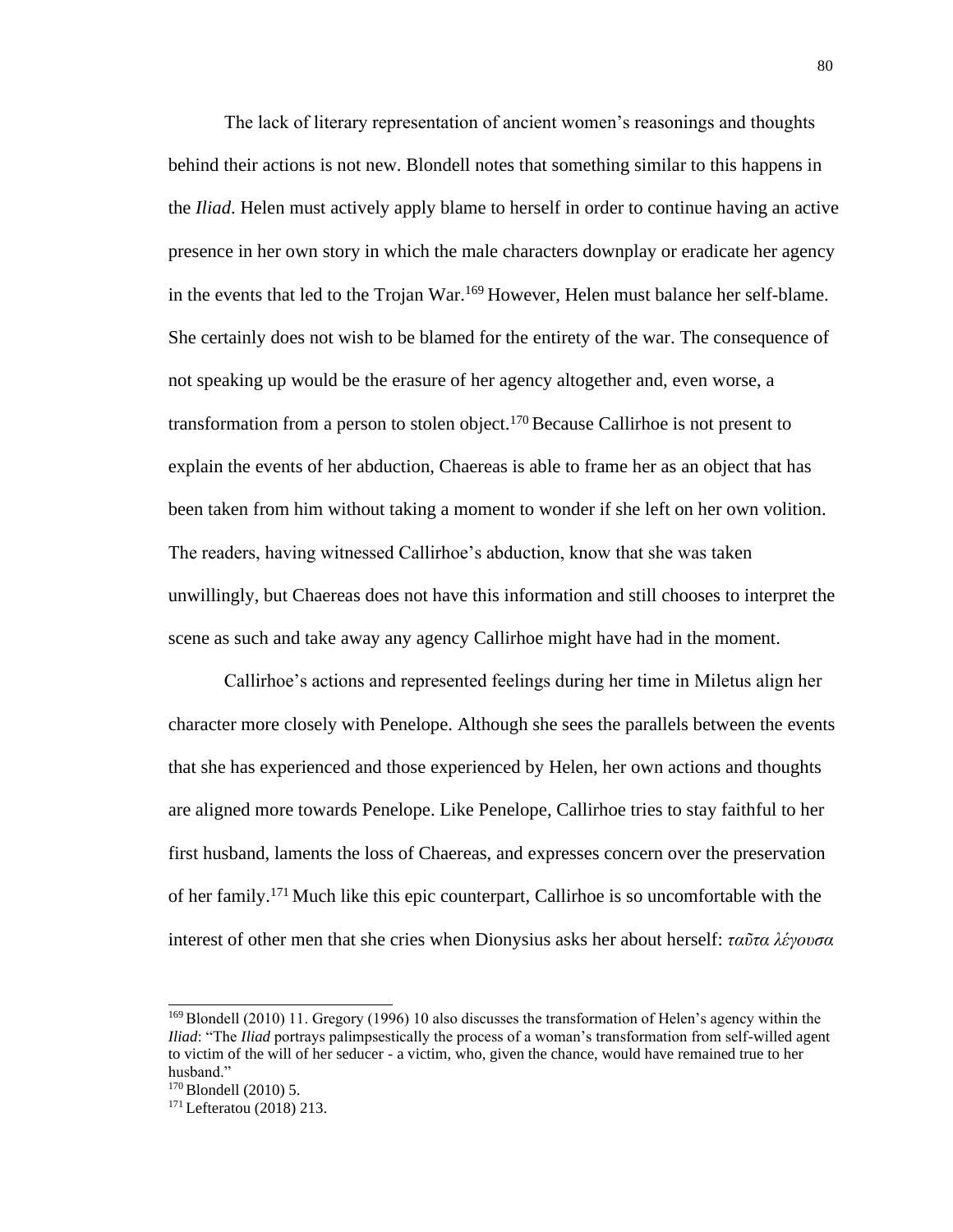*ἐπειρᾶτο μὲν λανθάνειν, ἐλείβετο δὲ αὐτῆς τὰ δάκυρα κατὰ τῶν παρειῶν* "Saying these things she was trying to avoid attention, but tears poured forth down her cheeks" (*Callirhoe* 2.5.7). These tears, like the tears of Penelope in front of the suitors, should have served as a sign of the sincerity of her feelings, and as response to the humiliation felt in this situation.<sup>172</sup> Callirhoe gives up hope that Chaereas will come to save her because he does not even know where she is.

Faced with an impossible task, to marry again or risk herself and her unborn son becoming slaves, Callirhoe goes off into her room to debate with herself. However, once she falls asleep, she is greeted by Chaereas in her dreams:

*Ταῦτα λογιζομένῃ δι' ὅλης τῆς νυκτὸς ὕπνος ἐπῆλθε πρὸς ὁλίγον. Ἐπέστη δὲ αὐτῇ εἰκὼν Χαιρέου πάντ' αὐτῷ μέγεθός τε καὶ ὄμματα κάλ' εἰκυῖα, καὶ φωνήν, καὶ τοῖα περὶ χροὶ εἵματα ἕστο. Παρεστὼς δὲ "παρατίθεμαί σοι"φησίν "ὦ γύναι, τὸν υἱόν."*

Considering these things through the entire night, sleep came to her a little. The likeness of Chaereas stood over her, being similar to him in every way both in stature and beautiful eyes and voice, and he had worn these sorts of clothes on his body. Standing by her he said, "I entrust my son to you, oh wife." (*Callirhoe* 2.9.6)

Before falling asleep, Callirhoe is faced with a dilemma similar to Penelope's: does she remarry or does she remain faithful and find out what Fortune has in store for her? Just in case the epic connection is not clear enough, Chariton directly quotes Book Twenty-three of the *Iliad* in which Patroclus comes back from the grave as a ghost to advise Achilles to move on: *μέγεθός τε καὶ ὄμματα κάλ' εἰκυῖα / καὶ φωνήν…* "being similar both in stature and beautiful eyes / and voice…" (*Iliad* 23.66–67). The imagery of Patroclus coming to Achilles emphasizes the importance of dreams and the usefulness of dreams for giving

<sup>172</sup> *Odyssey* 1.325-344; see Helleman (1995) 235-236 for discussion.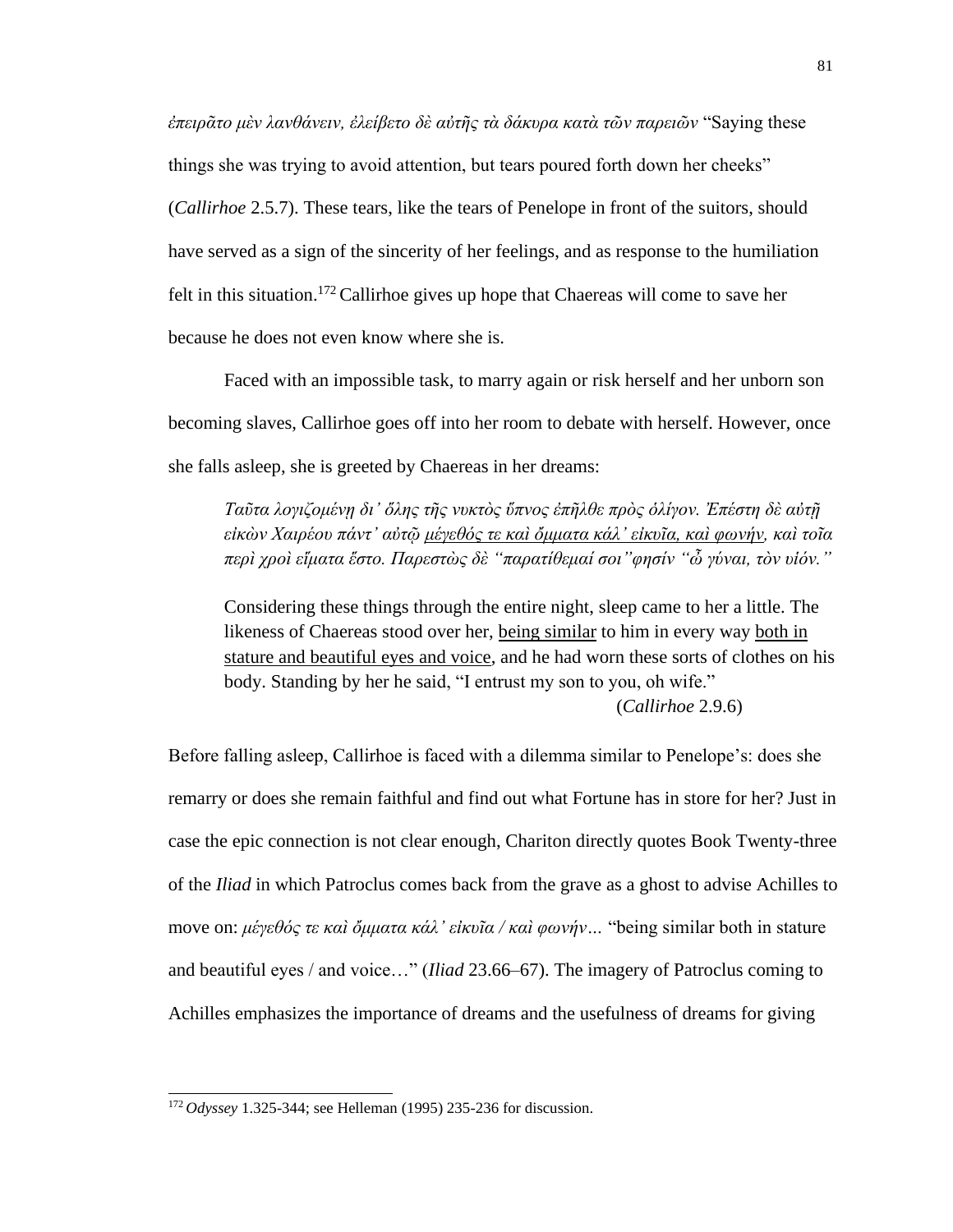hard advice to a loved one. Callirhoe, just as Achilles, is less than eager to move on with her life, but with the advice of Chaereas in her dream, she is able to take the steps needed to preserve their child. In Book Nineteen, Penelope also has a dream that, once interpreted, encourages her to set forth the competition of the bow and move on to the next phase of her life.<sup>173</sup>

Penelope, on the other hand, asks the beggar/her husband to interpret her dream in which an eagle swoops down and kills twenty geese, which she cherishes.<sup>174</sup> The beggar disguised as Odysseus interprets this dream to mean that Odysseus will return to slay the suitors. However, this interpretation bears further scrutiny. As other scholars such as Katz Anhalt and Haller have noted, dreams, especially symbolic dreams, are open to misinterpretation or different interpretations.<sup>175</sup> According to Odysseus' prophetic interpretation, the dream geese symbolize the suitors, who will be slaughtered by a returning Odysseus. Penelope sets up the competition, not necessarily because she agrees with Odysseus' interpretation, but because she recognizes that enough time has passed and action needs to be taken. While I personally believe that Penelope does recognize Odysseus, in this situation it does not really matter whether Penelope recognizes her husband. Penelope already seems to know what should happen next, which is made apparent when she provides an interpretation of her dream within the dream itself. Instead of asking her husband's opinion, Penelope seems to be using the dream to urge him to take the action she herself could not take and destroy the suitors.

<sup>173</sup>*Odyssey* 19.554-559.

<sup>174</sup>*Odyssey* 19.535.

<sup>175</sup> Katz Anhalt (2001); Haller (2009).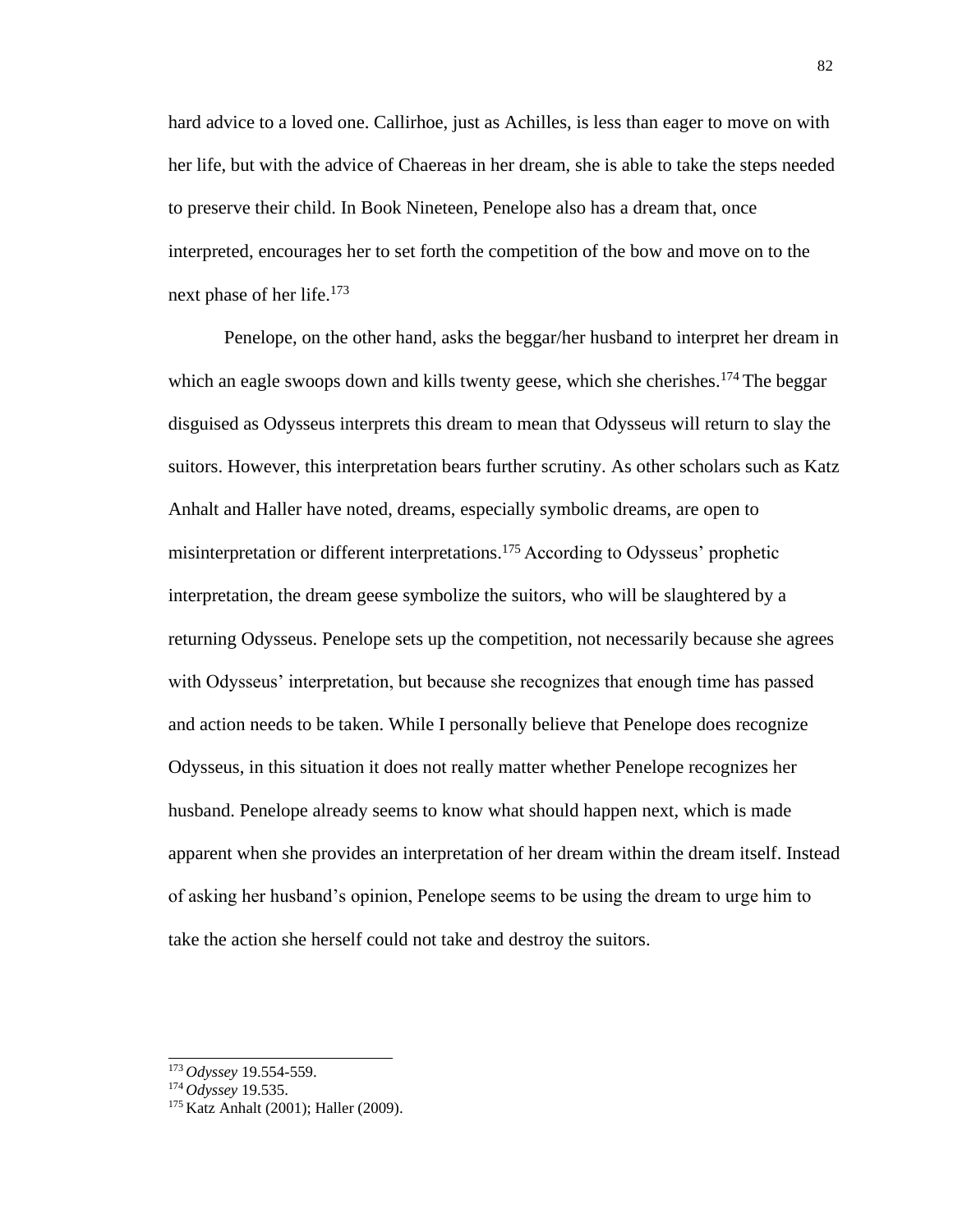Directly after this dream interpretation, Penelope devises the contest of the bow, which she knows only her husband can string, thereby allowing him to effectively beat the suitors at their own game. Callirhoe, on the other hand, decides to give in to her suitor and remarry, but before she tells Dionysius she states: *μαρτύρομαί σε, Χαιρέα, σύ με Διονυσίῳ νυμφαγωγεῖς* "I invoke you as a witness, Chaereas: you are marrying me away to Dionysius" (*Callirhoe* 2.11.3–4). Dream Chaereas leads Callirhoe to her second marriage-this is the only way she can think of to preserve her child. Callirhoe is not forced into the marriage, nor does she fall in love with Dionysius; instead, she follows the advice of her first husband, which results in her second marriage. Lefteratou and De Temmerman argue that Callirhoe's remarriage links her to Helen because she was taken from her first husband and remarried to an eastern leader, which is how both Chaereas and Dionysius interpret her marriage to the Milesian general.<sup>176</sup> However, Callirhoe, like Penelope in conversation with the disguised Odysseus, engages in decision making about remarriage in response to her interactions with a dream-figure of her husband. Her epic counterpart is also given the opportunity to remarry by her husband after their child comes of age, but she chooses to wait it out.<sup>177</sup> Callirhoe does not have the luxury of time that Penelope has since she is now pregnant, in a foreign land, without a husband, and with the possibility of slavery hanging over her head. Their differing situations call for a different outcomes, but both make sure to consult their husbands and heed their advice before making a decision about remarrying.

Overall, the amount of knowledge about Callirhoe's mindset and situation ultimately determines how Dionysius, Chaereas, and Callirhoe herself interpret and

<sup>176</sup>De Temmerman (2014) 54-56; Lefteratou (2018) 217.

<sup>177</sup> *Odyssey* 18.269-270.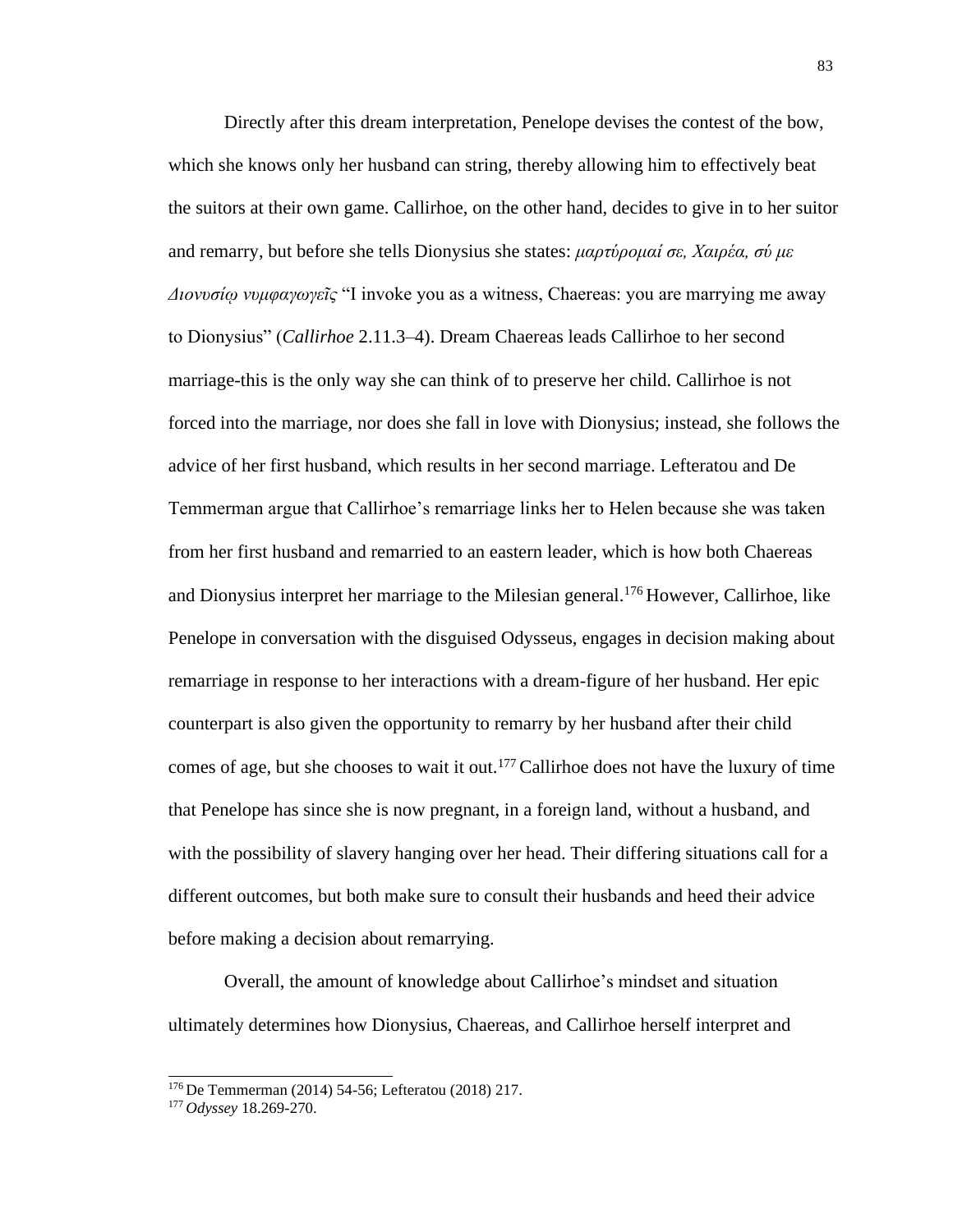connect Callirhoe's actions to Helen and Penelope. Some characters such as Chaereas or Dionysius believe that Callirhoe is a beautiful Helen waiting for her Menelaus and having been abducted by a Paris. However, Callirhoe herself recognizes that her marriages more closely resemble Penelope's to Odysseus. Although Callirhoe remarries, like Helen, she does so with the permission of her husband, and throughout her marriage to Dionysius she remains loyal and emotionally faithful to her first husband. Nevertheless, despite Callirhoe's emotional loyalty to Chaereas, her first husband, she does present their child as belonging to Dionysius and thereby creates a family and a life with her second husband. As a result, Callirhoe's family unit is severely altered after her second marriage. In the next section, I examine the ways in which the act of remembering, specifically by the wife, affects the preservation of the *οἶκος* (home) in epic and Chariton's novel. By tying this together with the idea of active remembering as a method of preserving the family and the family home, I also analyze how Chariton expands on the concept of family in the novel.

### **Memory and Forgetfulness as a Family Connection**

A woman's relationship with her family in the ancient world was complicated. She lived at home until the appropriate age when her father found her a husband to marry, whether a foreign or local husband.<sup>178</sup> Before the laws of Solon and Pericles, women of high-ranking families were often sent to other city-states in order to forge alliances with other prominent families, and the loyalty of a woman, after she was

<sup>178</sup> Pomeroy (1997) 17.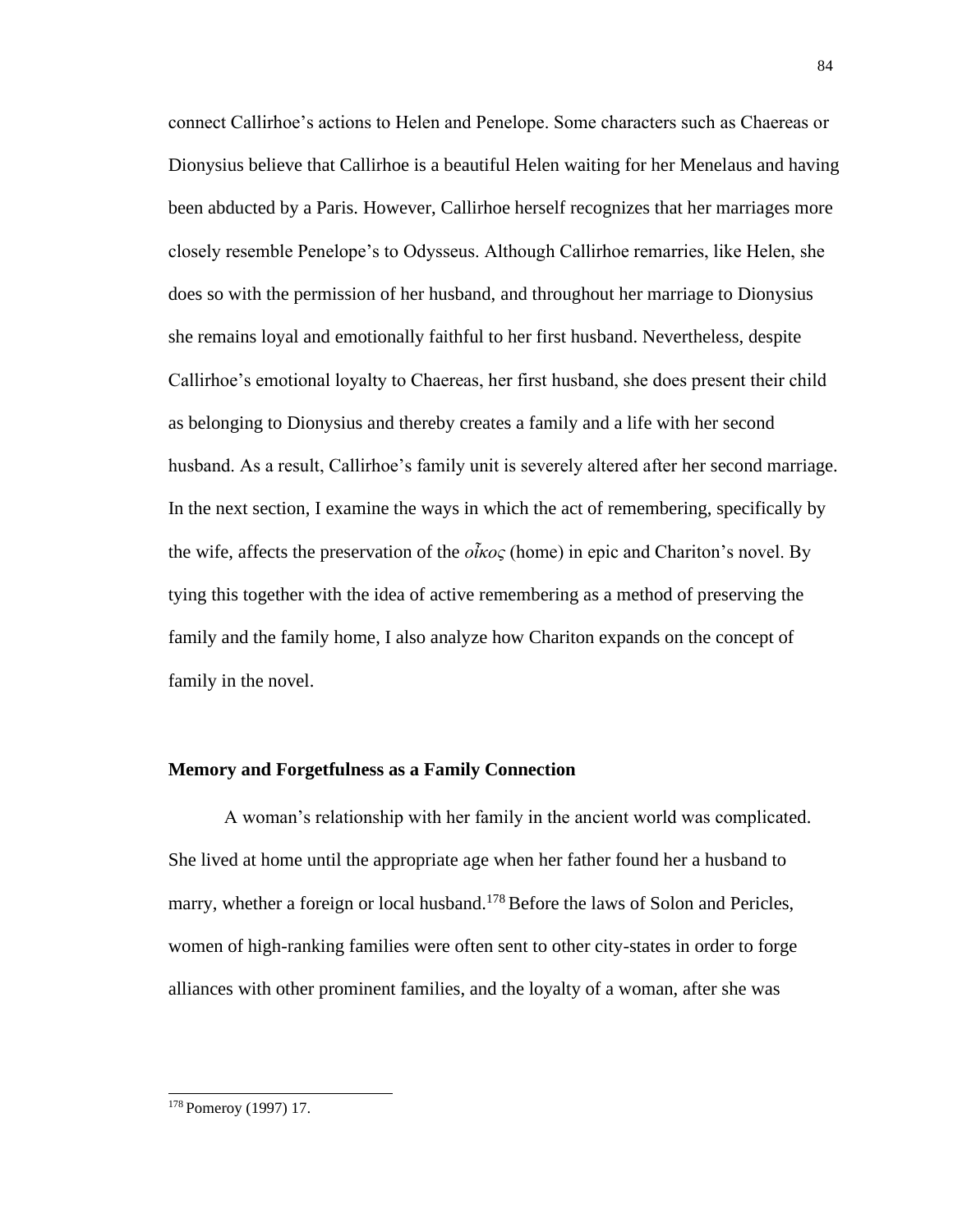married, switched from her natal kin to her husband and conjugal family.<sup>179</sup> This loyalty to her husband meant that a woman's identity and social standing relied upon the maintenance of her newfound *οἶκος*, and because of this reliance on the home as a source of identity, women often did not travel far from their homes. In the literary instances when women did leave their marital/familial  $\partial \tilde{k} \alpha \varsigma$ , their reputations suffered.<sup>180</sup> The relationship between the home and the woman is further complicated with the introduction of children.

Demosthenes gives an example of the idealized role of a wife in fourth century Greece: *τὰς μὲν γὰρ ἑταίρας ἡδονῆς ἕνεκ' ἔχομεν, τὰς δὲ παλλακὰς τῆς καθ' ἡμέραν θεραπείας τοῦ σῶματος, τὰς δὲ γυναῖκας τοῦ παιδοποιεῖσθαι γνησίως καὶ τῶν ἔνδον φύλακα πιστὴν ἔχειν* "We have *hetairai* for pleasure, *pallakai* for the daily care of our body, and *gynaikes* to bear children legitimately and to have a trusty guard of the things inside" (*Against Neaira*, 122).<sup>181</sup> In ancient Athenian society, both the *hetairai* and the *pallakai* are types of female sex workers; however, their places in society, both in terms of physical location and use, are distinct. *Hetairai* are the more high-status courtesans: they are well educated in instruments, literature, and rhetoric, and are associated with the private sphere of symposia.<sup>182</sup>*Pallakai*, on the other hand, are more aligned with concubines, who are household slaves that live closely with men.<sup>183</sup>*Gynaikes*, then, are the least accessible women in the city, remaining at or near their homes for most of their

 $179$  Pomeroy (1997) 64. This loyalty to a husband's family shifted after the laws of Pericles and Solon because women were more often kept in the communities and fathers could call their daughters back home if they wished.

<sup>&</sup>lt;sup>180</sup> Examples of this include Helen, Medea, Antigone, and Dido, who leaves her family home after her husband is murdered.

<sup>181</sup>Xenophon's *Oikonomikos* also provides an excellent description on the role and duties of a *γυνή*. <sup>182</sup>Gilhuly (2009) 113.

<sup>183</sup> Gilhuly (2009) 14.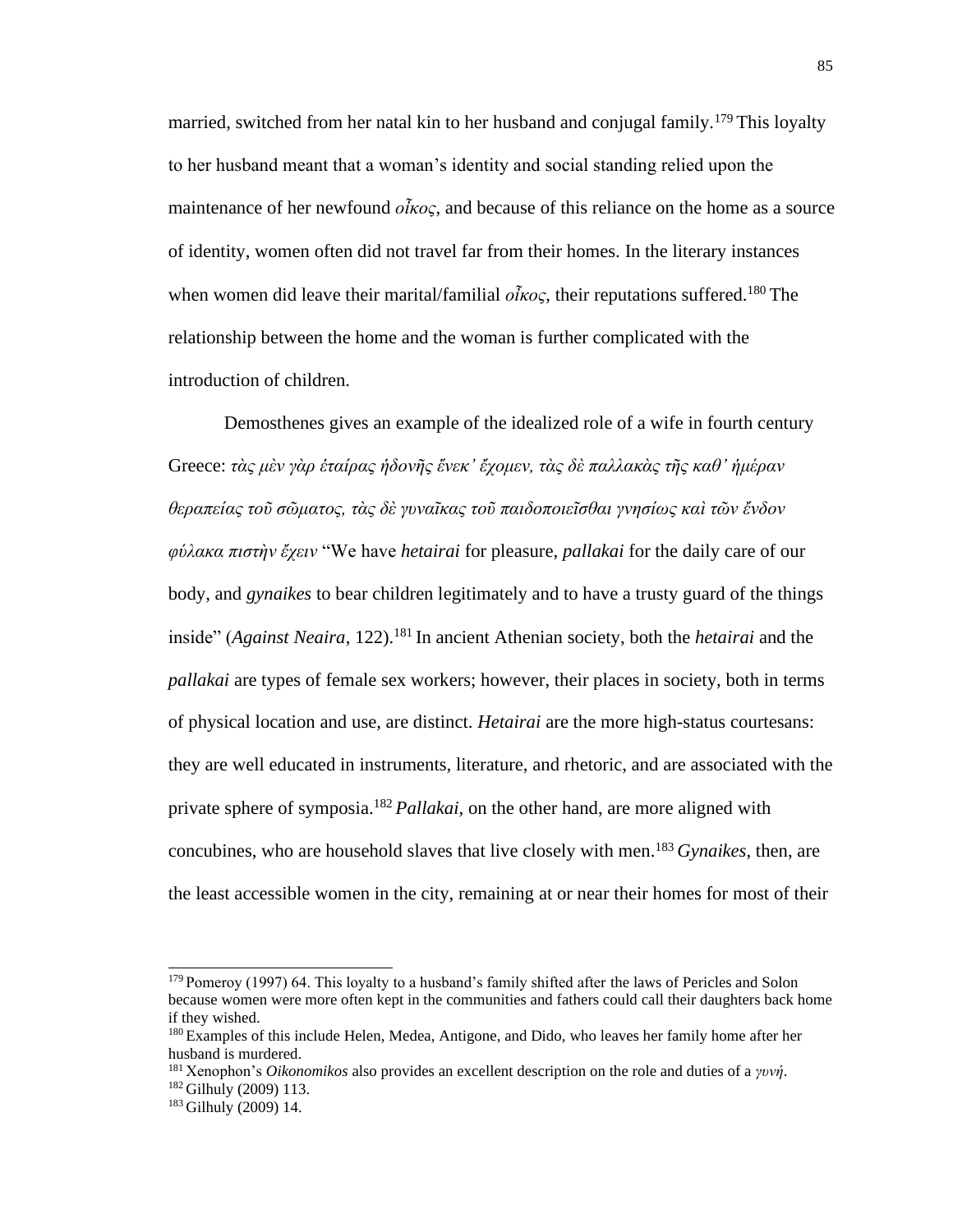lives. It is hard to say for certain what a "good" wife would have been like compared to a "bad" wife, but many ancient authors relied on Homer's *Iliad* and *Odyssey* as extreme examples of a "good" wife in Penelope, and a "bad" one in Helen and Clytemnestra.<sup>184</sup>

Penelope's chastity, constancy, and loyalty earned her the title of paradigmatic wife. Yet there is much more to Penelope than these qualities, just as Helen is much more than an unfaithful, devious wife. One of the main differences between these two epic characters, however, is that Penelope's *κλέος* (glory) was typically viewed in a positive light, whereas Helen's was not.<sup>185</sup> This distinction has led scholars, such as Katz, Suzuki, and Felson-Rubin to investigate the qualities of Penelope's *κλέος* and whether Helen's *κλέος* changes once she is returned to Sparta. Both Katz and Felson-Rubin argue that Penelope's *κλέος* stems from more than just her nature as the ever-faithful wife. They claim that her *δόλος* (scheming) and *μῆτις* (cleverness) must also contribute to her glory, even if they are considered less positive qualities.<sup>186</sup> Suzuki argues that Helen undergoes a massive change when she returns from Troy: she is still beautiful and back in her home and maintaining her wifely duties, but she has also returned with new skills that she did not have before, including her use of potions and medicines.<sup>187</sup>

This connection between Helen and particular knowledge links her with Penelope, who also uses her special knowledge to craft situations to her liking. Helleman, however, is less concerned with Penelope's *κλέος* and more concerned with what constitutes feminine *ἀρέτη* (excellence/virtue) because, while there are no examples of this noun

<sup>184</sup>Lesser (2019) 3.

<sup>&</sup>lt;sup>185</sup> Helleman (1995) 229 notes: "The idealization of a virtuous Penelope - constant, dependable, pure, and faithful - is most pronounced in Augustan poets, like Ovid and Propertius, who used Penelope as a model of *fides* and *castitas*."

<sup>&</sup>lt;sup>186</sup> Katz (1991) 21; Felson-Rubin (1994) 65.

<sup>187</sup>Suzuki (1989) 62. It is also important to note that Homer states that Helen received these *pharmaka* in Egypt, so it is clear that he is familiar with a tradition in which Helen visits Egypt.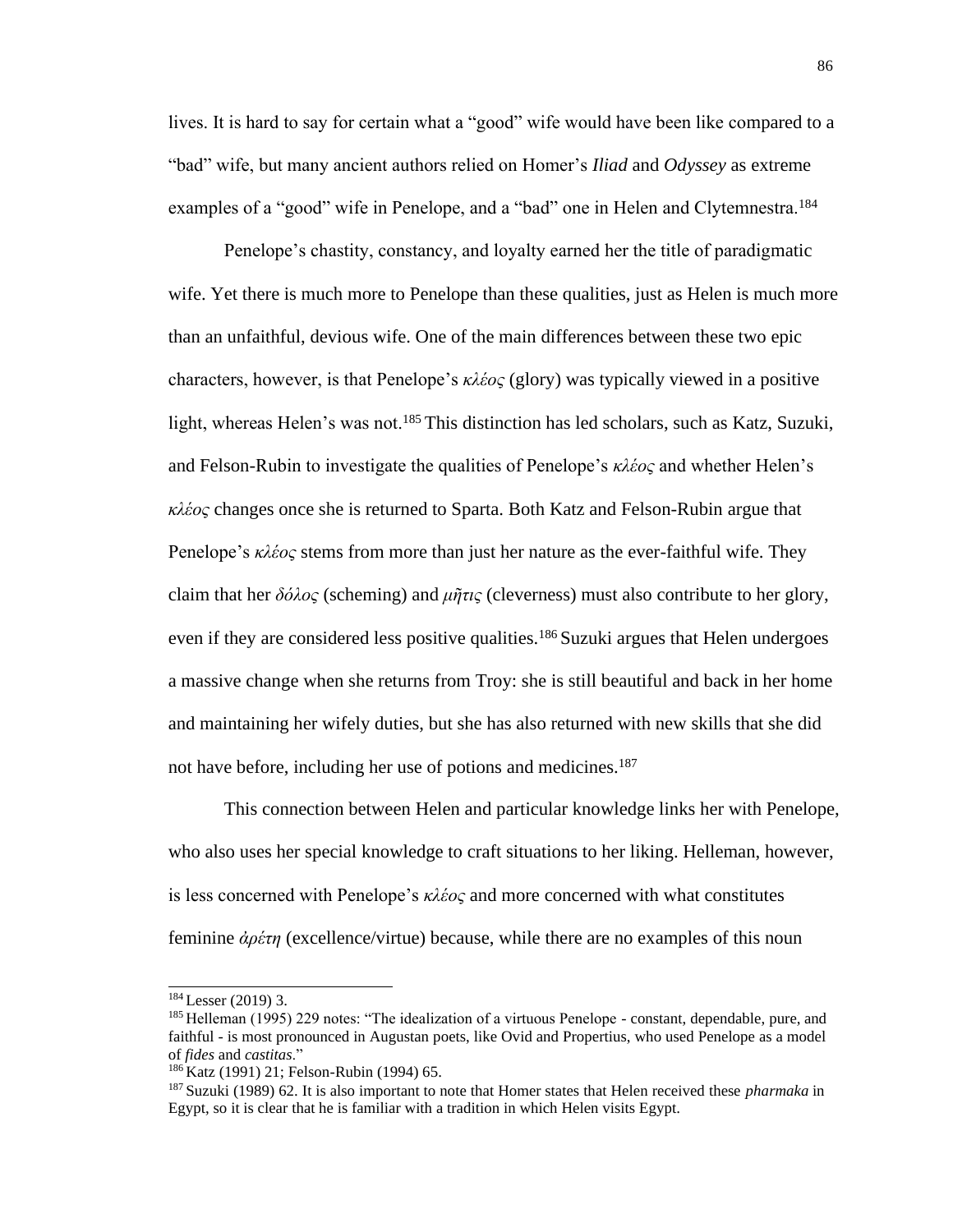used in association with females in the *Iliad,* the word is often used in descriptions of Penelope in the *Odyssey*. <sup>188</sup>Due to the limited use of *ἀρέτη* in descriptions of a female, Helleman also argues that whatever attributes combine to make up Penelope's *ἀρέτη*, namely her beauty and the deeds or accomplishments which establish her preeminence and the reputation she acquires from these deeds, should also be added to her *κλέος*. 189 Mueller, however, evaluates an often-ignored aspect of Penelope: her extraordinary memory and the impact this has on her  $\kappa\lambda\acute{\epsilon}o\varsigma$ .<sup>190</sup> She states that women and men remember differently in epic. For instance, men tend to focus less on the act of remembering and more on the concept of being remembered.<sup>191</sup> Women, on the other hand, are tasked with the job of remembering their husbands and of preserving their homes for them.

In Book Twenty-Four of the *Odyssey*, Agamemnon gives two distinct examples of female marital memory, one positive, the other negative. The first example he gives is Penelope: *ὡς ἀγαθαὶ φρένες ἦσαν ἀμύμονι Πηνελοπείῃ / κούρῃ Ἰκαρίου: ὡς εὖ μέμνητ' Ὀδυσῆος, / ἀνδρὸς κουριδίου…* "How good the senses were for blameless Penelope, / daughter of Icarus: how well she remembered Odysseus, / her wedded husband…" (*Odyssey* 24.194–196). In direct comparison to Penelope, Agamemnon chastises his former wife: *οὐκ ὡς Τυνδαρέου κούρη κακὰ μήσατο ἔργα, / κουρίδιον κτείνασα πόσιν…*

<sup>188</sup>Helleman (1995) 230: "such an approach to the question of feminine *ἀρέτη* would lead to a definition which clearly distinguishes it from masculine *ἀρέτη*, and differentiates from that of men the peculiar 'excellence' of women, particularly those of the privileged social classes portrayed in epic poetry." Instances of *ἀρέτη* being used to describe Penelope in the *Odyssey* include: 2.206, 18.251, 19.124, 24.193, and 24.197.

<sup>189</sup>Helleman (1995) 232.

<sup>&</sup>lt;sup>190</sup> Mueller (2007) 337.

<sup>191</sup>In *Iliad* 9.410–416, Achilles reveals his two options: either stay, fight, and receive eternal glory; or go home, live a long time, and be forgotten. Odysseus' entire journey home focuses on his being remembered. Everywhere he goes, he either encounters someone that knows him or will know him by the end of his stay.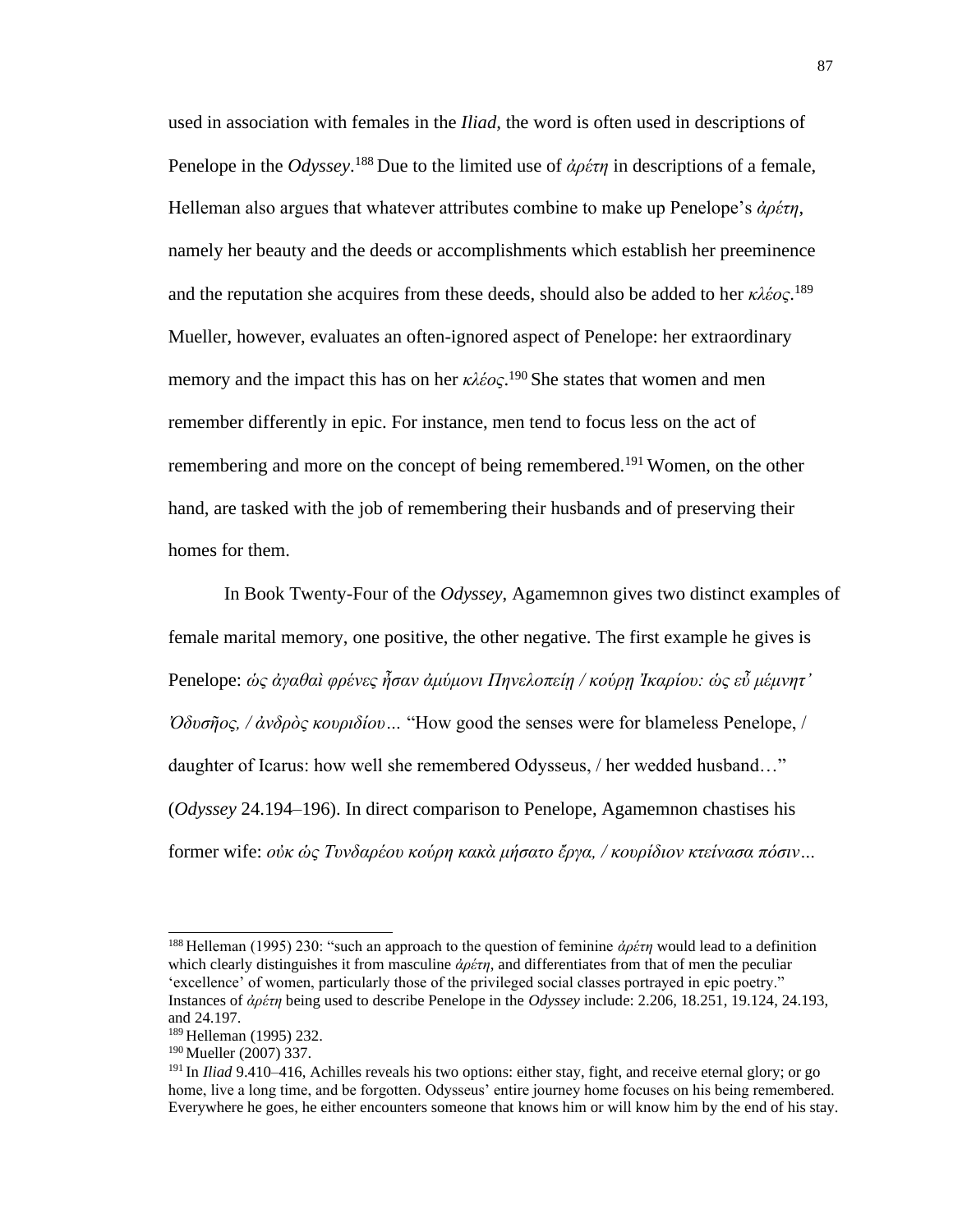"Not thusly, the daughter of Tyndareus plotted evil deeds, / having killed her wedded husband..." (*Odyssey* 24.199–200). It is important to note the verbs in these two sections; Penelope is associated with the verb *μιμνήσκω* (remember), whereas Clytemnestra is linked with *μήδομαι* (plot/be minded). Both women use their minds and think about their husbands, but only Penelope does it in the correct way by actively remembering her husband and staying loyal to him. Clytemnestra, on the other hand, uses her mind for her own selfish motives to actively harm her husband. This distinction between actively remembering someone else and actively thinking about oneself contributes to the distinctive quality of Penelope's *kleos* in the *Odyssey* as well as, more generally, to the characterization of the ideal wife in archaic and Classical Greece.<sup>192</sup>

In the novel, marital memory operates at a different level than in the *Iliad* or the *Odyssey*. The first difference is due to the fact that Callirhoe is simultaneously married to two men and recognizes both as her husbands. Secondly, the burden of remembering and recognizing one's spouse lands on both the husband and the wife. This shared responsibility of remembrance and dedication to the relationship strengthens the family bond, and in the case of Callirhoe, evokes a new concept of what a nuclear family can look like. In the following, I evaluate memory ability of Callirhoe, Helen, and Penelope in order to gauge the quality of their *κλέος* as wives. Furthermore, I examine the degree to which each family is preserved and, in the case of Callirhoe, expanded through the utilization of remembrance during the absence of a spouse.

Foley notes that there are three key passages in the *Odyssey* that offer points from which one can study female memory: a). 24.195, where Agamemnon awards Penelope

<sup>192</sup> Mueller (2007) 337 discusses how Penelope achieve *kleos* through her selfless actions.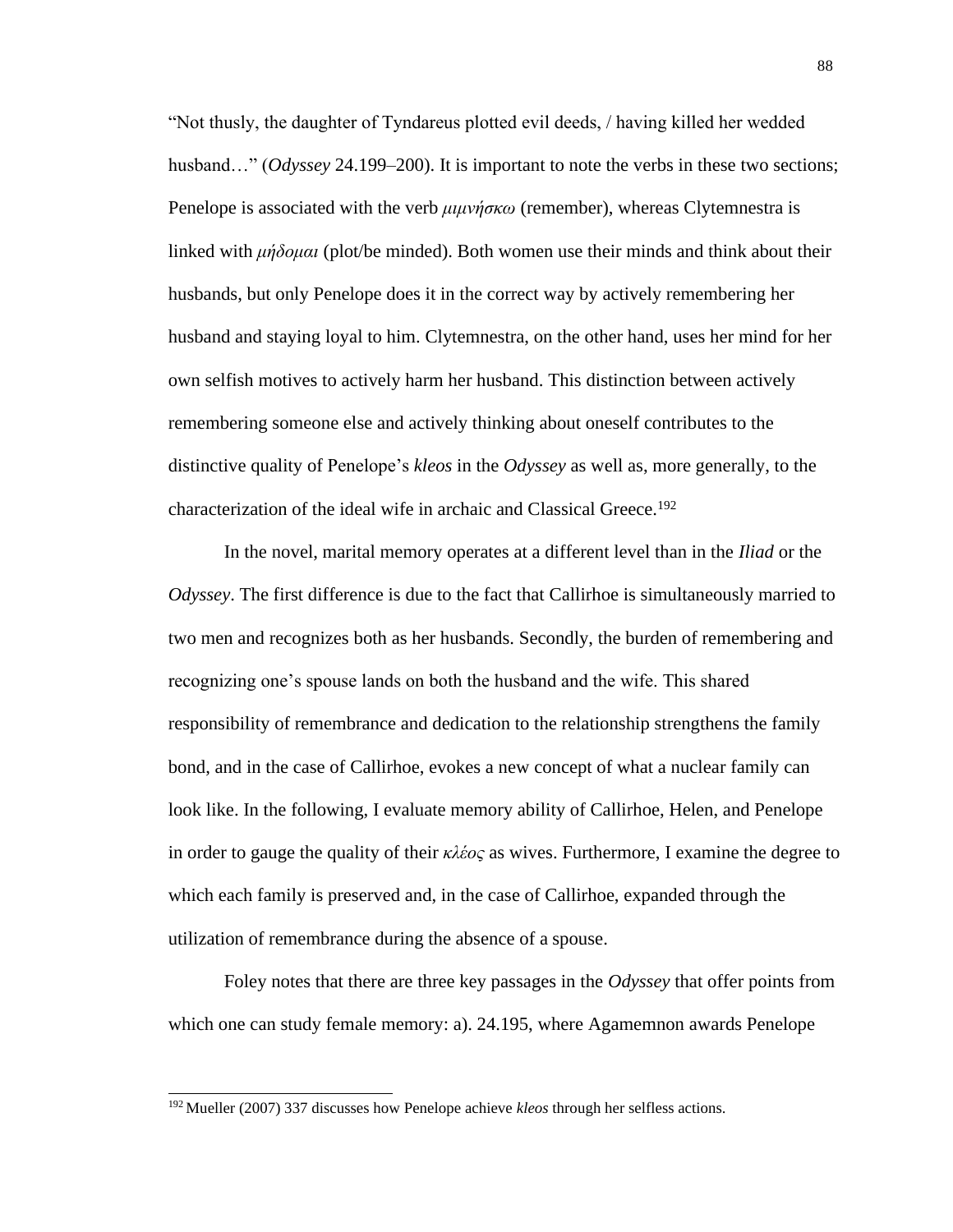*κλέος* for remembering Odysseus; b). 15.20-23, where Athena claims that a woman tends to forget her previous marriage and child when she remarries; and c). 19.581, where Penelope vows to remember Odysseus' house in her dreams.<sup>193</sup> In each of these passages, the speaker uses the verb *μιμνήσκω* to give evidence for the process of memory that indicates the level of faithfulness of a woman. Penelope, then, uses her memory as a constant source of reassurance and as an anchor of her position in Odysseus' house. Even if she must remarry, she remains faithful to Odysseus in her mind because she remembers him and his home. Zeitlin argues that fidelity is figured by Penelope's immobility in the house and her continuous weeping: "Fidelity is less an affair of the heart than the mind, and infidelity is equated as much with a changing of the mind or failing to remember as with engaging in conscious and active deception."<sup>194</sup> Penelope repeats the same speech about remembering the home of Odysseus twice, both to the beggar/Odysseus in Book Nineteen and to the suitors right before the contest begins:

*ὅς δε κε ῥηίτατ' ἐντανύσῃ βιὸν ἐν παλάμῃσι καὶ διοιστεύσῃ πελέκεων δυοκαίδεκα πάντων, τῷ κεν ἅμ' ἑσποίμην, νοσφισσαμένη τόδε δῶμα κουρίδιον, μάλα καλόν, ἐνίπλειον βιότοιο,* 580 *τοῦ ποτὲ μεμνήσεσθαι ὀΐμαι ἔν περ ὀνείρῳ.*

Whoever most easily strings the bow in his hands and shoots an arrow through all twelve axe heads, Ι would follow him, after leaving this this wedded house especially beautiful, full of livelihood, 580 I think I will remember it, especially in my dreams. (*Odyssey* 19.577–581)<sup>195</sup>

<sup>&</sup>lt;sup>193</sup> Foley (1995) 105.

<sup>&</sup>lt;sup>194</sup> Zeitlin (1996) 44.

<sup>195</sup>These exact lines are repeated at *Odyssey* 21.75–79 when Penelope announces the contest of the bow to the suitors. The first mention of these lines, in Book Nineteen, is an intimate confession to her husband. Felson-Rubin (1996) takes this scene as an indication that Penelope knows that Odysseus has returned and is assuring him of her loyalty. The repetition to the suitors in Book Twenty-One, then, acts both as an introduction to the contest and a public declaration of Penelope's faithfulness to Odysseus.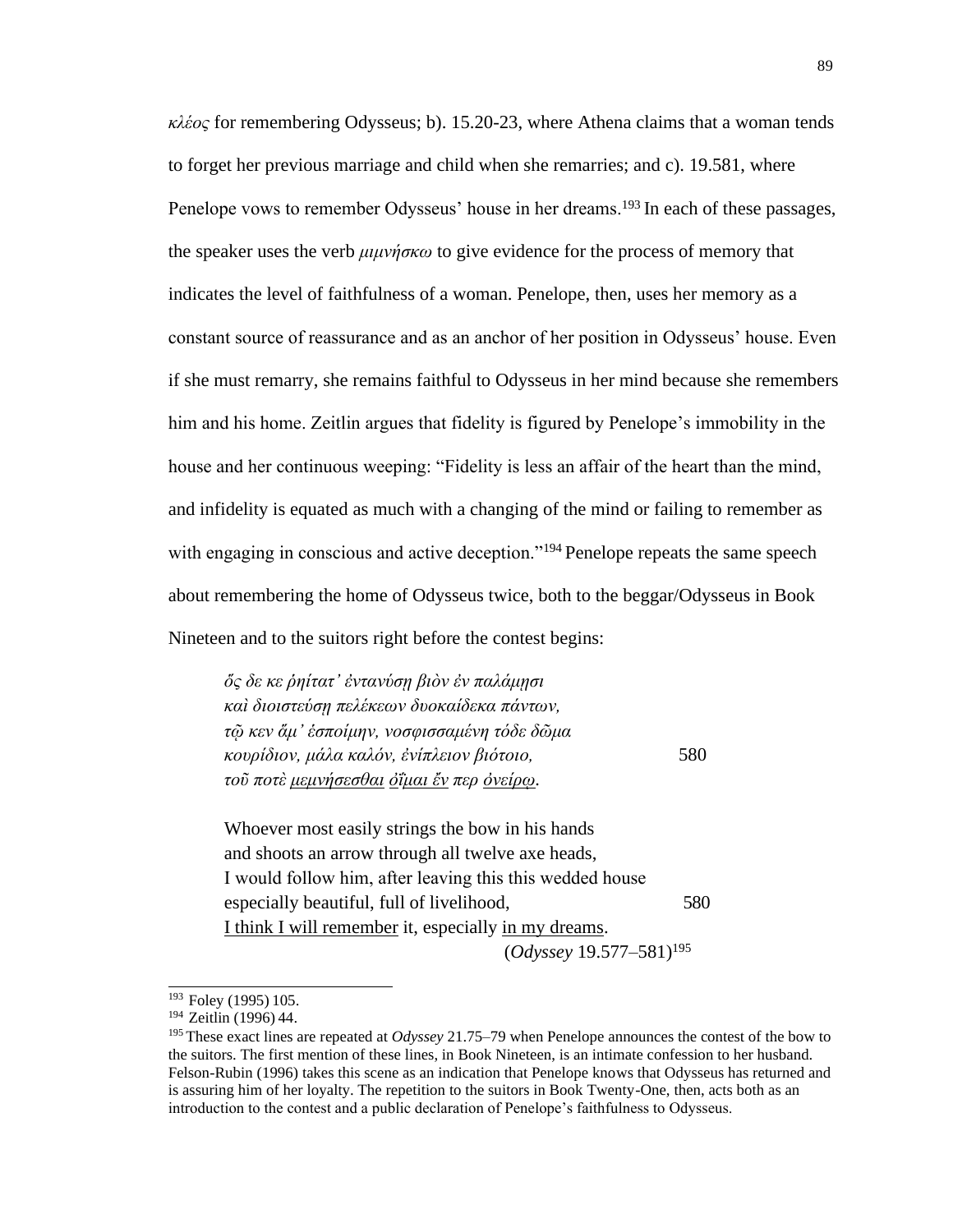This scene is interpreted in two very different ways: either, as Katz and Zeitlin understand, Penelope is finally giving in to the suitors and Odysseus has arrived just in time to see his formerly faithful wife give into the men she has been denying for so long; or, as is claimed by Mueller and Foley, Penelope is asserting to the suitors and the beggar Odysseus that she will forever remain loyal to the house of Odysseus.<sup>196</sup>The crux of Mueller's argument, with which I agree, is that Penelope *ὀΐμαι* (believes) that she will *μιμνήσκω* (remember) her husband *ἔν περ ὀνείρῳ* (in [her] dreams).<sup>197</sup>

In the previous section, I discussed the importance of spouses and dreams, which effectively act as a point of communication where advice and permissions can be given. When Penelope tells the suitors that she will keep her husband's home in her dreams, it means that she is not letting go of the connection she has to his *οἶκος* and, thus, her marriage to him. Athena informs a concerned Telemachus that when a wife gets remarried, she forgets her former husband and children:

*οἶσθα γὰρ οἷος θυμὸς ἐνὶ στήθεσσι γυναικός* 20 *κείνου βούλεται οἶκον ὀφέλλειν ὅς κεν ὀπυίῃ, παίδων δὲ προτέρων καὶ κουριδίοιο φίλοιο οὐκέτι μέμνηται τεθνηκότος οὐδὲ μεταλλᾷ*.

For you know what sort of heart is in the breast of a woman 20 she wishes to care for the home of that one who marries her, but she no longer remembers her previous children and her dear wedded husband when he has died, nor does she ask about them. (*Odyssey* 15.20–23)

In this speech Athena does two things: she explains the expected actions of a remarried woman, while simultaneously specifying that, for a woman and wife, *μιμνήσκω* (to

<sup>196</sup>Katz (1991) 147, Foley (1995) 102-103, Zeitlin (1996) 49, and Mueller (2007) 345.

<sup>197</sup> Mueller (2007) 346.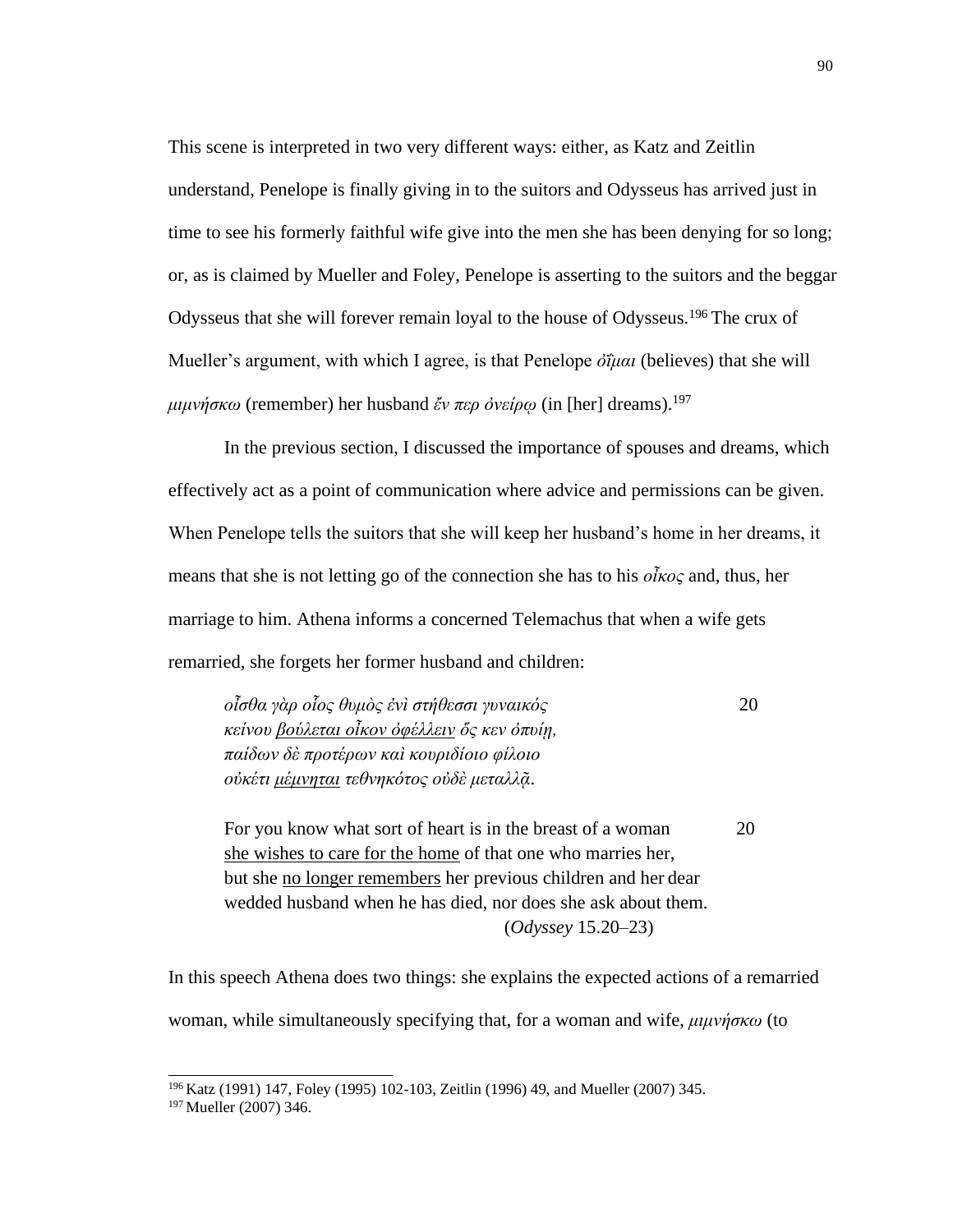remember) is equated with *ὀφέλλω οἶκον* (to care for the home).<sup>198</sup>Importantly, Athena notes that a typical woman, once she is remarried, *οὐκέτι μέμνηται* (no longer remembers) her husband. Penelope, far from a typical woman, states that she will remember Odysseus' house when she dreams. While this distinction might not seem important initially, especially to Telemachus who risks being forgotten by his mother, it is immensely impactful because it sets Penelope apart from problematic characters like Helen and Clytemnestra. By remembering Odysseus' home after remarrying, Penelope makes the claim that she will continue to care about their home and remain faithful and loyal to him, even if she is remarried. Penelope's remembrance of Odysseus and his home, as Moran points out, acts in the role of an epic poet, for "in remembering Odysseus' house, Penelope actively ensures that there will, in fact, be a house to which Odysseus will return, and therefore a tale of *nostos* for the bard to sing."<sup>199</sup> This act of remembering is then tied with the other aspects of Penelope's *κλέος* because she enacts and proves her fidelity and loyalty to her husband by remembering him and preserving his home and family.

Memory is also tied to Helen's *κλέος*, though in nearly the opposite way to Penelope's. Part of Helen's *κλέος* has to do with forgetting and helping others forget. In her analysis of Sappho's famous reference to runaway Helen (in fragment 16), Dodson-Robinson notes the connection between Helen, marriage, and memory, namely that Helen is celebrated for *not* remembering her family or child.<sup>200</sup> Initially it might be odd to think

<sup>198</sup>Mueller (2007) 345 points out, "The housewife is contained—both literally and figuratively—by the material limits of her husband's house, a space that proscribes the movements of her mind as well as her body."

<sup>&</sup>lt;sup>199</sup> Moran (1975) 206.

<sup>200</sup> Dodson-Robinson (2010) 11. Sappho LP16.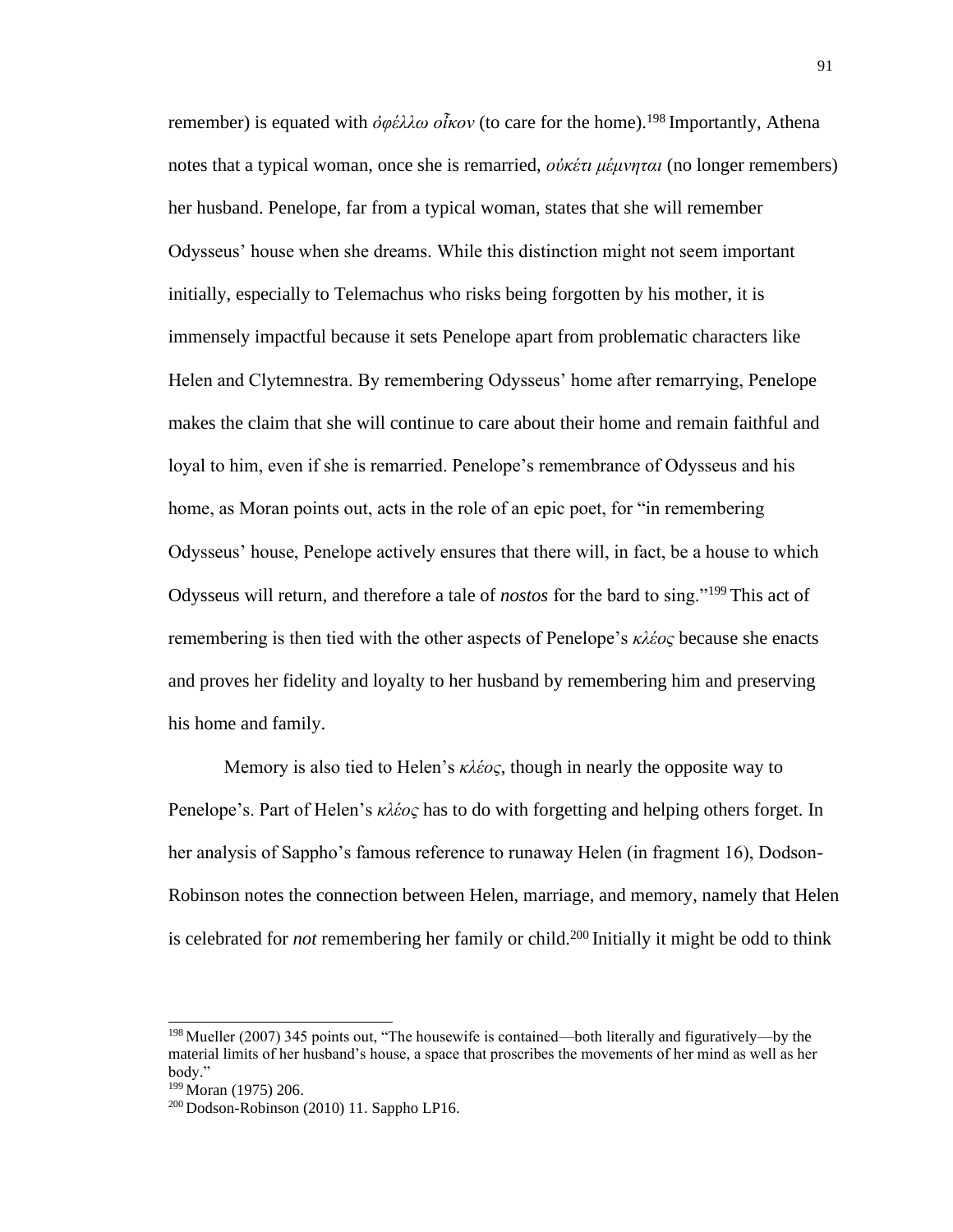that actively trying not to remember, which is different from passively forgetting, is something to be celebrated, nonetheless it is the case that within the realm of love poetry, two lovers being together outweighs the negatives of leaving family for a lover.<sup>201</sup> Helen is able to live fairly contentedly in Troy until she is reminded of her husband by Iris disguised as a maid in Book Three: *ὥς εἰποῦσα θεὰ γλυκὺν ἵμπερον ἔμβαλε θυμῷ / ἀνδρός τε προτέρου καὶ ἄστεος ἠδὲ τοκήων,* "Thus after the goddess spoke, she threw tender longing into her heart/ for her former husband, town, and parents" (*Iliad* 3.139–140).<sup>202</sup> Here, Helen is forced to remember her old life by the goddess, which affects Helen so much that she weeps. Immediately after this, Helen sits next to Priam and lists off the attributes of each soldier as her two husbands prepare to battle for her hand.<sup>203</sup> This catalogue of Achaean soldiers does more than add further glory to each individual listed; it also shows the extent of Helen's knowledge and skill at memory. At *Odyssey* 4.265– 289, Menelaus makes reference to Helen's ability to mimic the wives of the Achaean soldiers convincingly enough that they almost give up their secret in the wooden horse. The only reason they were not exposed is because Odysseus' rationality was stronger than Helen's mimicry. Many of these men tried for her hand in marriage and she knows that they are in Troy dying because she has left her home and forsaken her husband. After this scene, Helen's relationship with Paris is strained because she is no longer able to make herself *not* remember the people affected by her current predicament.

In the *Odyssey*, Helen goes so far as to use a drug to numb Telemachus' and Menelaus' pain of remembering Odysseus, as well as her complicated and less than

<sup>201</sup>Dodson-Robinson (2010) 14.

<sup>202</sup>All citations to Homer's *Iliad* are from the editions by West (1998) for Books I-XII and West (2000) for Books XIII-XXIV. All translations are my own. 203 *Iliad* 3.179–244.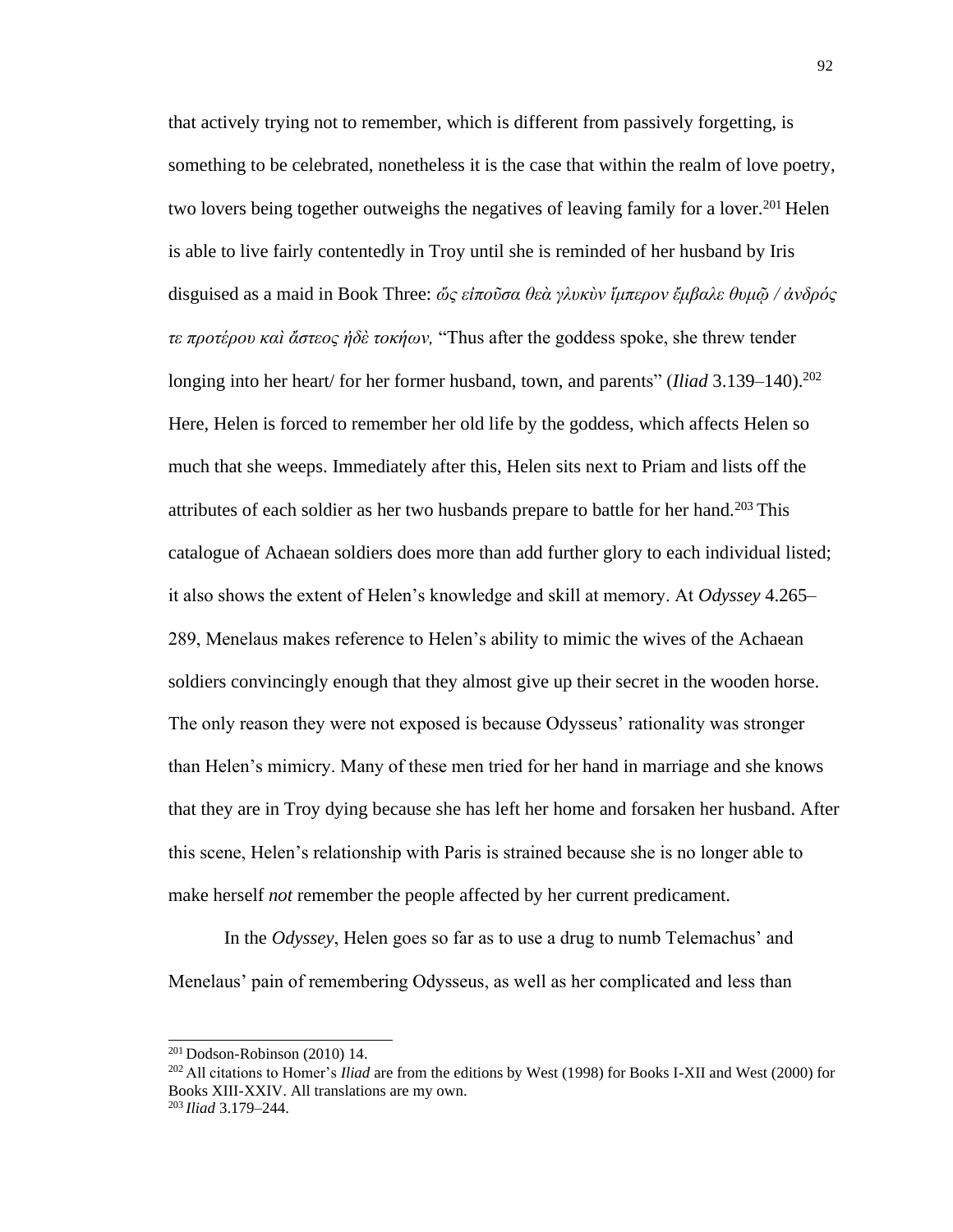honorable Iliadic escapades.<sup>204</sup> This drug ensures that anyone who drinks it would not cry for the day, but more than that, they would not care if their parents died in front of them.<sup>205</sup> Doyle notes that this drug, while taking away painful memories, also numbs those who ingest it to cultural and personal memories.<sup>206</sup> A drug like this has dangerous potential, especially in the wrong hands of someone such as Circe, who uses a similar *pharmakon* to make Odysseus' men *λανθάνω* (forget) their homes.<sup>207</sup> Odysseus is spared from this drug by the antidote given by Hermes, but it is clear that if the god had not intervened, Odysseus too would have forgotten his home, which would have ended in the destruction of his marriage and household. Helen, on the other hand, does not want Menelaus and Telemachus to forget their families and lives; instead, she wants them to not feel the pain she has caused by previously forgetting her family.

Unlike Odysseus and Menelaus, Chaereas and Dionysius are expected by the genre to remember their wives after they are dead, not only as a sign of mourning but also as a test of their faith to their former wives. The ramifications for failing to do so include public disapproval and guilt. When Callirhoe awakens in her tomb, she reprimands Chaereas: *ἄδικε Χαιρέα, μέμφομαί σε οὐχ ὄτι με ἀπέκτεινας, ἀλλ'ὄτι με ἔσπευσας ἐκβαλεῖν τῆς οἰκίας. οὐκ ἔδει σε ταχέως θάψαι Καλλιρρόην οὐδ'ἀληθῶς ἀποθανοῦσαν. Ἀλλ' ἤδη τάχατι βουλεύῃ περι γάμου.* "Wicked Chaereas, I blame you, not because you killed me, but because you hastened to throw me from the house. You did not have to bury Callirhoe so quickly not even truly being dead. But already too early you are planning for

 $204$  Austin (1994) 1 notes: "Helen's scandal may be softened in the Odyssey—it seems to be almost a thing of the past—but it is never entirely erased."

<sup>205</sup>*Odyssey* 4.220–226.

 $206$  Doyle (2010) 6–7.

<sup>207</sup> *Odyssey* 10.229–238.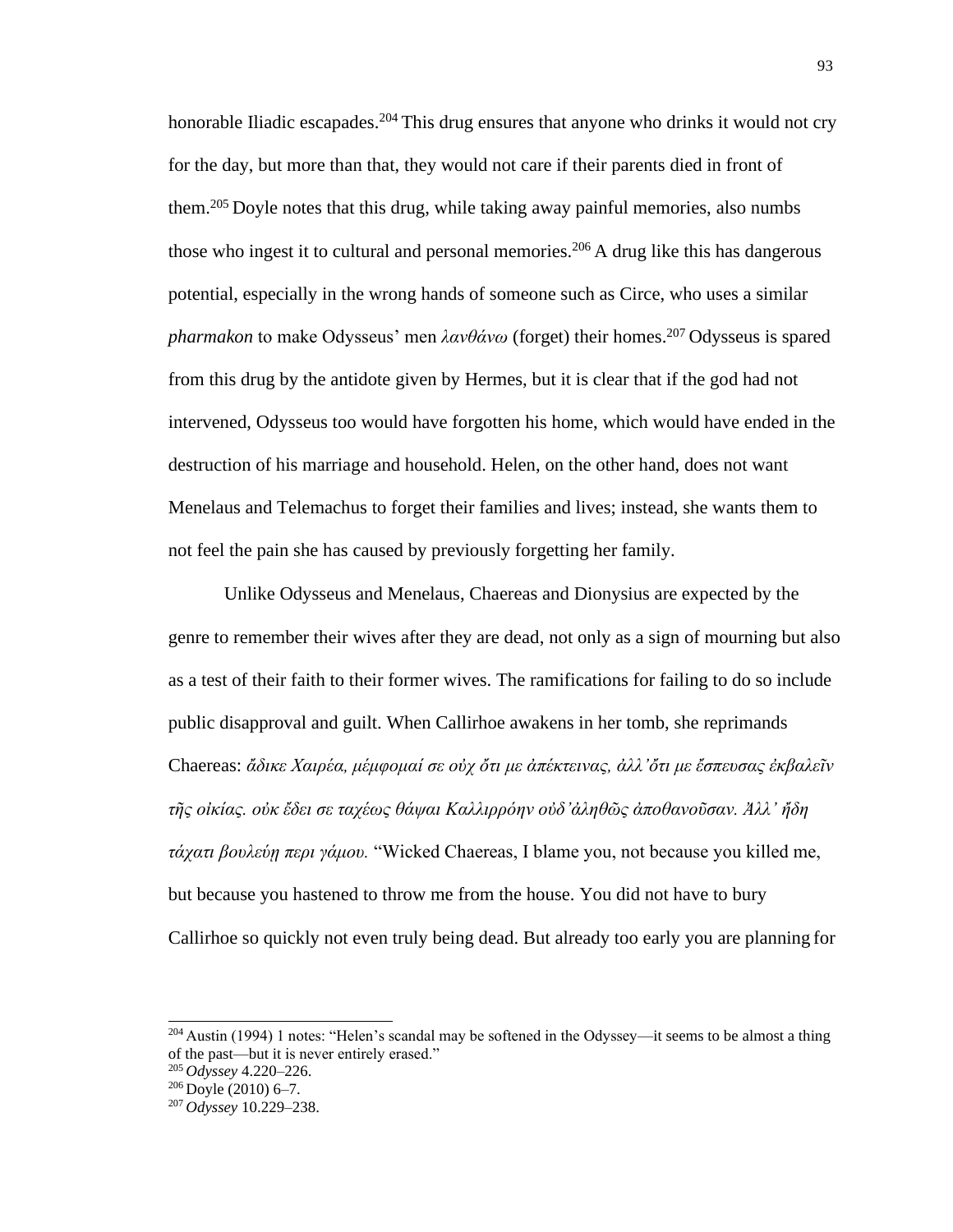a marriage" (*Callirhoe* 1.8.4). Not only would it lawfully be too early for Chaereas to marry again, since he has not completed the required time of mourning, but also Callirhoe fears that Chaereas has completely forgotten her by literally shutting her out of his life.<sup>208</sup> Callirhoe's reproach follows what Athena described as typical behavior for a woman who gets remarried after a spouse's death, only Callirhoe is not dead. In the final book of the story, Chaereas almost leads her onto his ship as a slave because he believes Dionysius has been gifted Callirhoe by the Persian king.<sup>209</sup> Throughout the novel, Chaereas' memory is compared to his wife's and it often falls short. In every instance of recognition Callirhoe identifies her husband; it is only after Callirhoe exclaims her excitement that Chaereas recognizes her in turn.

In addition to his own failure to remember his wife, Chaereas is prone to accusing Callirhoe of betraying and forgetting him, even before she is remarried. In the first book of the novel, the suitors plot to drive Chaereas mad with jealousy by making him believe that Callirhoe has been unfaithful while he is away. Immediately when he finds the evidence of a party, he storms into the home and berates her: "*κλάω" φησὶ "τὴν ἐμαυτοῦ τύχην, ὅτι μου ταχέως ἐπελάθου*.*"* "'I lament' he said 'my fate, that you forgot me so quickly'" (*Callirhoe* 1.3.5). The epic connection between Chaereas' use of the verb *ἐπιλανθάνομαι* (to forget) and *μιμνήσκω* (to remember) is evident, especially in the context that Chaereas uses it. $2^{10}$  He is not claiming that Callirhoe has forgotten his existence, but instead that she has cast from her mind the role he plays in her life as her

<sup>&</sup>lt;sup>208</sup> Pomeroy (1997) 117 notes that mourning practices for spouses typically lasted for around thirty days before one could remarry.

<sup>209</sup>*Callirhoe* 8.1.7.

<sup>210</sup>The adjective form of the verb *ἐπιλανθάνομαι* (*ἐπίληθος*) is used in *Odyssey* 4.221 to describe the *φάρμακον* used by Circe to induce Odysseus to forget his wife.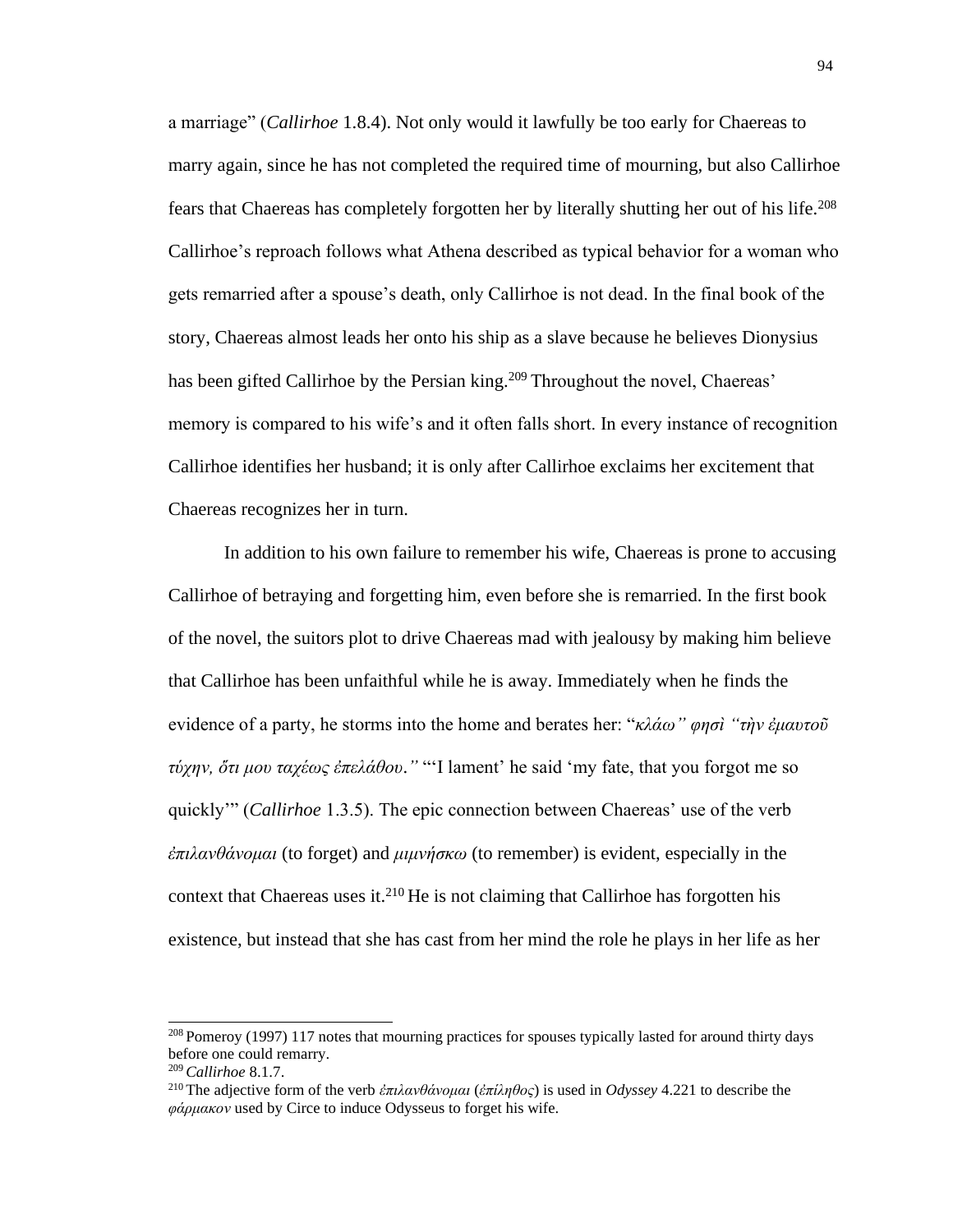husband. Furthermore, at several points in the novel Chaereas laments the fact that Callirhoe has gotten remarried and the predicament he finds himself in after he chased her: *Ἄπιστε Καλλιρρόη καὶ πασῶν ἀσεβεστάτη γυναικῶν, ἐγὼ μὲν ἐπράθην διὰ σὲ καὶ ἔσκαψα καὶ σταυρὸν ἐβάστασα καὶ δημίου χερσὶ παρεδόθην, σὺ δὲ ἐτρύφας καὶ γάμους ἔθυες ἐμοῦ δεδεμένου,* "Unfaithful and most unholy of all women Callirhoe, on account of you I was sold, I dug, I raised up a cross, and I was given over to the hands of the executioner, but you live luxuriously and were celebrating your marriage, while I was chained" (*Callirhoe* 4.3.10). The force of the superlative *ἀσεβεστάτη* (most unholy) is extremely pronounced because it is used one other time within the novel, when Callirhoe asks if she wants to kill her child and become like Medea.<sup>211</sup>

The adjective *ἀσεβεστάτη* is used in Chariton's novel solely in dire situations in which the bonds of the family and marriage are being threatened. Though it turns out that Callirhoe never goes so far as to earn this superlative, it is clear that the act of killing her child or forgetting her marriage would earn her this descriptive. When initially reading this section above, one might agree with Chaereas that Callirhoe deserves this moniker because he has suffered so much because of her; however, that agreement is quickly cast aside for logic. Chaereas is the whole reason Callirhoe is ever put in the position to get remarried. Unlike Callirhoe's exclamation against Chaereas' faithfulness, which she utters in a tomb to herself, Chaereas' complaint harms Callirhoe's reputation among those present at the dinner and draws sympathy towards himself. However, any scorn he puts on Callirhoe should also be put on himself, but this is not the case. In the section immediately after cursing his wife, Chaereas writes her a letter asking her twice to

<sup>211</sup> *Callirhoe* 2.9.4.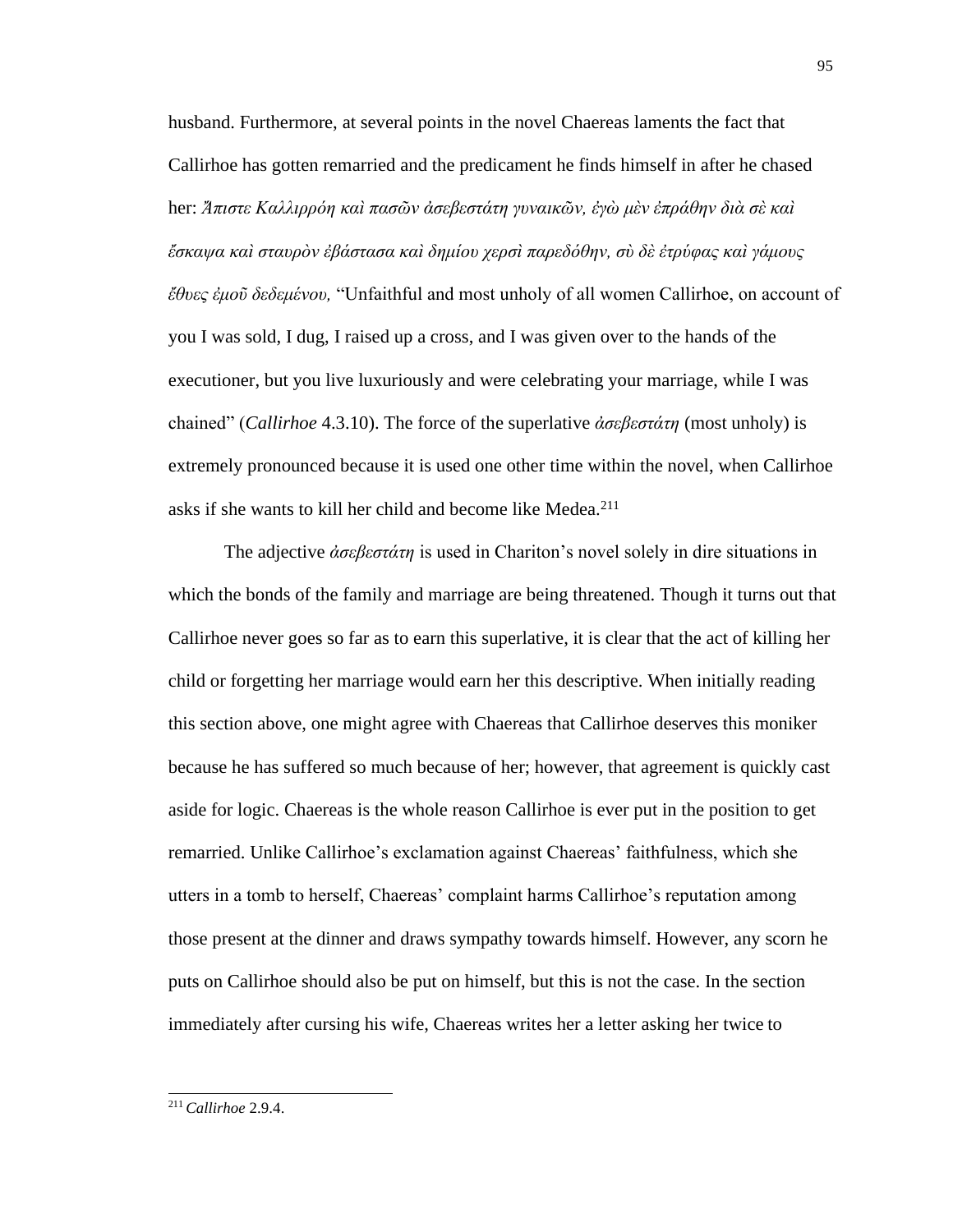remember their marriage bed: *Μνήσθητι τοῦ θαλάμου καὶ τῆς νυκτὸς τῆς μυστικῆς…εἰ μὲν οὖν ἔτι μνημονεύσειας…* "Remember our marriage bed and the mystic night…therefore, if you should remember me still…" (*Callirhoe* 4.4.9–10) The fact that Chaereas repeats the verb *μιμνήσκω* twice in such a short period shows that he does not believe Callirhoe truly remembers him. Additionally, the use of the particle *ἔτι* (still) brings to mind Athena's warning that a remarried woman would *οὐκέτι* (no longer) remember her first husband. Overall, Chaereas' memory leaves something to be desired throughout the novel. However, at the very end of the novel, after he has reunited with Callirhoe, Chaereas shows character growth by not only recounting everything the couple has gone through, but also the help and care Dionysius gives to the child of Callirhoe and Chaereas.<sup>212</sup>

The Milesian general Dionysius, Callirhoe's second husband, is a perfect example of how men remember their wives in Chariton's novel. When he is introduced in Book Two, he is in mourning for his wife, who has recently passed, and displays active signs of grieving such as wearing dark colors, being mindful about not looking at other women, and remembering her in his dreams. Dionysius is describing his dream to one of his servants: *μίαν ταύτην ἐγὼ νύκτα μετὰ τὸν θάνατον τῆς ἀθλίας ἡδέως κεκοίμημαι: καὶ γὰρ εἶδον αὐτὴν ἐναργῶς μείζονά τε καὶ κρείττονα γεγενημένην, καὶ ὡς ὕπαρ μοι συνῆν,* "this is the first night I was pleasantly lulled to sleep after the death of my pitiful wife: indeed, I visibly saw her, she became taller and better, and as though she was present beside me" (*Callirhoe* 2.1.2). This description of Dionysius' dream is extremely important because he, much like Penelope, remembers his wife and remains faithful to her through his dreams. As Penelope vows to remember the splendid house of Odysseus, which has

<sup>96</sup>

<sup>212</sup> *Callirhoe* 8.7.12.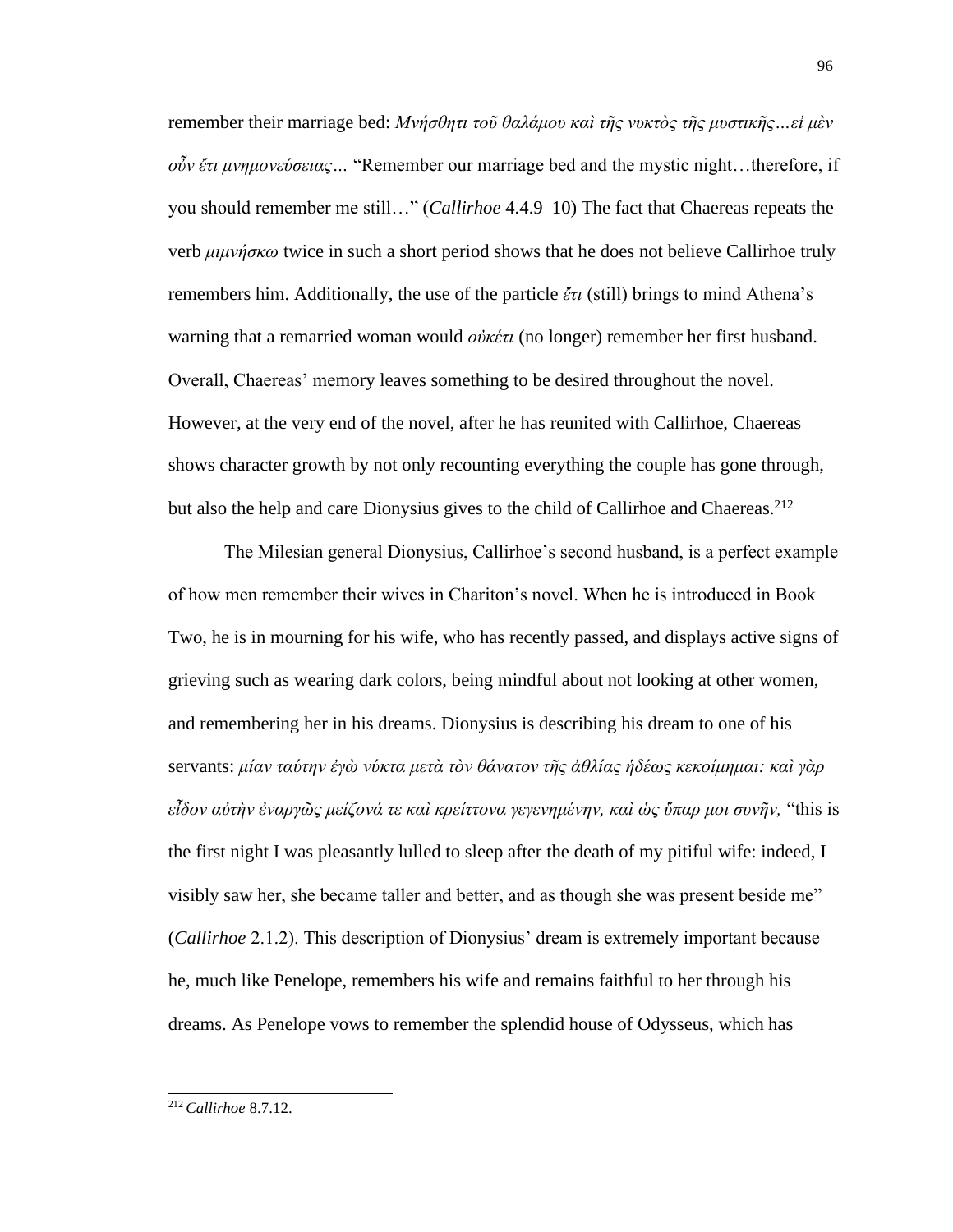recently declined in splendor due to the suitors, Dionysius believes he is remembering his wife in her most pristine state, enhanced by his dream. However, what he does not know is that this dream also introduces the fact that Dionysius will be taking on a new, more beautiful wife very soon. Throughout the *Odyssey* and Chariton's novel, dreams are seen as portents of the future, and mostly have an immediate result. Because of this, we as readers know that Dionysius will soon be introduced to a woman that is taller and better than his first wife. When Dionysius sees Callirhoe and falls for her, he is distraught at what the people might think of him, as a man in mourning who falls in love with another woman.<sup>213</sup> However, even Dionysius cannot stop Fortune when she has decided to intercede.

By the end of the novel, Dionysius is in almost the same position he was in at the beginning: a wifeless, single father, who misses his former wife dearly. Once again, he remembers the most resent of his lost wives, Callirhoe. However, this time he has tokens to remember her by: two children, one from his first wife and the other is Callirhoe's child; and a letter from Callirhoe. Dionysius' reaction to Callirhoe's letter makes it clear that not only will he be as diligent in his remembrance of his second wife as he was with his first, but also that he will follow the instructions of the letter and not take another wife, as Callirhoe requests.<sup>214</sup> Dionysius preserves the memory of Callirhoe not through dreams, as he did his first wife, but through physical manifestations of her likeness: her child, her letter, and the statue built for her while she lived in Miletus. The replacement of dreams with physical tokens of remembrance is not unprecedented in the novel. For example, Callirhoe has a ring with Chaereas' image painted into it. It is evident that

<sup>213</sup>*Callirhoe* 2.4.4.

<sup>214</sup> *Callirhoe* 8.5.13–15.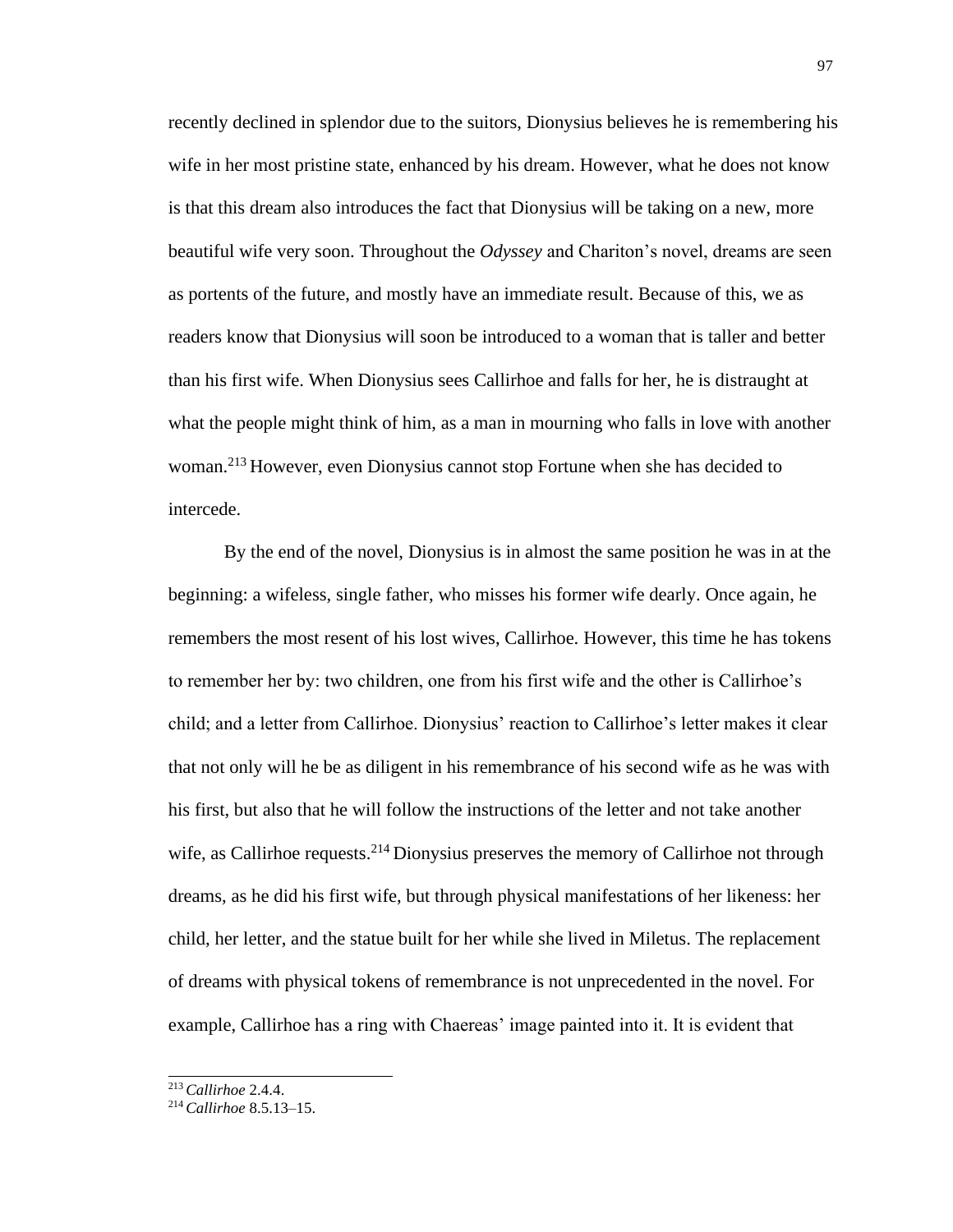Dionysius continues to remember Callirhoe as a faithful husband of the novel, which is expected. Dionysius' devotion to marital memory remains constant throughout the novel and his portrayal ends in a ring composition of grief and memory.

Marital memory works differently for Callirhoe than it does for either Dionysius or Chaereas. This is so because she is technically legally married to both of them, and because of these two marriages, Callirhoe remembers whichever husband she is not physically with at the time. For example, in Book Two, Callirhoe states that she would rather die than live without Chaereas, and when she sees him in her dream she once again proclaims her love for him.<sup>215</sup>In fact, she preserves her son in part because she knows he will look like his father and serve as a physical reminder of her first husband.<sup>216</sup> However, once she is reunited with Chaereas and set to return to Syracuse, she writes a letter to Dionysius and asks Statira, the Persian queen, to give this letter to him and to keep in touch.<sup>217</sup> Scholars such as Kanavou and Schwartz have argued about Callirhoe's motivations behind leaving a letter for Dionysius with instructions to care for "their" child instead of simply leaving. Kanavou argues that it goes against the genre of the novel for the main protagonists to have a child at the end of the novel, which is where most novel couples marry and begin their lives.<sup>218</sup> She further mentions that Chariton relieves his work of this issue by leaving the letter and the child with Dionysius, so everything is wrapped up in a nice bow at the end.<sup>219</sup> Schwartz, on the other hand, argues that there was no other possible outcome for the child, since Callirhoe leaves the letter and the child

<sup>215</sup>*Callirhoe* 2.9.4.

<sup>216</sup>*Callirhoe* 2.9.6. Medea makes a similar argument about her children's likeness to Jason, however, Callirhoe sees this likeness to Chaereas as a positive means of remembrance.

<sup>217</sup>*Callirhoe* 8.4.6.

<sup>&</sup>lt;sup>218</sup> Kanavou (2015) 941.

<sup>&</sup>lt;sup>219</sup> Kanavou (2015) 943.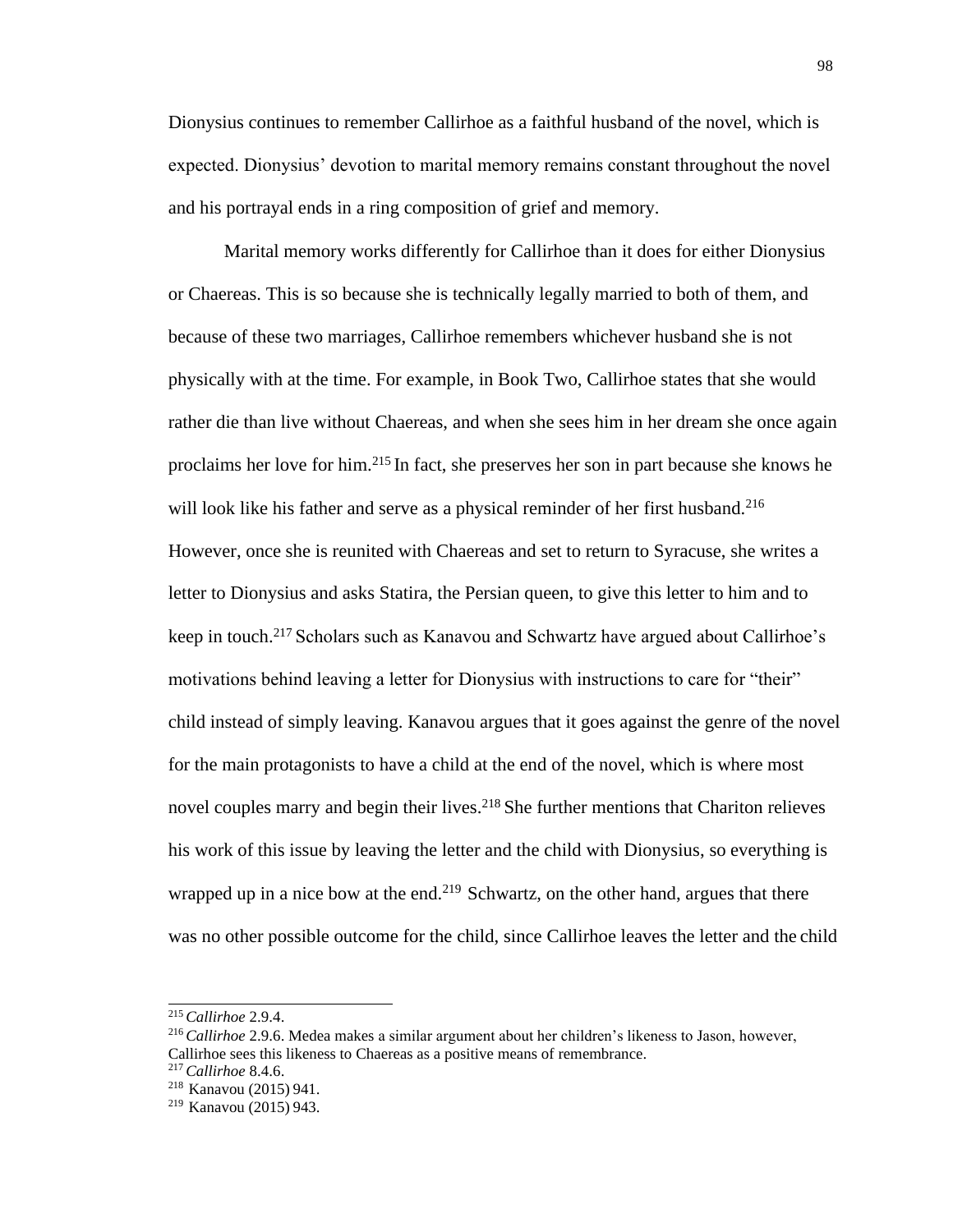for Dionysius because he is legally the father of the child and she has no control over taking the child with her.<sup>220</sup> She adds that Callirhoe, through the letter, is giving Dionysius the acknowledgement he deserves as the father of the child.<sup>221</sup>

While I agree with Schwartz that legally Dionysius is the father of the child, I disagree that the only reason Callirhoe leaves the letter is to acknowledge his parental power. Instead, I believe that Callirhoe plans to continue to write to Dionysius. She gives the letter to Statira, but instead of simply asking her to deliver the letter, she asks her to write to her in Syracuse: *Στάτειρα, καὶ μέμνησό μου καὶ γράφε μοι πολλάκις εἰς Συρακούσας*, "Statira, both remember me and write to me often in Syracuse" (*Callirhoe*  8.4.8). On the outside, it looks like a friendly parting, but I believe that Callirhoe's use of *μιμνήσκω* has an underlying meaning of "make sure Dionysius remembers me." Her request for Statira to write often would provide Callirhoe with a channel through which she can communicate with Dionysius, whom she recommends to Statira and the King's care: *δός Διονυσίῳ τῷ δυστυχεῖ, ὅν παρατίθημι σοί τε καὶ βασιλεῖ*, "Give [this letter] to poor Dionysius, whom I entrust to you and to the king" (*Callirhoe* 8.4.9). This request recalls the phantom Chaereas in Book Two when he *παρατίθημι* (entrusts) his child to Callirhoe.<sup>222</sup> The act of remembering helps link the familial relationships between Callirhoe, Chaereas, and Dionysius. The relationship of Callirhoe and Dionysius bears some resemblance to that of Nausikaa and Odysseus, in which Nausikaa represents an acceptable alternative life Odysseus could have had if he had chosen to remain in Phaeacia.<sup>223</sup> However, Callirhoe and Dionysius proceed further in their relationship than

<sup>&</sup>lt;sup>220</sup> Schwartz (1999) 24.

 $221$  Schwartz (1999) 33.

<sup>222</sup>*Callirhoe* 2.9.6.

<sup>223</sup> *Odyssey* 6.149–315.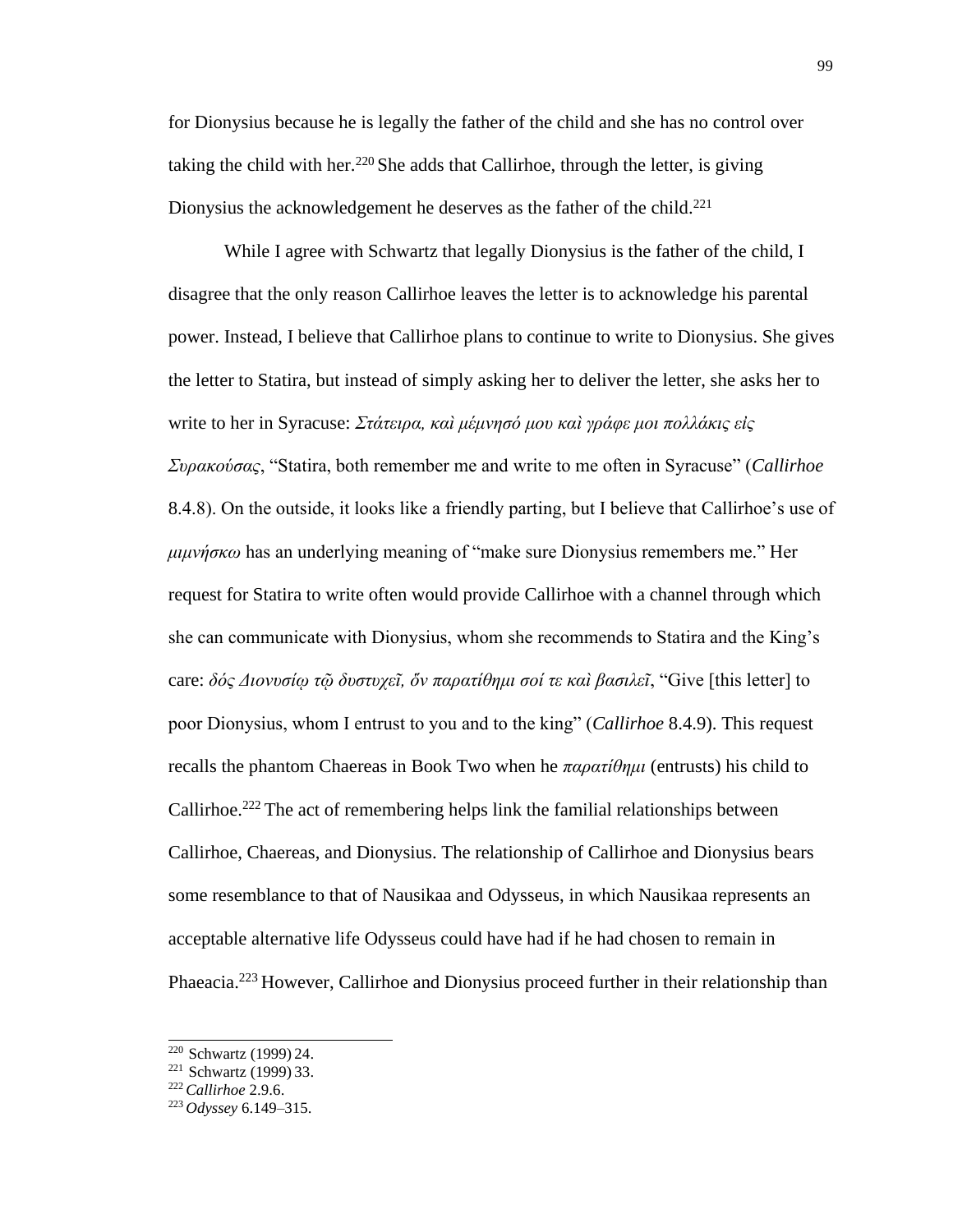Odysseus and Nausikaa. Because Callirhoe and Dionysius are married and remain in contact after she leaves Miletus, their relationship becomes a permanent fixture, as opposed to Odysseus' and Nausikaa's fleeting and only briefly imagined one. This relationship with Dionysius exists in addition to her permanent marriage to Chaereas.

Furthermore, the investigation of marital memory helps answer the question of Callirhoe's *σωφροσύνη* (chastity and sexual fidelity), which is strongly linked to her *κλέος*. Many scholars, including De Temmerman, Lefteratou, Trzaskoma, have argued over Callirhoe's *σωφροσύνη* and whether she could possibly maintain it while married to two men. Trzaskoma argues that because Callirhoe marries Dionysius and because Chaereas does not trust her, she loses the glory of her *σωφροσύνη*, even if she remains faithful to him in her heart.<sup>224</sup> De Temmerman and Lefteratou, on the other hand, believe that Callirhoe maintains her *σωφροσύνη* because she remains faithful to Chaereas.<sup>225</sup> I agree that Callirhoe maintains her *σωφροσύνη*; however, I disagree that it is because she remains faithful and chaste to Chaereas alone. Instead, I argue that she is able to retain her *σωφροσύνη* because she remembers Chaereas and honors his memory while still being married to another man. Something that is never fully discussed in the story by any character is the fact that Callirhoe had to have sex with Dionysius in order for him to believe that her child is his own. Because of this, Callirhoe is technically not faithful to Chaereas. In addition, Callirhoe is fairly happy being married to Dionysius. She may not passionately love him in the same way she does Chaereas, but she does respect him and consider him her husband. This is most evident at the trial in Book Five, when she does not fight Dionysius to run to Chaereas: *Καλλιρρόη μὲν εἱστήκει κάτω βλέπουσα καὶ*

<sup>224</sup>Trzaskoma (2010) 206.

<sup>225</sup> De Temmerman (2014) 64–65; Lefteratou (2018) 232.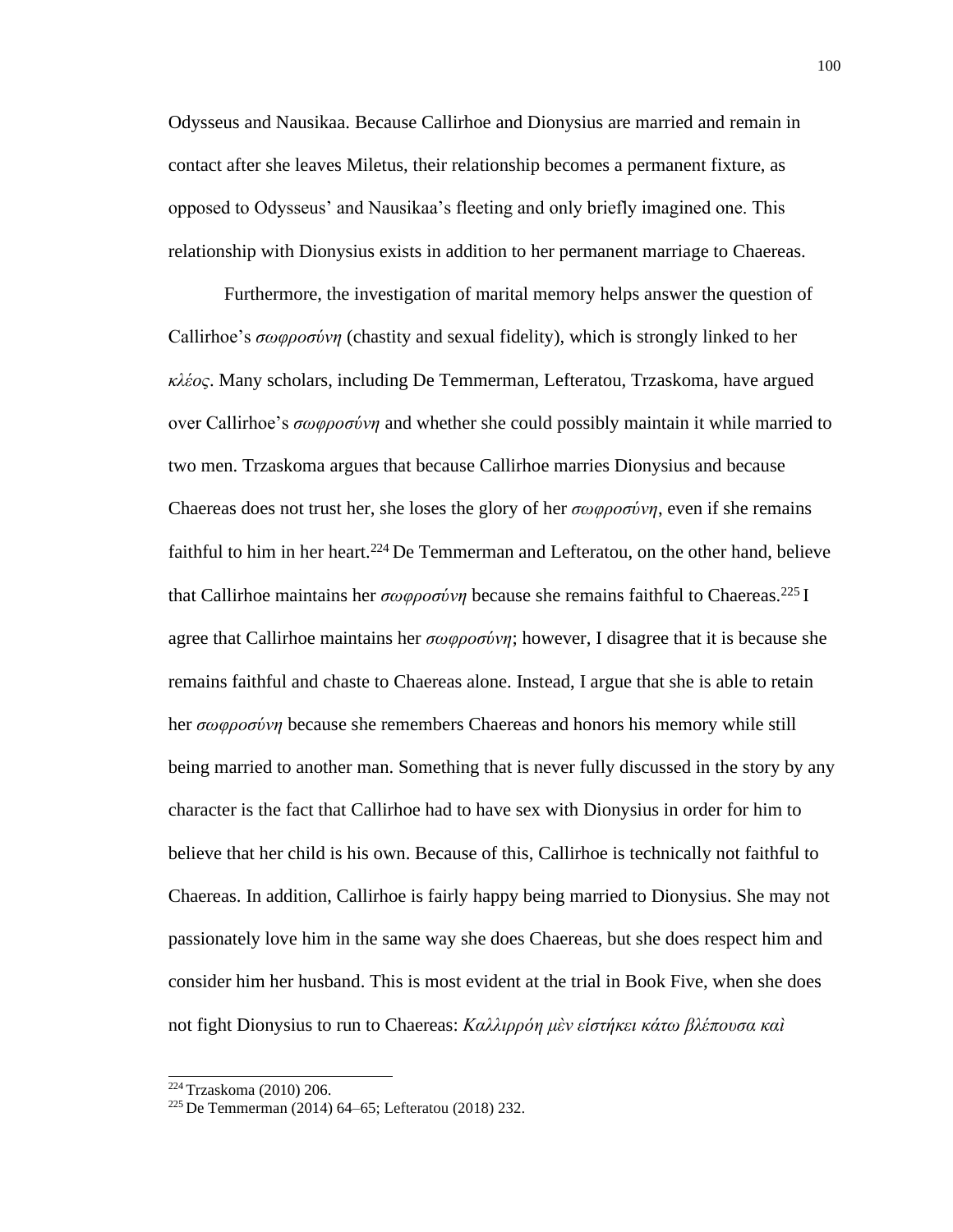*κλάουσα, Χαιρέαν φιλοῦσα, Διονύσιον αἰδουμένη,* "Callirhoe stood looking down and lamenting, since she loves Chaereas, but respects Dionysius" (*Callirhoe* 5.8.6). The choice between the two is not made clear, and because of that, it cannot be said that Callirhoe remained completely faithful to Chaereas. Furthermore, when she is asked by the Persian queen Statira, which one she would prefer to be married to, she makes no answer, but instead bursts into tears.<sup>226</sup> However, in her memory of Chaereas and later her memory of Dionysius, she is able to preserve her love for her former husband and also maintain her relationship with Dionysius. With this dual act of remembrance Chariton begins forming a new concept of what a nuclear family can look like in the novel, which is fully solidified when the male members of the relationship also remember each other.

Memory does more in the novel than simply preserve Callirhoe's *σωφροσύνη*; it also serves to connect Callirhoe's relationships, which form her family. Unlike in epic, which portrays a typical nuclear family of a father, mother, and child, the novel presents families with varying degrees of biological connection.<sup>227</sup> Chariton's novel offers a special familial connection between Callirhoe's two husbands based on the memory of all three participants, not just Callirhoe. When they are reunited in Syracuse, Callirhoe still remembers Dionysius and knows that one day her child will come visit her and Chaereas in Syracuse. If Chariton had left the story with only Callirhoe remembering Dionysius, then she would have preserved her *σωφροσύνη*, but they would not be connected as a family. However, both Dionysius and Chaereas also remember each other, and this act of

<sup>226</sup>*Callirhoe* 5.9.7.

<sup>227</sup>In Longus' novel *Daphnis and Chloe*, both Daphnis and Chloe are adopted; in Heliodorus' *Aethiopica*  Charikleia is exposed and adopted, and in Chariton's *Callirhoe*, the child of Callirhoe and Chaereas is left with Dionysius.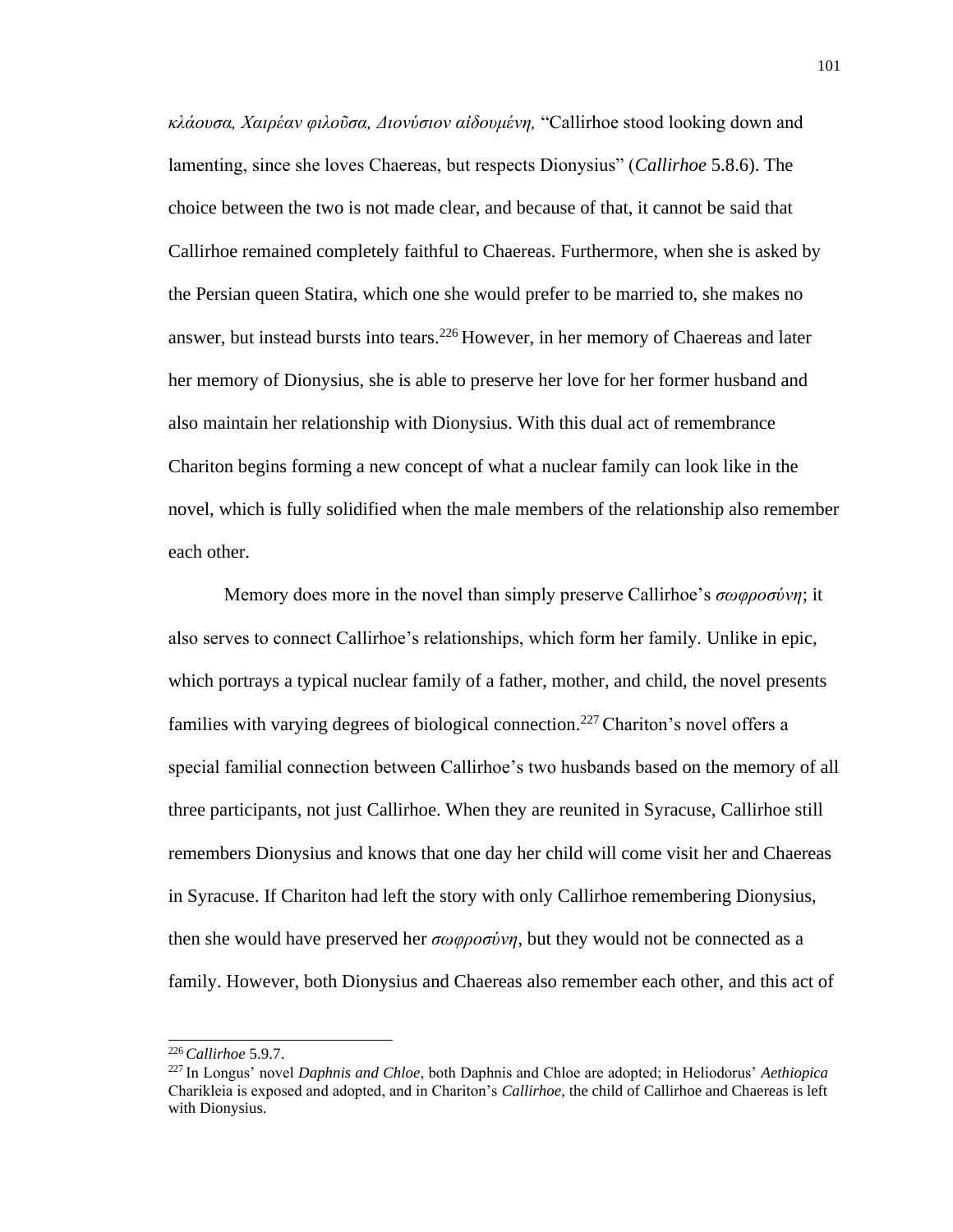remembrance takes the tradition of familial remembrance and changes it into something more inclusive. Dionysius, having seen Chaereas in person, has to know that the child is not biologically his.<sup>228</sup> However, he still cherishes him and raises him in his home. By doing this, he is remembering both Chaereas and Callirhoe and will one day send him to Syracuse to meet the other side of his family.<sup>229</sup> Chaereas, who was so inept at remembering Callirhoe throughout the novel, defends Dionysius to the Syracusan people upon his return and credits him with raising his son: *Τρέφεται γὰρ ὑμῖν, ἄνδρες Συρακούσιοι, πολίτης ἐν Μιλήτῳ πλούσιος ὑπ΄ ἀνδρὸς ἐνδόξου: καὶ γὰρ ἐκείνου τὸ γένος ἔνδοξον Ἑλληνικόν. Μὴ φθονήσωμεν αὐτῷ μεγάλης κληρονομίας*, "Syracusan men, a wealthy citizen is raised for us in Miletus by a distinguished man: for indeed that one has a distinguished Greek lineage. Let us not begrudge him his great inheritance" (*Callirhoe*  8.7.12). This speech both ensures that their son will be welcomed to Syracuse in the future and that Dionysius will be remembered as the one who cared for the boy. The memory of the child, of the strange situation they each found themselves in, and of each other makes them a family.

## **Conclusion**

In conclusion, Chariton's novel shares many basic plot parallels with Homeric epic and, therefore, it is easy to understand why so many scholars would argue that epic is a precursor to the novel. Callirhoe, in particular, shares many character traits with both

<sup>228</sup>*Callirhoe* 2.9.4; Callirhoe introduces the idea that her child might look like his father and questions whether she would want to kill a living memory of her first husband. Based on this description, and the fact that the child is not described elsewhere in the novel, the reader has to assume that the child at least in part resembles his father, Chaereas.

<sup>229</sup> *Callirhoe* 8.5.15.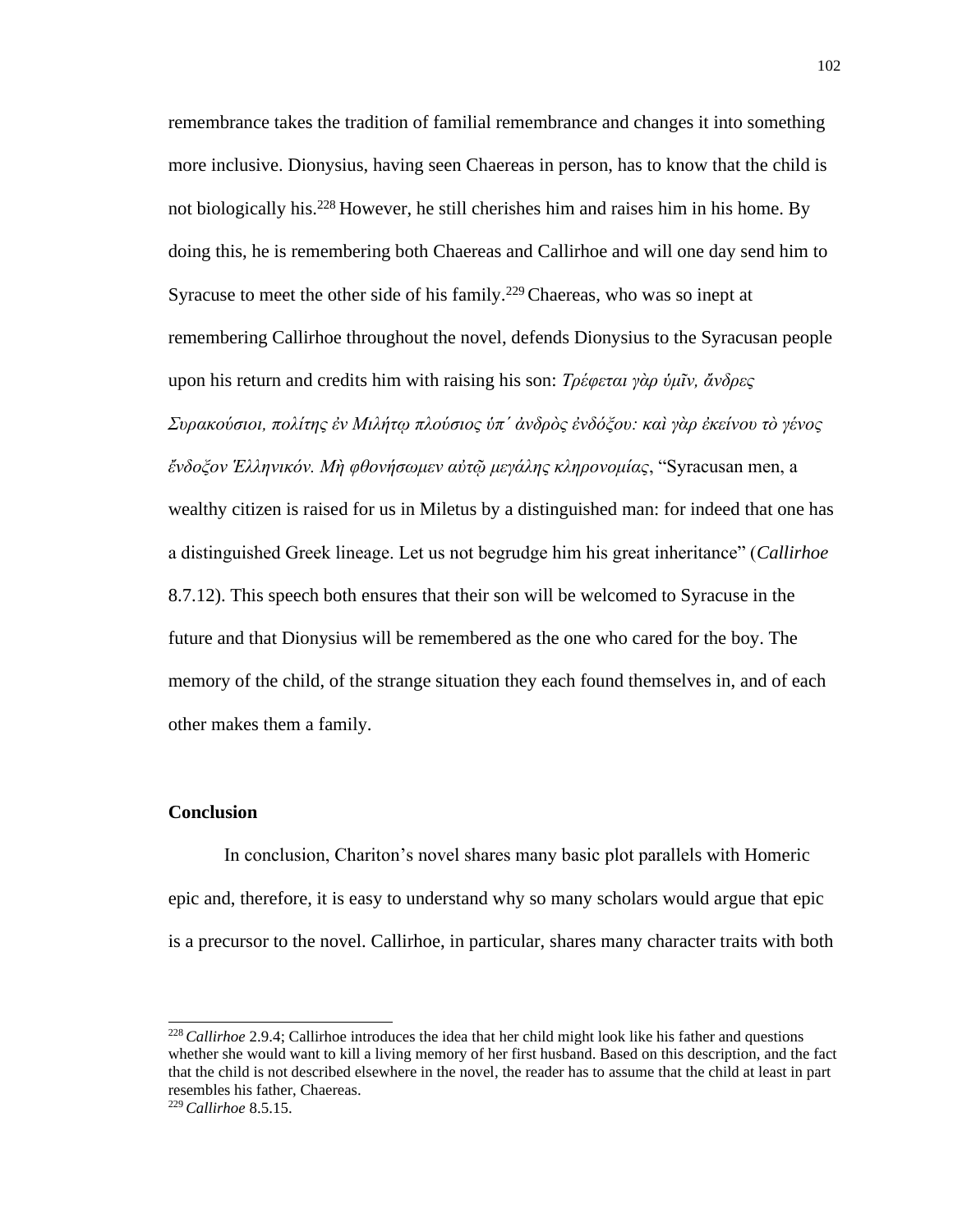Penelope and Helen, yet she is also her own unique character. This chapter has argued that the amount of knowledge about Callirhoe's thoughts and actions held by Dionysius, Chaereas, and Callirhoe changes the lens through which Callirhoe's actions are interpreted. Chaereas, the character with the least access to knowledge, sees Callirhoe as more aligned with Helen, whereas Callirhoe aligns herself with Penelope through her patience, loyalty, and utilization of dreams. Additionally, this chapter evaluates how the act of remembering and forgetting is an indicator of *kleos* for women. When wives, such as Penelope and Callirhoe, remember their absent husband, they preserve the *οἶκος* and the family unit. Chariton's novel takes the concept of remembrance as a preservation of the family structure a step farther by introducing the importance of male remembrance. Callirhoe is able to preserve both her family in Syracuse with Chaereas and her family in Miletus with her child and Dionysius because all three characters equally remember each other and preserve that familial bond. In doing this, Chariton takes the traditional family structure, as seen in epic, and transforms it into something more productive and innovative to the novel.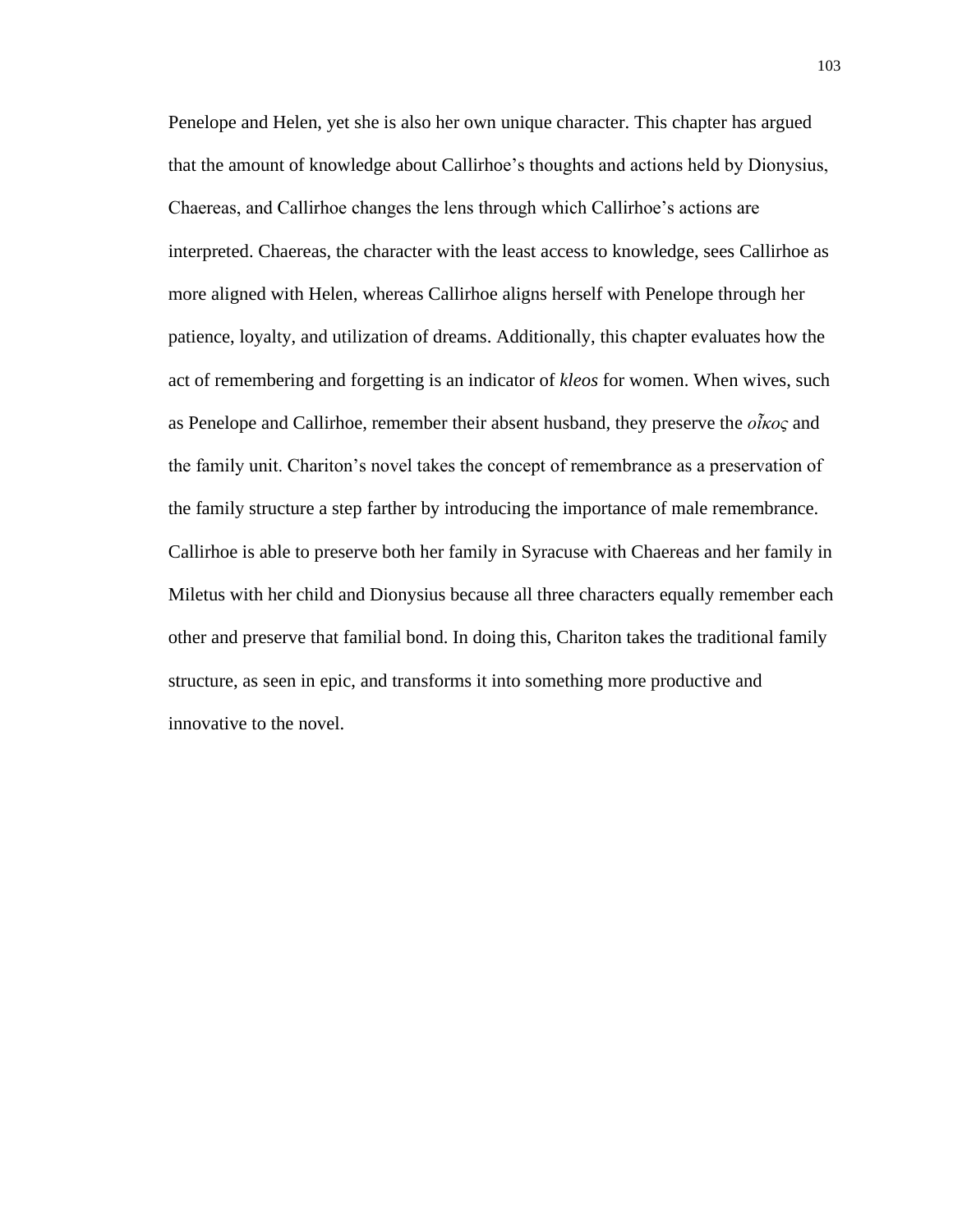## **Conclusion**

This thesis has set out to demonstrate the ways in which Chariton, the author of the *Callirhoe*, both utilizes allusions to the genres of tragedy and epic in his novel and manipulates these intertexts in order to develop new aspects in the characters that star in the genre of the novel. In my first chapter I argued that Chariton establishes an allusion to Euripides' *Medea* when he depicts his protagonist Callirhoe as debating whether or not to kill her child. However, after introducing this shared debate of killing their children, Chariton makes it clear that a wife and a mother within the novel could not kill her child and firmly rejects the tragic consideration by snubbing Euripides' title character as Callirhoe asks herself, *Μηδείας λαμβάνεις λογισμούς;* "Do you take up the reasonings of Medea?" (*Callirhoe* 2.9.4) This rejection serves two purposes for Chariton. The first is that the author is able to show that the novel is distinct from tragedy. While situations and plots might resonate with tragic elements, the outcomes of these situations will not be the same as they are in tragedy. The second purpose this serves is to set up the importance of familial preservation, which is a key theme throughout Chariton's novel.230 Callirhoe has the opportunity to spare herself and her unborn child from a potentially dangerous situation by ending both of their lives, but chooses not to do so because she wants to preserve any remaining link she has to Chaereas, her first husband. Overall, the first chapter serves to demonstrate how Chariton manipulates the expectations that emerge for the reader when he introduces a tragic situation. The genre of the novel derives its themes, character traits, and *topoi* from these manipulations of other genres. Callirhoe is

<sup>&</sup>lt;sup>230</sup> This is also an important theme in every Greek novel, which is observed through the protagonists' need to be reunited.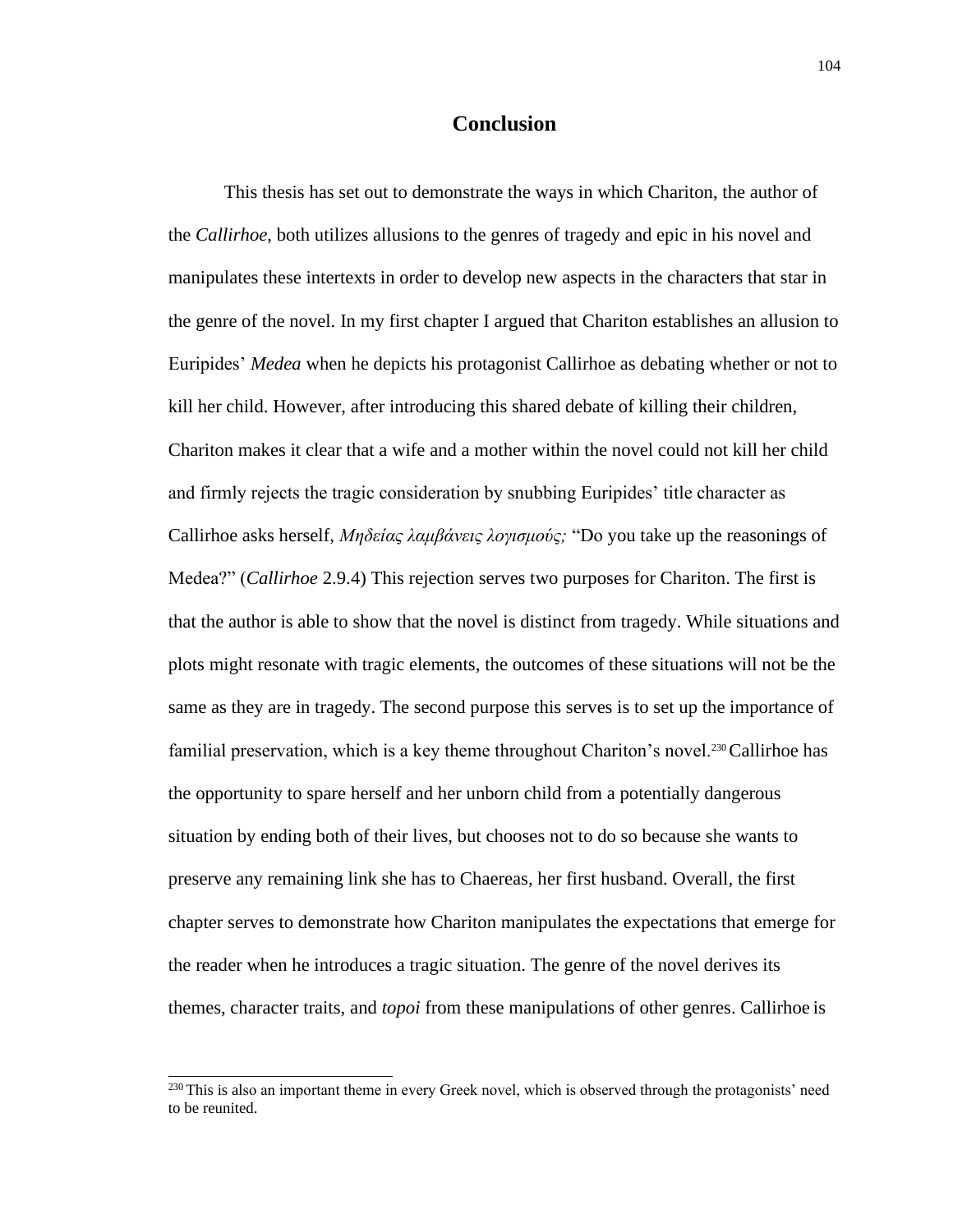*not* Medea because she chooses to save her child. The novel is *not* tragedy because it promotes familial preservation.

My second chapter evaluates Chariton's allusions to Greek epic women, specifically Penelope and Helen. The first section analyzes how the three main characters of the novel, Callirhoe, Chaereas, and Dionysius, judge Callirhoe's disposition based on their knowledge of her actions and intentions. Each character in the novel has a different level of knowledge about Callirhoe's situation and what her motivations are. Because of this unequal access to knowledge, the reader is presented with several versions of Callirhoe based on each character's opinion of her actions. For example, Chaereas, Callirhoe's first husband, who has very little knowledge about Callirhoe's motivations, especially after she has been abducted by pirates, perceives her as an abducted Helen. This perception is further encouraged when he learns in Book Three that she has remarried. It is not until their reunion in Book Seven when Callirhoe is able to explain the events that led to her remarriage that Chaereas understands she has remained loyal and faithful to him, as Penelope does to Odysseus. The overall effect of this variance in knowledge is that Chariton is able to show the audience how complex and multi-layered his characters are and how much a character can transform. Callirhoe, although she remains constantly loyal to her first husband, does grow to respect Dionysius, her second husband, which is something neither Helen nor Penelope manages in Homer's epics.

Chariton further manages to push the parameters of a traditional marriage and family by creating the act of marital memory for husbands. While wives in early literature, especially epic, are expected to uphold the burden of memory, it is not typically expected of the husbands. In Homer's *Odyssey*, Athena cautions Telemachus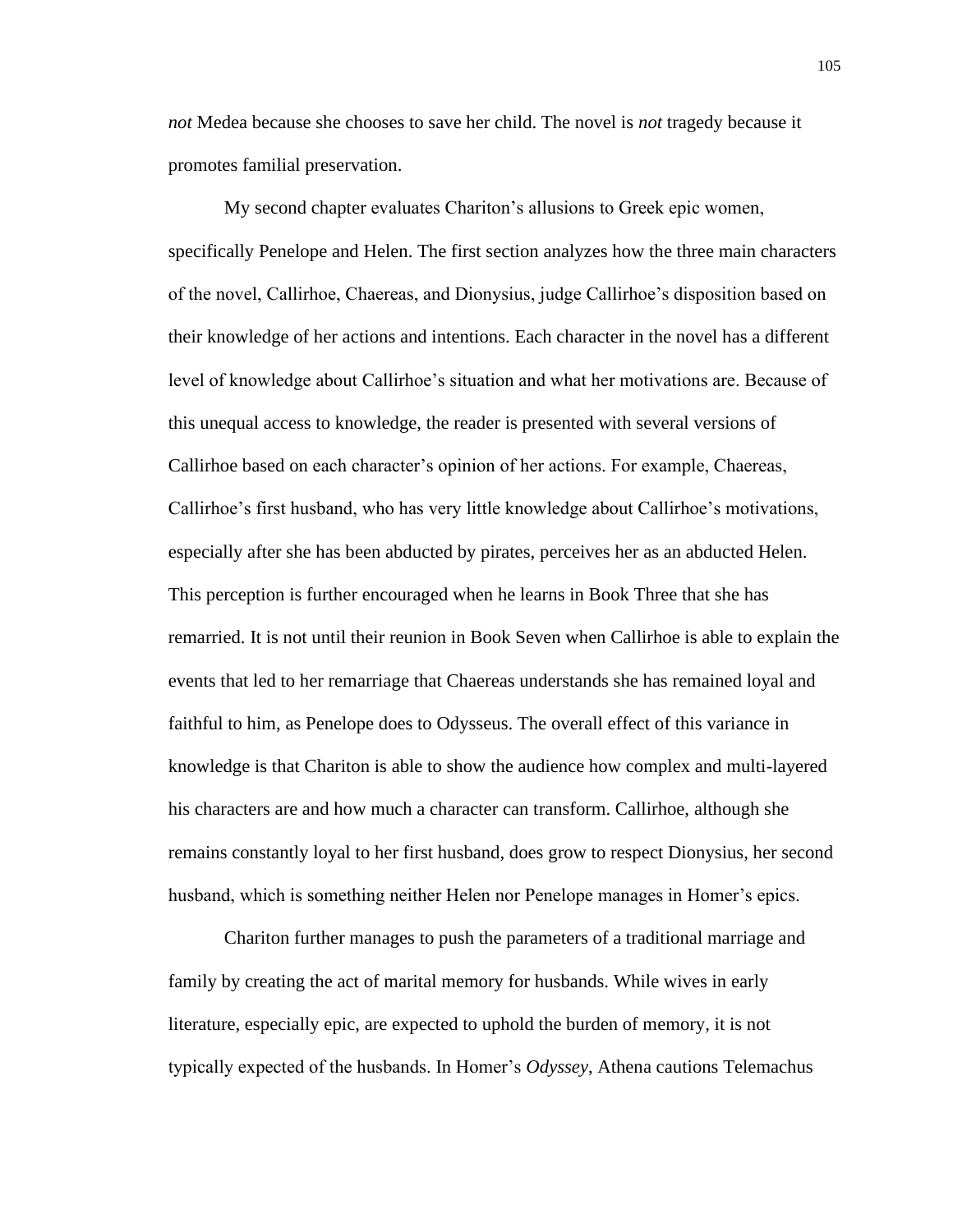that a woman *οὐκέτι μέμνηται*, or no longer remembers her husband or home when she gets remarried.231 A woman, then, is only expected to remember the home and the husband to whom she is currently married, and this remembrance keeps the family unit together and the home preserved. This responsibility of memory and preservation does not fall on the husband. Although Odysseus longs to return home throughout the *Odyssey*, his dalliances with other women do not destroy his home. If he had chosen to remain with Circe or Nausikaa, his home in Ithaca would have remained as long as Penelope remembered him. This is not the case in Chariton's novel. Callirhoe notably reprimands her hasty burial by Chaereas, believing he wants to remarry: *οὐκ ἔδει σε ταχέως θάψαι Καλλιρρόην οὐδ'ἀληθῶς ἀποθανοῦσαν. Ἀλλ' ἤδη τάχατι βουλεύῃ περι γάμου*, "You did not have to bury Callirhoe so quickly not even truly being dead. But already too early you are planning for a marriage." (*Callirhoe* 1.8.4) In this scenario, it is the husband, not the wife, who is presumably getting remarried and being chastised for forgetting his wife and their marriage. Within the first book of his novel, then, Chariton manages to introduce the idea that a husband should remember his wife and preserve their home in contrast to the model established in the *Odyssey*.

Chariton develops the concept of marital memory further when he introduces Dionysius, the Milesian general and Callirhoe's second husband. After their marriage, Callirhoe grows to respect Dionysius so much that in Book Five she is conflicted about her choice of which husband she wants to remain with. By the end of the story, Callirhoe is reunited with Chaereas and they return to Syracuse. However, she gives a letter to Satira, the Persian queen, asking Dionysius to care for her child, not remarry, and

<sup>231</sup> *Odyssey* 15.23.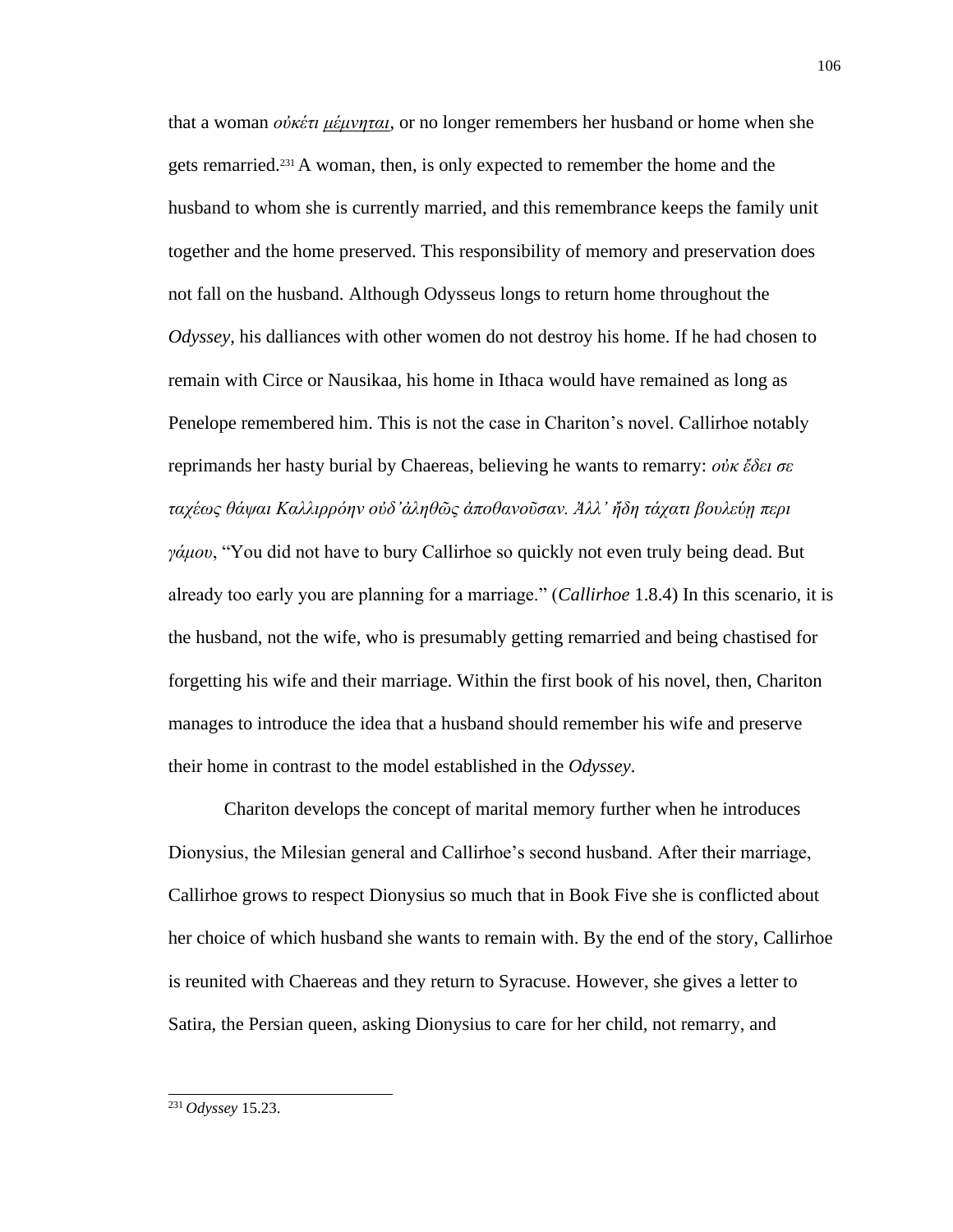remember her. Presumably Dionysius fulfills her wishes and actively remembers her as his wife. Callirhoe, for her part, also remembers Dionysius. She asks Statira to look out for Dionysius and to continue to write to her. This communication with the Persian queen allows Callirhoe to keep her memory of Dionysius active. The most surprising act of memory, however, comes from Chaereas, who chooses openly to remember and speak kindly of Dionysius to the men of Syracuse. This act, while seemingly unremarkable, is extremely important because it allows for Dionysius to be incorporated into their family. Because all three main characters keep an active memory of each other and are bonded through their shared experiences and children, Chariton is able to propose a new interpretation of the traditional family.

My thesis has attempted to expand the investigations of intertextuality in Chariton's novel; however, this is far from where studies should end. From this point, more work can be done on locating intertextualities not only in Chariton's novel, but also in the other Greek and Roman novels. For example, one could examine the historiographical texts that influence Chariton's portrayal of the battle between the Egyptians and the Persians in Books Six and Seven. Additional research can be done on the portrayal of the family in the novels and the shifting of familial responsibilities between Greek and Roman texts. A great example of this would be Chariclea's complex relationship with her biological and adoptive families in Heliodorus' *Aethiopica.* I believe that the novels have a plethora of interesting and relevant avenues that remain to be explored.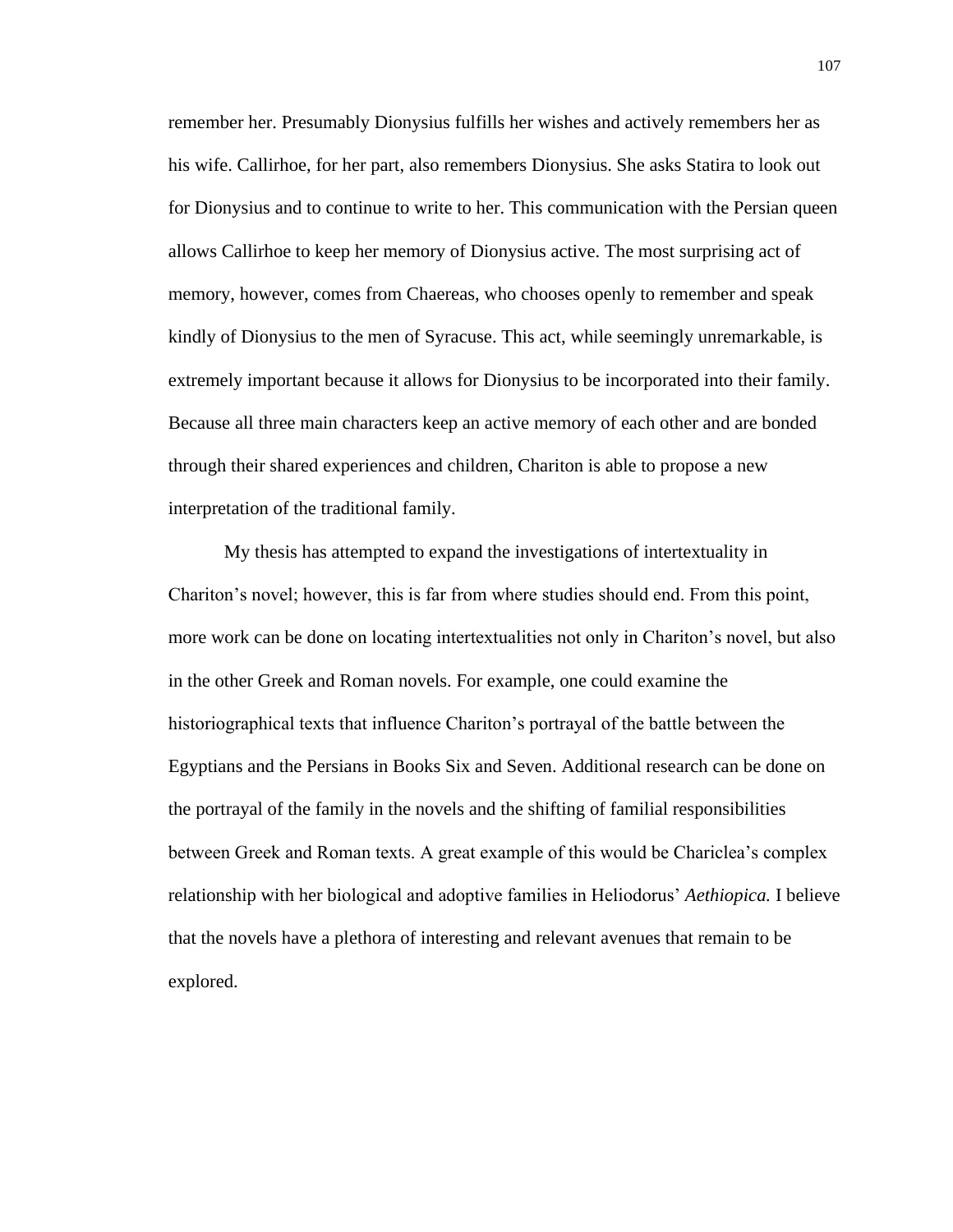## **References**

Allan, William (2002). *Euripides: Medea*. London: Duckworth.

- Amory, Anne (1963). "The Reunion of Odysseus and Penelope." In Charles H. Taylor, ed., *Essays on the Odyssey: Selected Modern Criticism*. Bloomington, IN: Indiana University Press. 100–121.
- Athens, Lonnie (1994). "The Self as a Soliloquy." *The Sociological Quarterly* 35.3: 521–532.
- Austin, Norman (1975). *Archery at the Dark of the Moon: Poetic Problems in Homer's Odyssey*. London and Berkeley, CA: University of California Press.
- Austin, Norman (1994). *Helen of Troy and Her Shameless Phantom*. Ithaca, NY and London: Cornell University Press.
- Bird, Rachel (2018). "Achilles Tatius and Chariton: Reflections and Refractions." *Mnemosyne* 72: 471–487.
- Blondell, Ruby (2010). "'Bitch That I Am': Self-Blame and Self-Assertion in the Iliad." *Transactions of the American Philological Association* 140.1: 1–32.
- Bowie, Ewen (1994). "The Readership of Greek Novels in the Ancient World." In James Tatum, ed., *The Search for the Ancient Novel. Baltimore*, MD: Johns Hopkins University Press. 435–459.
- Bowie, Ewen (2002). "The Chronology of the Earlier Greek Novels since B.E. Perry: Revisions and Precisions." *Ancient Narrative* 2: 47–63.
- Bowie, Ewen (2005). "Metaphor in Daphnis and Chloe." In Stephen Harrison, Michael Paschalis, and Stavros Frangoulidis, eds., *Metaphor and the Ancient Novel*. Groningen: Barkhuis Publishing. 68–86.
- Bowie, Ewen (2008). "Literary Milieux." In Tim Whitmarsh, ed., *The Cambridge Companion to The Greek and Roman Novel*. Cambridge and New York: Cambridge University Press. 17–38.
- Braund, Susanna M. (2001). "Genre: Introduction." In S. J. Harrison, ed., *Texts, ideas, and the Classics*. Oxford and New York: Oxford University Press. 135–142.
- Burnett, Anne P. (1973). "Medea and the Tragedy of Revenge." *Classical Philology* 68: 1–24.
- Cairns, Francis (1972). *Generic Composition in Greek and Latin Poetry*. Edinburgh: Edinburgh University Press.
- Cueva, Edmund P. (2004). *The Myths of Fiction: Studies in the Canonical Greek Novels*. Ann Arbor, MI: University of Michigan Press.
- De Temmerman, Koen (2014). *Crafting Characters: Heroes and Heroines in the Ancient Greek Novel*. Oxford and New York: Oxford University Press.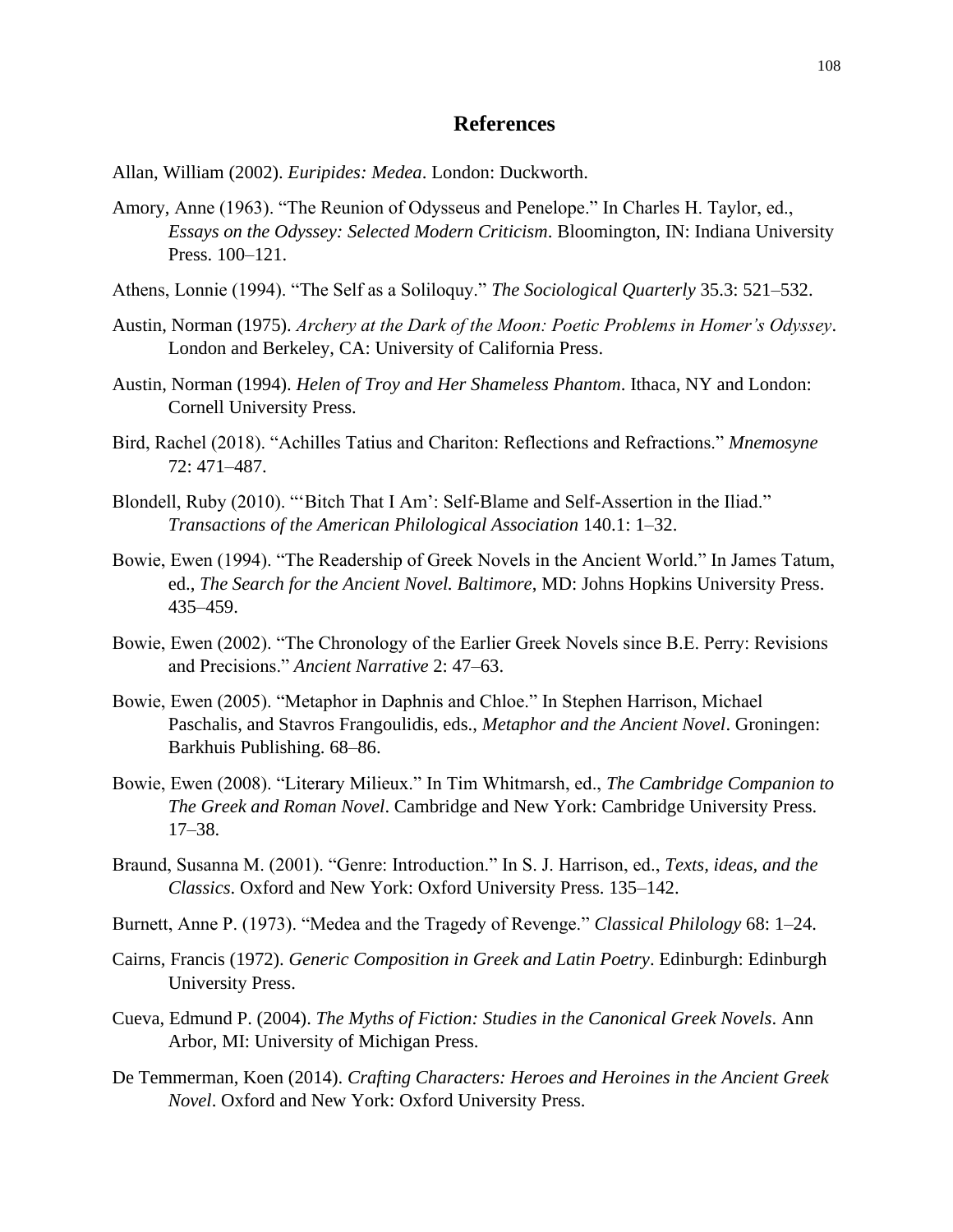- Diggle, James (1984). "On the Manuscripts and Text of Euripides' *Medea*: II. The Text." *The Classical Quarterly* 34.1: 50–65.
- Dihle, Albrecht (1977). *Euripides' Medea*. Sitzungsberichte der Heidelberger Akademie der Wissenschaften. Heidelberg: Winter.
- Dixon, Suzanne (2001). *Reading Roman Women: Sources, Genres, and Real Life*. London: Duckworth.
- Dodson-Robinson, Eric (2010). "Helen's 'Judgement of Paris' and Greek Marriage Ritual in Sappho 16." *Arethusa* 43.1: 1–20.
- Doulamis, Konstantin (2011). *Echoing Narratives: Studies of Intertextuality in Greek and Roman Prose Fiction*. Groningen: Barkhuis Publishing.
- Doulamis, Konstantin (2012). "All's Well That Ends Well: Storytelling, Predictive Signs, and the Voice of the Author in Chariton's *Callirhoe*." *Mnemosyne* 65.1: 18–39.
- Doyle, Andrea (2010). "Unhappily Ever After?: The Problem of Helen in Odyssey 4." *Akroterion* 55: 1–18.
- Dunn, Francis M. (2005). "Euripides and the Rites of Hera Akraia." *Greek, Roman, and Byzantine Studies* 35.1: 103–115.
- Ebbot, Mary (2003). *Imagining Illegitimacy in Classical Greek Literature*. Lanham, MD: Lexington Books.
- Edmunds, Lowell (2016). *Stealing Helen: The Myth of the Abducted Wife in Comparative Perspective*. Princeton, NJ: Princeton University Press.
- Egger, Brigitte (1994). "Looking at Chariton's *Callirhoe*." In J.R. Morgan and Richard Stoneman, eds., *Greek Fiction: The Greek Novel in Context*. London and New York: Routledge. 31–48.
- Emlyn-Jones, Chris (1984). "The Reunion of Odysseus and Penelope." *Greece and Rome* 31: 1– 18.
- Fantuzzi, Marco (2012). *Achilles in Love. Intertextual Studies*. Oxford and New York: Oxford University Press.
- Felson-Rubin, Nancy (1994). *Regarding Penelope: From Character to Poetics*. Princeton, NJ: Princeton University Press.
- Felson-Rubin, Nancy (1996). "Penelope's Perspective: Character from Plot." In Seth L. Schein, ed., *Reading the Odyssey*. Princeton, NJ: Princeton University Press. 163–184.
- Fernández-Galiano, Manuel, Joseph Russo, and Alfred Heubeck, eds. (1992). *A Commentary on Homer's Odyssey: Volume III Books XVII-XXIV*. Oxford: Clarendon Press.
- Foley, Helene P. (1989). "Medea's Divided Self." *Classical Antiquity* 8.1: 61–85.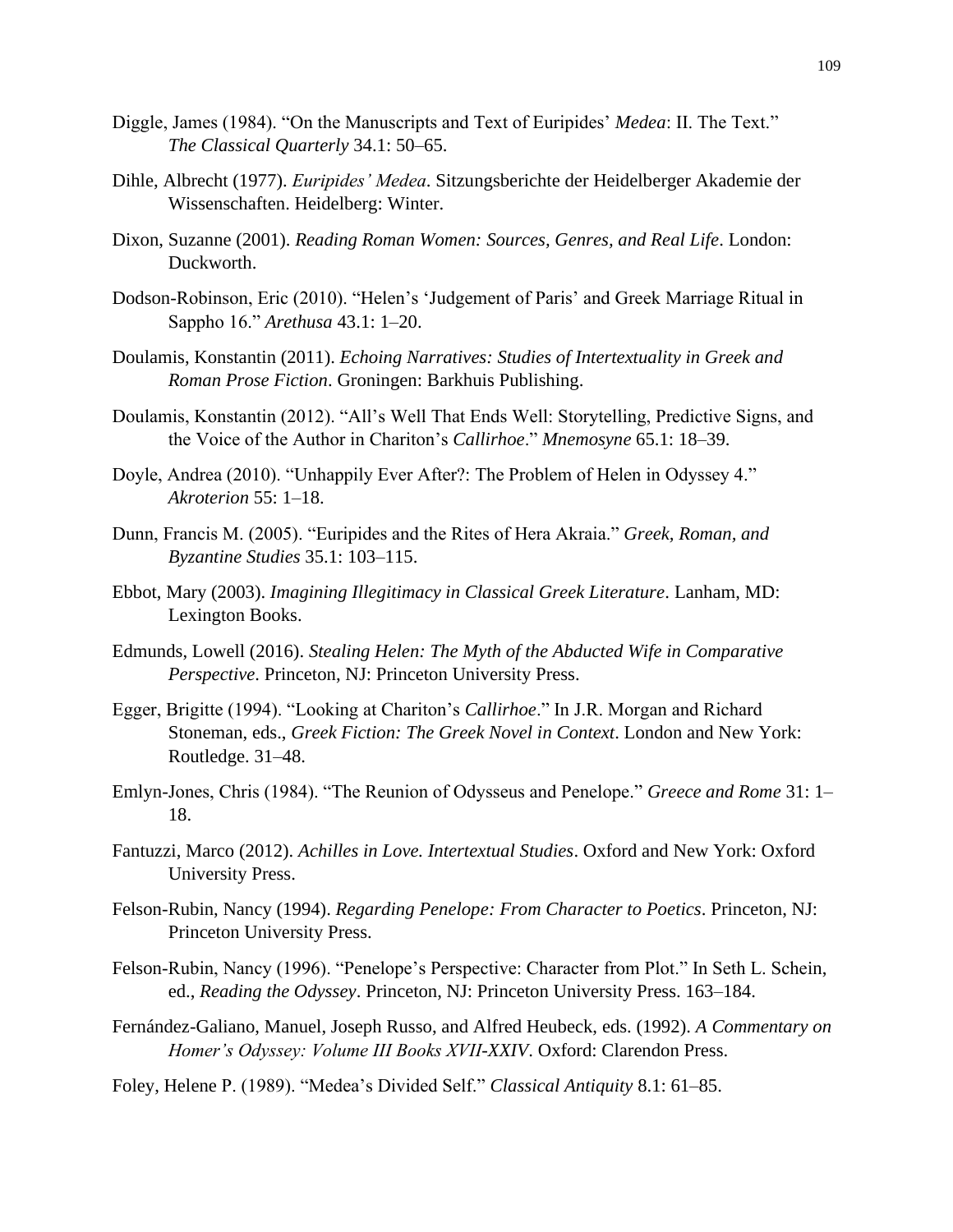- Foley, Helene P. (1995). "Penelope as Moral Agent." In Beth Cohen, ed., *The Distaff Side: Representing the Female in Homer's Odyssey*. Oxford and New York: Oxford University Press. 93–115.
- Foley, Helene P. (2001). *Female Acts in Greek Tragedy*. Princeton, NJ: Princeton University Press.
- Foucault, Michel (1986). *The Care of the Self: Volume 3 of The History of Sexuality*. Robert Hurley, trans. New York: Random House.
- Fowler, Robert L. (2013). *Early Greek Mythography Vol. 2*. Oxford and New York: Oxford University Press.
- Friss, Elisabeth (2017). "Intertextuality." In Mads R. Thomsen, Lasse H. Kjældgaard, Lis Møller, Dan Ringgard, Lilian M. Rösing, and Peter Simonsen, eds., *Literature: An Introduction to Theory and Analysis*. London, Oxford, New York, New Delhi, and Sydney: Bloomsbury. 125-139.
- Futre Pinheiro, Marília P., Marilyn B. Skinner, and Froma I. Zeitlin, eds. (2012*). Narrating Desire: Eros, Sex, and Gender in the Ancient Novel*. Boston and Berlin: De Gruyter.
- Gantz, Timothy (1993). *Early Greek Myth: A Guide to Literary and Artistic Sources*. Baltimore, MD: Johns Hopkins University Press.
- Garcia Jr., Lorenzo F. (2018). "Hektor, the Marginal Hero: Performance Theory and the Homeric Monologue." In Jonathan L. Ready and Christos C. Tsagalis, eds., *Homer in Performance: Rhapsodes, Narrators, and Characters*. Austin, TX: University of Texas Press. 299–319.
- Gilhuly, Kate (2009). *The Feminine Matrix of Sex and Gender in Classical Athens*. Cambridge and New York: Cambridge University Press.
- Gill, Christopher (1987). "Two Monologues of Self-Division: Euripides Medea 1021-80 and Seneca Medea 893-977." In Michael Whitby and Philip Hardie and Mary Whitby, eds., *Homo Viator: Classical Essays for John Bramble. Bedminster*. Bristol and Oak Park, IL: Bristol Classical Press/Bolchazy-Carducci, 25–37.
- Gill, Christopher (1996). Personality in Greek Epic, Tragedy, and Philosophy: The Self in Dialogue. Oxford: Clarendon Press.
- Gill, Christopher (2005). *Virtue, Norms, and Objectivity: Issues in Ancient and Modern Ethics*. Oxford: Clarendon Press.
- Goldhill, Simon (2008). "Genre." In Tim Whitmarsh, ed., *The Cambridge Companion to the Greek and Roman Novel*. Cambridge and New York: Cambridge University Press. 185– 200.
- Gould, G.P., ed. (1995). *Chariton Callirhoe*. Cambridge: Harvard University Press.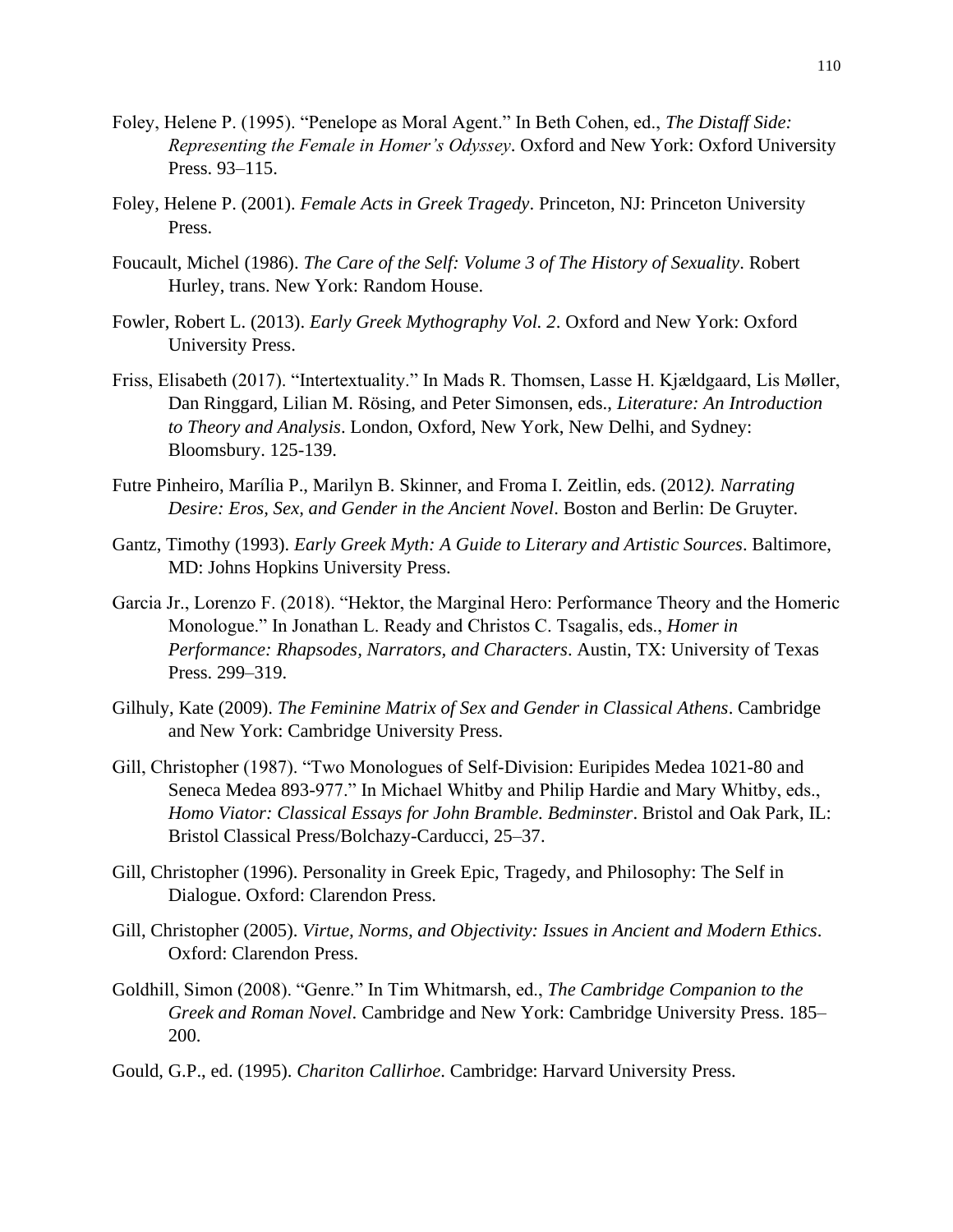- Graverini, Luca (2014). "From the Epic to the Novelistic Hero: Some Patterns of a Metamorphosis." In Edmund P. Cueva and Shannon N. Byrne, eds., *A Companion to the Ancient Novel*. Oxford: Wiley Blackwell. 288–300.
- Gregory, Elizabeth (1996). "Unravelling Penelope: The Construction of the Faithful Wife in Homer's Heroines." *Helios* 23.1: 3–20.
- Gumpert, Matthew (2001). *Grafting Helen: The Abduction of the Classical Past*. Madison, WI: Wisconsin University Press.
- Hall, Edith (1989). *Inventing the Barbarian: Greek Self-Definition Through Tragedy*. Oxford: Clarendon Press.
- Hall, Edith (1997). "The Sociology of Athenian Tragedy." In P. E. Easterling, ed., *The Cambridge Companion to Greek Tragedy*. Cambridge and New York: Cambridge University Press. 93–126.
- Haller, Benjamin (2009). "The Gates of Horn and Ivory in Odyssey 19: Penelope's Call for Deeds, Not Words." *Classical Philology* 104: 397–417.
- Hamilton, Richard and Michael W. Haslam, eds. (1980). *Alcestis*. Bryn Mawr Commentaries.
- Harsh, P.W. (1950). "Penelope and Odysseus in Odyssey XIX." *American Journal of Philology* 79: 1–21.
- Heath, Stephen (2004). "The Politics of Genre." In Christopher Prendergast, ed., *Debating World Literature*. London and New York: Verso. 163–174.
- Helleman, Wendy E. (1995). "Homer's Penelope: A Tale of Feminine *ἀρετή*." *Échos du monde classique* 39.2: 227–250.
- Hinds, Stephen (1998*). Allusion and Intertext: Dynamics of Appropriation in Roman Poetry*. Cambridge and New York: Cambridge University Press.
- Hughes, Bettany (2005). *Helen of Troy: Goddess, Princess, Whore*. New York: Alfred K. Knopf.
- Hunter, Richard (1996). "G.P. Gould, ed. *Chariton, Callirhoe*. Cambridge: Harvard University Press." Bryn Mawr Classical Review.
- Kanavou, Nikoletta (2015). "A Husband is More Important Than a Child: The Ending of Chariton's Callirhoe Revisited." *Mnemosyne* 68.6: 937–955.
- Katz, Marylin A. (1991). *Penelope's Renown: Meaning and Indeterminacy in the Odyssey. Princeton*. NJ: Princeton University Press.
- Katz Anhalt, Emily (2001). "A Matter of Perspective: Penelope and the Nightingale in *Odyssey* 19. 512–534." *The Classical Journal* 97.2: 145–159.
- Knox, Bernard M. W. (1966). "Second Thoughts in Greek Tragedy." *Greek, Roman, and Byzantine Studies* 7.3: 213–232.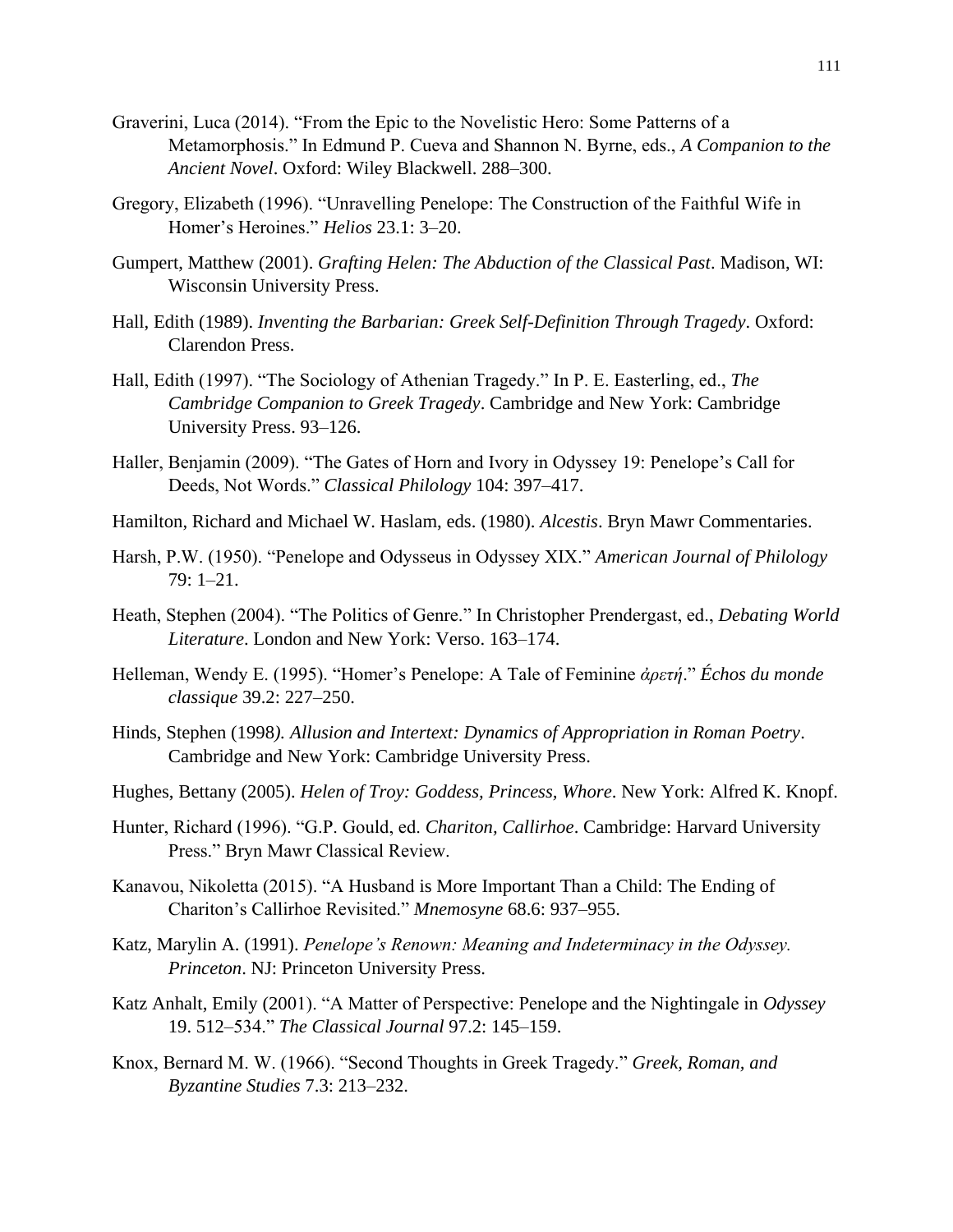- Konstan, David (1994). *Sexual Symmetry: Love in the Ancient Novel and Related Genres*. Princeton, NJ: Princeton University Press.
- Kovacs, David (1986). "On Medea's Great Monologue (E. Med. 1021-1080)." *The Classical Quarterly* 36.2: 343–352.
- Kristeva, Julia (1980*). Desire in Language: A Semiotic Approach to Literature and Art*. Leon S. Roudiez, ed., Thomas Gora, Alice Jardine, and Leon S. Roudiez, trans. New York: Columbia University Press.
- LaCourse Munteanu, Dana (2011). "Introduction: Emotion in Literature: Genre and Gender." In Dana LaCourse Munteanu, ed*., Emotion, Genre, and Gender in Classical Antiquity*. London: Bristol Classical Press. 1–14.
- Laird, Andrew (2008). "Approaching Style and Rhetoric." In Tim Whitmarsh, ed., *The Cambridge Companion to the Greek and Roman Novel*. Cambridge and New York: Cambridge University Press. 201–217.
- Lawrence, Stuart (1997). "Audience Uncertainty and Euripides' *Medea*." *Hermes* 125.1: 49–55.
- Lefteratou, Anna (2018). *Mythological Narratives: The Bold and Faithful Heroines of the Greek Novel*. Berlin and Boston, MA: De Gruyter.
- Lesser, Rachel H. (2019). "Female Ethics and Epic Rivalry: Helen in the Iliad and Penelope in the Odyssey." *American Journal of Philology* 140.2: 189–226.
- Lowe, N. J. (2000). *The Classical Plot and the Invention of Western Narrative*. Cambridge and New York: Cambridge University Press.
- Mactoux, Marie-Madeleine (1975). *Pénélope: Légende et Mythe*. Paris: Belles Lettres.
- Mastronarde, Donald J., ed. (2002). *Medea*. Cambridge and New York: Cambridge University Press.
- Mastronarde, Donald J. (2010). *The Art of Euripides: Dramatic Technique and Social Context*. Cambridge and New York: Cambridge University Press.
- McClure, Laura (1999). *Spoken Like a Woman: Speech and Gender in Athenian Drama*. Princeton, NJ: Princeton University Press.
- Morales, Helen (2008). "The History of Sexuality." In Tim Whitmarsh, ed., *The Cambridge Companion to the Greek and Roman Novel*. Cambridge and New York: Cambridge University Press. 39–55.
- Moran, William S. (1975). "Μιμνήσκομαι and 'Remembering' Epic Stories in Homer and the Hymns." *Quaderni Urbinati di Cultura Classica* 20: 195–211.
- Morgan, John and Stephen Harrison (2008). "Intertextuality." In Tim Whitmarsh, ed., *The Cambridge Companion to The Greek and Roman Novel*. Cambridge and New York: Cambridge University Press. 218–236.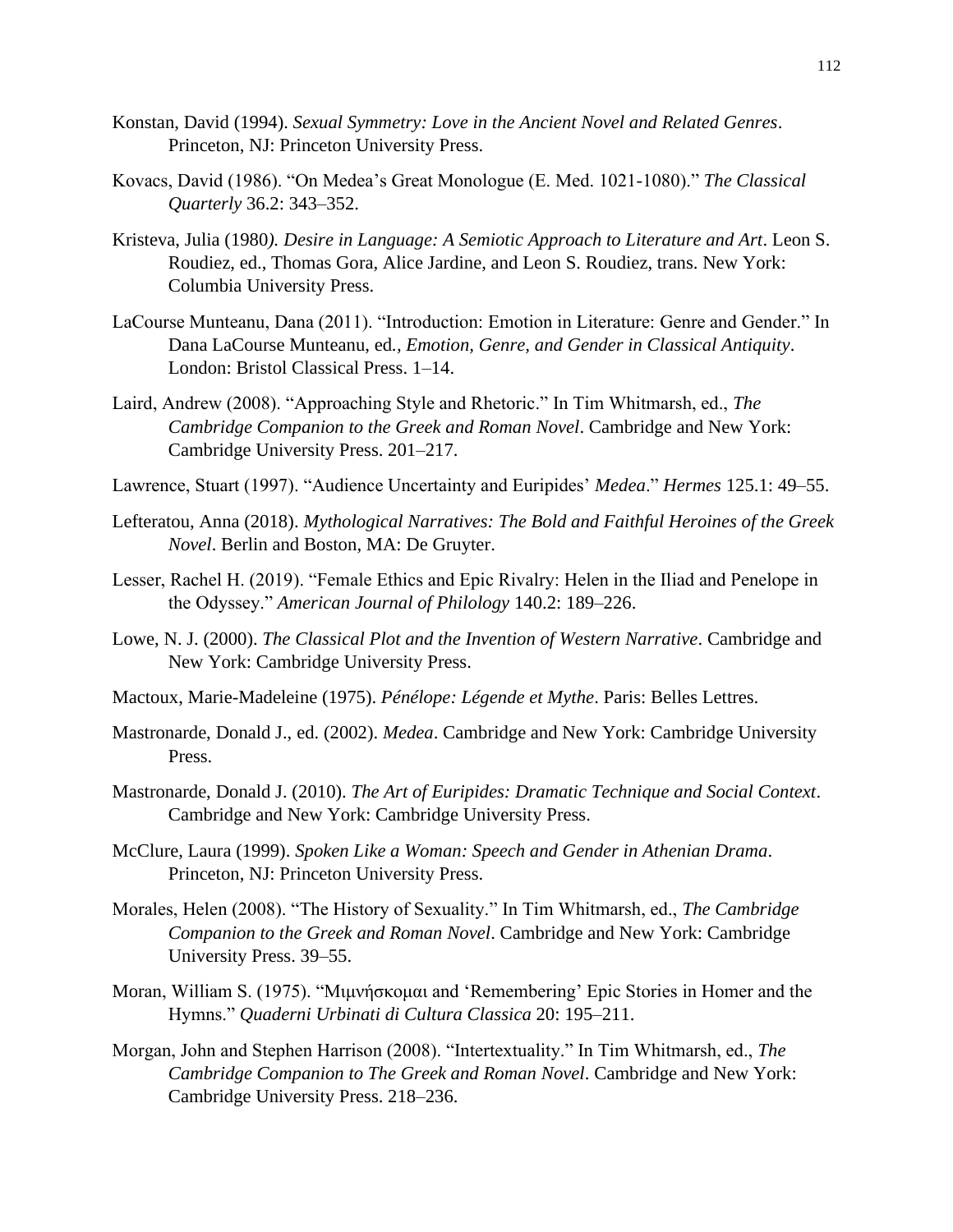Mueller, Melissa (2007). "Penelope and the Poetics of Remembering." *Arethusa* 40.3: 337–362.

- Page, Denys L., ed. (2001). *Medea*. Oxford: Clarendon Press.
- Pomeroy, Sarah B. (1997). *Families in Classical and Hellenistic Greece: Representations and Realities*. Oxford and New York: Clarendon Press.
- Pucci, Pietro (1980). *The Violence of Pity in Euripides' Medea*. Ithaca, NY and London: Cornell University Press.
- Rabinowitz, Nancy S. (1993*). Anxiety Veiled: Euripides and the Traffic in Women*. Ithaca, NY and London: Cornell University Press.
- Reardon, B.P. (1989). *Collected Ancient Greek Novels*. Berkeley, CA: University of California Press.
- Reardon, B.P., ed. (2004). *De Callirhoe Narrationes Amatoriae*. Bibliotheca Scriptorum Graecorum Et Romanorum Teubneriana. Munich: K.G. Saur.
- Rehm, Rush (1994). *Marriage to Death: The Conflation of Wedding and Funeral Rituals in Greek Tragedy*. Princeton, NJ: Princeton University Press.
- Riddle, John M. (1992). *Contraception and Abortion from the Ancient World to the Renaissance*. Cambridge: Harvard University Press.
- Rosenmeyer, T.G. (1990). "Decision-Making." *Apeiron* 23.4: 187–218.
- Schadewaldt, Wolfgang (1966). *Iliasstudien*. 3rd ed. Darmstadt: Wissenschaftliche Buchgesellschaft.
- Schwartz, Eduard, ed. (1966). *Scholia in Euripidem*, 2 volumes. Reprint edition. Berlin: Reimer. Original publication 1887–1891.
- Schwartz, Saundra C. (1999). "Callirhoe's Choice: Biological vs. Legal Paternity." *Greek, Roman, and Byzantine Studies* 40.1: 23–52.
- Schwartz, Saundra (2016). *From Bedroom to Courtroom: Law and Justice in the Greek Novel*. Groningen: Barkhuis; Groningen: Groningen University Library.
- Segal, Charles (1983). "Kleos and its Ironies in the Odyssey." *L'Antiquité Classique* 52: 22–47.
- Sharrock, Alison (2000). "Intratextuality: Texts, Partis, and (W)holes in Theory." In Alison Sharrock and Helen Morales, eds., *Intratextuality: Greek and Roman Textual Relations*. Oxford and New York: Oxford University Press. 1–42.
- Smith, S. D. (2007). *Greek Identity and the Athenian Past in Chariton: The Romance of Empire*. Eelde: Barkhuis; Groningen: Groningen University Library.
- Smyth, Herbert, W. (1956). *Greek Grammar*. Cambridge: Harvard University Press.
- Snell, Bruno (1948). "Das früheste Zeugnis über Sokrates." *Philologus* 97: 125–134.